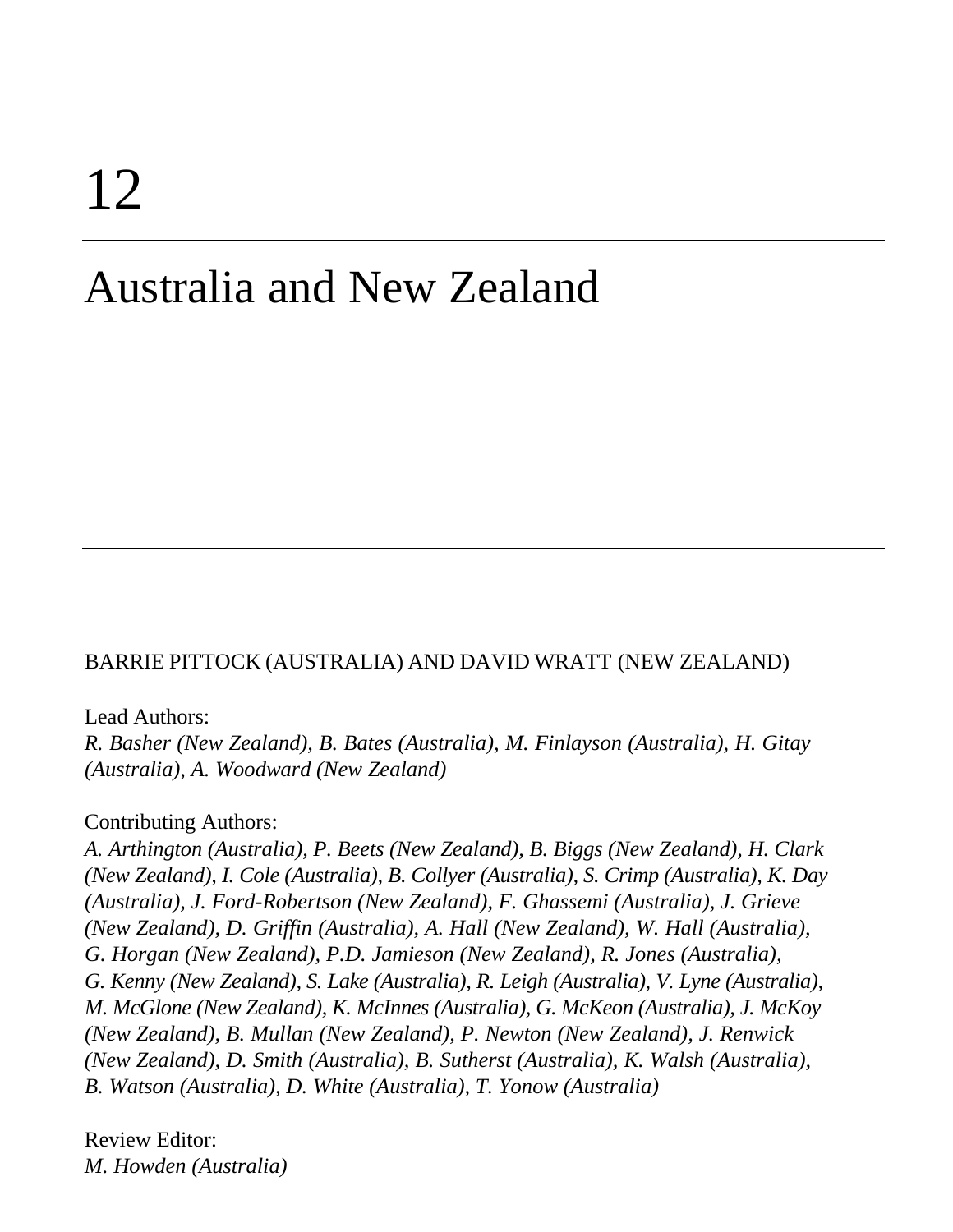# **CONTENTS**

| <b>Executive Summary</b>                                                  |     |  |  |  |  |  |  |
|---------------------------------------------------------------------------|-----|--|--|--|--|--|--|
| 595<br>12.1. The Australasian Region                                      |     |  |  |  |  |  |  |
| 12.1.1. Overview                                                          | 595 |  |  |  |  |  |  |
| 12.1.2. Previous Work                                                     | 595 |  |  |  |  |  |  |
| 12.1.3. Socioeconomic Trends                                              | 596 |  |  |  |  |  |  |
| 12.1.4. Climate Trends                                                    | 596 |  |  |  |  |  |  |
| 12.1.5. Climate Scenarios                                                 | 597 |  |  |  |  |  |  |
| 12.1.5.1. Spatial Patterns of                                             |     |  |  |  |  |  |  |
| Temperature and Rainfall                                                  | 597 |  |  |  |  |  |  |
| 12.1.5.2. Uncertainties and                                               |     |  |  |  |  |  |  |
| Probabilistic Scenarios                                                   | 599 |  |  |  |  |  |  |
| 12.1.5.3. Changes in Extreme Events                                       |     |  |  |  |  |  |  |
| and Sea Level                                                             | 599 |  |  |  |  |  |  |
| 12.1.5.4. New SRES Scenarios                                              | 600 |  |  |  |  |  |  |
| 12.2. Key Regional Concerns                                               | 600 |  |  |  |  |  |  |
| 12.3. Water Supply and Hydrology                                          | 601 |  |  |  |  |  |  |
| 12.3.1. Water Supply                                                      | 601 |  |  |  |  |  |  |
| 12.3.2. Water Allocation and Policy                                       | 602 |  |  |  |  |  |  |
| 12.3.3. Inland and Coastal Salinization                                   | 602 |  |  |  |  |  |  |
| 12.3.4. Water Quality                                                     | 603 |  |  |  |  |  |  |
|                                                                           |     |  |  |  |  |  |  |
| 12.4. Ecosystems and Conservation                                         | 603 |  |  |  |  |  |  |
| 12.4.1. Introduction                                                      | 603 |  |  |  |  |  |  |
| 12.4.2. Forests and Woodlands                                             | 603 |  |  |  |  |  |  |
| 12.4.3. Rangelands                                                        | 604 |  |  |  |  |  |  |
| 12.4.4. Alpine Systems                                                    | 605 |  |  |  |  |  |  |
| 12.4.5. Wetlands                                                          | 605 |  |  |  |  |  |  |
| 12.4.6. Riverine Environments                                             | 605 |  |  |  |  |  |  |
| 12.4.7. Coastal and Marine Systems                                        | 606 |  |  |  |  |  |  |
| 12.4.8. Landscape Management as a Goal<br>for Conservation and Adaptation | 607 |  |  |  |  |  |  |
|                                                                           |     |  |  |  |  |  |  |
| 12.5. Food and Fiber                                                      | 608 |  |  |  |  |  |  |
| 12.5.1. Introduction                                                      | 608 |  |  |  |  |  |  |
| 12.5.2. Pastoral Farming                                                  | 608 |  |  |  |  |  |  |
| 12.5.3. Cropping and Horticulture                                         | 609 |  |  |  |  |  |  |
| 12.5.4. Forestry                                                          | 610 |  |  |  |  |  |  |
| 12.5.5. Fisheries                                                         | 611 |  |  |  |  |  |  |
| 12.5.6. Drought                                                           | 612 |  |  |  |  |  |  |
| 12.5.7. Pests and Diseases                                                | 613 |  |  |  |  |  |  |
| 12.5.8. Sustainability                                                    | 614 |  |  |  |  |  |  |
| 12.5.9. Global Markets                                                    | 614 |  |  |  |  |  |  |
| 12.5.10. Indigenous Resource Management                                   | 615 |  |  |  |  |  |  |

| 12.6. Settlements and Industry                     | 615 |
|----------------------------------------------------|-----|
| 12.6.1. Infrastructure                             | 615 |
| 12.6.2. Investment and Insurance                   | 617 |
| 12.6.3. Energy and Minerals                        | 617 |
| 12.6.4. Coastal Development                        |     |
| and Management, Tourism                            | 617 |
| 12.6.5. Risk Management                            | 618 |
| 12.7. Human Health                                 | 618 |
| 12.7.1. Diseases and Injuries                      | 618 |
| 12.7.2. Vulnerability                              | 619 |
| 12.7.3. Complexities of Forecasting Health Effects | 620 |
| 12.7.4. Public Health Infrastructure               | 620 |
| 12.7.5. Design of Human Environments               | 620 |
| 12.7.6. Vulnerable Populations,                    |     |
| Including Indigenous and Poor                      | 620 |
| 12.8. Adaptation Potential and Vulnerability       | 621 |
| 12.8.1. Adaptation and Possible Benefits           |     |
| of Climate Change                                  | 621 |
| 12.8.2. Integrated Assessments and Thresholds      | 622 |
| 12.8.3. Natural Systems                            | 623 |
| 12.8.4. Managed Systems                            | 623 |
| 12.8.5. Human Environments                         | 624 |
| 12.8.6. Indigenous People                          | 625 |
| 12.8.7. Extra-Regional Factors                     | 625 |
| 12.9. Synthesis                                    | 625 |
| 12.9.1. Introduction                               | 625 |
| 12.9.2. Observed Consequences of Past and          |     |
| Current Climate Variability in the Region          | 626 |
| 12.9.3. Factors Influencing Vulnerability          | 626 |
| 12.9.3.1. Abrupt or Nonlinear Changes              |     |
| in Impacts                                         | 626 |
| 12.9.3.2. Interactions with Other                  |     |
| <b>Environmental and Social Factors</b>            | 627 |
| 12.9.3.3. Regional-Global Interactions             | 627 |
| 12.9.4. Impacts for Differing Emissions            |     |
| Scenarios and Stabilization Pathways               | 627 |
| 12.9.5. Uncertainties and Risk Management          | 627 |
| 12.9.6. Vulnerability and Adaptability of          |     |
| Australia and New Zealand                          | 627 |
| 12.9.7. Knowledge Gaps                             | 629 |
| <b>References</b>                                  | 630 |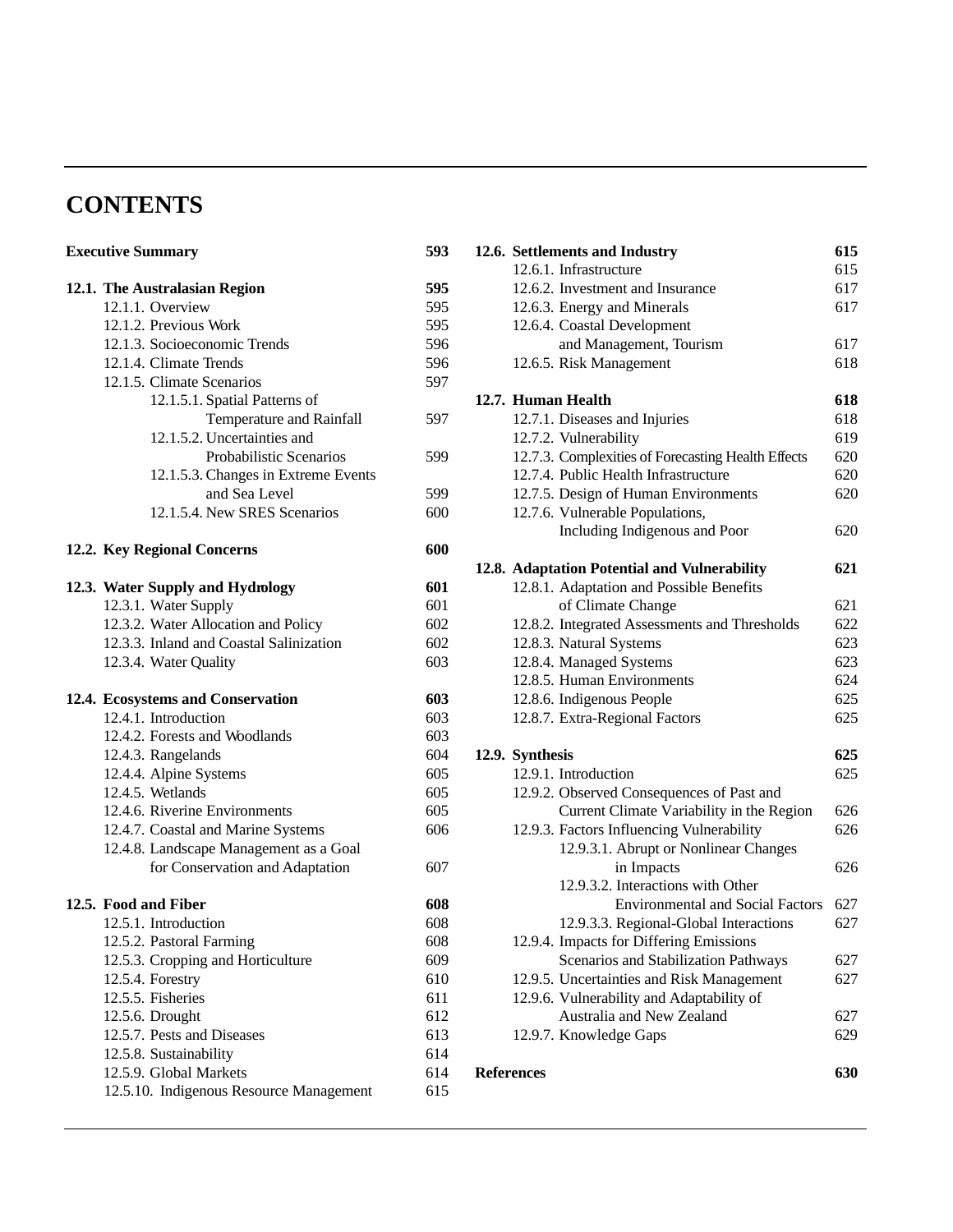# **EXECUTIVE SUMMARY**

*The Australia and New Zealand Region:* This region spans the tropics to mid-latitudes and has varied climates and ecosystems, including deserts, rainforests, coral reefs, and alpine areas. The climate is strongly influenced by the surrounding oceans. The El Niño-Southern Oscillation (ENSO) phenomenon leads to floods and prolonged droughts, especially in eastern Australia and parts of New Zealand. The region therefore is sensitive to the possible changes toward a more El Niño-like mean state suggested by Working Group I. Extreme events are a major source of current climate impacts, and changes in extreme events are expected to dominate impacts of climate change. Return periods for heavy rains, floods, and storm surges of a given magnitude at particular locations would be modified by possible increases in intensity of tropical cyclones, mid-latitude storms, and heavy rain events (medium confidence) and changes in the location-specific frequency of tropical cyclones (low to medium confidence). Scenarios of climate change based on recent coupled atmosphere-ocean climate models suggest that large areas of mainland Australia will experience significant decreases in rainfall during the 21st century (low to medium confidence).

Before stabilization of greenhouse gas (GHG) concentrations, the north-south temperature gradient in mid-southern latitudes is expected to increase (medium to high confidence), strengthening the westerlies and the associated west-to-east gradient of rainfall across Tasmania and New Zealand. Following stabilization of GHG concentrations, these trends would be reversed (medium confidence).

*Water Supply and Hydrology:* In some areas, water resources already are stressed and are highly vulnerable, with intense competition for water supply. This is especially so with respect to salinization (parts of Australia) and competition for water between agriculture, power generation, urban areas, and environmental flows (high confidence). Increased evaporation and possible decreases of rainfall in many areas would adversely affect water supply, agriculture, and the survival and reproduction of key species in parts of Australia and New Zealand (medium confidence).

*Ecosystems and Conservation:* Warming of 1°C would threaten the survival of species currently growing near the upper limit of their temperature range, notably in some Australian alpine regions that already are near these limits, as well as in the southwest of western Australia. Other species that have restricted climatic niches and are unable to migrate because of fragmentation of the landscape, soil differences, or topography could become endangered or extinct. Other ecosystems that are

particularly threatened by climate change include coral reefs (Australia) and freshwater wetlands in the coastal zone and inland.

*Food and Fiber:*Agricultural activities are particularly vulnerable to regional reductions in rainfall in southwest and inland Australia (medium confidence) and eastern New Zealand. Drought frequency and consequent stresses on agriculture are likely to increase in parts of Australia and New Zealand as a result of higher temperatures and possibly more frequent El Niños (medium confidence). Enhanced plant growth and water-use efficiency (WUE) resulting from carbon dioxide  $(CO<sub>2</sub>)$  increases may provide initial benefits that offset any negative impacts from climate change (medium confidence), although the balance is expected to become negative with warmings in excess of 2–4°C and associated rainfall decreases (medium confidence). Reliance on exports of agricultural and forest products makes the region sensitive to changes in commodity prices induced by changes in climate elsewhere.

Australian and New Zealand fisheries are influenced by the extent and location of nutrient upwellings governed by prevailing winds and boundary currents. In addition, ENSO influences recruitment of some fish species and the incidence of toxic algal blooms. There is as yet insufficient knowledge about impacts of climate changes on regional ocean currents and about physical-biological linkages to enable confident predictions of changes in fisheries productivity.

*Settlements, Industry, and Human Health:* Marked trends to greater population and investment in exposed coastal regions are increasing vulnerability to tropical cyclones and storm surges. Thus, projected increases in tropical cyclone intensity and possible changes in their location-specific frequency, along with sea-level rise, would have major impacts—notably, increased storm-surge heights for a given return period (medium to high confidence). Increased frequency of high-intensity rainfall would increase flood damages to settlements and infrastructure (medium confidence). There is high confidence that projected climate changes will enhance the spread of some disease vectors, thereby increasing the potential for disease outbreaks, despite existing biosecurity and health services.

*Vulnerability and Adaptation:* Climate change will add to existing stresses on achievement of sustainable land use and conservation of terrestrial and aquatic biodiversity. These stresses include invasion by exotic animal and plant species, degradation and fragmentation of natural ecosystems through agricultural and urban development, dryland salinization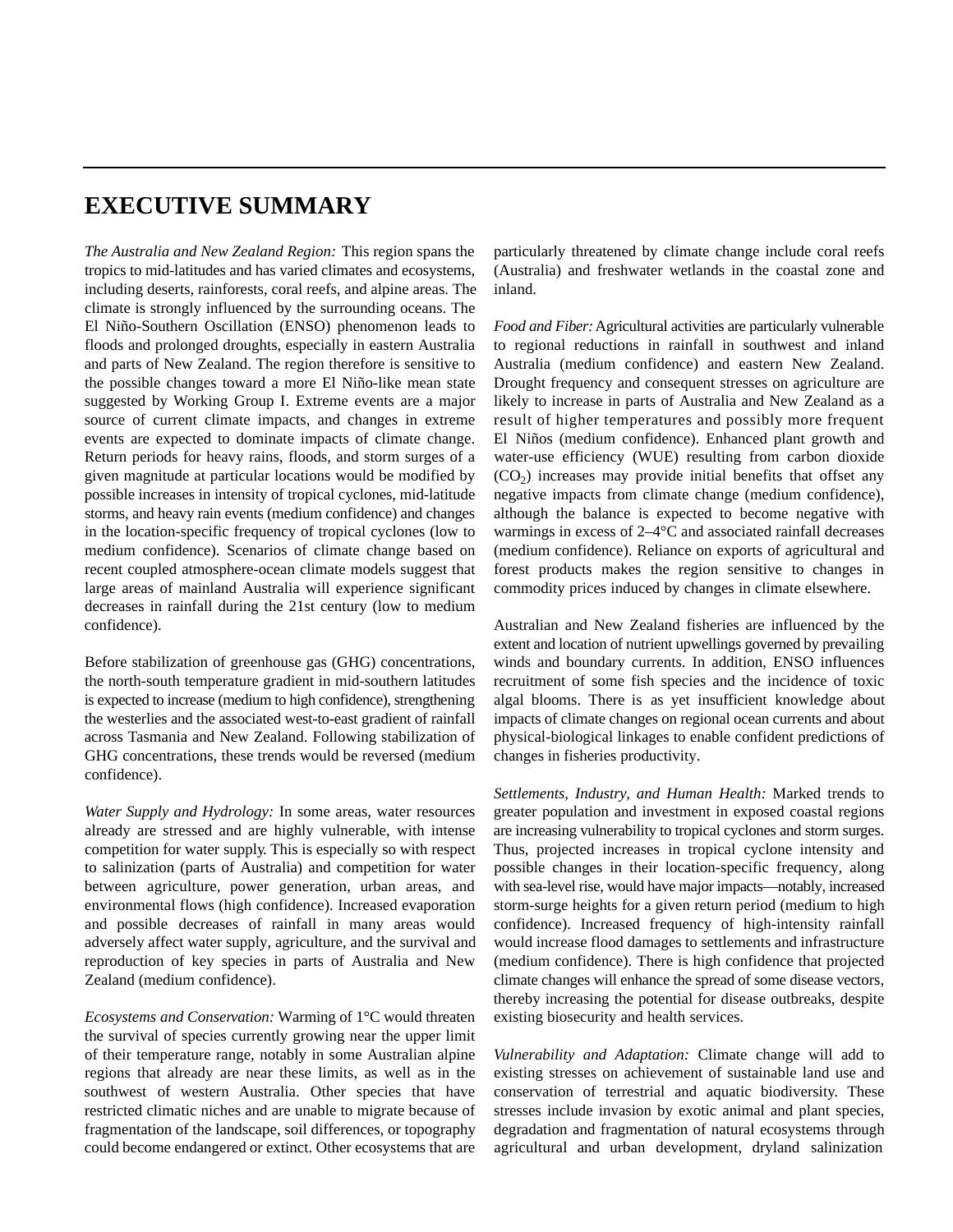(Australia), removal of forest cover (Australia and New Zealand), and competition for scarce water resources. Within both countries there are economically and socially disadvantaged groups of people, especially indigenous peoples, that are particularly vulnerable to additional stresses on health and living conditions induced by climate change. Major exacerbating problems include rapid population and infrastructure growth in vulnerable coastal areas, inappropriate use of water resources, and complex institutional arrangements. Adaptation to climate change, as a means of maximizing gains and minimizing losses, is important for Australia and New Zealand but is relatively little explored. Options include improving water-use efficiency and effective trading mechanisms for water; more appropriate land-use policies; provision of climate information and seasonal forecasts to land users, to help them manage for climate variability and change; improved crop cultivars; revised engineering standards and zoning for infrastructure development; and improved biosecurity and health services. Such measures often will have other benefits, but they also may have costs and limits.

*Integrated Assessments:* Comprehensive cross-sectoral estimates of net climate change impact costs for various GHG emission scenarios, as well as for different societal scenarios, are not yet available. Confidence remains very low in the previously reported (Basher *et al*., 1998) estimate for Australia and New Zealand of -1.2 to -3.8% of gross domestic product for an equivalent doubling of  $CO_2$  concentrations. This out-of-date estimate did not account for many currently identified effects and adaptations.

*Summary:* Australia has significant vulnerability to changes in temperature and precipitation projected for the next 50–100 years (very high confidence) because it already has extensive arid and semi-arid areas and lies largely in the tropics and subtropics. New Zealand, a smaller and more mountainous country with a generally more temperate maritime climate, may be more resilient to climate changes than Australia, although considerable regional vulnerability remains (medium confidence).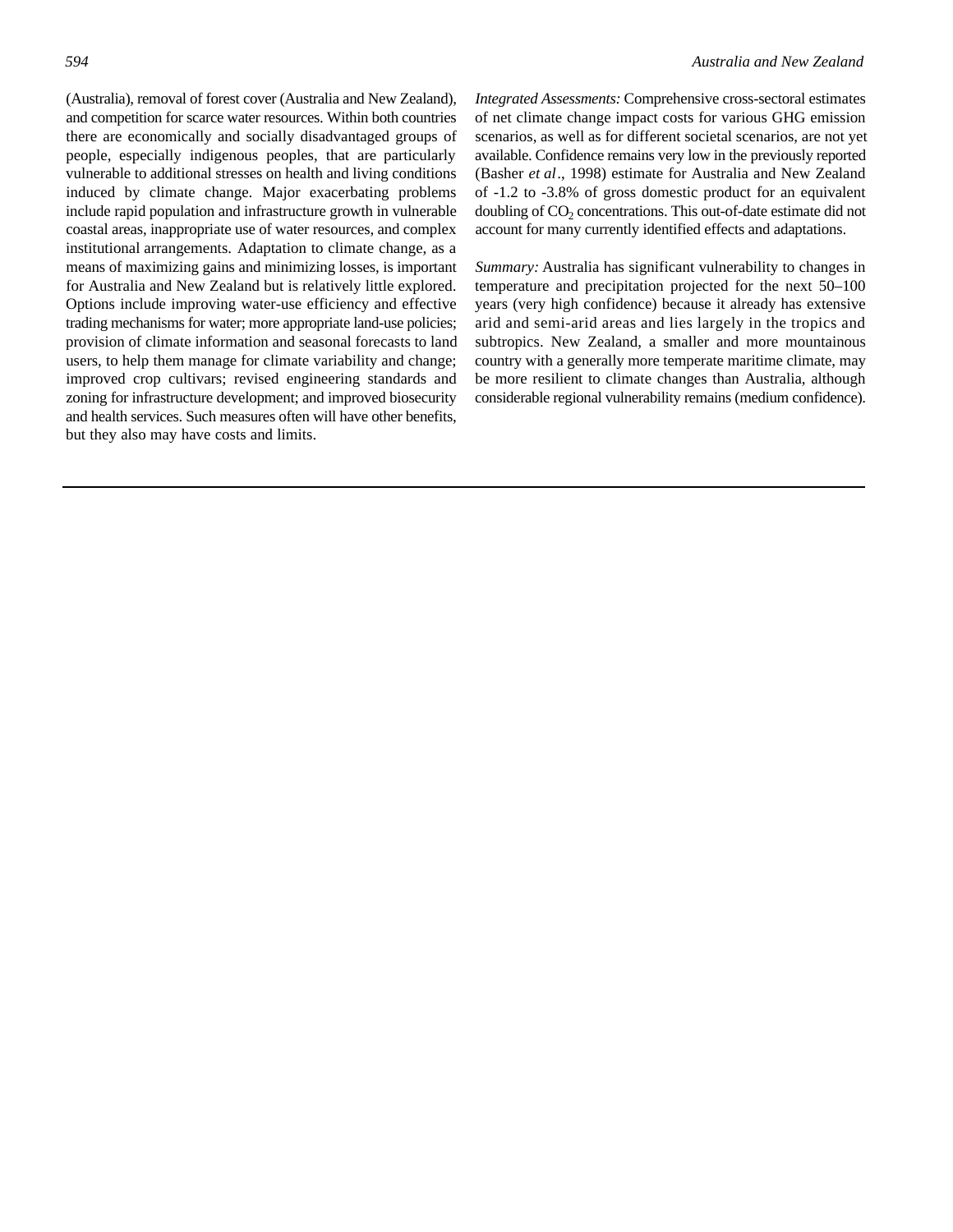#### **12.1. The Australasian Region**

#### *12.1.1. Overview*

Australasia is defined here as Australia, New Zealand, and their outlying tropical and mid-latitude islands. Australia is a large, relatively flat continent reaching from the tropics to midlatitudes, with relatively nutrient-poor soils, a very arid interior, and rainfall that varies substantially on seasonal, annual, and decadal time scales, whereas New Zealand is much smaller, mountainous, and mostly well-watered. The ecosystems of both countries contain a large proportion of endemic species, reflecting their long evolutionary history and isolation from other land masses. They have been subject to significant human influences, before and after European settlement 200 years ago.

The region's climate is strongly influenced by the surrounding oceans. Key climatic features include tropical cyclones and monsoons in northern Australia; migratory mid-latitude storm systems in the south, including New Zealand; and the ENSO phenomenon, which causes floods and prolonged droughts, especially in eastern Australia.

The total land area is 8 million km2, and the population is approximately 22 million. Much of the region is very sparsely populated; most people (85%) live in a relatively small number of coastal cities and towns. Both countries have significant populations of indigenous peoples who generally have lower economic and health status. The two countries have developed economies and are members of the Organisation for Economic Cooperation and Development (OECD); unlike other OECD countries, however, their export trade is dominated by commodity-based industries of agriculture and mining.

#### *12.1.2. Previous Work*

The Australasian chapter (Basher *et al.*, 1998) of the IPCC *Special Report on Regional Impacts of Climate Change* (RICC) (IPCC, 1998) provides an extensive assessment of likely climate change impacts and adaptation options for Australia and New Zealand, based on work published until early 1998. That report concludes that Australia's relatively low latitude makes it particularly vulnerable through impacts on its scarce water resources and crops that presently are growing near or above their optimum temperatures, whereas New Zealand—a cooler, wetter, mid-latitude country—may gain some benefit from the ready availability of suitable crops and a likely increase in agricultural production with regional warming. Nevertheless, a wide range of situations in which vulnerability was thought to be moderate to high were identified for both countries—particularly for ecosystems, hydrology, coastal zones, settlements and industry, and health. Indirect local impacts from possible climatically driven changes in international conditions—notably commodity prices and international trade—also was identified as a major issue in the 1998 report, as well as by the New Zealand Climate Change Programme (1990). Key points from Basher *et al.* (1998) follow.

*Climate and Climate Trends:* Climate trends were reported to be consistent with those in other parts of the world, with mean temperature increases of as much as 0.1°C per decade over the past century, a faster increase in nighttime than daytime temperatures, and sea level rising an average of about 20 mm per decade over the past 50 years. Increases in average rainfall and the frequency of heavy rainfalls were reported for large areas of Australia.

*Climate Scenarios:* Australian scenarios reported for 2030 exhibited temperature increases of 0.3–1.4°C, uncertain overall rainfall decrease of as much as 10%, and more high-intensity rainfall events. Projected changes for 2070 were about twice the 2030 changes. New Zealand projections included similar temperature increases, as well as stronger westerly air flow, with resulting precipitation increases in the west and decreases in the east.

*Water Supply and Hydrology: Possible overall reduction in runoff,* with changes in soil moisture and runoff varying considerably from place to place but reaching as much as  $\pm 20\%$ , was suggested for parts of Australia by 2030. Sharpened competition was expected among water users, with the large Murray-Darling Basin river system facing strong constraints. Enhanced groundwater recharge and dam-filling events were expected from more frequent high-rainfall events, which also were expected to increase flooding, landslides, and erosion. A reduced snow season was expected to decrease the viability of the ski industry, although it would provide seasonally smoother hydroelectricity generation in New Zealand.

*Ecosystems and Conservation:* Significant potential impacts identified on Australasian land-based ecosystems included alteration in soil characteristics, water and nutrient cycling, plant productivity, species interactions, and ecosystem composition and function, exacerbated by any increases in fire occurrence and insect outbreaks. Aquatic systems would be affected by changes in runoff, river flow, and associated transport of nutrients, wastes, and sediments. These changes and sea-level rise would affect estuaries and mangroves. Australia's coral reefs were considered to be vulnerable to temperature-induced bleaching and possibly to sea-level rise and weather change.

*Food and Fiber:* Direct impacts on agriculture from CO<sub>2</sub> increases and climate changes were expected to vary widely in space and time, with perhaps beneficial effects early in the 21st century, followed by more detrimental effects in parts of Australia as warming increases. Any changes in global production and hence international food commodity prices would have major economic impacts. The net impact on production forestry from changes in tree productivity, forest operational conditions, weeds, disease, and wildfire incidence was not clear. The impact on fisheries could not be confidently predicted.

*Settlements and Industry:* Possible changes were noted in the frequency and magnitude of climatic "natural disaster" events a ffecting economically important infrastructure. Likely impacts of climate change were identified on water and air quality,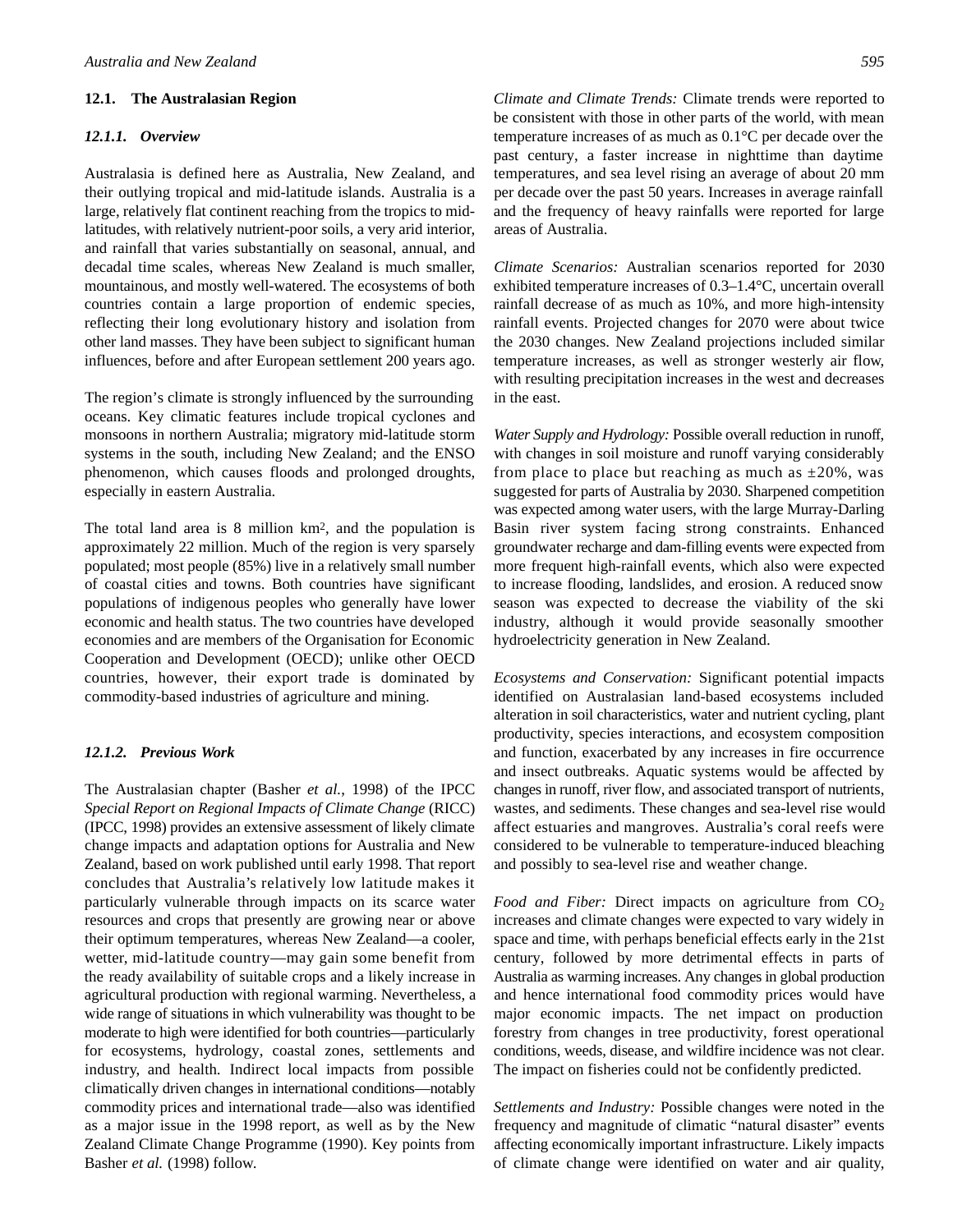water supply and drainage, waste disposal, energy production, transport operations, insurance, and tourism.

*Human Health:* Increases were expected in heat-stress mortality (particularly in Australia), the incidence of tropical vectorborne diseases such as dengue, and urban pollution-related respiratory problems.

*Adaptation Potential and Vulnerability:* Some of the region's ecosystems were identified as very vulnerable, with fragmentation and alteration of landscape by urban and agricultural development limiting natural adaptability. Land-use management was the primary adaptation option identified. Although coral reefs were identified as vulnerable, it was suggested that they might be able to keep pace with sea-level rise.

Techniques that already provide considerable adaptability of agriculture to existing climate variability may apply to climate change over the next few decades. However, at longer time horizons the climate was expected to become less favorable to agricultural production in Australia, leading to increased vulnerability. Scientifically based integrated fisheries and coastal zone management were regarded as principal adaptation options for fisheries.

Adaptation options identified for settlements and infrastructure included integrated catchment management, changes to water pricing systems, water efficiency initiatives, building or modifying engineering structures, relocation of buildings, and urban planning and management. Low-lying coastal settlements were regarded as highly vulnerable to high sea level and storm events. Adaptation options included integrated coastal zone management (ICZM); redesign, rebuilding, or relocation of capital assets; and protection of beaches and dunes. New Zealand is exposed to impacts on its Pacific island territories, including the eventual possibility of having to accept environmental refugees.

A moderate degree of vulnerability was identified for human health, with adaptation responses including strengthening existing public health infrastructure and meeting the needs of vulnerable groups such as isolated communities and the poor.

#### *12.1.3. Socioeconomic Trends*

The region's population is growing at a rate of about  $1.2\%$  yr<sup>-1</sup>, approximately equally from natural increase and immigration. The population is progressively aging, in line with other OECD countries. Health status is improving, but indigenous peoples lag significantly. The main population centers are growing faster than rural areas. Australian lower latitude coastal zones are developing two to three times faster than the Australian average (see Section 12.6.4), for urban/suburban uses and for recreation and tourism. In New Zealand, there is a steady internal migration northward to Auckland.

Agricultural commodity prices have tended to fall, but yields per hectare have risen, and farm sizes and total volume of production have increased (ABARE, 1997; Wilson and Johnson, 1997). Average return on agricultural assets is low. Service industries are an increasing fraction of all industry, and there is a trend toward more intensive agriculture and forestry and to diversification of rural land use, including specialty crops and tourism. There is increasing competition for water in areas of low rainfall where irrigation is essential to intensive cropping; urban demands are rising quickly, and water is needed to maintain natural ecosystems (Hassall and Associates, *et al*., 1998). Tourism is a major growth industry that is increasing the pressure on areas of attractions such as coastal zones and reefs.

Environmental concerns include air and water pollution from urban industries, land transport, and intensive farming and related processing and soil erosion, rising water tables, and salinization. Environmental management increasingly is based on the principle of sustainable management, as enshrined in New Zealand's Resource Management Act, and an integrated approach to environmental impacts in both countries. A major trend to a "user pays" principle and, especially in Australia, to market-driven water rights, with caps on irrigation supplies, is causing significant changes in rural industry. However, there still are many instances, particularly in coastal management, where these principles are not applied.

#### *12.1.4. Climate Trends*

Trends identified in the region continue to be generally consistent with those elsewhere in the world. Research on regional trends has been summarized in Salinger *et al*. (1996) and in specific studies by Plummer (1996), Torok and Nicholls (1996), Holbrook and Bindoff (1997, 2000), Lavery *et al*. (1997), Plummer *et al*. (1997), Zheng *et al*. (1997), McKeon *et al*. (1998)*,* Collins and Della-Marta (1999), Hennessy *et al*. (1999), and Plummer *et al*. (1999).

Mean temperatures have risen by 0.05–0.1ºC per decade over the past century, with a commensurate increase in the frequency of very warm days and a decrease in the frequency of frosts and very cold days (Plummer *et al*., 1999; Collins *et al*., 2000). Nighttime temperatures have risen faster than daytime temperatures; hence, the diurnal temperature range has decreased noticeably in most places. The past decade has seen the highest recorded mean annual temperatures.

Trends in rainfall are less clear. Australian annual mean rainfall has increased by a marginally significant amount over the past century (Collins and Della-Marta, 1999; Hennessy *et al*., 1999). However, increases in the frequency of heavy rainfalls and average rainfall are significant in many parts of Australia. Average rainfall has increased most in the northwest and southeast quadrants (Collins and Della-Marta, 1999). The largest and most statistically significant change has been a decline in rainfall in the winter-rainfall-dominated region of the far southwest of western Australia, where in the period 1910–1995, winter (June-July-August, JJA) rainfall declined by 25%, mainly during the 1960s and 1970s. Previous studies (Wright, 1974;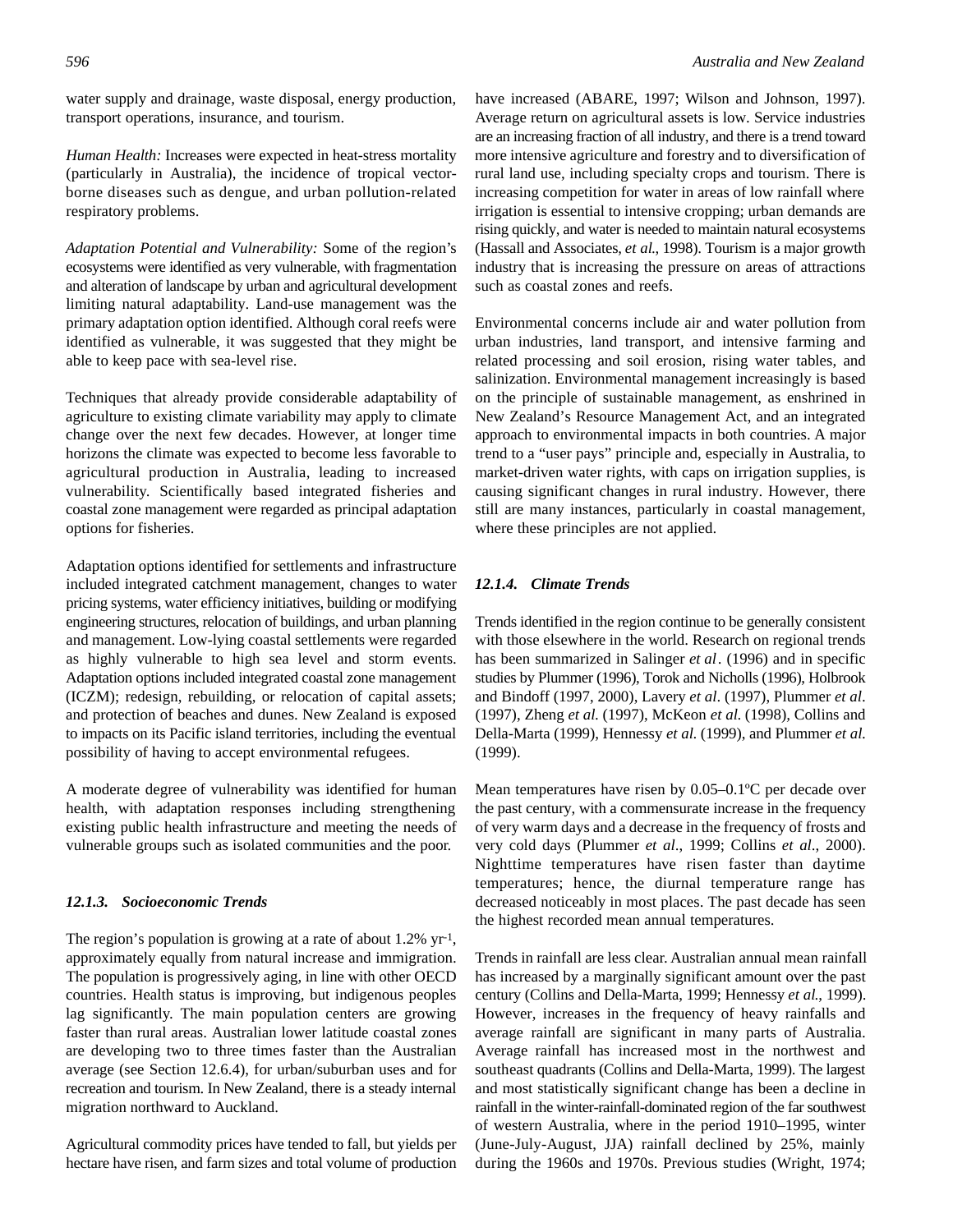Allan and Haylock, 1993; Yu and Neil, 1993), as well as a more recent one (Smith *et al*., 2000), have noted this decrease and attribute it to atmospheric circulation changes, predominantly resulting from natural variability.

There are marked interdecadal variations over northern and eastern Australia in summer half-year rainfall, which are dominated by ENSO-induced variations (Power *et al.*, 1999a). There also are clear interannual and decadal variations in central and eastern Australian rainfall associated with Indian and



**Figure 12-1**: Enhanced greenhouse changes in rainfall (as % change per °C of global warming) for five slab-ocean GCM simulations (open bars) and eight coupled oceanatmosphere GCM simulations (full bars), for six subregions of Australia in (a) summer (DJF) and (b) winter (JJA) Source: Whetton *et al*., 2001 (where individual models are identified). Spatial patterns and scatter plots are given for most of the same coupled models in Hulme and Sheard (1999) and Carter *et al*. (2000).

Lough and Barnes, 1997; Isdale *et al*., 1998; Quinn *et al*., 1998).

The strength of the relationship between eastern Australian climate and ENSO has been observed to vary over the past century. This seems to be linked to longer term climate oscillations such as the North Pacific Decadal Oscillation (NPDO) (e.g., Power *et al.*, 1999a). Salinger and Mullan (1999) examined the 20-year periods before and after 1977 and showed increases after 1977 (some statistically significant) in mean rainfall for New Zealand's west coast, associated with strengthening westerly winds. These fluctuations in rainfall are partially explained by the increase in El Niño conditions over recent decades. There is some evidence of long-term variations in the Australasian region in storm frequency and tropical cyclones (Nicholls *et al*., 1996a; Radford *et al*., 1996; Hopkins and Holland, 1997; Leighton *et al*., 1997). Nicholls *et al*. (1998) show that although there has been a decrease in tropical cyclone numbers from 1969 to 1996 in the Australian region (105°E to 160°E), there has been an increase in the frequency of intense tropical cyclones with central pressures of less than 970 hPa.

The average rise in sea level in the Australia/New Zealand region over the past 50 years is about 20 mm per decade (Rintoul *et al*., 1996; Salinger *et al*., 1996), which is within the range of the current estimate of global sea-level rise (IPCC, 1996, WGI Section 7.2.1). However, the greater frequency and duration of El Niño episodes since the mid-1970s has reduced local New Zealand sea-level trends: The average sea-level change since 1975 at Auckland is close to zero (Bell *et al.*, 1999). There has been a weak warming trend in ocean temperatures to 100-m depth in the southwest Pacific (39°S to 49°S, 141°E to 179°E) of about 0.13°C during the 34-year period 1955–1988 (Holbrook and Bindoff, 1997), and there have been shorter period SST fluctuations associated with ENSO.

#### *12.1.5. Climate Scenarios Used in Regional Studies*

#### *12.1.5.1. Spatial Patterns of Temperature and Rainfall*

Most recent impact studies for Australia and New Zealand have been based on scenarios released by the Commonwealth Scientific and Industrial Research Organisation (CSIRO, 1996a) or the National Institute of Water and Atmosphere (NIWA—Renwick et al., 1998b). The CSIRO (1996a) scenarios included two sets of rainfall scenarios that are based on results from equilibrium slab-ocean general circulation model (GCM) and transient coupled ocean-atmosphere GCM (AOGCM) simulations. Some impact and adaptation studies since RICC have used results from a 140-year simulation over the whole region that uses the CSIRO regional climate model (RCM) at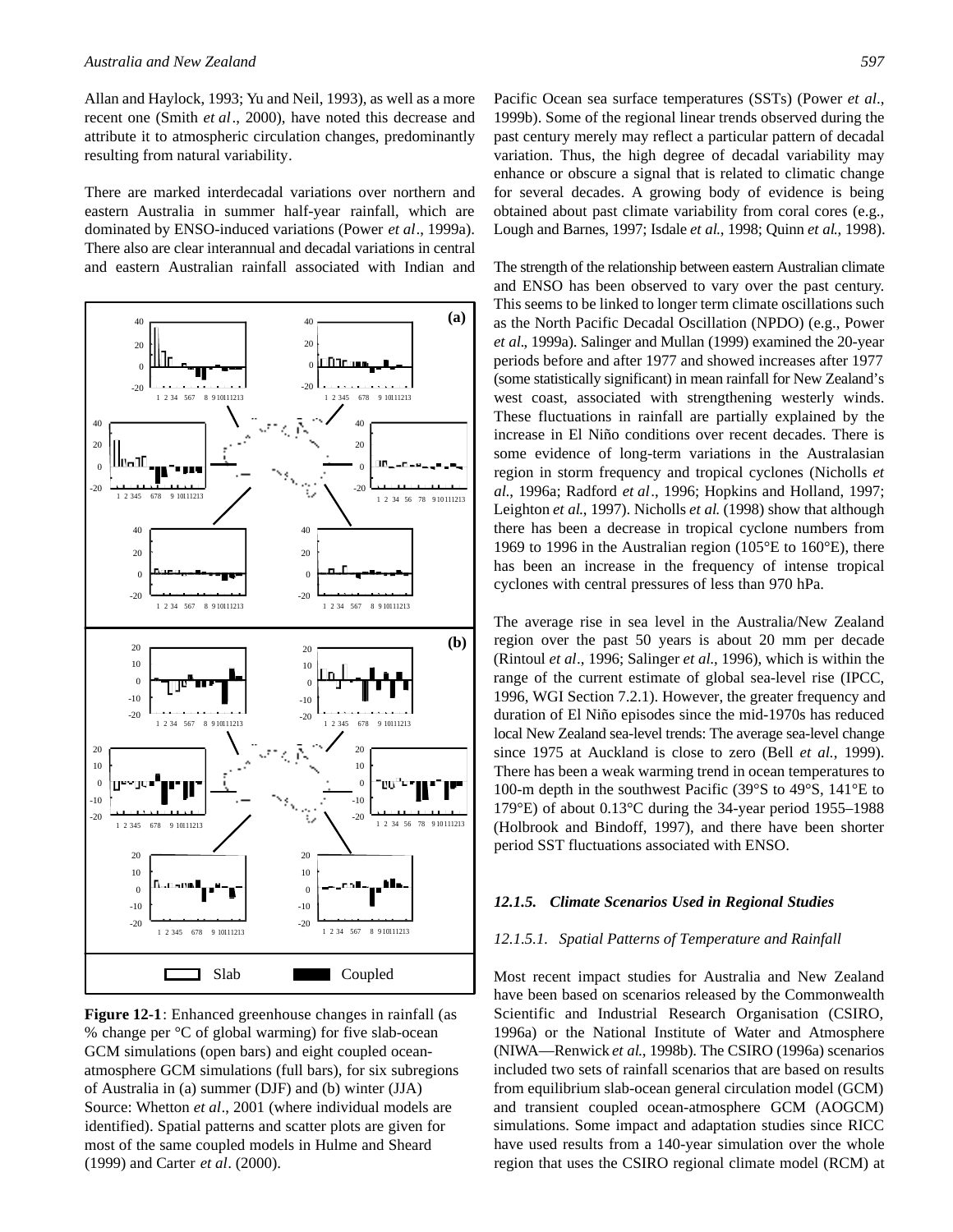125-km resolution nested in the CSIRO Mark 2 coupled GCM run in transient mode from 1961 to 2100, as well as similar simulations at 60-km resolution over eastern Australia. Figure 12-1 (from Whetton *et al*., 2001) summarizes results of slab-ocean and coupled AOGCM simulations of rainfall changes for various subregions of Australia in summer (December-January-February, DJF) and winter (JJA), respectively.

Figures 12-1a and 12-1b clearly show a variety of estimates for different model simulations; nevertheless, there is a tendency toward more decreases in winter rainfall in the southwest and the central eastern coast of Australia in the coupled model results than in the slab-ocean model results and a similar tendency for more agreement between coupled model results on less rainfall in the northwest and central west in summer.

In line with WGI conclusions, more recent scenarios, such as those of Hulme and Sheard (1999) and Carter *et al*. (2000) rely exclusively on coupled models; they also are based on the newer emissions scenarios from the IPCC's *Special Report on Emissions Scenarios* (SRES) rather than the IS92 scenarios described in IPCC (1996). This leads to some changes in the regional scenarios. According to Whetton (1999), the CSIRO (1996a) scenarios give warmings of 0.3–1.4°C in 2030 and 0.6–3.8°C in 2070 relative to 1990, compared to estimates by Hulme and Sheard (1999) of 0.8–3.9°C by the 2050s and 1.0–5.9°C in the 2080s, relative to the 1961–1990 averages. As discussed by Whetton (1999), both sets of scenarios use results from several coupled models, but the use of the SRES emissions scenarios leads to greater warmings in Hulme and Sheard (1999) than those that are based on the IS92 emission scenarios in CSIRO (1996). Nevertheless, the Hulme and Sheard (1999) results are preliminary in that they use scaled results from non-SRES simulations, rather than actual GCM simulations with SRES emissions.

Rainfall scenarios that are based on the coupled model results in CSIRO (1996a) show decreases of 0–8% in 2030 and 0–20% in 2070, except in southern Victoria and Tasmania in winter and eastern Australia in summer, where rainfall changes by –4 to +4% in 2030 and –10 to +10% in 2070. The Hulme and Sheard (1999) scenarios suggest that annual precipitation averaged over either northern or southern Australia is likely to change by  $-25$  to  $+5\%$ . Larger decreases are indicated for the 2080s and for some specific locations (e.g., a 50% decrease in parts of the southwest of western Australia in winter). This last finding suggests that even though the rainfall decrease in this region in the late 20th century was almost certainly dominated by natural variability (Smith *et al*., 2000), a decreasing trend resulting from the enhanced greenhouse effect may dominate in this region by the mid- to late 21st century.

It is important to note that changing from joint use of equilibrium slab-ocean GCM and transient coupled AOGCM results to exclusive reliance on coupled model results in the Australian scenarios leads to a marked narrowing of the uncertainty range in rainfall changes predicted for southern Australia, with a tendency to more negative changes on the mainland (see Figure 12-1; Hulme and Sheard, 1999; Carter *et al*., 2000). This means that the results of impact studies that used the wider range of rainfall scenarios, as in the CSIRO (1996a) scenarios (e.g., Schreider *et al*., 1996), should be reinterpreted to focus on the drier end of the previous range. This is consistent with more recent studies by Kothavala (1999) and Arnell (1999).

To summarize the rainfall results, drier conditions are anticipated for most of Australia over the 21st century. However, consistent with conclusions in WGI, an increase in heavy rainfall also is projected, even in regions with small decreases in mean rainfall. This is a result of a shift in the frequency distribution of daily rainfall toward fewer light and moderate events and more heavy events. This could lead to more droughts and more floods.

Recent Australian impact studies have tended to use regional scenarios of temperature and rainfall changes per degree of global warming, based on the CSIRO RCM transient simulations, scaled to the range of uncertainty of the global warming derived from the IPCC Second Assessment Report (SAR) range of scenarios. For example, Hennessy *et al*. (1998) gives scenarios for six regions of New South Wales (NSW), based on a 60-km resolution simulation. Ranges are given for estimated changes in maximum and minimum temperatures, summer days over 35°C, winter days below 0°C, seasonal mean rainfall changes, and numbers of extremely wet or dry seasons per decade. Statistical downscaling (discussed in detail in Chapter 3) has not been used extensively in Australia apart from work by Charles *et al*. (1999) on the southwest of western Australia. It should be noted that in some cases, RCM results may change the sign of rainfall changes derived from coarser resolution GCMs, because of local topographic and other effects (Whetton *et al*., 2001).

New Zealand scenarios reported in RICC (Basher *et al*., 1998) are based on statistical downscaling from equilibrium GCM runs with  $CO<sub>2</sub>$  held constant at twice its present concentration. Renwick *et al.*(1998b, 2000) also have downscaled equilibrium GCM simulations over New Zealand, using a nested RCM.

Akey factor in rainfall scenarios for New Zealand is the strength of the mid-latitude westerlies because of the strong orographic influence of the backbone mountain ranges lying across this flow (Wratt *et al.,* 1996)*.* Earlier equilibrium slab-ocean GCM runs (applicable only long after stabilization of climate change) and the regional simulations obtained by downscaling them through statistical and nested modeling techniques predict a weakening of the westerlies across New Zealand, particularly in winter. As a result, downscaled equilibrium model runs predict that winter precipitation will remain constant or decrease slightly in the west but increase in Otago and Southland (Whetton *et al.*, 1996a; Renwick *et al.*, 2000). In contrast, transient coupled AOGCM runs suggest that over the next 100 years or more, the mean strength of the westerlies actually will increase in the New Zealand region, particularly in winter (Whetton *et al*., 1996a; Russell and Rind, 1999; Mpelasoka *et al.*, 2001). As a result, downscaled transient model results predict that rainfalls will increase in the west of New Zealand but decrease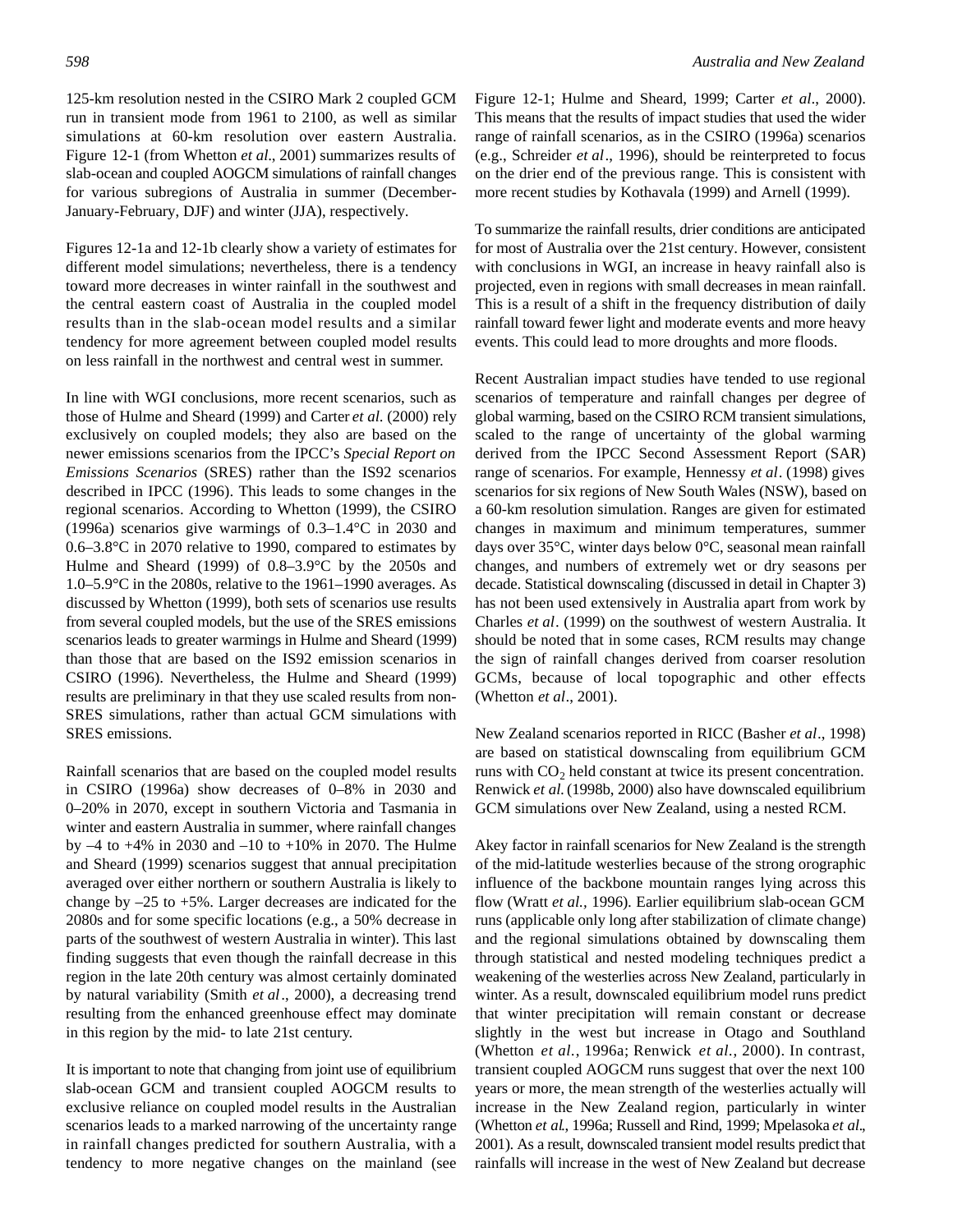in the east (Mullan *et al.*, 2001) as shown in Figure 12-2. Slightly larger temperature increases are predicted in the north of the country than in the south. Projected temporal changes in the westerlies before and after stabilization of climate also are likely to influence rainfall in southern Australia, especially in Tasmania.

GCM simulations extending beyond the stabilization of GHG concentrations indicate that global warming continues for centuries after stabilization of concentrations (Wigley, 1995; Whetton *et al*., 1998; TAR WGI Chapters 9 and 11) but at a much reduced rate as the oceans gradually catch up with the stabilized radiative forcing. Importantly for the Australasian region, simulated patterns of warming and rainfall changes in the southern hemisphere change dramatically after stabilization of GHG concentrations. This is because of a reversal of the lag in warming of the Southern Ocean relative to the rest of the globe. This lag increases up to stabilization but decreases after stabilization (Whetton *et al*., 1998), with consequent reversal of changes in the north-south temperature gradient, the midlatitude westerlies, and associated rainfall patterns.



**Figure 12-2**: Scenarios for changes from the 1980s to the 2080s for New Zealand: (a) mean summer (DJF) temperature  $({}^{\circ}C)$ , (b) mean winter (JJA) temperature  $({}^{\circ}C)$ , (c) summer precipitation (%), and (d) winter precipitation (%). These plots were derived by averaging downscaled projections from four GCMs (CCC, CCSR, CSIRO9, and HadCM2) driven by  $CO<sub>2</sub>$ concentrations increasing at a compound rate of 1% yr-1, plus specified sulfate aerosol concentrations (Mullan *et al*., 2001).

#### *12.1.5.2. Uncertainties and Probabilistic Scenarios*

Some of the Australasian scenarios include uncertainty bands, based on the ranges of global warmings resulting from the IPCC IS92 emissions scenarios, the IPCC range of global sensitivity, or ranges of estimates of Australasian temperature or rainfall changes from different GCMs. Unquantified additional sources of uncertainty include changes in emission scenarios, such as to the new SRES scenarios; regional effects of biospheric feedback; and regional effects of global aerosol distributions. Quantification of potential changes in extreme events, tropical cyclones, and ENSO also are major uncertainties (see below), and uncertainty about the strength of the westerly circulation and hence rainfall regimes is a source of uncertainty for New Zealand. The modeled lag in warming in the Southern Ocean in the 20th century appears to be greater than that observed (Whetton *et al*., 1996a), but this has not yet been thoroughly analyzed. Other conceivable lower probability, high-impact changes (see Chapter 3) such as changes in ocean circulation, ENSO behavior, or tropical cyclones could have important regional impacts.

Probabilistic scenarios for risk and adaptation analyses (see Section 12.8.4), based on the quantifiable range of uncertainties, have been explored by CSIRO (Pittock, 1999; Jones, 2000; Pittock and Jones, 2000).

#### *12.1.5.3 Changes in Extreme Events and Sea Level*

Pittock *et al*. (1999) have summarized the past importance of extreme events for Australia and prospects for the future. Major climatic hazards arise in Australia and New Zealand from tropical cyclones, floods, droughts, windstorm, snowstorm, wildfires, landslides, hail, lightning, heat waves, frost, and storm surges. Events that are directly related to temperature are more predictable (more heat waves, fewer frosts) than those associated with wind and rain; Chapter 3 discusses relevant projections and confidence levels (see Table 3-10). The incidence of wildfire in Australia is expected to increase with global warming (Beer and Williams, 1995; Pittock *et al*., 1999; Williams *et al*., 2001), as is that of landslides and storm surges (the latter because of both higher mean sea level and increased storm intensities). Changes in hail and lightning frequencies are uncertain, although there are some arguments for expected increases (Price and Rind, 1994; McMaster, 1999; Pittock *et al*., 1999).

More intense tropical cyclones in the Australian region (see Table 3-10; Walsh and Ryan, 2000) would have serious implications for storm-surge heights, wind damages, and flooding. If they were to travel further poleward (Walsh and Katzfey, 2000), they would be more likely to impact on coastal regions in the southwest of western Australia, southern Queensland, and the northern NSW coastal region, as well as northern parts of New Zealand. The locations of tropical cyclone genesis in the region are correlated with ENSO (Evans and Allan, 1992; Basher and Zheng, 1995), so any change in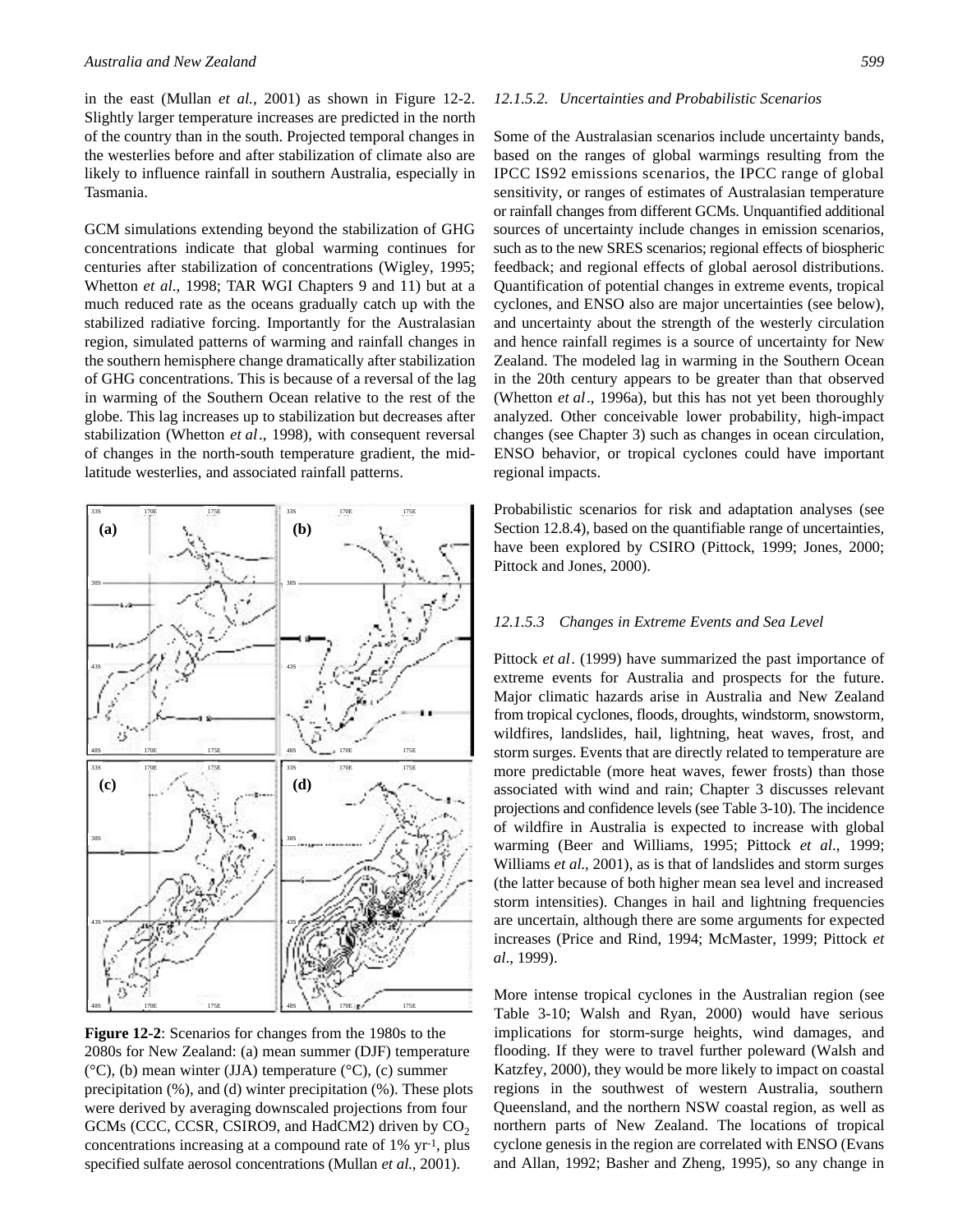the mean state of the tropical Pacific may affect the risk of tropical cyclone occurrence in particular locations.

Mid-latitude storms also may increase in intensity (see Table 3-10), and their frequency and location could change—for example, as a result of changes in the westerlies and ENSO. This would impact return periods for mid-latutude storm surges, high winds, and other phenomena.

Interannual variability in ENSO leads to major floods and droughts in Australia and New Zealand. Such variations are expected to continue under enhanced greenhouse conditions, though possibly with greater hydrological extremes as a result of more intense rainfall in La Niña years and more intense drought resulting from higher rates of evaporation during El Niño years (Walsh *et al*., 1999). A more El Niño-like mean state of the tropical Pacific Ocean (see Table 3-10; Cai and Whetton, 2000) would imply greater drought frequency (Kothavala, 1999; Walsh *et al*., 2000), as does the drying trend found over the Murray-Darling Basin in recent AOGCM simulations (Arnell, 1999).

Mean sea level is expected to increase, with local and regional variations as a result of land-sea movements and changes to ocean currents and climatic forcing (see Chapter 3). In addition, local and regional meteorological forcing leads to temporary fluctuations in sea level and extreme events that may cause coastal inundation. In New Zealand, storm surges of as much as about 1 m are possible at open-coast locations (Heath, 1979; Bell *et al.*, 1999). Storm surges in tropical Australia can be several meters as a result of tropical cyclonic forcing and shallow continental shelfs (Hubbert and McInnes, 1999a,b; McInnes *et al*., 1999).

The actual height reached by a storm surge depends not only on the location and intensity of the storm but on its timing relative to the tides, coastal bathymetry and topography, and slower variations such as those from ENSO. The latter contribute to significant local sea-level variations around the coasts of Australia (Chiera *et al*., 1997) and New Zealand (Bell *et al*., 1999). In addition, any changes in storm intensities, frequencies, and locations will change the average time between surges of a given magnitude at particular locations.

#### *12.1.5.4 New SRES Scenarios*

Interim characterizations of regional climate changes to 2100 associated with the SRES emissions scenarios have been provided by Hulme and Sheard (1999) and Carter *et al*. (2000). However, they do not consider aerosol-induced spatial effects, and they use linear scaling of regional patterns of change from seven coupled GCM models, according to a range of global mean warmings generated using MAGICC (Wigley, 1995; Wigley *et al*., 1997).

Over Australia, these studies show warmings in the 2080s higher than the IS92 scenarios, with similar spatial patterns. In New Zealand, warmings in the 2080s are estimated to be from 0.5 to  $>2.0$ °C. Projected precipitation changes are large ( $>1$ ) standard deviation of the simulated 30-year variability) over much of southern Australia, with a decrease over the mainland in both summer and winter and an increase over Tasmania in winter. Over the South Island of New Zealand, an increase is predicted. For the 2080s, projected decreases in annual rainfall in the southwest of western Australia range from about zero (B1 low scenario) to between 30 and 50% (A2 high scenario). Projected rainfall increases over the South Island of New Zealand of 0–10% (B1) to 10–20% (A2) should be regarded with caution because the AOGCM simulations do not fully incorporate the important influence of the Southern Alps on South Island rainfall patterns.

The SRES scenarios have not yet been applied in any detailed studies of impacts in the region. Unlike parts of the northern hemisphere, high regional concentrations of sulfate aerosols are not expected in the Australasian region under any accepted scenario, so any increase in warming resulting from reduced sulfate aerosols will be less over Australia and New Zealand than in some regions of the northern hemisphere.

To date, impact and vulnerability studies in Australia and New Zealand in general have not taken account of specific socioeconomic scenarios for the future, such as those laid out in the SRES. Thus, vulnerabilities have been based on projected climate change impacts and adaptation, assuming the present socioeconomic situation, in some cases with a qualitative allowance for expected socioeconomic trends (e.g., increased competition for water supplies, increased population and investment in coastal zones).

#### **12.2. Key Regional Concerns**

This section summarizes some key regional concerns regarding vulnerability to climate change and impacts in Australia and New Zealand. They have not been prioritized. Supporting details and references are provided in Sections 12.3 through 12.8.

*Drought, Flood, and Water Supply:* Climate variability is a major factor in the economies of both countries, principally through the flow-on effects of ENSO-related major droughts on agriculture. Farmers in drought-sensitive parts of both countries will be increasingly vulnerable if interannual droughts occur more frequently or are more intense in the future. Less secure water supplies would accentuate competition between users and threaten allocations for environmental flows and future economic growth. Adelaide and Perth are the main cities with water supplies that are most vulnerable to climate change; increasing salinity in the Murray River is an increasing concern for Adelaide. Any increase in flood frequency would adversely affect the built environment. In New Zealand, floods and landslides are natural hazards that could increase in frequency and severity.

*Ecosystem Uniqueness and Vulnerability:* Australia and New Zealand have been isolated from the rest of the world for millions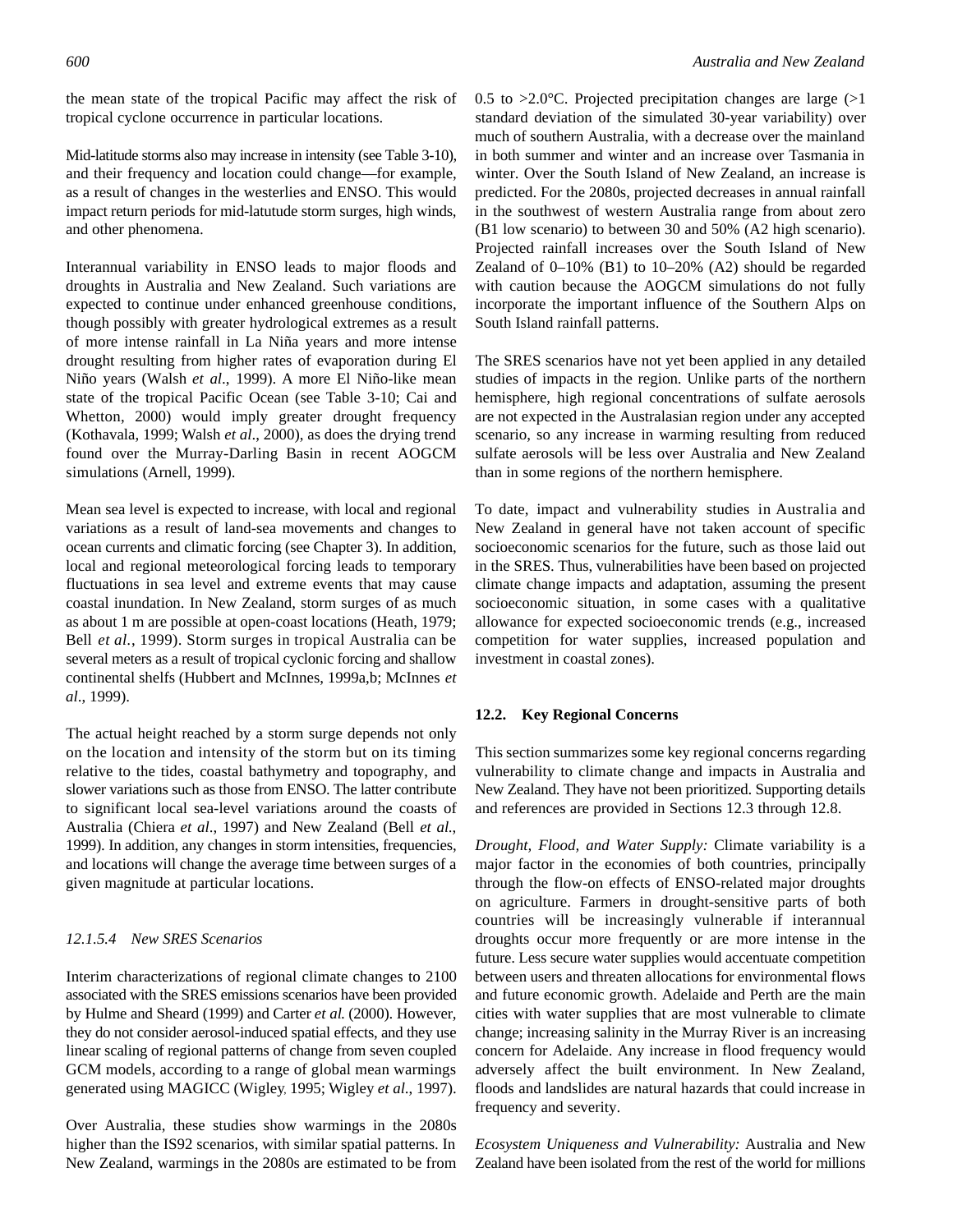of years until relatively recent human settlement. Some species exhibit quite limited ranges of average climate. These two factors leave many of the region's ecosystems vulnerable to climatic change and to invasion by exotic animal and plant species introduced by human activity. This vulnerability has been exacerbated by fragmentation of ecosystems through land-use changes.

*Coral Reefs:* Australia has one of the greatest concentrations of coral reefs in the world. Rising sea level by itself may not be deleterious. However, the combination of sea-level rise with other induced stresses—notably, increasing atmospheric  $CO<sub>2</sub>$  (which leads to a decrease in calcification rates of corals); increasing sea temperatures, leading to coral bleaching; possibly increased riverine outflow events (low salinity and high pollution); and damage from tropical cyclones—may put much of this resource at risk.

*Alpine Areas:* In Australia, significant warming will raise snowlines, diminish the ski industry, and threaten alpine ecosystems. In New Zealand, snowline changes and the advance or retreat of glaciers also depend on changes in the strength and local orientation of mid-latitude westerlies. Options for relocation of the ski industry are limited by the relatively low altitude of Australia's alpine regions and by rugged terrain and conservation estate regulations in New Zealand.

Agricultural Commodities and Terms of Trade: A major fraction of exports from both Australia and New Zealand are agricultural and forestry products, production of which is sensitive to any changes in climate, water availability,  $CO<sub>2</sub>$ fertilization, and pests and diseases. Returns from these commodities could be affected by the projected increase in agricultural production in mid- to high-latitude northern he misphere countries and resulting impacts on commodity prices and world trade.

*Increasing Coastal and Tropical Exposure:* Major population and economic growth in coastal areas, especially the tropical and subtropical east coast of Australia, are leading to greatly increased vulnerability to tropical cyclones and storm surges, as well as riverine and estuarine flooding. Rising sea level will accentuate these problems, as would any increase in storm intensities or a more poleward movement of tropical cyclones. Rising sea level also will increase the salinity of estuarine and coastal aquifer groundwater.

*Indigenous People:* In both countries, indigenous peoples (Aborigines and Torres Straits Islanders in Australia, Maori in New Zealand, as well as Pacific islanders) are among the most disadvantaged members of the population. They generally have lower incomes, and many live in isolated rural conditions or in the sometimes poorly serviced and low-lying margins of large towns and cities. They are more exposed to inadequate water supplies, climatic disasters, and thermal stress and are more vulnerable to an increase in the prevalence of pests and diseases.

#### **12.3. Water Supply and Hydrology**

#### *12.3.1. Water Supply*

Dry conditions in most parts of Australia tend to be associated with El Niño. The link between rainfall and streamflow and ENSO is statistically significant in most parts of eastern Australia (Chiew *et al.*, 1998; Power *et al*., 1998). Relationships between river flows and ENSO also have been identified for some seasons in parts of New Zealand (McKerchar *et al*., 1998). Because of the relatively high variability of Australian rainfall, the storage capacities of Australia's large dams are about six times larger than those of European dams for the same mean annual streamflow and probability of water shortfall. In contrast, New Zealand's hydroelectricity system has a total storage capacity of about 6 weeks of national demand because of its higher and more reliable rainfall (Basher *et al*., 1998).

The Murray-Darling River basin is the largest in Australia and is heavily regulated by dams and weirs. About 40% of mean annual flow is used for human consumption, principally through irrigation; there is high interannual variability. Application of the CSIRO (1996a) scenarios, with their wide range of rainfall changes as a result of inclusion of both the older slab-ocean GCM and the more recent coupled AOGCM simulations, suggests a possible combination of small or larger decreases in mean annual rainfall, higher temperatures and evaporation, and a higher frequency of floods and droughts in northern Victorian rivers (Schreider *et al*., 1996). A study of the Macquarie River basin in NSW indicates inflow reductions on the order of 10–30% for doubled  $CO_2$  and reduced streamflows if irrigation demand remains constant or increases (Hassall and Associates *et al*., 1998). Adelaide and Perth traditionally have been regarded as the most vulnerable metropolitan areas to future water supply problems, including increasing levels of salinity (Schofield *et al*., 1988; Williams, 1992; PMSEIC, 1998; MDBC, 1999), although Perth recently has decided to spend AU\$275 million for drought-proofing (Boer, 2000). Water supplies are adequate for many coastal regions in Australia. However, drier inland areas are vulnerable to water shortages during the annual dry season and drought.

Studies by Kothavala (1999) and Arnell (1999)—using results from the U.S. National Center for Atmospheric Research (NCAR) Community Climate Model (CCMO) GCM and the HadCM2 and HadCM3 AOGCMs, respectively—show increases in drought across eastern and southern Australia. Kothavala found that the Palmer Drought Index showed longer and more severe drought in northeastern and southeastern Australia. Arnell (1999) found marked decreases in runoff over most of mainland Australia but some increases over Tasmania. For the Murray-Darling basin, he found decreases in mean flow by the 2050s ranging from about 12 to 35%, with decreases in the magnitude of 10-year maximum and minimum monthly runoff.

The only recent water supply study for New Zealand is that by Fowler (1999), based on the RSNZ (1988) and Mullan and Renwick (1990) regional climate change scenarios and three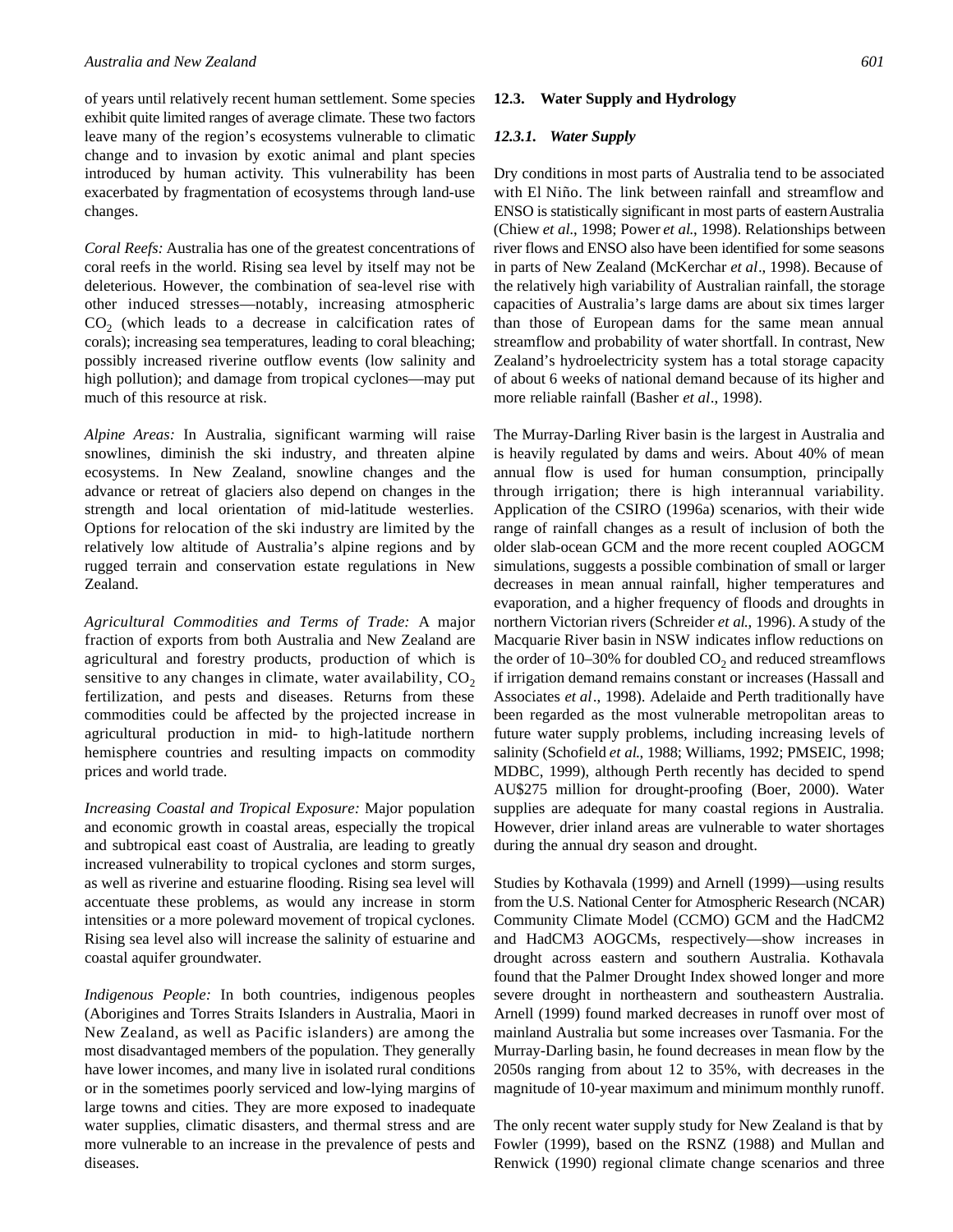equilibrium slab-ocean GCM simulations. These models give scenarios of rainfall increases in the Auckland region, leading to the conclusion that changes in water resources most likely would be positive. Scenarios based on recent AOGCM simulations have yet to be evaluated.

Atolls and low-lying islands (e.g., some in the Torres Strait and in association with New Zealand) rely on rainwater or limited groundwater resources for water supplies. These resources are sensitive to climate variations and in some cases already are stressed by increasingly unsustainable demand and pollution caused by human activity. Saltwater intrusion into aquifers might occur through sea-level rise, more frequent storm events, possible reductions in rainfall, and increased water demand as a result of higher temperatures (see Basher *et al*., 1998; Chapter 17).

#### *12.3.2. Water Allocation and Policy*

Until recently, water planning in Australia was driven by demand and controlled by engineers, not by economics (Smith, 1998b). This situation has changed with growing population and demand (rural and urban/industrial), including rapid growth in irrigation of high-value crops such as cotton and vineyards. There also is an increasing awareness of stress on riverine ecosystems as a result of reduced mean flows, lower peak flows, and increasing salinity and algal blooms. Higher temperatures and changed precipitation as a result of climate change generally would exacerbate these problems and sharpen competition among water users (e.g., see Hassall and Associates *et al*., 1998). In 1995, the Council of Australian Governments reviewed water resource policy in Australia and agreed to implement a strategic framework to achieve an efficient and sustainable water industry through processes to address water allocations, including provision of water for the environment and water-trading arrangements. The Agriculture and Resource Management Council of Australia and New Zealand subsequently commissioned a set of National Principles for the Provision of Water for Ecosystems, with the following stated goal: "To sustain and where necessary restore ecological processes and biodiversity of water-dependent ecosystems." Implementation of water reforms and national principles has resulted in the definition of conceptual frameworks and practical methods for assessing the water requirements of environmental systems.

In Australia, flow recommendations commonly are developed after water infrastructure projects and dams have been in place for some time and environmental flows implemented in river systems that already are experiencing a modified or regulated flow regime (Arthington, 1998; Arthington *et al.,* 1998). This situation is most applicable to adaptation to climate change in existing regulated flow regimes.

The Australian National Principles require that provision of water for ecosystems should use the best scientific information available on the hydrological regimes necessary to sustain aquatic ecosystems. Ideally, environmental flow recommendations are

based on establishment of quantitative relationships between flow characteristics and desired geomorphological, ecological, or water-quality outcomes. Methods are available to estimate flow-related habitat requirements of aquatic invertebrates, fish, and aquatic and riparian plants (e.g., wetted perimeter, transect methods, instream flow incremental methodology (IFIM)—see Kinhill, 1988). However, there are no standard methods for assessing flows that are relevant to maintenance of key life history processes. In the absence of robust biological indicators of response to flow regulation, recent research has advocated the use of statistical descriptors of flow regimes. These methods include maintenance of critical flow characteristics within one or two standard deviations of mean parameters (Richter *et al*., 1996).

In New Zealand, various pressures on riverine ecosystems have been recognized, including those from agriculture, urban usage and sewage, hydroelectricty and water supply dams, forestry and mining, and introduced pests and weeds. Management of water is covered by the Resource Management Act (RMA) of 1991. Under this Act, the intrinsic values of ecosystems, including their biodiversity and life-supporting capacity, must be considered. The emphasis has changed from multiple-use management to environmentally sustainable management ( Taylor and Smith, 1997), and Maori values are explicitly recognized (Ministry for the Environment, 1999). Drought associated with ENSO has placed stress on water supplies in various parts of the country, and it is recognized that climate change could lead to further stresses, especially if there is an increase in the frequency of El Niño events (Taylor and Smith, 1997). The RMAprovides a statutory basis for integrated catchment management in that regional Councils control land use, water use, and water quality. Regional plans under which water is allocated have a term of only 10 years, allowing for review to adapt to issues such as river flow changes caused by climate change.

In the context of climate change, it is relevant to ask: How much can critical features of the flow regime be changed before the system becomes seriously stressed? Finding answers to this question for a range of Australian rivers is central to the assessment and management of water allocations to sustain waterdependent systems. Climate change has yet to be systematically injected into this process, but at least the mechanisms are now in place to develop appropriate water allocations and price incentives to use water to the best advantage. There also is scope for increased application of seasonal climate forecasts in water resources management, as a tool to aid adaptation to climate variability.

#### *12.3.3. Inland and Coastal Salinization*

Natural salinity and high water tables have been present in Australia for centuries. However, because of changes in land management—notably land clearing and irrigation—salinity is now a major environmental issue in Australia (Ghassemi *et al*., 1995; MDBC, 1999). About 2.5 Mha are affected in Australia,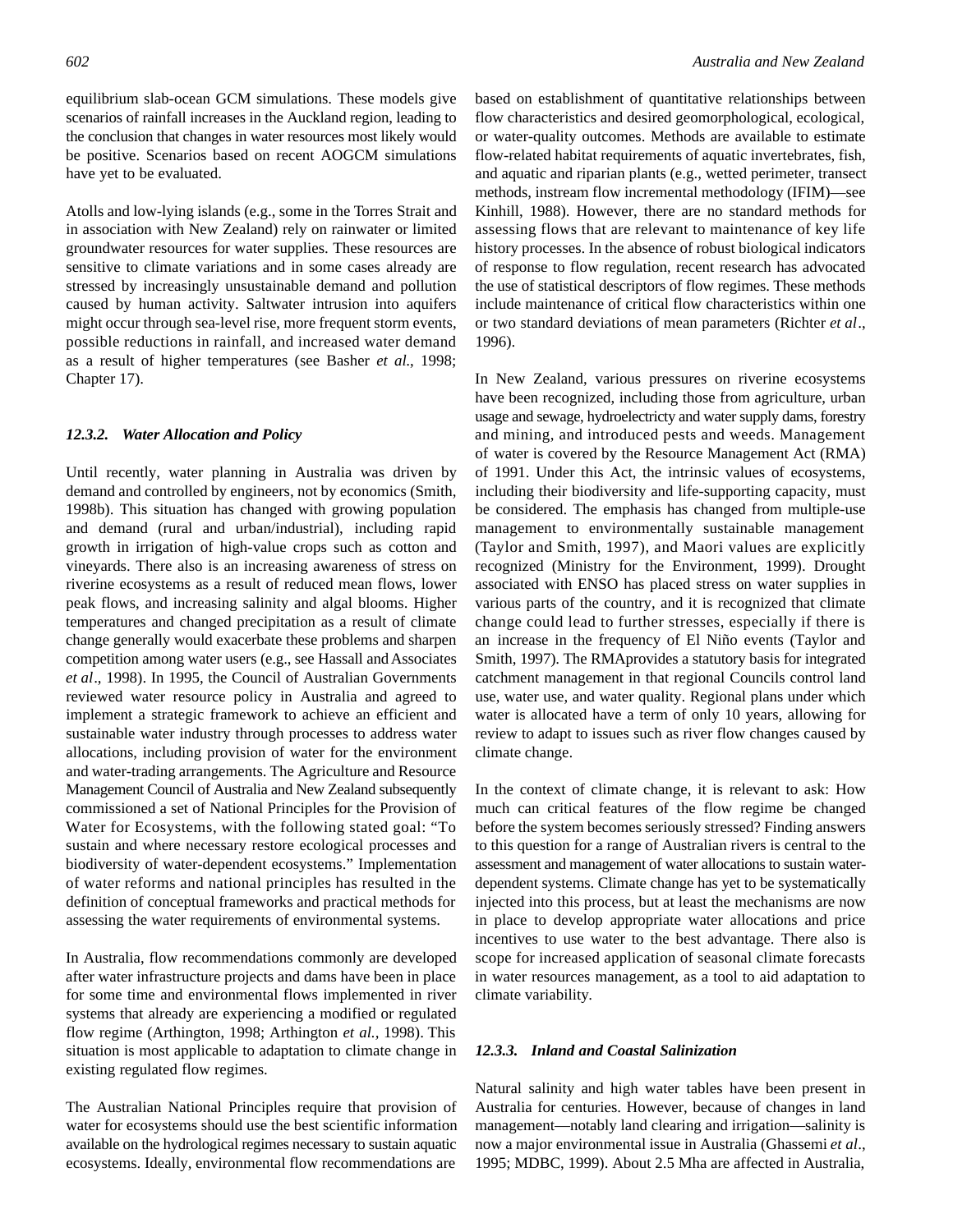with the potential for this to increase to 12.5 Mha in the next 50 years (PMSEIC, 1999). Much of this area covers otherwise productive agricultural land. The area damaged by salinity to date represents about 4.5% of presently cultivated land, and known costs include US\$130 million annually in lost agricultural production, US\$100 million annually in damage to infrastructure (such as roads, fencing, and pipes); and at least US\$40 million in lost environmental assets (Watson *et al*., 1997; PMSEIC, 1998). The average salinity of the lower Murray River (from which Adelaide draws much of its water supply) is expected to exceed the 800 EC threshold for desirable drinking water about 50% of the time by 2020.

Although climate is a key factor affecting the rate of salinization and the severity of impacts, a comprehensive assessment of the e ffects of climate change on this problem has not yet been carried out. Revegetation policies and associated carbon credit motivational policies designed to increase carbon sinks are likely to have a significant impact on recharge. However, global warming and dryland salinity policies need to be coordinated to maximize synergistic impacts.

In many coastal areas and oceanic islands, development and management of fresh groundwater resources are seriously constrained by the presence of seawater intrusion. Seawater intrusion is a natural phenomenon that occurs as a consequence of the density contrast between fresh and saline groundwater. If conditions remain unperturbed, the saline water body will remain stationary unless it moves under tidal influences. However, when there is pumping of freshwater, sea-level change, or changing recharge conditions, the saline body will gradually move until a new equilibrium condition is achieved (Ghassemi *et al*., 1996). If the sea level rises to its "best-guess" or extreme predicted value over the next century, this would significantly increase intrusion of seawater in coastal and island aquifers.

#### *12.3.4. Water Quality*

Water quality would be affected by changes in biota, particularly microfauna and flora; water temperature;  $CO_2$  concentration; transport processes that place water, sediment, and chemicals in streams and aquifers; and the timing and volume of water flow. More intense rainfall events would increase fast runoff, soil erosion, and sediment loadings, and further deforestation and urbanization would tend to increase runoff amounts and flood wave speed. These effects would increase the risk of flash flooding, sediment load, and pollution (Basher *et al*., 1998). On the other hand, increases in plantation and farm forestry—in part for carbon sequestration and greenhouse mitigation purposes—would tend to reduce soil erosion and sediment loads.

Eutrophication is a major water quality problem in Australia (State of the Environment, 1996). This is a natural process, but it has been greatly accelerated in Australia by human activities, including sewage effluent and runoff from animal farms, irrigation, and stormwater. Low flow, abundant light, clear water, and warmth all encourage algal growth, which affects the taste and odor of water and can be toxic to animals, fish, and humans. Thus, local climate warming and the potential for reduced streamflow may lead to increased risk of eutrophication.

#### **12.4. Ecosystems and Conservation**

#### *12.4.1. Introduction*

Until recent settlement, Australia and New Zealand were isolated for millions of years, and their ecosystems have evolved to cope with unique climate and biological circumstances (Kemp, 1981; Nix, 1981). Despite large year-to-year climatic variability, many Australian terrestrial species have quite limited ranges of long-term average climate, on the order or 1–2°C temperature and 20% in rainfall (Hughes *et al.,* 1996; Pouliquen-Young and Newman, 1999). Thus, these ecosystems are vulnerable to climatic change, as well as invasion by exotic animals and plants.

Rapid land clearance and subsequent land-use change have been occurring as a result of human activity over the past 500–1,000 years in New Zealand (McGlone, 1989; Wilmshurst, 1997) and, in Australia, subsequent to Aboriginal arrival tens of thousands of years ago—and especially since European settlers arrived 200 years ago. This has led to loss of biodiversity in many ecosystems as well as loss of some ecosystems as a whole. One of the major impacts has been an increase in weedy species in both countries. This is likely to continue and be exacerbated by climate change. Land-use change also has led to fragmentation of ecosystems and to salinization through rising water tables. These trends can inhibit natural adaptation to climate change via the dispersal/migration response. Systems therefore may be more vulnerable, and some might become extinct. For example, Mitchell and Williams (1996) have noted that habitat that is climatically suitable for the long-lived New Zealand kauri tree *Agathis australis* under a 4°C warming scenario would be at least 150 km from the nearest extant population. They suggest that survival of this species may require human intervention and relocation. Similar problems have been identified by Pouliquen-Young and Newman (1999) in relation to fragmented habitat for endangered species in the southwest of western Australia.

Many of the region's wetlands, riverine environments, and coastal and marine systems also are sensitive to climate variations and changes. A key issue is the effect on Australia's coral reefs of greenhouse-related stresses in addition to nonclimatic features such as overexploitation and increasing pollution and turbidity of coastal waters from sediment loading, fertilizers, pesticides, and herbicides (Larcombe *et al*., 1996).

#### *12.4.2. Forests and Woodlands*

In Australia, some 50% of the forest cover in existence at the time of European settlement still exists, although about half of that has been logged (Graetz *et al*., 1995; State of the Environment, 1996). Pressures on forests and woodlands as a whole are likely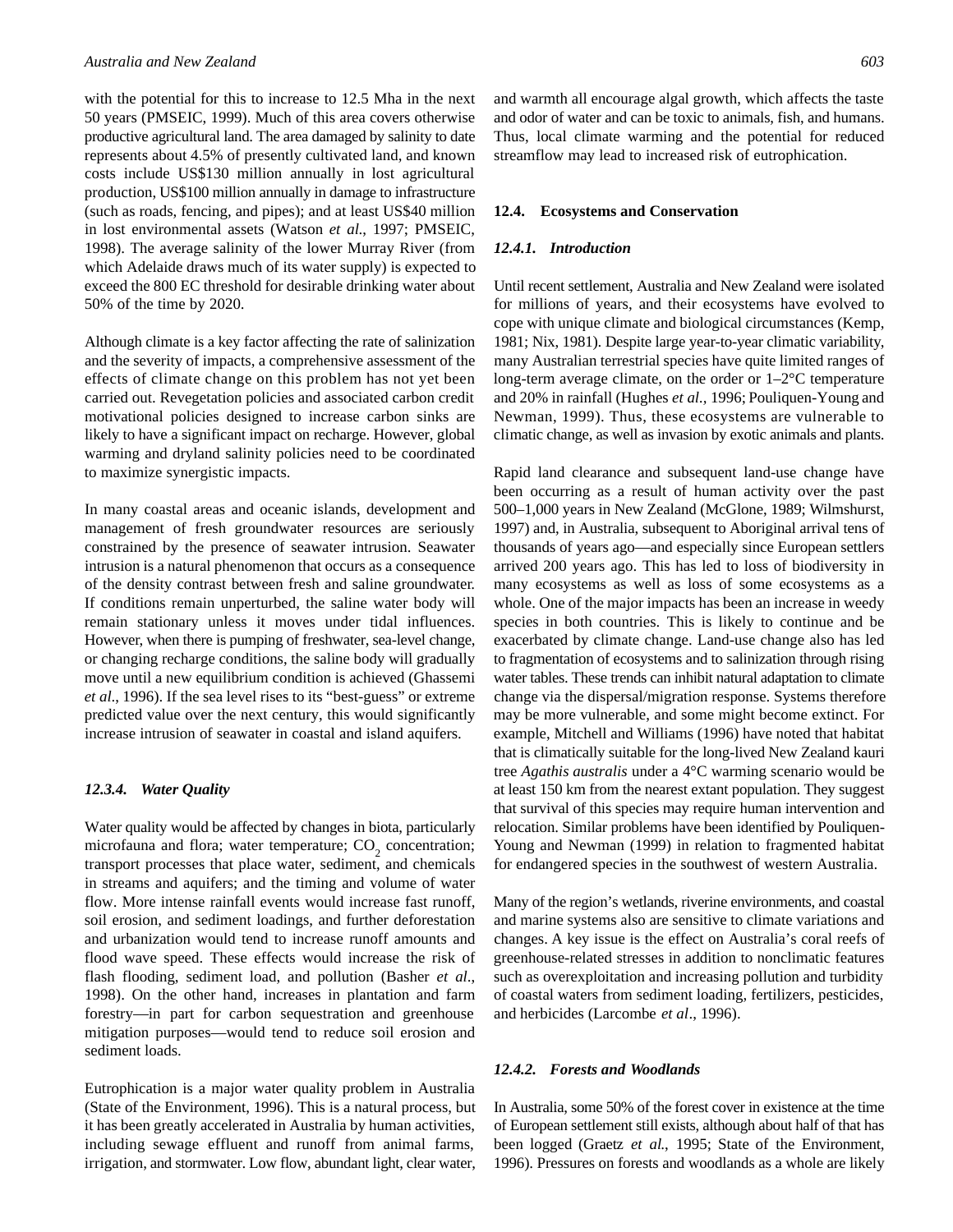to decrease as a result of recent legislation relating to protection of forests in some Australian states, and as interest in carbon sequestration increases. In New Zealand (Taylor and Smith, 1987), 25% of the original forest cover remains, with 77% in the conservation estate, 21% in private hands, and 2% state owned. Legal constraints on native wood production mean that only about 4% currently is managed for production, and clear-felling without replacement has virtually ceased.

The present temperature range of 25% of Australian Eucalyptus trees is less than 1°C in mean annual temperature (Hughes *et al*., 1996). Similarly, 23% have ranges of mean annual rainfall of less than 20% variation. The actual climate tolerances of many species are wider than the climate envelope they currently occupy and may be affected by increasing  $CO<sub>2</sub>$  concentrations, which change photosynthetic rates and water-use efficiency (WUE) and may affect the temperature response (Curtis, 1996). Such changes from increasing  $CO<sub>2</sub>$  would be moderated by nutrient stress and other stressors that are prevalent across Australian forests. Nevertheless, if present-day boundaries even approximately reflect actual thermal or rainfall tolerances, substantial changes in Australian native forests may be expected with climate change. Howden and Gorman (1999) suggest that adaptive responses would include monitoring of key indicators, flexibility in reserve allocation, increased reserve areas, and reduced fragmentation.

In a forested area in western Australia that is listed as one of 25 global "biodiversity hotspots" for conservation priority by Myers *et al.*(2000), Pouliquen-Young and Newman (1999) used the BIOCLIM program (Busby, 1991) to generate a climatic envelope from the present distribution of species. They assessed the effects of three incremental temperature and rainfall scenarios on three species of frogs, 15 species of endangered or threatened mammals, 92 varieties of the plant genus *Dryandra*, and 27 varieties of *Acacia* in the southwest of western Australia. The scenarios were based on the spatial pattern of change from the CSIRO RCM at 125-km resolution, scaled to the IS92 global scenarios. For plant species, suitability of soils also was considered. The results indicate that most species would suffer dramatic decreases in range with climate warming; all of the frog and mammal species studied would be restricted to small areas or would disappear with 0.5°C global-average warming above present annual averages, as would 28% of the *Dryandra* species and one *Acacia*. At 2°C global average warming, 66% of the *Dryandra* species, as well as all of the *Acacia,* would disappear. Adaptation opportunities were considered minimal, with some gain from linking present conservation reserves and reintroducing endangered species into a range of climatic zones.

Studies of the current distribution of New Zealand canopy trees in relation to climate suggest that major range changes can be expected with warming (Whitehead *et al*., 1992; Leathwick *et al.* 1996; Mitchell and Williams, 1996). Trees in the highly diverse northern and lowland forests (e.g., *Beilschmiedia tawa*) are likely to expand their ranges southward and to higher altitudes. The extensive upland *Nothofagus* forests are likely to be invaded by broad-leafed species. Few tree species are confined to cool southern climates; those that are have a wide altitudinal range available for adjustment of their distribution, so no extinctions are expected. Most concern centers on the ability of tree species to achieve new distributions rapidly enough in a fragmented landscape, as well as invasion of natural intact forests by exotic tree, shrub, and liana species that are adapted to warm temperate or subtropical climates.

#### *12.4.3. Rangelands*

In Australia, rangelands are important for meat and wool production. In their natural state, rangelands are adapted to relatively large short-term variations in climatic conditions (mainly rainfall and temperature). However, they are under stress from human activity, mostly as a result of animal production, introduced animals such as rabbits, inappropriate management, and interactions between all of these factors (Abel *et al.*, 2000). These stresses, in combination with climatic factors, have led to problems of land degradation, salinization, and woody weed invasion and subsequent decreases in food production. In some cases, native dominant species (mostly plants) have been replaced by exotic species, leading to a decrease in population of many native animal species. Woody weed invasion also has changed the fire regime through formation of "thickets" that do not allow fires through, partly as a result of the fire resistance of some species (Noble *et al*., 1996). Some Australian rangelands also are vulnerable to salinization resulting from rising water tables from irrigation and loss of native vegetation (see Section 12.3).

New Zealand rangelands are used predominantly for sheep grazing. Intensive use of indigenous grasslands and shrublands on land cleared of trees in the 19th century has increased vulnerability to invasion, especially by woody weeds (pine, broom, gorse, etc.) and herbaceous weeds (hawkweed, thistles, and subtropical grasses). Weed invasions are unlikely to further increase the susceptibility of the system to climatic disruptions but could themselves be accelerated by warming or increased climatic variability. Fire is now strictly regulated, although rangeland fires remain a serious problem, especially in ENSO drought years. Rangelands—in particular, in drier areas of eastern South Island—have many problems, including animal and plant pests and declining profitability of farming, leading to a decline in management and fertilizer inputs.

Increased  $CO<sub>2</sub>$  is likely to have beneficial effects for native pastures, with possible nitrogen limitation and increased subsoil drainage (Howden *et al.*, 1999d). Runoff and groundwater recharge also could increase (Krysanova *et al.*, 1999). This could lead to increased salinization problems in areas that are susceptible. However, decreases in rainfall in excess of about 10% at the time of  $CO_2$  doubling would dominate over the  $CO_2$ fertilization effect and lead to a decline in pasture productivity. This is more likely in the latest climate change scenarios that are based on coupled AOGCM results. Howden *et al.* (1999d) conclude that a doubling of  $CO_2$  concentrations will result in only limited changes in the distribution of  $C_3$  and  $C_4$  grasses and that such changes will be moderated by warmer temperatures.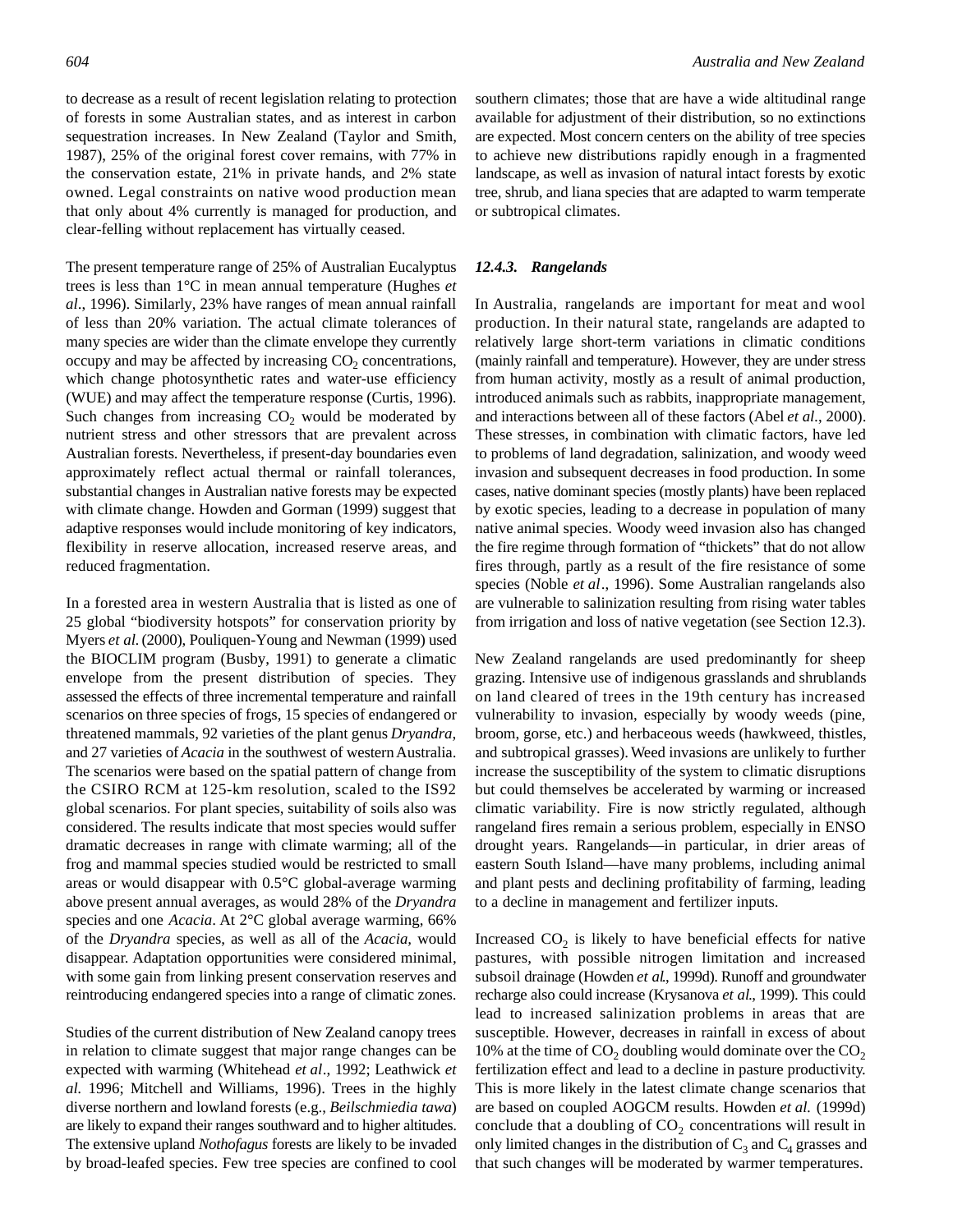#### *12.4.4. Alpine Systems*

Basher *et al*. (1998) conclude that alpine systems are among the most vulnerable systems in the region. Despite the fact that they cover only a small area, they are important for many plant and animal species, many of which are listed as threatened. These systems also are under pressure from tourism activity. The Australian Alps are relatively low altitude (maximum about 2,000 m), and much of the Alpine ecosystem area and ski fields are marginal. Most year-to-year variability is related to large fluctuations in precipitation, but interannual temperature variations are small compared to warming anticipated in the 21st century. Studies by Hewitt (1994), Whetton *et al*. (1996b), and Whetton (1998) all point to a high degree of sensitivity of seasonal snow cover duration and depth. For Australia, Whetton (1998) estimates, for the full range of CSIRO (1996a) scenarios, an 18–66% reduction in the total area of snow cover by 2030 and a 39–96% reduction by 2070. This would seriously affect the range of certain alpine ecosystems and species (Bennett *et al*., 1991). Decreases in precipitation and increased fire danger also would affect alpine ecosystems adversely.

There seems to be little opportunity for adaptation by alpine ecosystems in Australia, which cannot retreat upward very far because of the limited height of Australian hills and mountains. There are various options for the rapidly expanding mountainbased recreation industry, including increased summer recreation and artificial snowmaking. These adaptations would increase stress on alpine ecosystems and water resources.

The New Zealand Alps are of higher altitude (up to 3,700 m); about 9% of the New Zealand landmass is above the treeline. A large number of species (for example, 25% of vascular plants), which often are highly distinctive, grow there. Despite a 0.5°C rise in New Zealand's mean annual temperatures since the 1860s, there has been no significant rise in the treeline or shrubland expansion (Wardle and Coleman, 1992), and it seems unlikely that there will be any significant threat to alpine ecosystems from warming in the medium term.

#### *12.4.5. Wetlands*

The Australian State of the Environment Report (1996) states, "Wetlands continue to be under threat, and large numbers are already destroyed." For example, Johnson *et al.* (1999) estimate wetland loss of about 70% in the Herbert River catchment of Northern Queensland between 1943 and 1996. Wetland loss is caused by many processes, including water storage; hydroelectric and irrigation schemes; dams, weirs, and river management works; desnagging and channelization; changes to flow, water level, and thermal regimes; removal of instream cover; increased siltation; toxic pollution and destruction of nursery and spawning or breeding areas (Jackson, 1997); and use of wetlands for agriculture (Johnson *et al.*, 1999). Climate change will add to these factors through changes in inflow and increased water losses.

Specific threats to wetlands from climate change and sealevel rise have been studied as part of a national vulnerability assessment (Waterman, 1996). The best example is provided for Kakadu National Park in northern Australia. There are fears that World Heritage and Ramsar-recognized freshwater wetlands in this park could become saline, given current expectations of sea-level rise and climate change (Bayliss *et al.,* 1997; Eliot *et al*., 1999). Although this analysis is supported by a large data resource, it is speculative, and efforts to develop more definite monitoring tools are needed. However, it does raise the possibility that many other Australian coastal wetlands could be similarly affected. Some of these wetlands may be unable to migrate upstream because of physical barriers in the landscape.

Many inland wetlands are subject to reduced frequency of filling as a result of water diversion for irrigation, and they also may be seriously affected by reductions in seasonal or annual rainfalls in the catchments as a result of climate change (Hassall and Associates *et al*., 1998). This may threaten the reproduction of migratory birds (some species of which already are under threat), which rely on wetlands for their breeding cycle (Kingsford and Thomas, 1995; Kingsford and Johnson, 1998; Kingsford *et al*., 1999). Large decreases in inflow predicted for the Macquarie River and several rivers in northern Victoria by Hassall and Associates *et al*. (1998) and Schreider *et al*. (1996, 1997) for scenarios that are consistent with the latest AOGCM simulations would have major impacts on wetland ecosystems.

Wetlands in New Zealand are the most threatened ecosystems; they have declined by 85% since European settlement (Stephenson, 1983). The vast majority have been drained or irretrievably modified by fire, grazing, flood control works, reclamation, or creation of reservoirs. Eutrophification, weed invasion, and pollution have greatly reduced their biodiversity (Taylor and Smith, 1997). More than 50% of the 73 significant wetlands that meet the Ramsar Convention standards for international wetlands are in coastal districts and will be impacted by rising sea levels. Most important wetlands are in highly urbanized or productive landscape settings and therefore have limited options for adaptation to decreased size or increased salinization.

#### *12.4.6. Riverine Environments*

Many Australian river systems, particularly in the southeast and southwest, have been degraded through diversion of water via dams, barrages, channels, and so forth, principally for irrigated agriculture. Many New Zealand rivers have been affected by hydroelectric generation; diversion of water for irrigation; agricultural, manufacturing, and urban pollution; and biotic invasion. Recent research has shown that river ecosystems are particularly sensitive to extremes in flow. Most research has been on the effects of flood flows. Droughts, as opposed to floods, have a slow onset and although recovery from floods by river flora and fauna is relatively rapid, recovery after droughts tends to be slow, may be incomplete, and may lag well behind the breaking of the drought (Lake, 2000). Floods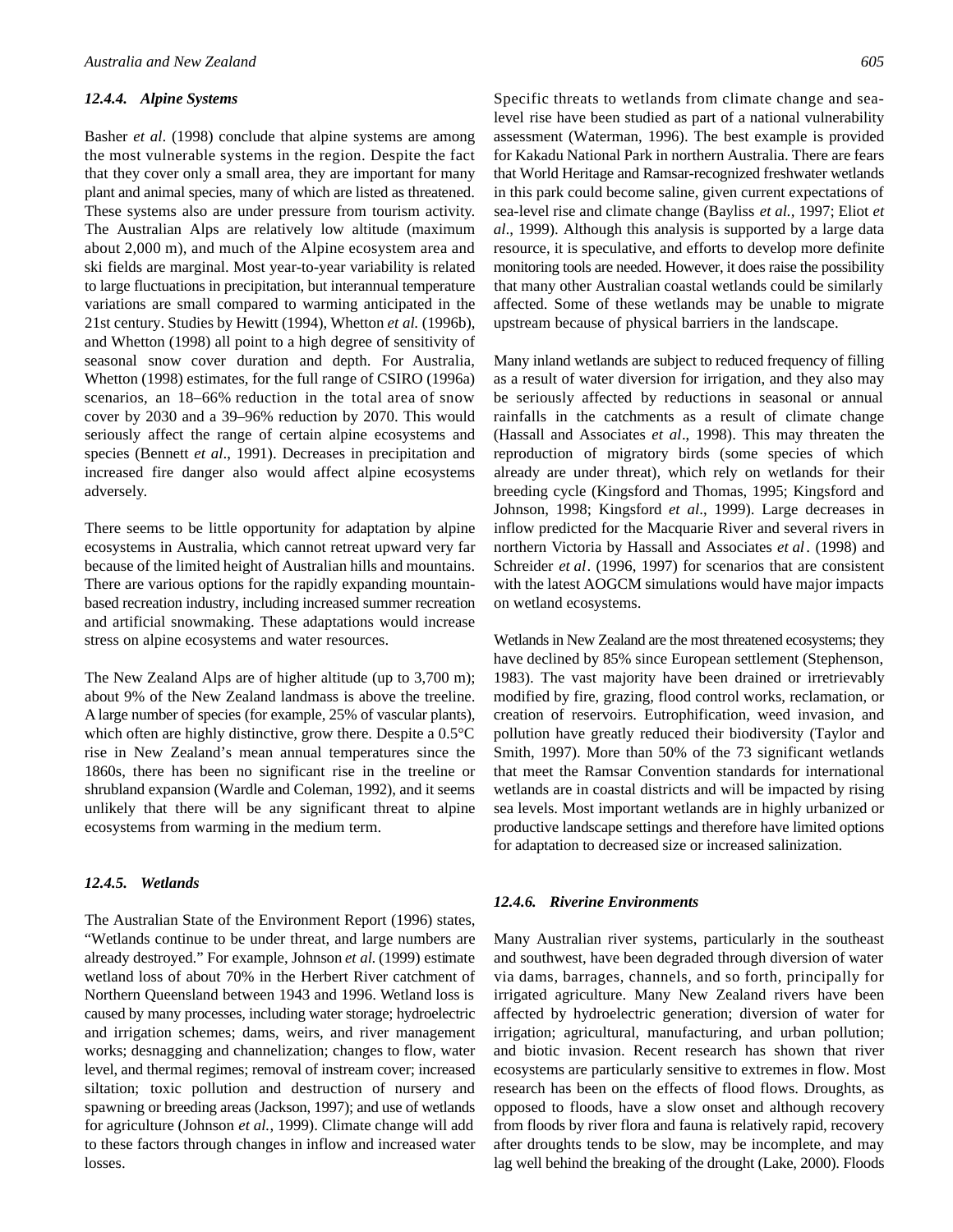and droughts interact with nutrient supply (Hildrew and Townsend, 1987; Biggs, 1996), so the effects of any possible changes in their frequency and magnitude need to be evaluated within the context of other human activities and climateinduced land-use change.

Current ranges of scenarios tend to suggest reductions in mean flow in many Australian rivers, similar to or greater than those in Schreider *et al*. (1997) and Hassall and Associates *et al*. (1998). In particular, any tendency toward more frequent or severe El Niño-like conditions beyond that already contained in the CSIRO (1996a) scenarios would further threaten many riverine and inland wetland systems in Australia and New Zealand. Findings of increased drought frequency and severity in eastern Australia under an NCAR CCMO transient simulation (Kothavala, 1999) and 12–35% reductions in mean flow by 2050 in the Murray-Darling basin by the 2050s in Arnell (1999), using results from the HadCM2 and HadCM3 GCM simulations, are cause for concern. Arnell (1999) found reductions in maximum and minimum flows. Walsh *et al*. (2000) found less severe increases in drought in Queensland, based on simulations with the CSIRO RCM nested in the CSIRO Mark 2 GCM.

Implications of these findings for riverine ecosystems and estuaries (Vance et al., 1998; Loneragan and Bunn, 1999) and possible adaptations have yet to be investigated, although reduced diversions from rivers to increase environmental flows is one possibility. This could be achieved through increased WUE, imposition of caps on water diversions, or water pricing and trading, but the latter two measures are controversial and would have strong implications for rural industry (e.g., see ABARE, 1999). Increased efficiency in water delivery for irrigation currently is the favored option for restoring environmental flows in the heavily depleted Snowy River in southeastern Australia.

#### *12.4.7. Coastal and Marine Systems*

Australia has some of the finest examples of coral reefs in the world, stretching for thousands of kilometers along the northwest and northeast coasts (Ellison, 1996). Coral reefs in the Australian region are subject to greenhouse-related stresses (see Chapter 6 for a summary), including increasingly frequent bleaching episodes, changes in sea level, and probable decreases in cal cification rates as a result of changes in ocean chemistry.

Mass bleaching has occurred on several occasions in Australia's Great Barrier Reef (GBR) and elsewhere since the 1970s (Glynn, 1993; Hoegh-Guldberg *et al*., 1997; Jones *et al*., 1997; Wilkinson, 1998). Particularly widespread bleaching, leading to death of some corals, occurred globally in 1997–1998 in association with a major El Niño event. Bleaching was severe on the inner GBR but less severe on the outer reef (Wilkinson, 1998; Berkelmans and Oliver, 1999). This episode was associated with generally record-high SSTs over most of the GBR region. This was a result of global warming trends resulting from the enhanced greenhouse effect and regional summer warming from the El Niño event, the combined effects of which caused SSTs to exceed bleaching thresholds (Lough, 1999). Three independent databases support the view that 1997–1998 SST anomalies were the most extreme in the past 95 years and that average SSTs off the northeast coast of Australia have significantly increased from 1903 to 1994. Lowered seawater salinity as a result of flooding of major rivers between Ayr and Cooktown early in 1998 also is believed to have been a major factor in exacerbating the effects in the inshore GBR (Berkelmans and Oliver, 1999). Solar radiation, which is affected by changes in cloud cover and thus by El Niño, also may have been a factor (Brown, 1997; Berkelmans and Oliver, 1999).

Although warming in Australia's coral reef regions on average is expected to be slightly less than the global average, according to the SRES global warming scenarios it may be in the range of 2–5°C by 2100. This suggests that unless Australian coral reefs can adapt quickly to these higher temperatures, they will experience temperatures above present bleaching thresholds (Berkelmans and Willis, 1999) almost every year, well before the end of the 21st century (Hoegh-Guldberg, 1999). Hoegh-Guldberg (1999) notes that apparent thresholds for coral bleaching are higher in the northern GBR than further south, suggesting that some very long-term adaptation has occurred. Coral reef biota may be able to adapt, at least initially, by selection for the more heat-tolerant host and symbiont species and genotypes that survived the 1997–1998 summer and by colonization of damaged sites by more heat-resistant genotypes from higher latitudes arriving as planktonic larvae. However, it is generally believed that the rate and extent of adaptation will be much slower than would be necessary for reef biota to resist the frequency and severity of high SSTanomalies projected for the middle third of the 21st century (medium to high confidence). The most likely outlook is that mass bleaching, leading to death of corals, will become a more frequent event on Australian coral reefs in coming decades.

Increasing atmospheric  $CO<sub>2</sub>$  concentrations will decrease the carbonate concentration of the ocean, thereby reducing calcification rates of corals (Gattuso *et al*., 1998, 1999; Kleypas *et al*., 1999). This is complicated, however, by the effects of possible changes in light levels, freshwater discharge, current patterns, and temperature. For example, Lough and Barnes (2000) report a historic growth stimulus for the *Porites* coral that they correlate with increasing average SSTs. Thus, the net effect on Australian reefs up to 1980 appears to have been positive, but it is unclear whether decreased carbonate concentration resulting from rapidly increasing  $CO<sub>2</sub>$  concentration will outweigh the direct temperature effect later in the 21st century, especially if regional SSTs reach levels not experienced by the corals of the GBR during the Holocene.

As noted in Chapter 6, expected rates of sea-level rise to 2100 would not threaten healthy coral reefs (most Australian reefs) but could invigorate growth on reef flats. However, decreased calcification rates might reduce the potential ability of the reefs to keep up with rapid sea-level rise. Possible increases in tropical cyclone intensity with global warming also would impact coral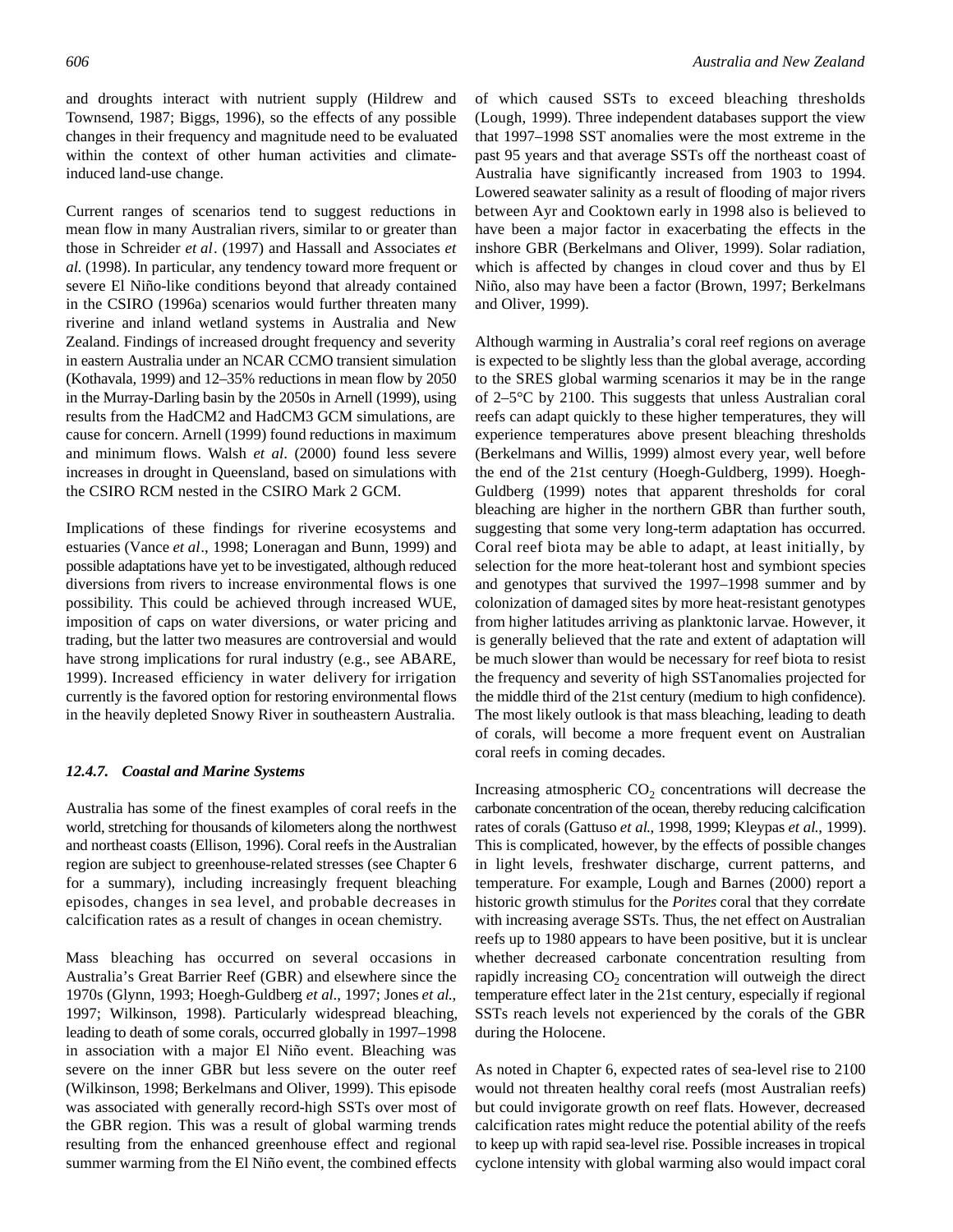reefs (high confidence), along with nonclimatic factors such as overexploitation and increasing pollution and turbidity of coastal waters by sediment loading, fertilizers, pesticides, and herbicides (Larcombe *et al.*, 1996). Climate change could affect riverine runoff and associated stresses of the reefs, including low-salinity episodes. Coupled with predicted rises in sea level and storminess, bleaching-induced coral death also could weaken the effectiveness of the reefs in protecting the Queensland coast and adversely affect the biodiversity of the reef complex.

On the whole, mangrove processes are less understood than those for coral reefs (Ellison, 1996). Mangroves occur on lowenergy, sedimentary shorelines, generally between mean- and high-tide levels. Australian mangroves cover approximately 11,500 km<sup>2</sup> (Galloway, 1982). It is anticipated that they are highly vulnerable but also highly adaptable to climate change. Studies over glacial/interglacial cycles show that in the past mangroves have moved landward during periods of rising sea level (Woodroffe, 1993; Wolanski and Chappell, 1996; Mulrennan and Woodroffe, 1998). However, in many locations this will be inhibited now by coastal development. Coastal wetlands are thought to be nursery areas for many commercially important fish (e.g., barramundi), prawns, and mudcrabs.

In New Zealand, estuaries are the most heavily impacted of all coastal waters. Most are situated close to or within urban areas (Burns *et al.,* 1990). Most have been modified by reclamation or flood control works and have water-quality problems resulting from surrounding land use. Increasing coastal sedimentation is having a marked effect on many estuaries. This may increase with increased rainfall variability. In the South Island, increased coastal sedimentation has disrupted fish nursery grounds and destroyed weed beds, reef sponges, and kelp forests; in the North Island it has been linked to loss of seagrasses through worsening water clarity (RSNZ, 1993; Turner, 1995).

Over a long period, warming of the sea surface is expected (on average) to be associated with shoaling (thinning) of the mixing layer, lowering of phytoplankton growth-limiting dissolved inorganic nutrients in surface waters (Harris *et al.*, 1987; Hadfield and Sharples 1996), and biasing of the ecosystem toward microbial processes and lowered downward flux of organic carbon (Bradford-Grieve *et al*., 1999). However, this would be modified regionally by any change in the Pacific Ocean to a more El Niño-like mean state. Warming also may lead to decreased storage of carbon in coastal ecosystems (Alongi *et al*., 1998).

There is now palaeo-oceanographic evidence documenting environmental responses east of New Zealand to climatic warming, especially the Holocene "optimum" (~6–7 ka) and interglacial optimum ( $\sim$ 120–125 ka), when SSTs were 1–2 $\rm{°C}$ warmer than present. Immediately prior to and during those two periods, oceanic production appears to have increased, as manifested by greater amounts of calcareous nanoplankton and foraminifers (e.g., Lean and McCave, 1998; Weaver *et al*., 1998). Other evidence suggests that storms in the New Zealand region may have been more frequent in warmer epochs (Eden and Page, 1998), affecting the influx of terrigenous material into the continental shelf (Foster and Carter, 1997). There also may be a relationship between strong El Niño events and the occurrence of toxic algal blooms in New Zealand waters (Chang *et al*., 1998). Nevertheless, we do not know, over the longer term, how the oceanic biological system in the southwest Pacific will be influenced by the interaction of ENSO events with the overall warming trend.

South of the subtropical front, primary production is limited by iron availability (Boyd *et al*., 1999), which has varied in the past. It is not known how or whether aeolian iron supply to the Southern Ocean in the southwest Pacific (Duce and Tindale, 1991) may be altered by climate change, although it could be affected by changes in aridity and thus vegetation cover over Australia as well as by strengthening of the westerlies. In any case, Harris *et al*. (1988) demonstrate that the strength of the zonal westerly winds is linked to recruitment of stocks of spiny lobsters over a wide area.

If reduction or cessation of North Atlantic or Antarctic bottomwater formation were to occur (Manabe and Stouffer, 1994; Hirst, 1999), this could lead to significant changes in deep ocean chemistry and dynamics, with wide ramifications for marine life. The common southern hemisphere copepod *Neocalanus tonsus* could be affected because it spends part of the year at depths between 500 and 1,300 m but migrates seasonally to surface waters, becoming the focus of feeding of animals such as sei whales and birds (Bradford-Grieve and Jillett, 1998).

The northern part of New Zealand is at the southern extension of the distribution of marine subtropical flora and fauna (Francis and Evans, 1993). With a warming climate, it is possible that many species would become a more permanent feature of the New Zealand flora and fauna and extend further south.

#### *12.4.8. Landscape Management as a Goal for Conservation and Adaptation*

Ecosystems that are used for food and fiber production form a mosaic in a landscape in which natural ecosystems also are represented. Aquatic systems, notably rivers and groundwater, often play a crucial role. Given the issues of fragmentation and salinization in many parts of the region, especially Australia, landscape management as an integrated approach (PMSEIC, 1999) may be one of the best ways of achieving conservation goals and human needs for food and fiber in the face of multiple stresses—of which climate change is only one.

This complex interconnection of issues in land management is evident in most parts of Australia and New Zealand—notably in the tropical coastal zone of Queensland, where rapid population and economic growth has to be managed alongside agricultural land use that impacts soil and riverine discharge into the waters of the GBR, a growing tourist industry, fisheries, indigenous people's rights, as well as the climatic hazards of tropical cyclones, floods, and droughts. Climate change and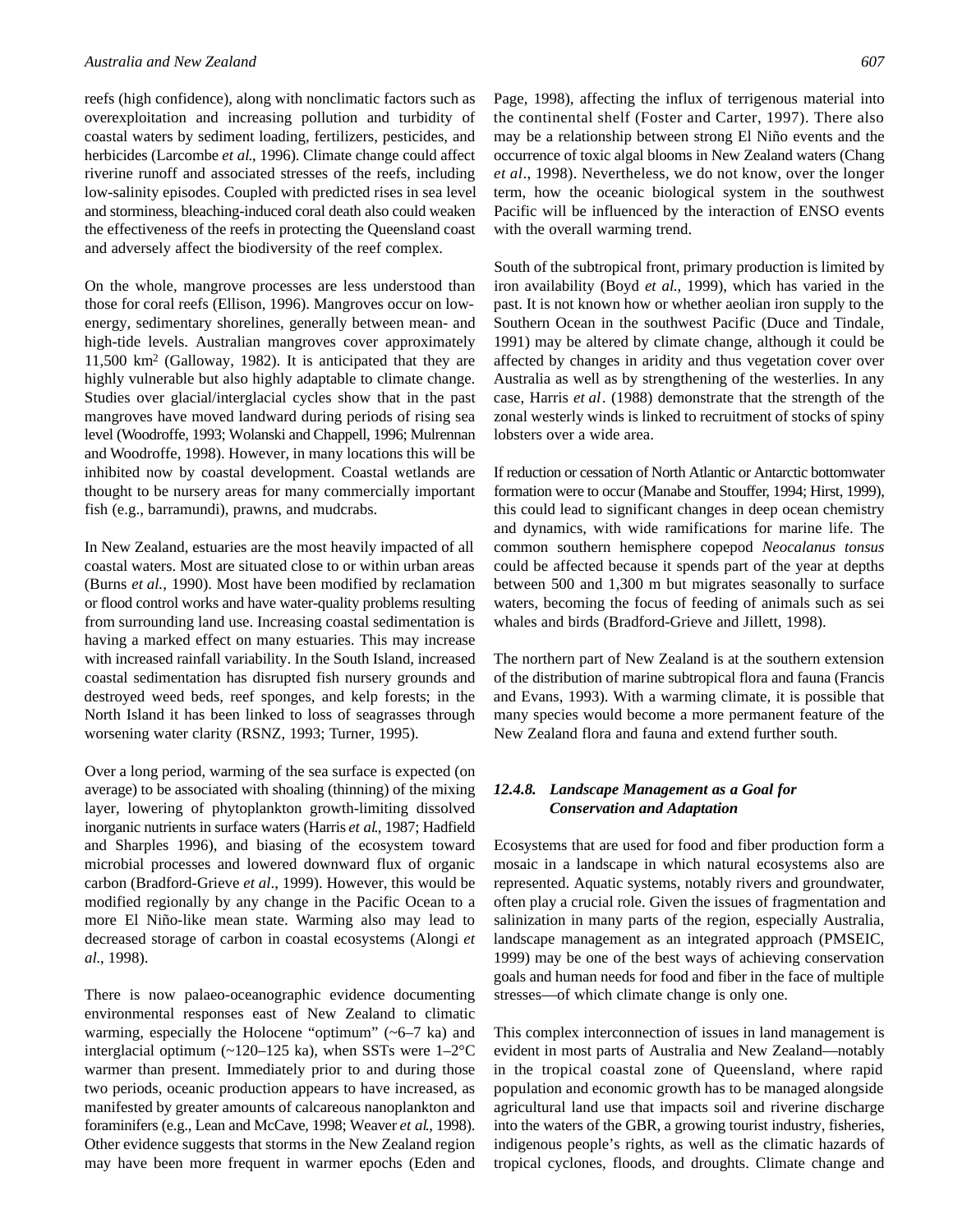associated sea-level rise are just one of several major issues in this context that may be significant in adding stress to a complex system.

Similar complexities arise in managing other major areas such as the Murray-Darling basin, where control of land degradation through farm and plantation forestry is being considered as a major option, partly for its benefits in controlling salinization and waterlogging and possibly as a new economic option with the advent of incentives for carbon storage as a greenhouse mitigation measure. Similar problems and processes apply in New Zealand, where plantation forestry is regarded as a major option in land use and GHG mitigation.

#### **12.5. Food and Fiber**

#### *12.5.1. Introduction*

Some 60% of Australia is used for commercial agriculture (Pestana, 1993). Only 2% is used for broad acre and intensive crop production; 4% is sown to pastures. Soil and topography are major constraints on cropping, which produces about 50% of the gross value of farm production—the rest being divided equally between meat production and livestock products such as wool and milk.

Russell (1988) identifies climatic "frontiers" affected by climate change and interdecadal variability in rainfall—namely, the inland limit to agriculture (mean annual rainfall <300 mm in the south and <750 mm in the north), the southern limit of effective summer rainfall; and the lower rainfall limit of high value crops (on the order of 1,000 mm). Temperature also is limiting, with some temperate crops held south of their hightemperature (northern) limit, and other more tropical crops held at their low-temperature (southern or high-altitude) limit. Large areas of the interior and west are desert or very arid rangelands with low yields; much of this land is now returned to Aboriginal management.

There is great interannual variability, especially in the interior and more northern regions, associated mainly with ENSO, convective rainfall, and tropical cyclones. Australia is known as a land of droughts and flooding rains. Secondary factors such as wildfires also account for losses of fodder, animals, and farm infrastructure (sheds, fences, machinery), and hail causes significant crop losses. Accordingly, drought and disaster relief policies are matters of ongoing concern (O'Meagher *et al*., 1998, 2000; Pittock *et al*., 1999), as is sustainability in the face of economic pressures and global change (Abel *et al*., 1997).

In New Zealand, pastoral agriculture provides more than 40% of the country's export earnings (Statistics New Zealand, 1998). Dairy farming is the major activity in wetter areas; sheep dominate hilly and drier areas, and beef cattle are widely distributed throughout the country. Pastures are highly productive—composed largely of introduced grass and nitrogen-fixing legume species and support high stock numbers. Rainfall in New Zealand generally is not strongly seasonal, but high evapotranspiration rates in the summer make pastoral agriculture in the east vulnerable to largely ENSO-related variability in summer rainfall.

#### *12.5.2. Pastoral Farming*

Howden *et al*. (1999d) have summarized and updated work by Hall *et al*. (1998), McKeon *et al*. (1998), and Howden *et al*. (1999a,b). They find that although  $CO<sub>2</sub>$  increase alone is likely to increase pasture growth, particularly in water-limited environments, there also is strong sensitivity to rainfall, so that a 10% reduction in rainfall would counter the effect of a doubled  $CO_2$  concentration. A 20% reduction in rainfall at doubled  $CO_2$ is likely to reduce pasture productivity by about 15% and live-weight gain in cattle by 12% and substantially increase variability in stocking rates, reducing farm income. The latest scenarios, which have substantial reduction in rainfall in many parts of Australia, would tend to reduce productivity.

Howden *et al.* (1999d) also found that doubled  $CO_2$  concentrations are likely to increase the deep drainage component under pastures, which may increase the risk and rates of salinization where the potential for this problem exists. Doubled  $CO<sub>2</sub>$  and increased temperature would result in only limited changes in  $C_3$  and  $C_4$ grass distributions (Howden *et al*., 1999a).

In New Zealand, productivity of dairy farms might be adversely affected by a southward shift of undesirable subtropical grass species, such as *Paspalum dilatatum* (Campbell *et al*., 1996). At present, *P. dilatatum* is recognized as a significant component of dairy pastures in Northland, Auckland, Waikato, and the Bay of Plenty. A "user-defined" management threshold for the probability of finding this grass in dairy pasture is predicted by a climate profile technique (Campbell and Mitchell, 1996). This can be considered the point at which adaptive management changes are regarded as necessary. This technique was applied with the IS92a (mid) and IS92e (high) climate change scenarios and the CSIRO4 GCM pattern, using the CLIMPACTS integrated assessment model (Kenny *et al*., 1995, 2000). Results indicate a significant southward shift in the probability of occurrence of *P. dilatatum* with global warming; more southerly geographic thresholds are reached at later dates, but 25–30 years earlier with the higher emissions scenario.

Comprehensive assessment of the response of dairy cattle to heat stress in NSWand Queensland was carried out by Davison *et al*. (1996). Physiological effects of heat stress include reduced food intake, weight loss, decreased reproduction rates, reduction in milk yields, increased susceptibility to parasites, and, in extreme cases, collapse and death. Heat stress can be reduced by the use of shade and sprinklers, and thresholds for their use can be determined. Jones and Hennessy (2000) applied this adaptation to the Hunter Valley in NSW, using probabilistic estimates of temperature and dewpoint changes resulting from climate change for the IS92 range of scenarios to 2100. They then estimated the probabilities of given milk production losses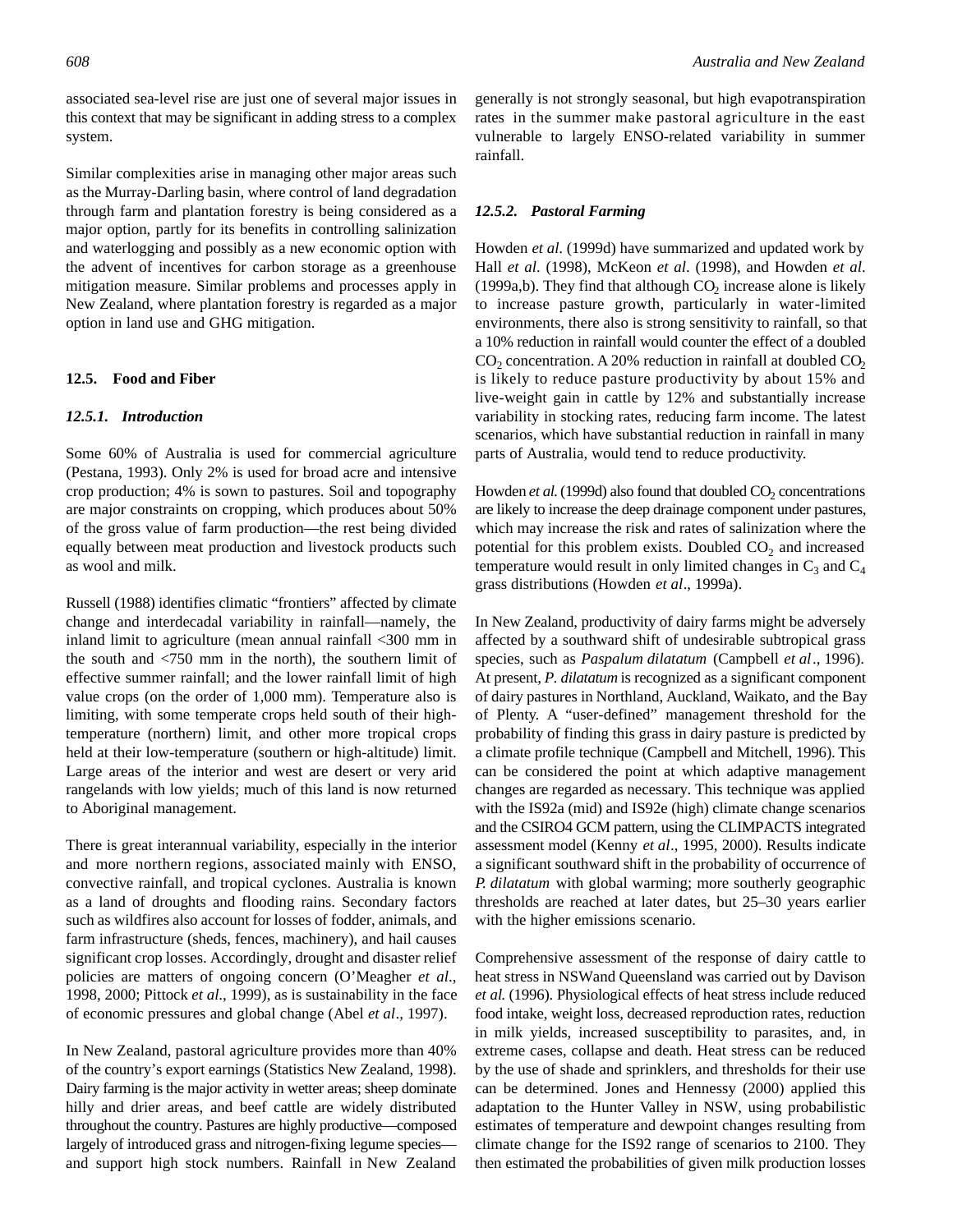as a function of time and calculated the economic benefits of provision of shade and sprinklers. They conclude that heatstress management in the region would be cost-effective. However, such adaptation may not be as cost-effective in a hotter or more humid climate.

Howden and Turnpenny (1997) and Howden *et al*. (1999e) also have looked at heat stress in beef cattle. They find that heat stress already has increased significantly in subtropical Queensland over the past 40 years (where there has been a warming trend) and that it will increase further with greenhouseinduced global warming. They suggest a need for further selection for cattle lines with greater thermoregulatory control, but they point out that this may be difficult because it may not be consistent with high production potential (Finch *et al*., 1982, 1984).

#### *12.5.3. Cropping and Horticulture*

Cropping in Australia recently has undergone great diversification, from predominantly wheat and barley to include a variety of other crops, including rice, cotton, pulses, and oilseeds. Cane sugar is grown extensively in coastal areas of Queensland. Many of these crops are subject to frost limitations on seasons and to water stress in dry spells; some are subject to direct heat stress or deterioration during heat waves. For example, wheat grain protein composition deteriorates after several days above 35°C (Burke *et al*., 1988; Behl *et al*., 1993), making it less suitable for high-value uses such as pasta and breadmaking. However, climate warming may allow earlier planting and faster phenological development, resulting in little change in heat shock risk up to a 4°C mean warming (Howden *et al*., 1999c). Independently, increasing  $CO<sub>2</sub>$  can result in a decrease in wheat grain protein content—also leading to a decrease in breadmaking quality (Rogers *et al.*, 1998). A potential complication of these impacts is water stress that results in decreased yield and potentially increased protein.

Howden *et al*. (1999c) report a comprehensive study of global change impacts on Australian wheat cropping. Studies were conducted of changes in wheat yields, grain quality, and gross economic margins across 10 sites in the present Australian wheat belt. Results were scaled up to provide national estimates, with and without varying planting dates. Response surfaces were constructed across the full range of uncertainty in the CSIRO (1996a) scenarios and are shown in bar-graph form in Figure 12-3. The estimated increase in yield resulting from physiological effects of a doubling of actual atmospheric  $CO<sub>2</sub>$ is about 24%. The analysis assumes that the regional distribution of cropping is unaffected. (This is not completely accurate, but changes at the margins of present areas would not change the total yield much.) The best variety of wheat is used under each scenario, with current planting dates (a) and optimal planting dates (b) for each scenario. Note that yield reaches a maximum at about 1°C warming with current planting dates but about 2°C with optimal planting dates and that yield drops rapidly with decreases in rainfall. Under the SRES scenarios, warming in Australian wheat-growing areas would exceed 2°C and could be well in excess of 6 $\rm ^{o}C$  by 2100; actual  $\rm CO_{2}$  concentrations could be between 540 and 970 ppm.

Doubling  $CO<sub>2</sub>$  alone produced national yield increases of 24% in currently cropped areas, but with a decline in grain nitrogen content of 9–15%, which would require increases in the use of nitrogen-based fertilizer of  $40-220$  kg ha<sup>-1</sup> or increased rotations of nitrogen-fixing plants. Using the mid-range values from the CSIRO (1996a) scenario (which includes both slab-ocean and coupled GCMs and is now superseded—see below), climate change added to  $CO<sub>2</sub>$  increase led to national yield increases of 20% by 2100 under present planting practices or 26% with optimum planting dates (Howden *et al.*, 1999c). Regional changes varied widely.

Howden's response surfaces show that for doubled  $CO<sub>2</sub>$  but no change from historical rainfall, a 1°C increase in temperature would slightly increase national yield (see Figure 12-3a) when the best variety was used with the current planting window. However, the slope of the temperature curve turned negative



**Figure 12-3**: Percentage change in average annual total Australian wheat yield for doubling of actual  $CO<sub>2</sub>$  (to 700 ppm) and a range of changes in temperature and rainfall. Yield response is shown for rainfall changes of +20% (white), 0 (stippled), and -20% (black), for warmings of 0–4ºC.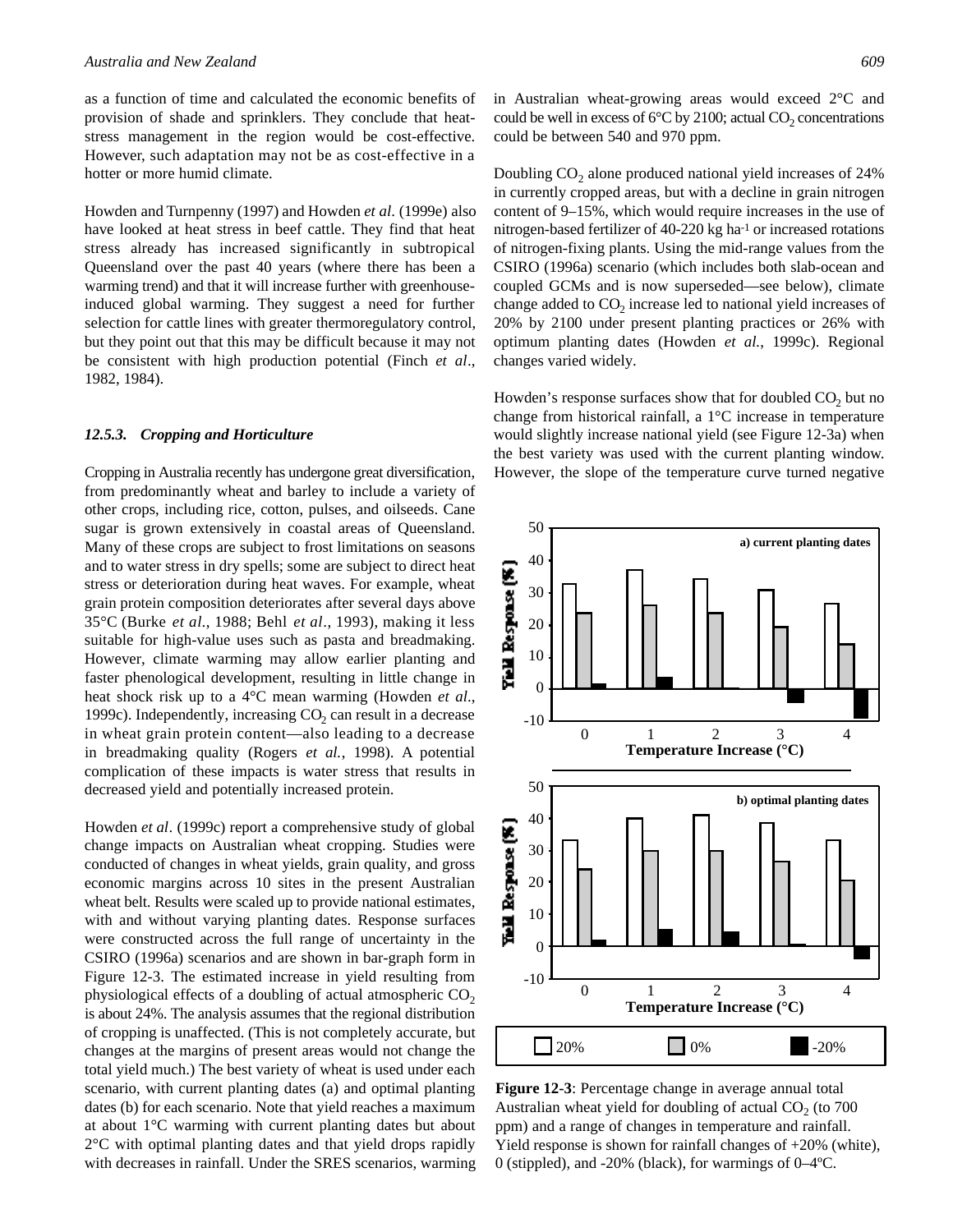beyond 1°C, so the yield at 2°C was predicted to be similar to that at present temperatures, and the total yield declined below the current value for greater warmings. Adoption of earlier planting windows with climate change extended the yield plateau to 2°C warming before the slope of the temperature curve became negative (see Figure 12-3b). This was based on the present regional distribution of cropping, although cropping could expand into drier marginal areas with higher  $CO<sub>2</sub>$ —but this may be countered by substantial reductions in rainfall or land degradation in currently cropped areas. Yield decreases rapidly with decreases in rainfall.

These response surfaces were used by Howden *et al*. (1999d) with the SRES scenarios (see Section 12.1.5.4), which use only recent coupled-ocean GCMs that show reductions in rainfall over most of mainland Australia in summer and winter. Results indicate that for mid-range scenarios (A1-mid and B2-mid) extended to 2100, national yields are reduced 3% without adaptation compared with current yields and increase only 3% with adaptation. Yields decline in western Australia and south Australia but increase in the eastern states. With the A2 high scenario, there are much larger negative impacts, with cropping becoming nonviable over entire regions, especially in western Australia. These results highlight the importance of the more negative rainfall scenarios found with the coupled-ocean GCMs.

In New Zealand, generally drier conditions and reductions in groundwater will have substantial impacts on cereal production in Canterbury (east coast South Island), the major wheat and barley production area of New Zealand. Other grain-producing areas (primarily Manawatu and Southland) are less likely to be a ffected. Grain phenological responses to warming and increased  $CO<sub>2</sub>$  are mostly positive, making grain filling slightly earlier and decreasing drought risk (Pyke *et al*., 1998; Jamieson and Munro, 1999). Although grain-filling duration may be decreased by warmer temperatures, earlier flowering may compensate by shifting grain filling into an earlier, cooler period.

Maize production is mainly in Waikato (upper middle North Island) and Bay of Plenty and Poverty Bay (east coast North Island), with some production (more likely to be for silage than grain) further south in Manawatu and Canterbury. Rising temperatures make this crop less risky in the south, but water availability may become an issue in Canterbury.

Sweetcorn is grown mostly on the east coast of the North Island (Poverty Bay and Hawke's Bay) but increasingly in Canterbury. Climate warming is decreasing frost risk for late-sown crops, extending the season and moving the southern production margin further south. In the South Island, production is irrigated and is vulnerable to changes in river flows and underground water supply.

Horticulture in Australia includes cool,temperate fruit and vegetables in the south and at higher elevations, extensive areas of tropical fruits in the northeast and in irrigated areas in the northwest, and a rapidly expanding viticulture industry in cool and warm temperate zones. Many temperate fruits require winter chill or vernalization—which in some cases can be replaced by chemical treatments—and are strongly affected by disease and hail. Other more tropical fruit are subject to disease outbreaks and severe damage from hail, high winds, and heavy rain from tropical storms. These fruits are all likely to be affected by climate change, but few studies have been made (but see Hennessy and Clayton-Greene, 1995; Basher *et al.*, 1998).

In New Zealand, climate change may have mixed results on horticulture. Kiwifruit require some winter chill (Hall and McPherson, 1997a), and studies by Salinger and Kenny (1995) and Hall and McPherson (1997b) suggest that some varieties in some regions will become marginal; warmer summers and extended growing seasons may benefit others but may adversely affect timing for overseas markets.

Chilling requirements for most cultivars of pip-fruit are easily satisfied. However, some common cultivars have shown an adverse reaction to excessively warm conditions, with problems such as sunburn, water-core, and lack of color.

There has been a southern expansion of grapes in New Zealand over the past few decades, sometimes into more climatically marginal land. The New Zealand wine industry to date has shown a largely beneficial response to warm, dry conditions, which are expected to become more dominant in the east, but limitations on groundwater for irrigation may become a problem. Warmer conditions also are assisting expansion of the citrus industry in the north of New Zealand and are particularly beneficial for mandarins. However, this region would be susceptible to any increase in the location-specific frequency of subtropical storms reaching New Zealand.

#### *12.5.4. Forestry*

When Europeans arrived in Australia in 1788, there were approximately 70 Mha of forests. Since then, 40% has been cleared and a similar amount has been affected by logging; only about 25% remains relatively unaffected (Graetz *et al*., 1995; State of the Environment, 1996). Nationally, land clearing still exceeds planting, although this varies greatly across the states, and is occurring mainly in areas defined as woodlands. Plantations have been expanding in Australia at an increasing rate since 1990, currently by more than  $50,000$  ha yr<sup>-1</sup> (National Greenhouse Gas Inventory, 2000). Much of this planting is occurring on farmed land and receives federal government support (Race and Curtis, 1997). Additional plantings are occurring to ameliorate land degradation problems such as erosion, waterlogging, and salinization, and further plantings are associated with the establishment of carbon sinks (Howden *et al*., 1999d).

Forests cover about 8.1 Mha (29%) of New Zealand's land area. Of this, about 6.4 Mha are in natural forest and 1.7 Mha in planted production forests. New forest establishment increased markedly during the 1990s. Almost all areas of harvested forest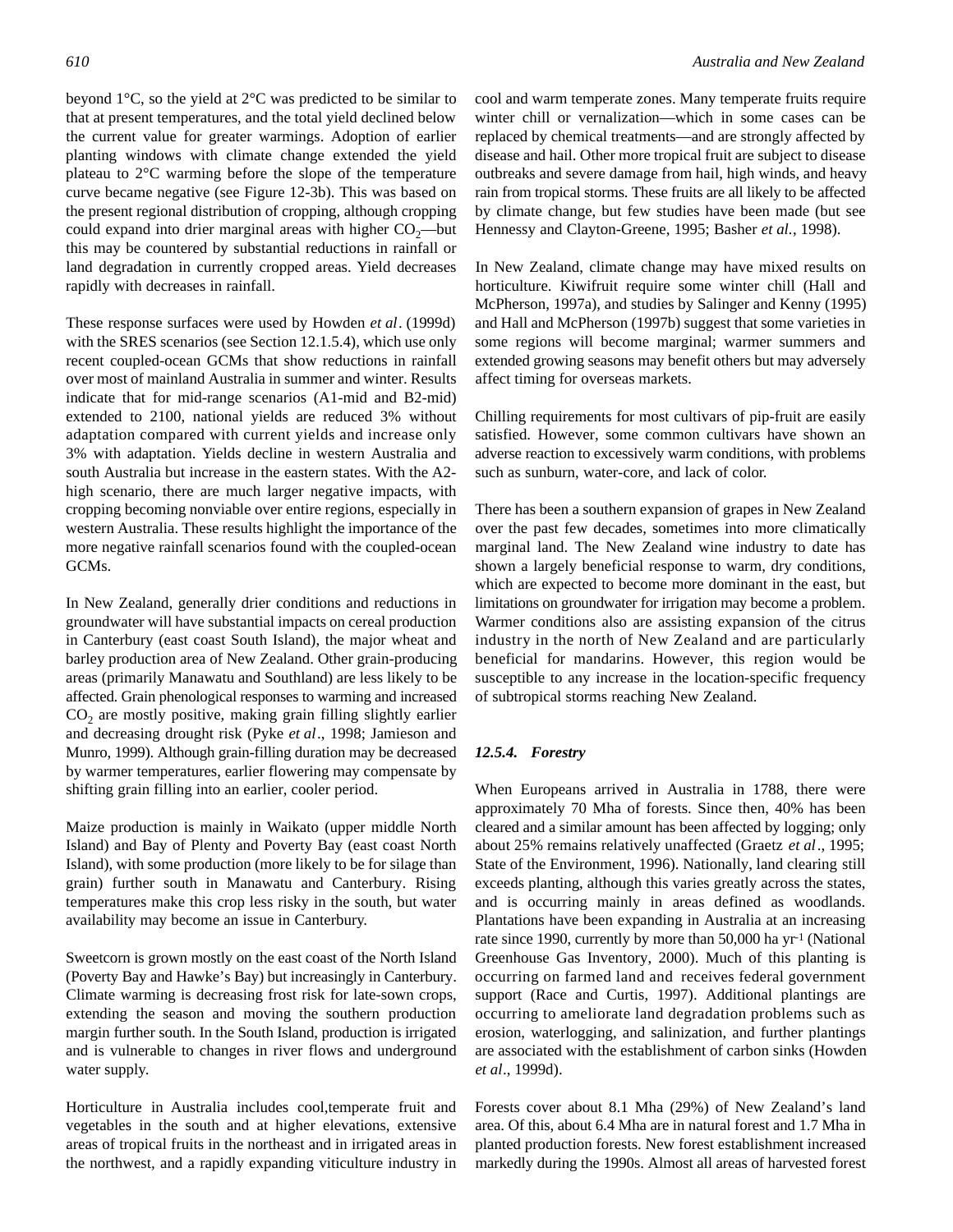are replanted; during 1998, 52,000 ha of new forest plantings occurred (Statistics New Zealand, 1999).

Climatic factors are well known to influence species distributions (Hughes *et al*., 1996; Austin *et al*., 1997) and productivity (Landsberg and Waring, 1997).  $CO_2$  concentrations also have a direct effect (Curtis and Wang, 1998). Kirschbaum (1999a,b) has used a forest growth model to assess response to climate change and  $CO_2$  increases for a site near Canberra.

Howden and Gorman (1999) review this and other work on the impact of global change on Australian temperate forests. Productivity of exotic softwood and native hardwood plantations is likely to be increased by  $CO<sub>2</sub>$  fertilization effects, although the amount of increase is limited by various acclimation processes and environmental feedbacks through nutrient cycling. Where trees are not water-limited, warming may expand the growing season in southern Australia, but increased fire hazard and pests may negate some gains. Reduced rainfall in more recent scenarios would have adverse effects on productivity and increase fire risk. Increased rainfall intensity would exacerbate soil erosion problems and pollution of streams during forestry operations. In *Pinus radiata* and Eucalyptus plantations, fertile sites are more likely to have increased productivity for moderate warmings, whereas infertile sites could have decreased production. To date, large uncertainties have lowered the priority of climate change in management considerations.

Despite large year-to-year climatic variability, many Australian native species are confined in their natural climatic range to within 1 or 2°C average mean temperature (Hughes *et al*., 1996; Pouliquen-Young and Newman, 1999), so without human intervention their survival will be threatened by warmings outside these ranges (see Section 12.4.1).

Of New Zealand's 13 Mha of land used for pastoral farming, at current prices 3–5 Mha of hill country would yield higher returns under forestry. Such land is being converted to plantation forestry at a rate of 40,000 ha  $yr<sup>1</sup>$ , from an initial rate averaging 60,000 ha yr-1 over the past decade (Statistics New Zealand, 1998); the recent decrease in planting rate reflects current lower wood prices. Carbon trading would facilitate increased planting rates, possibly up to 90,000 ha  $yr<sup>-1</sup>$  (MAF, 1999). Steep land is particularly uneconomic to manage for pastoral farming and could be converted to forest or scrubland by planting or abandonment and regrowth. Control of possums (a pest introduced from Australia by early European settlers) to minimize transfer of diseases to farm animals has the added benefit of improving the health and regenerative capacity of some indigenous forests (Ministry for the Environment, 1997).

Biomass from forest residues and purpose-grown crops already provides 6% of New Zealand's primary energy supply (EECA, 1996) and significant energy resources for Australia. Biomass use is expected to increase substantially over the next decade (Sims, 1999), partly as a response to constraints on net carbon emissions. This also may encourage increased forestry planting rates.

The direct effects of elevated CO<sub>2</sub> on yield from *radiata* pine plantations are expected to be small in New Zealand. However, regional uncertainties remain with regard to possible increased growth loss under warmer, wetter conditions as a result of existing and new pests and diseases and losses from wind and fire associated with extreme weather events. Biosecurity mechanisms are being improved in New Zealand and abroad to better manage risk. Long-term trends in forest nutritional status are being examined. Indicators of sustainable forestry practices are receiving increasing attention. Risks from fire and wind also are being investigated in New Zealand. Systems to measure and predict effects on carbon sequestration in plantation forests are being improved.

#### *12.5.5. Fisheries*

Australia specializes in high-value, low-tonnage fisheries such as lobsters, pearl oysters, prawns, abalone, and tuna. Totaling about AU\$2 billion yr-1 (ABARE, 2000), these fisheries are a significant local primary industry. Tonnage produced is very small by world standards because Australian surface waters generally are low in nutrients as a result of prevailing winds and boundary currents (Kailola *et al.,* 1993). New Zealand's Exclusive Economic Zone (EEZ) is one of the largest in the world (Statistics New Zealand, 1999), and its NZ\$1.23 billion export revenues from fisheries in 1998 constituted 5.5% of total export revenue for that year (Seafood New Zealand, 2000).

For both countries, relationships have been established between recruitment of some fish species and climate variations, suggesting that fisheries in the region will be sensitive to climate change. However, it is uncertain how local winds and boundary currents that advect larvae and affect upwelling of nutrients might respond to GHG-induced climate changes, and downscaling from relevant global climate change model fields has not yet been done. Hence, this section concentrates on reporting studies of observed sensitivities of fisheries in the Australasian region to climate variability. There is insufficient information to date to project the impact of climate change on fisheries productivity.

Understanding of existing processes suggests that if El Niño were to become a more prevalent condition, the Indonesian throughflow and the Leeuwin current (Meyers, 1996) could weaken. If winds were favorable for upwelling, the west coast of Australia could undergo a dramatic shift from a lowproduction, high-biodiversity ecosystem to a more productive ecosystem typical of temperate shelves.

Australia's single largest fishery is western rock lobster (AU\$260 million  $yr^{-1}$ —ABARE 2000). Presently, settlement of larval lobsters (and adult catch rates some years later) is much higher in La Niña years (high coastal sea level, high SST, strong Leeuwin current) than in El Niño years (Pearce and Phillips, 1994). Because the mechanism appears to be through larval advection processes, however, it is unclear whether the species' spawning strategy would adapt to a sustained shift to a weaker Leeuwin current. Many other western Australian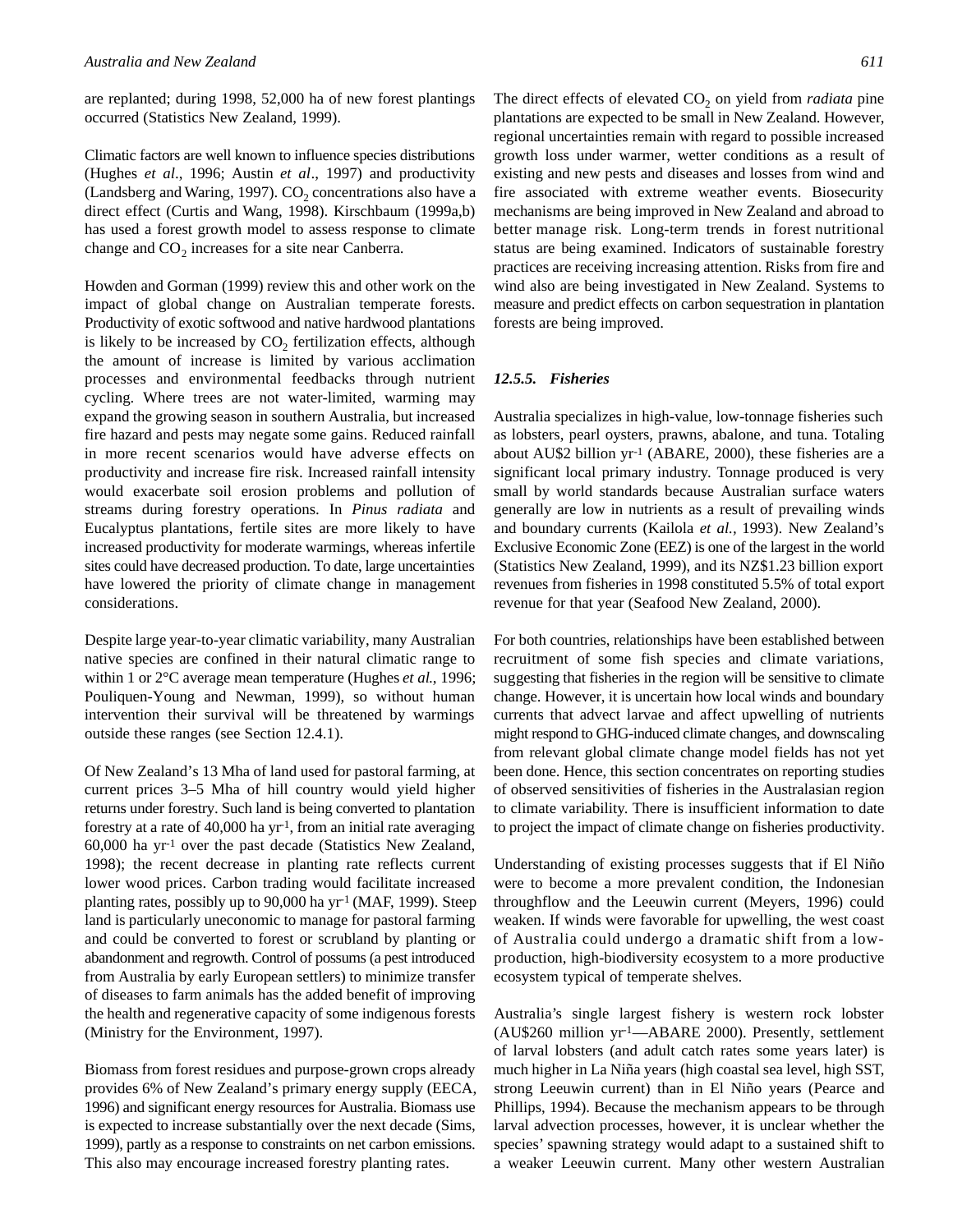fisheries also correlate (some positively, some negatively) with ENSO (Caputi *et al.,* 1996), through unknown mechanisms. Whether these mechanisms would continue to operate under the combined influence of a sustained weaker Leeuwin current (which tends to reduce temperatures) and a worldwide rise in SST is unknown. Southern bluefin tuna spawn where the Indonesian throughflow enters the Indian Ocean, but the impact of a possibly reduced throughflow also is unknown.

Conditions on the south coast of Australia also are influenced but to a lesser degree—by the Leeuwin current, which tends to keep near-surface nutrient levels low. In addition, winds are favorable to downwelling, except during some summers, when Australia's only example of strong classical wind-driven coastal upwelling occurs off Portland, Victoria. Small meridional shifts of the subtropical high-pressure ridge modulate summer upwelling. Ecosystem impacts of this are poorly known.

On the east coast of Australia, the East Australian Current (EAC) is a dominant influence on coastal marine ecosystems. The EAC enhances upwelling and primary production (Hallegraeff and Jeffrey, 1993) and presumably fisheries, although this has yet to be demonstrated apart from its effect on the distribution of several tuna species (Lyne *et al.*, 1999). Farther north, Vance *et al.* (1985) report a correlation of catches of banana (but not tiger) prawns with rainfall, probably as a result of runoff-driven export of juveniles from estuary nursery beds.

Post hoc analyses (Smith, 1996) of a dramatic decline in the late 1980s in the Australian gemfish fishery suggest a combination of fishery pressure and poor recruitments as the cause. Recruitment appears to correlate with climatic cycles (Thresher, 1994). Smith (1996) developed a quantitative framework to evaluate management strategies for this and other fisheries.

For New Zealand, there is some evidence that fisheries recruitment may be enhanced by more frequent ENSO events (Harris *et al*., 1988), although possible negative effects of increased incidence of toxic algal blooms also have been observed (Chang *et al*., 1998). Changes in ENSO and ocean variability may combine with ocean warming in ways that are poorly understood. Recent New Zealand studies on snapper (Francis 1993, 1994a; Francis *et al*., 1997), gemfish (Renwick *et al*., 1998a), and hoki have shown that climatic variations may have a significant impact on spawning success or failure and subsequent recruitment into marine fish populations. Growth rates of juvenile and adult snapper appear to increase when SSTs are warmer (Francis, 1994b). This may have significant effects on the timing and scale of recruitment (e.g., Francis *et al.,* 1997). El Niño appears to have resulted in a westward shift of Chilean jack mackerel in the Pacific and subsequent invasion of this species into New Zealand waters in the mid-1980s (Elizarov *et al.,* 1993). This species now dominates the jack mackerel fishery in many areas. Variations in the abundance and distribution of pelagic large gamefish species in New Zealand may be closely correlated with variability in the ocean climate, with implications for recreational fishers as well as the tourist industry operating from charter boats.

Environmental temperature has a major influence on the population genetics of cold-blooded animals, selecting for temperature-sensitive alleles and genotypes. In New Zealand snapper, differences in allele frequencies at one enzyme marker have been found among year classes from warm and cold summers (Smith, 1979). Such differences could impact survival, growth rates, and reproductive success.

Finally, it should be noted that, if the wildcard of possible reduction or cessation of North Atlantic or Antarctic bottomwater formation were to occur (Manabe and Stouffer, 1994; Hirst, 1999), this could lead to significant changes in deep ocean chemistry, ocean dynamics, and nutrient levels on century time scales. This could have wide, but presently unknown, ramifications for fisheries in Australian and New Zealand waters.

#### *12.5.6. Drought*

In the Australia and New Zealand region, droughts are closely related to major drivers of year-to-year and decadal variability such as ENSO, Indian Ocean SSTs, the Antarctic Circumpolar Wave (White and Peterson, 1996; Cai *et al*., 1999; White and Cherry, 1999), and the Interdecadal Pacific Oscillation (Mantua *et al.*, 1997; Power *et al*., 1998; Salinger and Mullan, 1999), as well as more or less chaotic synoptic events. These are all likely to be affected by climate change (see Sections 12.1.5 and 12.2.3, and TAR WGI Chapters 9 and 10).

Using a transient simulation with the NCAR CCMO GCM at coarse resolution (R15) (Meehl and Washington, 1996), Kothavala (1999) found for northeastern and southeastern Australia that the Palmer Drought Severity Index indicated longer and more severe droughts in the transient simulation at about  $2xCO_2$  conditions than in the control simulation. This is consistent with a more El Niño-like average climate in the enhanced greenhouse simulation; it contrasts with a more ambivalent result by Whetton *et al*. (1993), who used results from several slab-ocean GCMs and a simple soil water balance model. Similar but less extreme results were found by Walsh *et al.* (2000) for estimates of meteorological drought in Queensland, based on simulations with the CSIRO RCM at 60-km resolution, nested in the CSIRO Mk2 GCM.

Aglobal study by Arnell (1999), using results from an ensemble of four enhanced greenhouse simulations with the HadCM2 GCM and one with HadCM3, show marked decreases in runoff over most of mainland Australia, including a range of decreases in runoff in the Murray-Darling basin in the southeast by the 2050s of about 12–35%. HadCM3 results show large decreases in maximum and minimum monthly runoff. This implies large increases in drought frequency.

The decrease in rainfall predicted for the east of New Zealand by downscaling from coupled AOGCM runs for 2080 and the corresponding increase in temperature are likely to lead to more drought in eastern regions, from East Cape down to Southern Canterbury. Eastern droughts also could be favored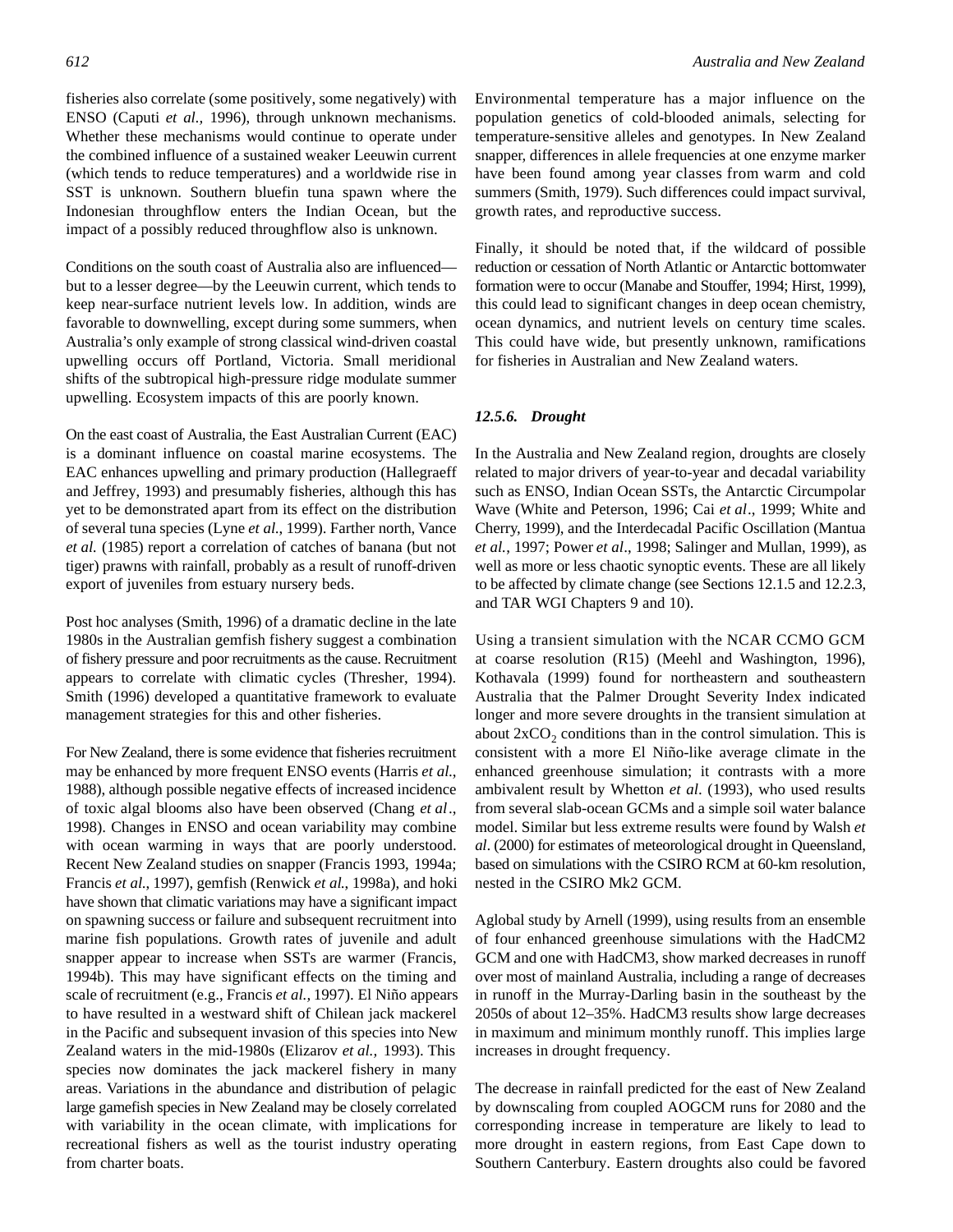by any move of the tropical Pacific into a more El Niño-like mean state (see Table 3-10). The sensitivity of New Zealand agriculture and the economy to drought events was illustrated by the 1997–1998 El Niño drought, which was estimated to result in a loss of NZ\$618 million (0.9%) in GDP that year. A drought in north and central Otago and dry conditions in Southland associated with the 1998–1999 La Niña resulted in a loss of about NZ\$539 million in GDP (MAF, 2000).

Recurring interest in Australia in policies on drought and disaster relief is evidence of a problem in managing existing climate variability and attempts to adapt (O'Meagher *et al.,* 1998). Present variability causes fluctuations in Australian GDP on the order of 1–2% (White, 2000). Drought and disaster relief helps immediate victims and their survival as producers (e.g., QDPI, 1996) but does not reduce costs to the whole community and in fact may prolong unsuitable or maladapted practices (Smith *et al.,* 1992; Daly, 1994), especially if there is climatic change. Farm productivity models are being used to simulate past and present farm production and to assess causes of and management options for coping with drought (Donnelly *et al*., 1998). This is contributing to the fashioning of drought assistance and advisory policies.

The potential impact of drought on the Australian economy has declined, in relative economic terms, over time in parallel with the decline in the importance of agriculture to the economy (ABARE, 1997; Wilson and Johnson, 1997). In 1950–1951, the farm sector constituted 26.1% of GDP, whereas currently (1997–1998) it constitutes 2.5%. Similarly, the contribution of the farm sector to Australian exports has fallen from 85.3% (1950–1951) to 19.6% (1997–1998), with a reduction in the total farm sector labor force of about 6%. This despite the fact that farm production has increased over the same period. Thus, drought remains an important issue throughout Australia for social, political, geographical, and environmental reasons (Gibbs and Maher, 1967; West and Smith, 1996; Flood and Peacock, 1999).

Stehlik *et al.* (1999) studied the impact of the 1990 drought on more than 100 individuals from 56 properties in central Queensland and northern NSWto document the social experiences of dealing with drought. They conclude that there is strong evidence that the impact of the extended drought of the 1990s is such that rural Australia will never be the same again: "There is a decline in population: a closing down of small businesses, fewer and fewer opportunities for casual or itinerant work, more and more producers working 'off-farm'and a reduction in available services."

A change in climate toward drier conditions as a result of lower rainfall and higher evaporative demand would trigger more frequent or longer drought declarations under current Australian drought policy schemes, which rely on historical climate data and/or land-use practices on the basis of an expectation of historical climatic variability. A major issue for operational drought schemes is the choice of the most relevant historical period for the relative assessment of current conditions (Donnelly *et al*., 1998).

Examples of Australian government involvement in rural industries that have been subject to decline in commodity prices over several decades (e.g., wool) suggest that the industries will be supported until the cost to the overall community is too high and the long duration or high frequency of drought declarations is perceived as evidence that the drought policy is no longer appropriate (Mercer, 1991; Daly, 1994). In the case of wool, the shift of government policy from that of support to facilitation of restructuring has involved a judgment about future demand and therefore prices (McLachlan *et al*., 1999) and has only occurred after an extended period of low prices (Johnston *et al*., 1999). With a change in climate toward drier conditions, drought policy probably would follow a similar path.

The New Zealand Government response to drought comes under Adverse Climatic Events and Natural Disasters Relief policy that was released in 1995. Government responds only when rare climatic or natural disasters occur on a scale that will seriously impact the national or regional economy and the scale of the response required is beyond the capacity of local resources. The policy is to encourage industry/community/ individual response, rather than reliance on government support.

Science has a major role in assessing the probability that recent and current climatic conditions could be the result of natural variability or increased GHGs. At best, these assessments are presented in probabilistic terms (e.g., Trenberth and Hoar, 1997). The public and its representatives will have to judge what constitutes evidence of anthropogenic effects and to what extent future projections and their impacts should be acted on. Because of their impact, future droughts provide a very public focus for assessing the issues of climate change compared to natural variability. Appropriate land-use and management practices can be reassessed by using agricultural system models with CO<sup>2</sup> and climate projections from GCMs (Hall *et al.,* 1998; Howden *et al.,* 1999f; Johnston *et al.,* 1999). However, political judgments between the alternatives of supporting existing land use or facilitating reconstruction are likely to require greater certainty with regard to the accuracy of GCMs than is currently available (Henderson-Sellers, 1993).

One source of adaptation is seasonal and long-lead climate forecasting. This is one area in which climate science already is contributing to better agricultural management, profitability, and, to some extent, adaptation to climate change (Hammer *et al.,* 1991, 2000; Stone and McKeon, 1992; Stone *et al*., 1996a; Johnston *et al.,* 1999). Indeed, empirical forecasting systems already are revealing the impact of global warming trends (Nicholls *et al.,* 1996b; Stone *et al.,* 1996b), and these systems already are adapting to climate change through regular revision and improvements in forecasting skill.

#### *12.5.7. Pests and Diseases*

Cropping, horticulture, and forestry in Australia and New Zealand are vulnerable to invasion by new pests and pathogens for which there are no local biological controls (Sutherst *et al*.,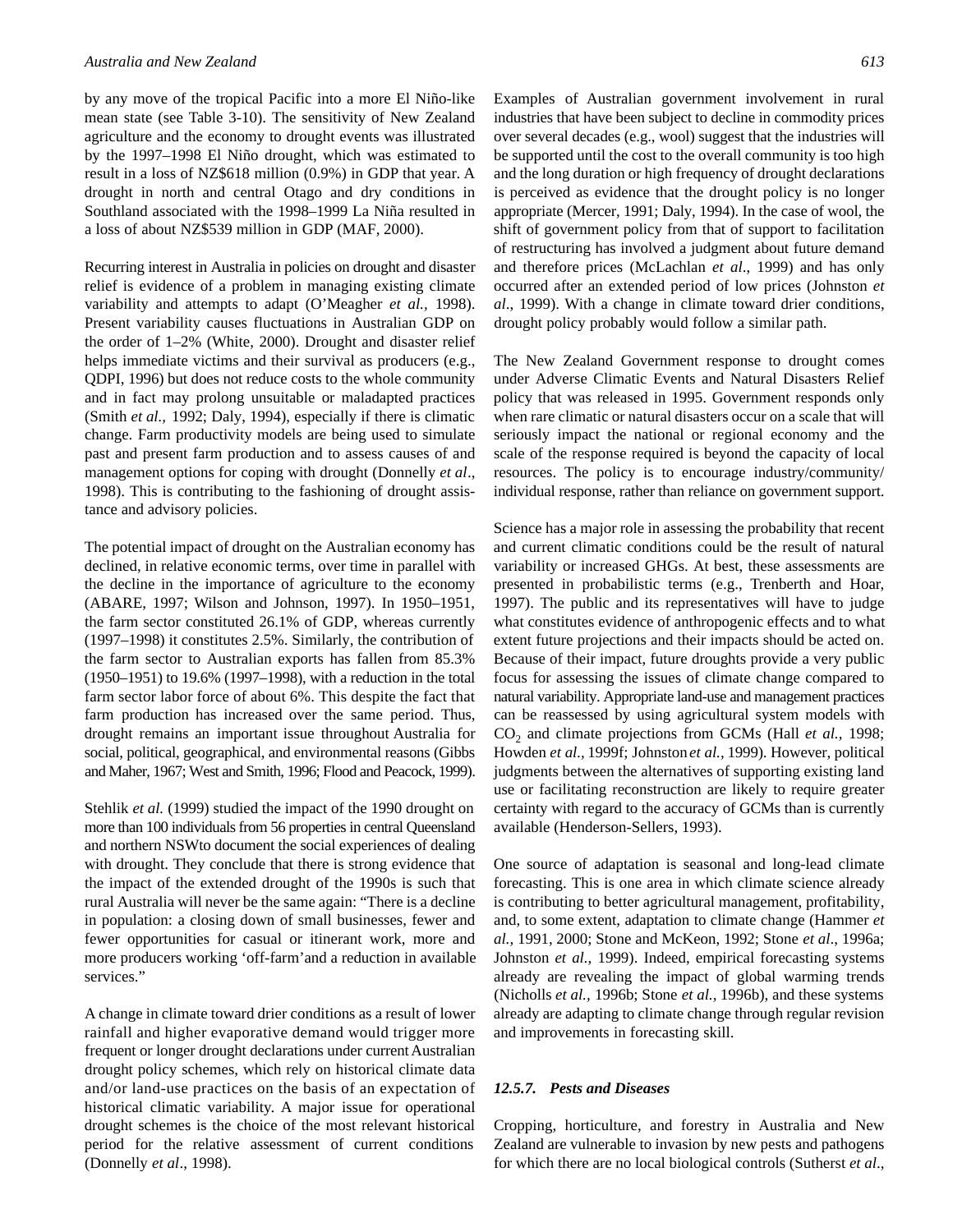1996; Ministry for the Environment, 1997). The likelihood that such pests and pathogens—particularly those of tropical or semitropical origin—will become established, once introduced to New Zealand, may increase with climate warming.

Indepth case studies are being conducted in Australia to test the performance of pest impact assessment methodologies for estimating the vulnerability of local rural industries to pests under climate change (Sutherst *et al*., 1996). In New Zealand, pests that already are present may extend their ranges and cause more severe damage. For example, because of the reduced incidence of frosts in the north of New Zealand in recent years, the tropical grass webworm *(Herpetogramma licarisalis)* has increased in numbers and caused severe damage in some pastures in the far north.

The vulnerability of horticultural industries in Australia to the Queensland fruit fly *Bactrocera (Dacus) tryoni* under climate change was examined by Sutherst *et al*. (2000). Vulnerability was defined in terms of sensitivity and adaptation options. Regional estimates of fruit fly density, derived with the CLIMEX model, were fed into an economic model that took account of the costs of damage, management, regulation, and research. Sensitivity analyses were used to estimate potential future costs under climate change by recalculating costs with increases in temperature of 0.5, 1.0, and 2°C, assuming that the fruit fly will occur only in horticulture where there is sufficient rainfall or irrigation to allow the crop to grow. The most affected areas were the high-altitude apple-growing areas of southern Queensland and NSW and orange-growing areas in the Murrumbidgee Irrigation Area. Apples and pears in southern and central NSW also were affected. A belt from southern NSW across northern Victoria and into South Australia appeared to be the most vulnerable.

Adaptation options were investigated by considering, first, their sustainability under present conditions and, second, their robustness under climate variability and climate change. Bait spraying is ranked as the most sustainable, robust, and hence most promising adaptation option in boh the endemic and fruit fly exclusion zones, but it causes some public concern. The sterile insect technique is particularly safe, but there were concerns about costs, particularly with large infestations. Exclusion is a highly effective approach for minimizing the number of outbreaks of Queensland fruit fly in fly-free areas, although it is vulnerable to political pressure in relation to tourism. These three techniques have been given the highest priority.

#### *12.5.8. Sustainability*

Ecological and indeed economic sustainability has become a major issue in Australia and New Zealand (e.g., Moffatt, 1992). Australian government policy has been to integrate sustainability issues within a raft of polices and programs relating national heritage, land care, river care, wetlands, and carbon sequestration (Commonwealth of Australia, 1996). In both countries, landuse change and exotic pests and diseases, notably feral animals, are threatening many native species and ecosystems. In Australia, this is exacerbated by land degradation, notably soil erosion and increasing salinization brought about by loss of vegetative cover and rising water tables resulting from reduced evapotranspiration in catchments and irrigation with inadequate drainage.

These issues have been reviewed in several recent papers and reports, including a paper prepared for the Australian Prime Minister's Science, Engineering and Innovation Council (PMSEIC, 1999). This paper states that continuing degradation is costing Australia dearly in terms of lost production, increased costs of production and rehabilitation, possible damage to a market advantage as a producer of "clean and green" goods, increasing expenditures on building and repairing infrastructure, biodiversity losses, declining air and water quality, and declining aesthetic value of some landscapes.

PMSEIC (1999) states that the Australian community expects the use and management of resources to be economically, environmentally, and socially sustainable, which will require changes in management processes backed by science and engineering innovation. The report emphasizes that individual problems are linked and that an integrated approach is necessary to combat degradation and pursue remediation.

Climate change may exacerbate these problems by increasing opportunities for colonization by exotic species (e.g., woody weeds), by affecting the water balance and water tables, and by increasing erosion rates and flood flows through heavier rain events. Increased fire frequency also may threaten remnant forest and other ecosystems and impact soil degradation.

#### *12.5.9. Global Markets*

The impacts of climate change on food and fiber production in Australasia will be direct and indirect, the latter through changing global supply and demand influenced by climatic changes in other parts of the globe. Because a large proportion of food and fiber production in both countries is exported, the effect of commodity prices already is a major influence on the areas and mix of plantings and production, as well as profitability (Stafford Smith *et al*., 1999). Adaptation in both countries has taken the form of changes in the mix of production between, for example, wool, lamb and beef, dairy products, horticulture and viticulture, and, most recently, farm and plantation forestry, as well as increasing exports of value-added and processed products. Increased variability of production resulting from climate change may restrict expansion of such added-value products. Response to markets has led to rapid changes in some sectors, but this is more difficult for commodities that require longer investment cycles, such as viticulture and forestry. Nevertheless, adaptation to a highly variable environment is a feature of Australian agriculture, and adaptations to climate change also may contribute to exports of agricultural technology. Improved forecasts of commodity prices and longer term trends in supply and demand, taking into account seasonal climate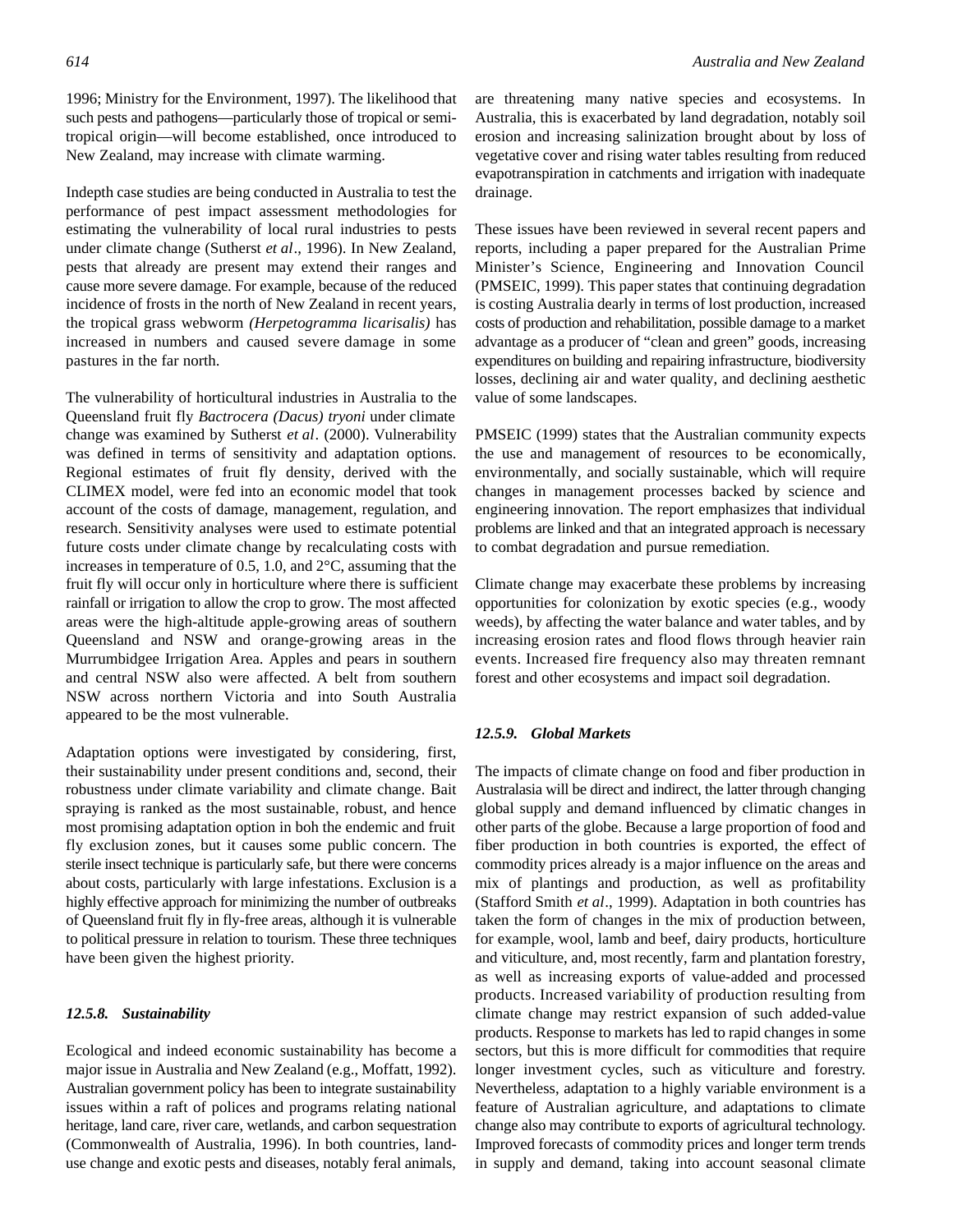and ENSO forecasts, are a major means of adaptation. This will be especially important for climate change impacts and will require understanding of global effects.

In New Zealand, there are implications for future wood flows of scenarios for rates of increased areas of forest plantations. Currently, of the 18 million m<sup>3</sup> log volume harvested annually in New Zealand, one-third is used for domestic consumption and two-thirds is exported. Using a 50,000 ha yr-1 planting rate, by 2010 the ratio is expected to be 20:80, and by 2025 it is expected to be 5:95. Clearly, there is a need for an export focus. If sufficiently large export markets do not materialize for New Zealand, a major alternative use of wood within New Zealand could be for energy, especially if the economics change as a result of external considerations.

#### *12.5.10. Indigenous Resource Management*

Recognition of indigenous land rights in both countries recently has caused a much greater proportion of both countries to come back under the management control of Aboriginal and Maori peoples (Coombs *et al*., 1990; Langton, 1997). In many situations, this has led to less intense economic exploitation, with more varied land use, (e.g., for low-intensity farming and pastoralism, combined with some horticulture, fishing, and ecotourism). Europeans in both countries have much to learn from traditional indigenous knowledge of land management, including the traditional custodianship ethic—particularly with regard to climatic fluctuations, extreme events, and sustainability. Indigenous knowledge may well lead to greater exploitation of indigenous species for nutritional and medicinal purposes. On the other hand, the indigenous people also have much to gain from greater economic and technical expertise related to markets and new technologies and products.

For example, Aboriginal traditional fire management regimes permitted reproduction of fire-dependent floral species and widespread savannas suitable for grazing. Through the creation of buffer zones, these regimes protected fire-intolerant communities such as monsoonal forests (Langton, 2000). Removal of Aboriginal groups into settlements led to areas where wildfires, fueled by accumulated biomass, cause extensive damage. Research in collaboration with traditional Aboriginal owners recently has played a key role in joint management of National Parks where customary Aboriginal burning is promoted to conserve biodiversity.

Andersen (1999) looks at the commonly accepted contrast between European ("scientific") and Aboriginal ("experiential") perspectives in fire management and concludes that in fact, European fire managers often lack clear land management goals and are no more "scientific" than Aboriginal fire managers. He argues that the task now is to introduce scientific goals into both European and Aboriginal fire management. This may be particularly applicable in adapting to changing vegetation patterns and increased fire danger in a changing climate.

#### **12.6. Settlements and Industry**

#### *12.6.1 Infrastructure*

Climate change will affect settlements and industry through changes in mean climate and changes in the frequency and intensity of extreme events. Obviously, changes in average climate affect design and performance, including variables such as heating and cooling demand, drainage, structural standards, and so forth. However, in many cases average climate is only a proxy for design standards that are developed to cope with extreme demands or stresses such as flooding rains, gale-force wind gusts, heat waves, and cold spells.

If the severity, frequency, or geographic spread of extreme events changes, the impact of such changes on infrastructure may be severe. For instance, movement of tropical cyclones further south into areas where infrastructure is not designed to cope with them would have significant consequences.

The rate and nature of degradation of infrastructure is directly related to climatic factors. Computer models to predict degradation as a function of location, materials, and design and construction factors have been developed (Cole *et al*., 1999a,b,c,d). Because buildings and infrastructure that are being constructed now will have projected lives until 2050, placement, design, and construction changes to guarantee this life against climate change are needed. Moreover, the effects of degradation and severe meteorological events may have an unfortunate synergy. Increase in the rate of degradation as a result of climate change may promote additional failures when a severe event occurs. If the intensity or geographical spread of severe events changes, this effect may be compounded.

In New Zealand, a Climate Change Sustainability Index (CCSI) developed by Robinson (1999) rates the impact of climate change on a house and the contribution to climate change of GHG emissions from the house. The index includes GHG emissions from heating and cooling, comfort, tropical cyclone risk, and coastal and inland flooding. Basically, the closer the house is to sea level and/or a river or waterway, the lower the CCSI. Higher temperatures and rainfalls in general will shorten the life span of many buildings.

The impact of extreme climatic events already is very costly in both countries. This has been documented for Australia in Pittock *et al*. (1999), where it is shown that major causes of damage are hail, floods, tropical cyclones, and wildfire. In New Zealand, floods and landslides are the most costly climatically induced events, with strong winds and hail also important. The International Federation of Red Cross and Red Crescent Societies (1999) report estimates damages from a combination of drought, flood, and high wind (including cyclones, storms, and tornadoes) in Oceania (Australia, New Zealand, and the Pacific islands) to be about US\$870 million yr<sup>-1</sup> over the years 1988–1997. This figure apparently does not include hail damage, which is a major cost. Insured losses from a single severe hailstorm that struck Sydney in April 1999 were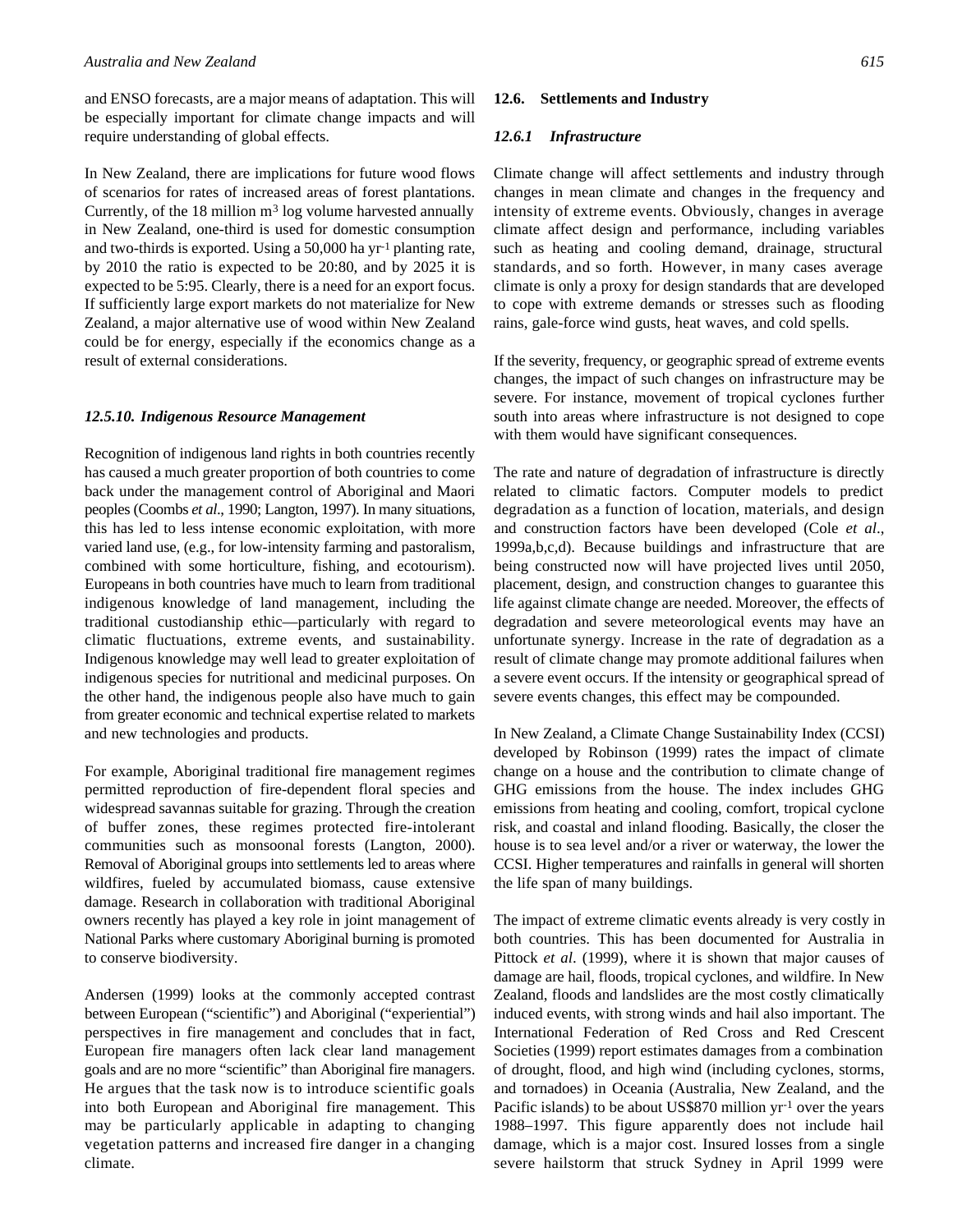estimated at about AU\$1.5 billion (roughly US\$1 billion) (NHRC, 1999).

A scoping study for Queensland Transport (Queensland Transport *et al*., 1999) has identified vulnerabilities for the Queensland transport infrastructure that will require adaptation. Infrastructure considered include coastal highways and railways, port installations and operations (as a result of high winds, sealevel rise, and storm surges), inland railways and roads (washouts and high temperatures), and some airports in low-lying areas. Key climate variables considered were extreme rainfall, winds, temperatures, storm surge, flood frequency and severity, sea waves, and sea level. Three weather systems combining extremes of several of these variables—tropical cyclones, east coast lows, and tropical depressions—also were assessed.

Regional projections for each of these variables were created, with levels of confidence, for four regions of Queensland for 2030, 2070, and 2100. Overall, the potential effects of climate change were assessed as noticeable by 2030 and likely to pose significant risks to transport infrastructure by 2070, if no adaptation were undertaken. Setting new standards, in the form of new design criteria and carrying out specific assessments in prioritized areas where infrastructure is vulnerable, was recommended for roads and rail under threat of flooding, bridges, and ports. Detailed risk assessments for airports in low-lying coastal locations were recommended.

Many ports and coastal communities already suffer from occasional storm-surge flooding and wave damage. A series of studies identifies particular vulnerabilities in some Queensland coastal cities (Smith and Greenaway, 1994; AGSO, 1999). Inland

and coastal communities also are vulnerable to riverine flooding (Smith *et al*., 1997; Smith, 1998a). Akey feature of these studies is the nonlinear nature of damage response curves to increased magnitude and frequency of extreme events. This is partly because of exceedance of present design standards and the generally nonlinear nature of the damage/stress relationship, with the onset of building collapse and chain events from flying or floating debris (Smith, 1998a).

A study by McInnes *et al*. (2000; see also Walsh *et al*., 2000) estimates the height of storm tides at the city of Cairns, in northern Queensland, for the present climate and for an enhanced greenhouse climate in which—based on the findings of Walsh and Ryan (2000)—the central pressure of tropical cyclones was lowered by about 10 hPa and the standard deviation of central pressure (a measure of variability) was increased by 5 hPa but the numbers were unchanged. Cairns is a low-lying city and tourist center, with a population of about 100,000 that is growing at about  $3\%$  yr<sup>-1</sup>. Under present conditions, McInnes *et al*. (2000) found that the 1-in-100-year event is about 2.3 m in height; under the enhanced greenhouse conditions, it would increase to about 2.6 m, and with an additional 10- to 40-cm sea-level rise, the 1-in-100-year event would be about 2.7–3.0 m (see Figure 12-4). This would imply greatly increased inundation and wave damage in such an event, suggesting a possible need for changes in zoning, building regulations, and evacuation procedures.

Urban areas also are vulnerable to riverine flooding (Smith, 1998a) and flash floods exacerbated by fast runoff from paved and roofed areas (Abbs and Trinidad, 1996). Considerable effort has gone into methods to improve estimates of extreme



**Figure 12-4**: Simulated return periods (average time between events) of storm tides in Cairns, Queensland, for present climate (lower curve), and for enhanced greenhouse climate (upper curve), assuming 10 hPa lowering of central pressures and increased variability (additional 5 hPa standard deviation) of tropical cyclones. Anticipated mean sea-level rise should be added to these estimates. Uncertainty ranges of simulations are shown via grey shading (Walsh *et al*., 2000).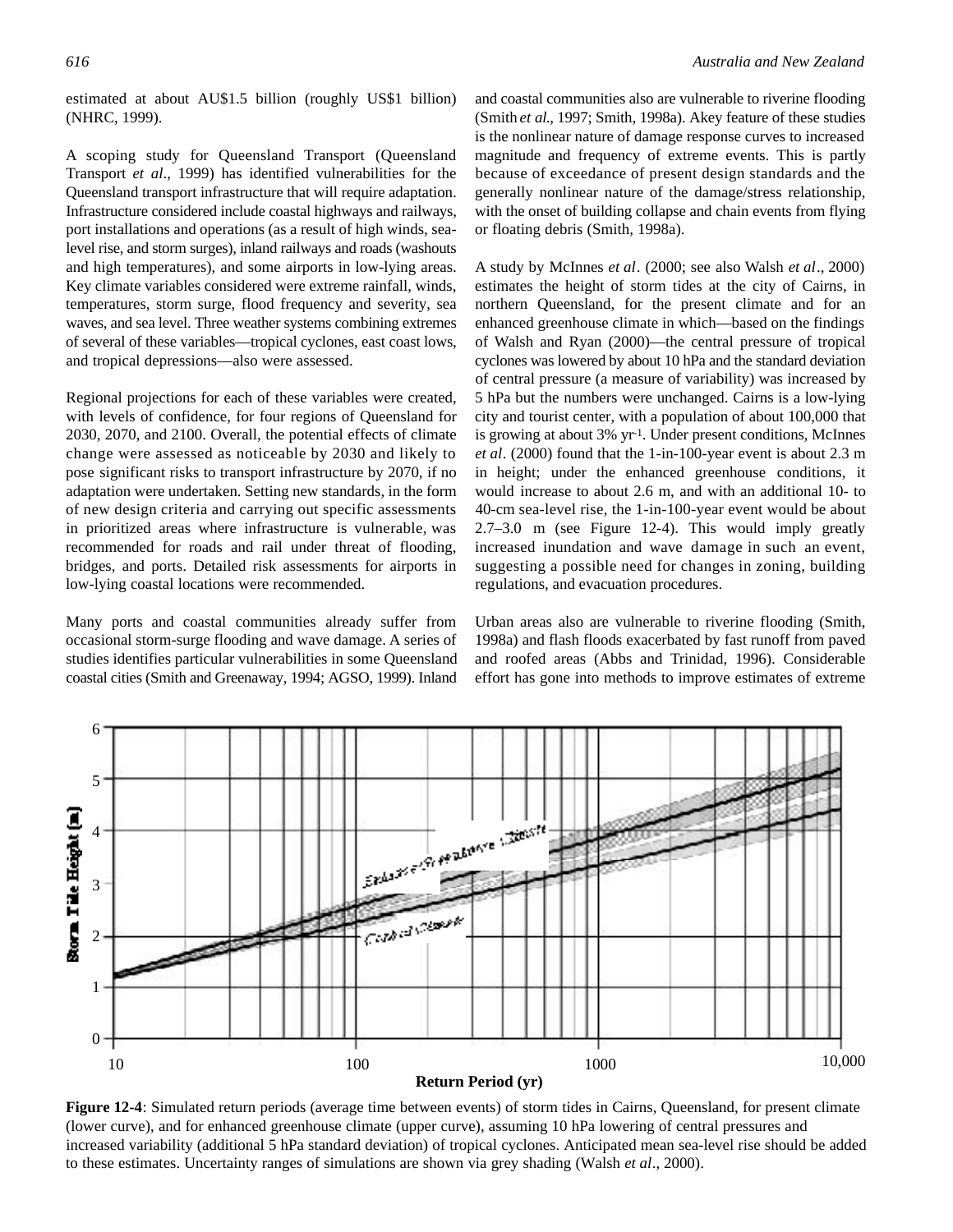precipitation under present conditions (Abbs and Ryan, 1997; Abbs, 1998). Schreider *et al*. (2000) applied a rainfall-runoff model to three different catchments upstream of Sydney and Canberra under doubled- $CO<sub>2</sub>$  conditions. They found increases in the magnitude and frequency of flood events, but these e ffects differed widely between catchments because of the different physical characteristics of each catchment.

The safety of publicly owned and private dams also is a major issue (ANCOLD, 1986; Webster and Wark, 1987; Pisaniello and McKay, 1998) that is likely to be exacerbated by increases in rainfall intensity and probable maximum precipitation (Pearce and Kennedy, 1993; Fowler and Hennessy, 1995; Abbs and Ryan, 1997; Hennessy *et al*., 1997).

Vulnerability depends not only on the severity of the potential impacts but on hazard mitigation measures put in place (including time- and location-specific hazard prediction), crisis management capability, and policies that avoid or minimize the hazard. These matters are discussed in Smith (1998a), Handmer (1997), and Kouzmin and Korac-Kakabadse (1999).

#### *12.6.2. Investment and Insurance*

According to Pittock *et al*. (1999), based on Insurance Council of Australia figures, major climatic catastrophe insurance losses from 1970 through 1996 averaged AU\$208 million yr-1. Of these losses, nearly half were from tropical cyclones; onequarter were from hail. Other flooding and storm damage accounted for most of the rest; losses from fire were less than 10% of the total. Figures provided by the Insurance Council of New Zealand show that insurance industry payouts for New Zealand climatic catastrophes averaged NZ\$23.5 million yr-1 (inflation-adjusted) between 1980 and 1998.

In an Australian study of insurance and climate change, Leigh *et al*. (1998a) examined four major climatic disasters: the Brisbane floods of 1974, the South Australian bushfires of 1983, the Nyngan floods of 1990, and the New South Wales bushfires of 1994. Total estimated damage from these four events was AU\$178 million, \$200–400 million, \$47 million, and \$168 million, respectively; however, the insurance industry bore only 39, 31, 9, and 33% of the cost, respectively. Government relief assistance was roughly equal to that from the insurance industry, and about 70–90% of that was provided by the federal government.

Leigh *et al*. (1998b) have reported on the potential for adaptation to climate change by the insurance industry in Australia by setting out an array of reactive and proactive options. Responses include reducing insurers' exposure or controlling claims through risk management to encourage disaster mitigation measures. The latter has the advantage of reducing overall losses to the community, rather than merely redistributing them among stakeholders. Natural disaster insurance can be more selective, so that good risks are rewarded and poor risks are penalized. Such rate-based incentives can motivate stakeholders to plan to

more effectively minimize exposure to disasters. However, some individuals and businesses may have difficulties if some previously insurable properties become uninsurable against flood because of an increase in location-specific flood frequency. Government intervention and possible co-insurance between government and insurers also were canvassed. Cooperation between insurers and governments to ensure development and enforcement of more appropriate building codes and zoning regulations was regarded as desirable.

#### *12.6.3. Energy and Minerals*

Energy demand, essentially for air conditioning, is likely to increase in the summer and in more tropical parts of Australia and New Zealand (Lowe, 1988). However, winter demand for heating will similarly decrease in the winter and in cooler areas. Thus, increasing population in tropical and subtropical parts of Australia may combine with climate change to increase overall energy demand.

The other major uses of energy in Australia are transport and manufacturing. Transport demand generally will increase because of population growth but may be significantly affected by the changing distribution of growth across the continent, which in turn may be affected by climate change.

In general, warming will slightly reduce energy efficiency in most manufacturing, including electricity generation, but this is relatively minor compared with possible technological improvements in efficiency. Any decrease in water supply (see Section 12.3.1), such as is expected in the Murray-Darling basin in Australia, would impact adversely on hydroelectric generation and cooling of power stations, especially where there already is competition between water uses. Fitzharris and Garr (1996) predict benefits for hydroelectricity schemes in New Zealand's Southern Alps because they expect less water will be trapped as snow in the winter, which is the time of peak energy demand for heating.

#### *12.6.4. Coastal Development and Management, Tourism*

Economic development is proceeding rapidly in many coastal and tropical areas of Australia and New Zealand. This is fueled partly by general economic and population growth, but it is amplified in these regions by resource availability, shipping access for exports, attractive climates and landscapes, and the growth of the tourism industry. This selective growth in investment is leading to greater community risk and insurance exposure to present and future hazards, while many classes of hazard are expected to increase with global warming (see Table 3-10). Thus, present development trends are likely to make the impacts of climate change worse, especially for sea-level rise and increasing intensity of tropical cyclones. Particular attention should be paid to the implications for the risk to life and property of developments in coastal regions, as well as ways to reduce vulnerability to these hazards. Possible adaptations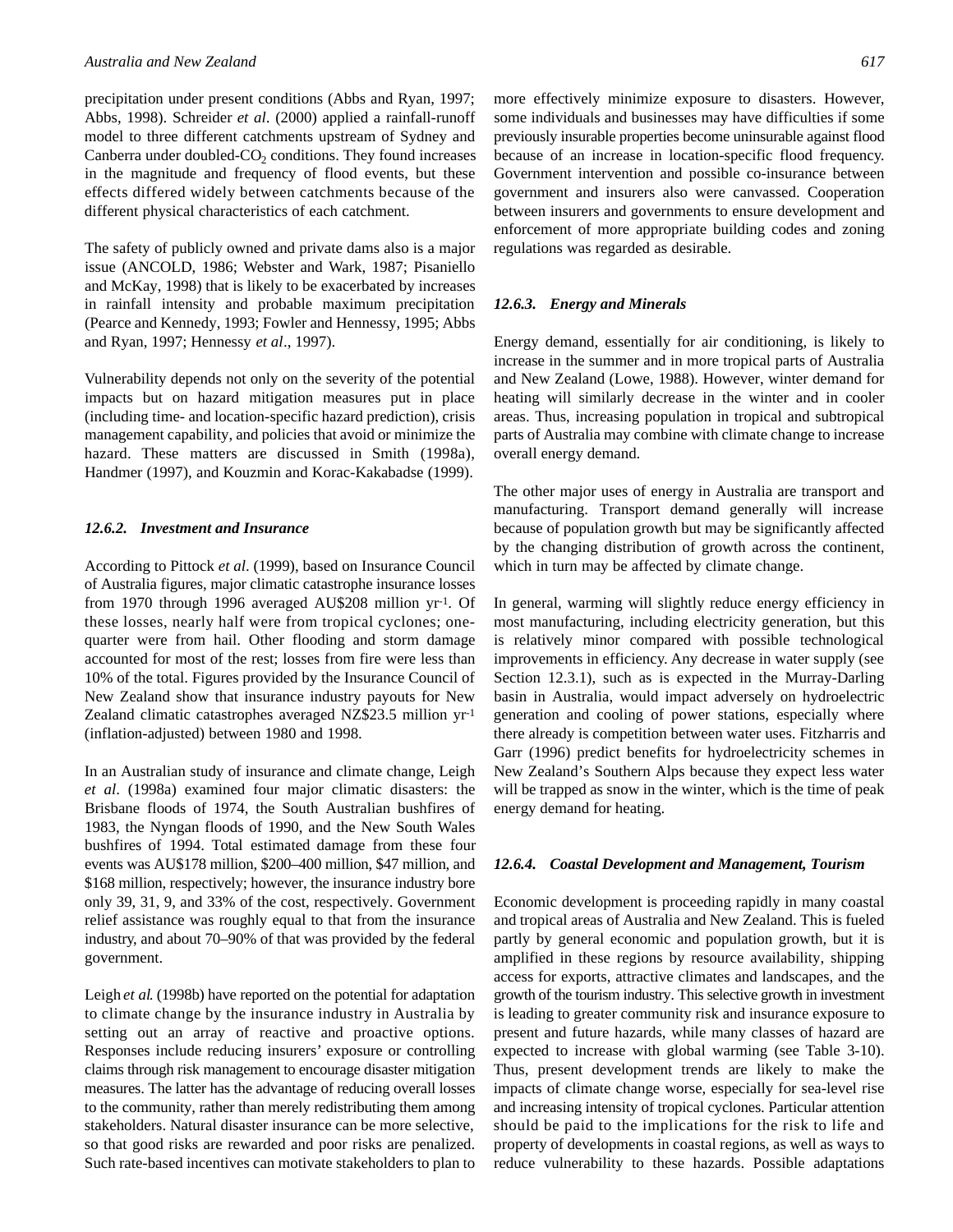include improved design standards, zoning, early warning systems, evacuation plans, and emergency services.

Management of waste and pollution from settlements and industry will become more critical because of the potential for flood and waste discharge to impinge on water quality, including inland and coastal algal blooms, as well as adverse effects on ecotourism associated with damage to coral reefs (see Section 12.4.7). Sediment and pollution fluxes into the GBR lagoon already are a major concern (Larcombe *et al*., 1996). This could be exacerbated by greater flood flows (see Sections 12.1.5.3 and 12.6.1) and increasing population and development. Higher temperatures will accentuate algal blooms.

The other major tourism and recreation sector that is likely to be seriously affected by climate change is the ski industry, which will be faced with significant reductions in natural snow cover (see Sections 12.2 and 12.4.4) and limited acceptance of artificial snow (Konig, 1998). Also, as the potential ranges of certain agricultural pests such as the fruit fly (see Section 12.5.7) and disease vectors such as mosquitos (see Section 12.7.1) increase, possible transfer of such pests and diseases through tourism may become an increasing issue.

#### *12.6.5. Risk Management*

As a result of the large uncertainties associated with possible future climate, as well as the stochastic nature of extreme events, there is great need for a risk management approach to development planning and engineering standards. In accordance with the precautionary principle, uncertainty should not be allowed to stand in the way of risk reduction measures, which in any case often will have other benefits such as protection of coastal and riverine environments.

Australia and New Zealand have jointly developed a risk management standard (Standards Australia and Standards New Zealand, 1999) that is designed to provide a consistent vocabulary and assist risk managers by delineating risk management as a four-step process that involves risk identification, risk analysis, risk evaluation, and risk treatment. Beer and Ziolkowski (1995) specifically examined environmental risk management and produced a risk management framework.

Examples of the application of a risk analysis approach are given in Sections 12.5.2 for pastures in New Zealand, 12.6.1 for storm surges, and 12.8.4 for irrigation water demand.

#### **12.7. Human Health**

#### *12.7.1. Diseases and Injuries*

Impacts of climate and climate change on health can be direct or indirect. Direct effects that are readily attributed to climate include heat stress and the consequences of natural disasters. However, the resulting burden of disease and injury may be less than that from indirect effects such as disrupted agriculture and reduced food security. Positive and negative effects can be anticipated, but there is insufficient evidence to state confidently what the balance will be (see Chapter 9). We have not attempted to estimate the overall economic costs of climate change impacts on health in the Australia-New Zealand region because there is considerable debate about the derivation and interpretation of monetary costs (see Chapter 19).

Guest *et al.* (1999) compared heat-related deaths in the five major Australian cities in the period 1977–1990 with those expected under different climate change scenarios (CSIRO, 1996a) for the year 2030. They estimate that greenhouse-induced climate change would increase climate-related deaths in the summer by a small amount, but this would be more than balanced by a reduction in climate-related deaths in the winter. Overall, this resulted in a decrease of 8–12% in climate-attributable mortality under the CSIRO "high" scenario compared to a scenario with no climate changes (but expected population changes).

The only study in New Zealand to date of elevated temperatures and mortality was conducted by Hales *et al.* (2000). Daily numbers of deaths in Christchurch were compared with measures of weather and ambient particulate pollution from June 1988 to October 1993. Above the third quartile (20.5°C) of summer maximum temperatures, an increase of 1°C was associated with a 1.3% increase (95% confidence interval, 0.4–2.3%) in allcause mortality and a slightly greater increase in mortality from respiratory conditions. There was no evidence of interaction between the effects of temperature and particulate air pollution. Greater than expected numbers of deaths also occurred during winter days of low temperature, although this was not statistically significant. This suggests that cold-related deaths will be less common in a warmer climate. However, the mechanisms that explain excess winter mortality are not well understood.

The effects of solar ultraviolet (UV) radiation on skin cancer, skin aging, and cataracts of the eye are particularly important in New Zealand and Australia, which already have the highest skin cancer rates in the world (Marks *et al.*, 1989). The etiology of skin cancer is not fully understood, and factors other than sun exposure undoubtedly are involved. However, UV-B is a key factor. Present levels of UV radiation in this region are relatively high and have been increasing in the past 20 years (McKenzie *et al.*, 1999). It is expected with a high degree of confidence that if UV flux at ground level increases at a faster rate as a result of greenhouse-related cooling in the upper stratosphere and subsequent slowdown in the breakdown of ozone-depleting substances, the incidence of melanomas and other skin cancers will increase (Armstrong, 1994; Longstreth *et al*, 1998). Australians and New Zealanders of pale-skinned European descent will be particularly vulnerable to these effects. This topic is discussed in more detail in Chapter 9.

The numbers of notified cases of arbovirus infections (illnesses caused by insect-borne viruses) have increased in Australia in recent years (Russell, 1998), and exotic insect species such as *Aedes albopictus* and *Aedes camptorhynchus* that are competent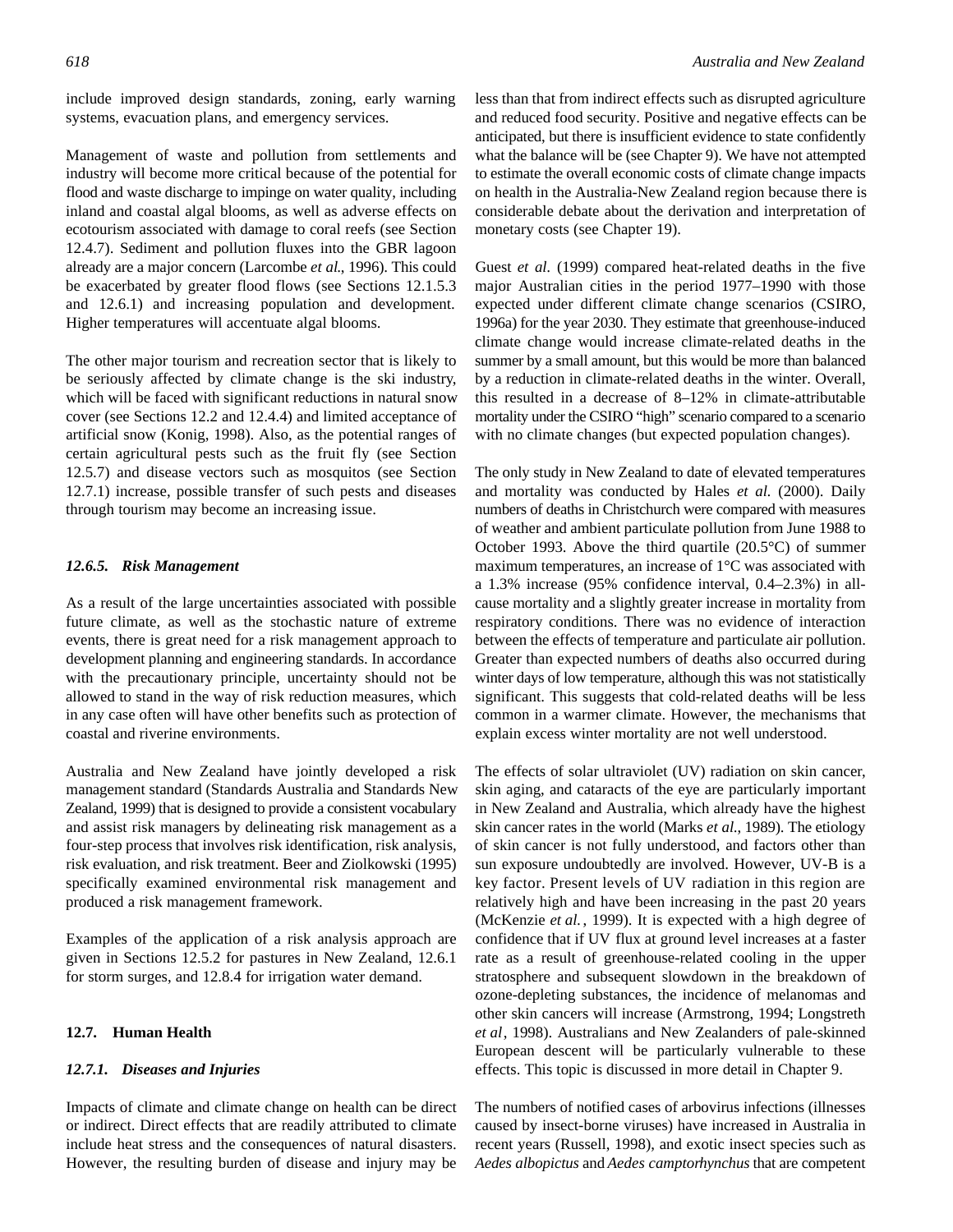vectors of viruses such as dengue and Ross River virus have been detected at New Zealand borders (Hearnden *et al.*, 1999).

There is good evidence that the frequency of mosquito-borne infections in this region is sensitive to short-term variations in climate. For example, outbreaks of Ross River fever and Murray Valley encephalitis in southeast Australia tend to follow heavy rainfall upstream in the Murray-Darling catchment (Nicholls, 1993; Maelzer *et al.*, 1999). In other parts of Australia where the predominant vector is the coastal mosquito *A*. *camptorhynchus*, variations in sea level also contribute to outbreaks of illness from Ross River virus (Mackenzie *et al.*, 1994). No quantitative estimates have been made of the possible impact of long-term climate change on rates of vector-borne infections. However, present climate change scenarios suggest that parts of Australia and New Zealand will experience conditions that are more favorable to breeding and development of mosquitoes (Bryan *et al*, 1996). In these areas, warmer conditions will tend to extend the range of reservoir hosts, decrease the extrinsic incubation period of arboviruses, and encourage outdoor exposure of humans (Weinstein, 1997). Therefore, it is expected with a high degree of confidence that the potential for insect-borne illness will increase. Whether this potential is translated into actual occurrence of disease will depend on many other factors, including border security, surveillance, vector eradication programs, and effectiveness of primary health care.

Endemic malaria was present in North Queensland and the Northern Territory until early in the 20th century (Ford, 1950; Black, 1972). Vectors to transmit the disease still are present in that part of Australia, and climate change will favor the spread of these mosquitoes southward (Bryan *et al.*, 1996). The diseaselimiting factor at present is the effectiveness of local health services that ensure that parasitemic individuals are treated and removed from contact with mosquitoes. Therefore, climate change on its own is unlikely to cause the disease to return to Australia, unless services are overwhelmed. In New Zealand there currently are no mosquitoes that are capable of transmitting malaria; even under global warming scenarios, the possibility of an exotic vector becoming established is considered to be slight (Boyd and Weinstein, 1996).

Studies of the prevalence of asthma in New Zealand have shown an association with average temperature (Hales *et al*., 1998). Electorates with lower mean temperatures tend to have lower levels of asthma, after adjusting for confounding factors. The reason is not clear but may be related to exposure to insect allergens. If this were so, warming may tend to increase the frequency of asthma, but too little is known about the causes of the disease to forecast the impact of climate change on asthma in Australia and New Zealand.

Climate change may influence the levels of several outdoor air pollutants. Ozone and other photochemical oxidants are a concern in several major Australian cities and in Auckland, New Zealand (Woodward *et al.*, 1995). In Brisbane, Australia, current levels of ozone and particulates have been associated with increased hospital admission rates (Petroeschevsky *et al.*,

1999) and daily mortality in persons ages 65 and over (Simpson *et al.*, 1999). Outdoor particulate pollution in the winter (largely generated by household fires) has been associated with increased daily mortality in Christchurch, New Zealand (Hales *et al.*, 2000). Formation of photochemical smog is promoted in warmer conditions, although there are many other climatic factors such as windspeed and cloud cover—that are at least as important as temperature but more difficult to anticipate. A rise in overnight minimum temperatures may reduce the use of fires and hence emissions of particulates, but it is not known how this might affect pollution and population exposures.

Toxic algal blooms may affect humans as a result of direct contact and indirectly through consumption of contaminated fish and other seafood. At present this is not a major public health threat in Australia or New Zealand, but it is an economic issue (because of effects on livestock and shellfish). It could affect very large numbers of people (Oshima *et al.,* 1987; Sim and Wilson, 1997). No work has been carried out in Australia or New Zealand relating the health effects of algal blooms to climate. Elsewhere in the Pacific, it has been reported that the incidence of fish poisoning (resulting from ingestion of fish contaminated with ciguatoxins) is associated with ocean warming in some eastern islands, but not elsewhere (Hales *et al.*, 1999). It is uncertain whether these conditions will become more common in Australia and New Zealand with projected climate change.

Since 1800, deaths specifically ascribed to climatic hazards have averaged about 50 yr<sup>1</sup> in Australia (Pittock *et al.*, 1999), of which 40% are estimated to be caused by heat waves and 20% each from tropical cyclones and floods. Although this is not necessarily representative of present conditions because of changing population, statistical accounting, and technologies, it is an order of magnitude estimate. This suggests that if heat waves, floods, storm surges, and tropical cyclones do become more intense, some commensurate increase in deaths and injuries is possible. Whether this will occur will depend on the adequacy of hazard warnings and prevention. Statistics from other developed countries with larger populations indicate a recent trend toward increasing damages but decreasing death and injury from climatic hazards. Thus, hazard mitigation is possible, although it must more than outweigh increased exposure resulting from larger populations in hazardous areas.

#### *12.7.2. Vulnerability*

Climate impacts are determined not just by the magnitude of environmental change but also by the vulnerability of exposed populations. Examples of biophysical vulnerability are the susceptibility of pale-skinned populations to the effects of UV radiation and the vulnerability of isolated island ecosystems such as New Zealand's to invasion by exotic species (including disease vectors). Another example is infections spread to humans from animals, such as cryptosporidiosis. New Zealand has relatively high rates of notified cases of this infection (Russell *et al.*, 1998). This may be related to the conjunction of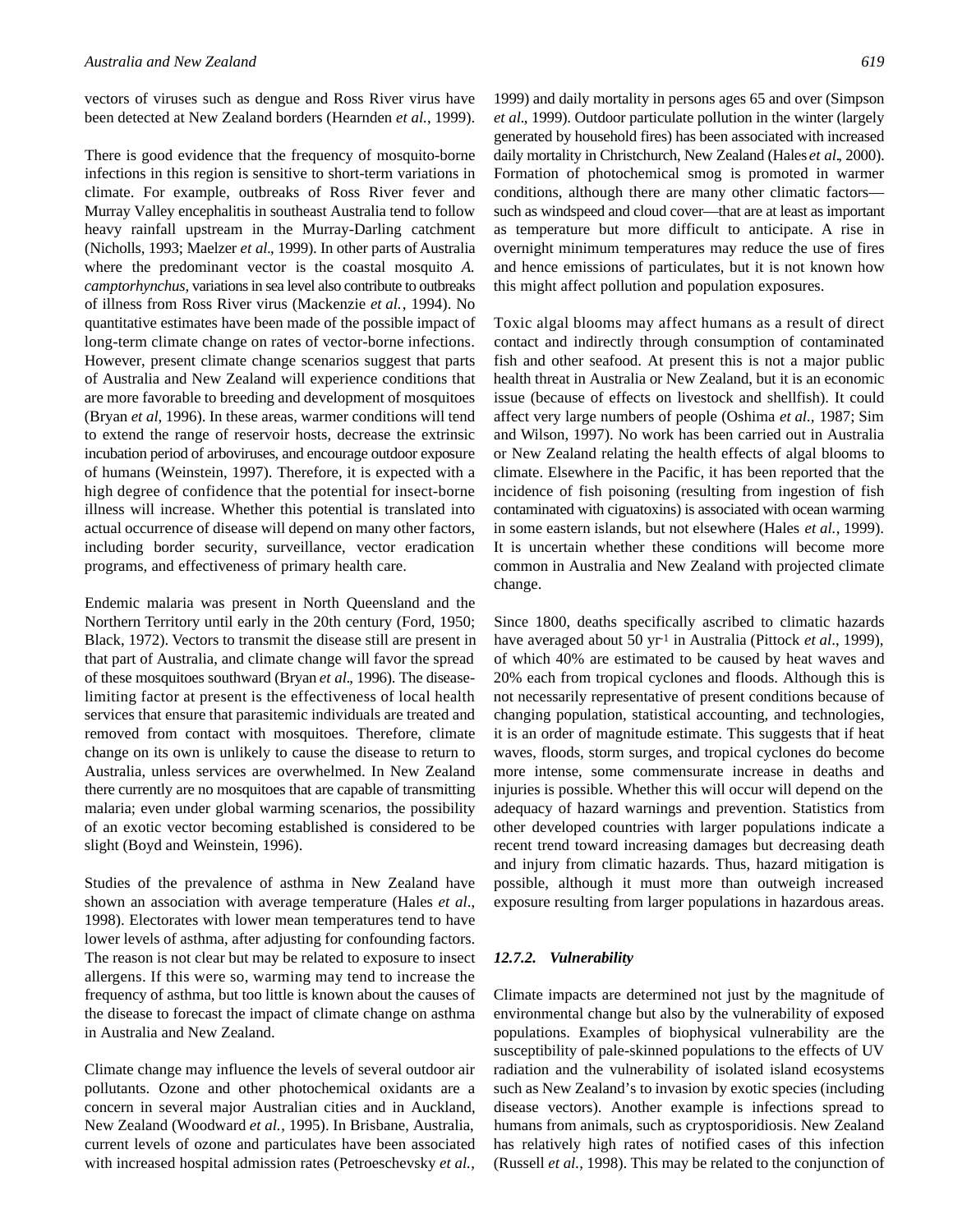high densities of livestock and unprotected human drinking water supplies. In such a setting, increased rainfall intensity would promote transmission of the pathogen (by washing animal excreta containing the organism into the water supply).

Woodward *et al.* (1998) reviewed social determinants of vulnerability to health effects of climate change in the Pacific region. Australia and New Zealand are two of the wealthiest countries in the region, with relatively low population densities and well-developed social services. For these reasons, Australia and New Zealand are likely to be less vulnerable overall to many of the threats to health from climate change than neighboring countries. However, within both countries there are groups that are particularly susceptible to poor health. Sources of disadvantage include poverty, low housing standards, high-risk water supplies, lack of accessible health care, and lack of mobility. These factors tend to be concentrated in particular geographical locations and ethnic groups (Crampton and Davis, 1998) and carry with them increased vulnerability to most of the hazards that are associated with climate variability and climate change.

There have been no studies in New Zealand or Australia that have attempted to quantify vulnerability to disease and injury. Some work has been carried out on indices of environmental vulnerability (e.g., Kaly *et al.*, 1999). These studies have focused on measures of the resilience and integrity of ecosystems; with further development, they may assist in future forecasts of the impacts of climate change on human health.

#### *12.7.3. Complexities of Forecasting Health Effects*

There is no opportunity to study directly, in a conventional controlled fashion, the effects on health of climate change. Research to date in Australia and New Zealand has concentrated on the association of climate variability, at relatively restricted spatial and temporal scales, with the incidence of disease. It is not simple to extrapolate from these findings to long-term climate change. This problem is not particular to Australia and New Zealand, but there are informative local examples in the literature. These include analyses of roles of climate-related variables other than temperature (e.g., the critical effects of wind on air pollution, rainfall density on mosquito breeding, and humidity on heat stress); interactions with local ecosystems (e.g., the potential for amplification of certain arboviruses in New Zealand wildlife); and human behaviors that influence exposures (such as changing patterns of skin protection and the implications for UVexposures) (Hill *et al*, 1993; Russell, 1998b).

#### *12.7.4. Public Health Infrastructure*

A major challenge in Australia and New Zealand is how to protect and improve public health systems that deal with threats to health such as those that will potentially accompany climate change. Examples include border controls to prevent introduction of pathogens (including those from livestock and animal imports), measures required to ensure safe food and clean water, and primary health care services that reach the most disadvantaged and vulnerable members of the community. Threats to these systems include restrictions on government spending, increasing demands, and fragmented systems of purchase and provision of services.

With vector-borne diseases, the major challenge in Australia will be to control the expansion and spread of diseases that already are present in the country, such as Ross River virus and Murray Valley encephalitis—which are strongly influenced by climatic events. Introduction of new pathogens from close neighbors such as Papua New Guinea also is possible. Imported Japanese encephalitis and malaria remain serious threats, influenced principally by the numbers of people moving across the Torres Strait and the effectiveness of health services in the far north of Australia.

In New Zealand, the key issue for the health sector is how to prevent the introduction of vector-borne disease, particularly arboviruses carried by mosquitoes. Competent vectors for conditions such as Ross River virus and dengue have been detected frequently at entry points in recent years. This is likely to be a result of increasing trade and passenger traffic between New Zealand and other countries, as well as heightened awareness and better reporting. Eradication programs are expensive, and they are feasible only when the spread of exotic mosquitoes is confined. With repeated incursions and/or dispersion, the emphasis is likely to shift to control strategies.

#### *12.7.5. Design of Human Environments*

Several measures can be taken to better design human environments to cope with potential health stresses resulting from climate change. These measures include:

- Air conditioning and other measures to reduce exposure to heat
- Limiting exposure to disease vectors by measures such as use of screens on doors and windows and restriction of vector habitats (especially near waterways and urban wetlands)
- Land-use planning to minimize ecological factors that increase vulnerability to potential climate changes, such as deforestation, which increases runoff and the risk of flood-related injury and contamination of water supplies; animal stock pressures on water catchments; and settlement of marginal or hazardous areas such as semi-tropical coastal areas that are prone to storms and close to good vector breeding sites.

#### *12.7.6. Vulnerable Populations, including Indigenous and Poor*

Woodward *et al*. (1998) have argued that the effects of climate change on health will be most severe in populations that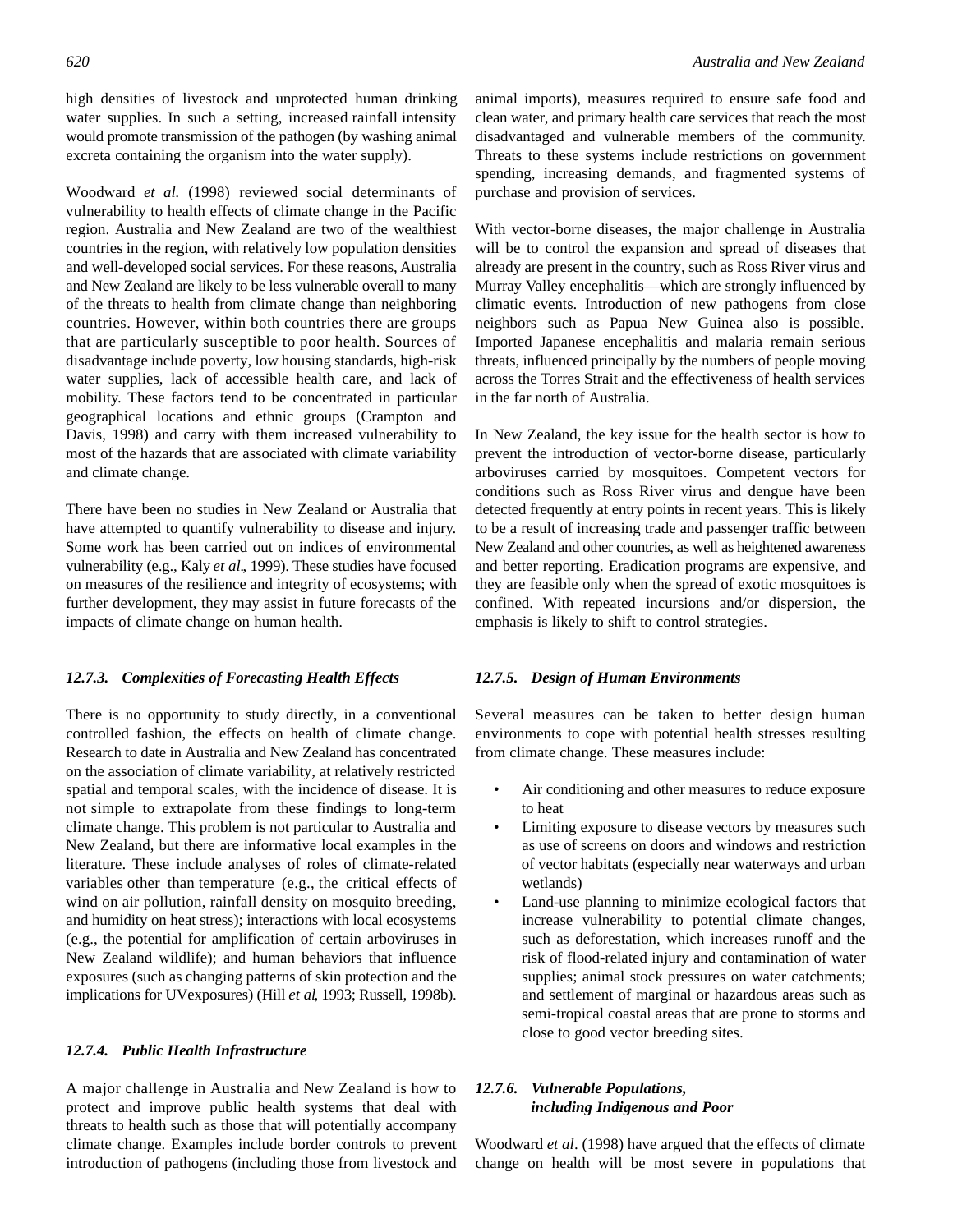already are marginal. For these populations, climate change and sea-level rise impacts will be one more cause for "overload." In general, indigenous people in Australia and New Zealand are vulnerable to the effects of climate change because they tend to be excluded from mainstream economic activity and modern technological education and experience higher levels of poverty, lower rates of employment, and higher rates of incarceration than the overall population. These factors have widespread and long-term impacts on health (Braaf, 1999).

For example, Northern Territory health data for 1992–1994 show that the mortality rate for indigenous people was 3.5–4 times greater than that for nonindigenous people. Life expectation at birth was 14–20 years lower for indigenous Australians than for nonindigenous Australians (Anderson *et al*., 1996). The indigenous population displays diseases and health problems that are typical of developed and developing nations. This includes high rates of circulatory diseases, obesity, and diabetes, as well as diarrheal diseases and meningococcal infections. High rates of chronic and infectious diseases affect individual and community well-being and reduce resilience to new health risks (Braaf, 1999).

A changing climate has implications for vector-borne and waterborne diseases in indigenous communities. In the "Top End" of the Northern Territory during the wet season, hot and humid conditions are conducive for vectors of infectious diseases endemic in the region. Vectors include flies, ticks, cockroaches, mites, and mosquitoes. Flies can spread scabies and other diseases. Mosquitoes are vectors for Australian encephalitis and endemic polyarthritis. Giardia and shigella are water-borne diseases that are common among indigenous children in the region. Both can be spread from infected people to others through consumption of infected food and untreated water. Existing and worsening overcrowded housing conditions, poor sanitation, and poor housing materials create breeding grounds for infection. Climate changes and sea-level rise—which create conditions that are suitable for new vectors (such as malaria) or expand distributions of existing vectors—may expose such vulnerable populations to increased risks.

In New Zealand, the gap between the health of indigenous people and the remainder of the population is less marked than in Australia but is substantial nevertheless. In 1996, life expectancy at birth was 8.1 years less for Maori females than for non-Maori females and 9.0 years less for Maori males than for non-Maori males (Statistics New Zealand, 1998a). As in Australia, this difference is associated with and partly caused by poorer economic circumstances and lack of appropriate, effective services (Durie, 1994). Consequently, Maori are at greater risk of health problems related to climate variability and climate change. An example is the lack of reticulated water supplies in the East Cape of the North Island, an area in which the population is predominantly Maori and in many cases cannot afford to truck in water in times of drought.

Impact assessments that consider only biophysical relationships between climate and health will be inadequate in evaluating indigenous health outcomes. The possibility—or, indeed, likelihood—that people may have very different views concerning what makes them vulnerable to climate change, which impacts may be significant, and what responses may be implemented also will need to be considered (Braaf, 1999).

The present social circumstances of indigenous peoples provide a poor basis on which to build adaptation responses to climate change threats. Thus, policies that aim to improve resilience to climate change impacts could encompass efforts to reduce relevant social liabilities—poverty, poor education, unemployment, and incarceration—and support mechanisms that maintain cultural integrity. Adaptive strategies could pursue economic development of these communities while sustaining the environments on which these populations are dependent (Howitt, 1993).

In other parts of the Pacific, there are many countries that are particularly susceptible to the effects of climate change especially low-lying island states, which are likely to be severely affected by sea-level rise and increases in storm activity. Australia and New Zealand have close relations with many of the Pacific island states. For example, New Zealand has particular responsibilities for Niue, the Cook Islands, and Tokelau and contains substantial expatriate communities from most of the islands. Climate-related threats to these islands (see Chapter 17) would impact immediately on Australia and New Zealand.

#### **12.8. Adaptation Potential and Vulnerability**

#### *1 2 . 8 . 1 . Adaptation and Possible Benefits of Climate Change*

It has not been assumed that all the impacts of climate change will be detrimental. Indeed, several studies have looked at possible benefits. Moreover, adaptation is a means of maximizing such gains as well as minimizing potential losses.

However, it must be said that potential gains have not been well documented, in part because of lack of stakeholder concern in such cases and consequent lack of special funding. Examples that have not been fully documented include the possible spread of tropical and subtropical horticulture further poleward (but see some New Zealand studies, on kiwi fruit, for example—Salinger and Kenny, 1995; Hall and McPherson, 1997b). In southern parts of Australia and New Zealand, notably Tasmania, there could be gains for the wine industry, increased comfort indices and thus tourism, and in some scenarios increased water for hydroelectric power generation.

Guest *et al*. (1999) have documented possible decreases in winter human mortality alongside possible increased summer mortality (see Section 12.7.1), and Howden *et al*. (1999d) have shown that Australian wheat yields may increase for 1 or 2°C warming, before showing declines at greater warmings (see Section 12.5.3 and Figure 12-3). A similar situation may apply to forestry (see Section 12.5.4). Such studies take account of gains from increased  $CO_2$  concentrations. Changes in overseas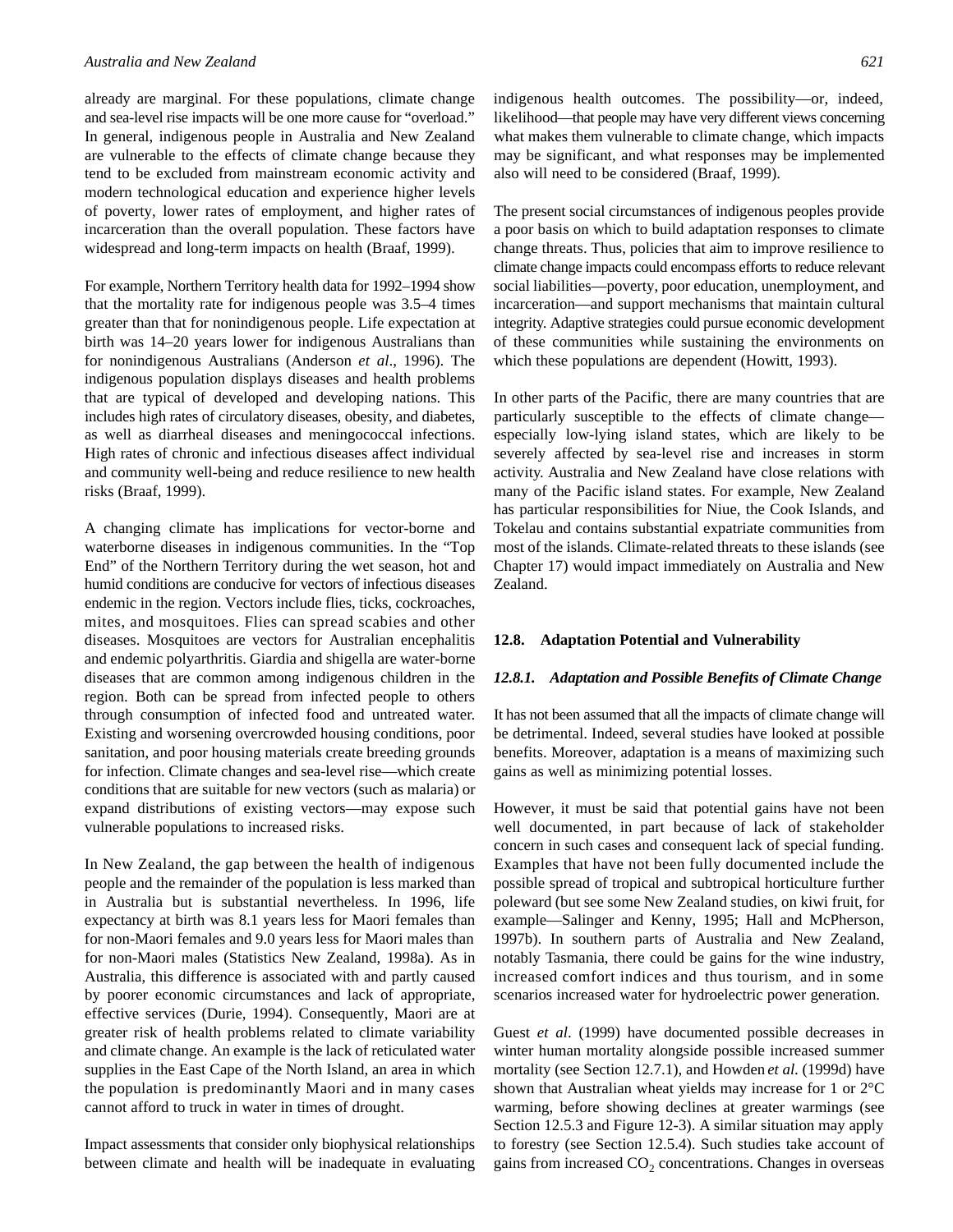production and thus in markets in some cases also could lead to greater demand and higher prices for Australian and New Zealand primary products (see Section 12.5.9), but only if such changes do not disrupt world trade in other ways (e.g., lower capacity to pay).

Vulnerability and adaptation to climate change must be considered in the context of the entire ecological and socioeconomic environment in which they will take place. Indeed, adaptations will be viable only if they have net social and economic benefits and are taken up by stakeholders. Adaptations should take account of any negative side effects, which would not only detract from their purpose but might lead to opposition to their implementation (PMSEIC, 1999).

Adaptation is the primary means for maximizing gains and minimizing losses. This is why it is important to include adaptation in impact and vulnerability studies, as well as in policy options. As discussed in Chapter 18, adaptation is necessary to help cope with inevitable climate change, but it has limits; therefore, it would be unwise to rely solely on adaptation to solve the climate change problem.

In some cases adaptation may have co-benefits. For example, reforestation to lower water tables and dryland salinization or to reduce storm runoff may provide additional income and help with mitigation (reduction of GHG emissions). However, other potential adaptations may be unattractive for other reasons (e.g., increased setbacks of development in coastal and riverine environments). These considerations have particular application in Australia and New Zealand. Studies of adaptation to climate change in Australia and New Zealand are still relatively few and far between. They are summarized in the remainder of this section.

#### *12.8.2. Integrated Assessments and Thresholds*

Over the past decade there have been several national and regional assessments of the possible impacts of climate change. A regional assessment for the Macquarie River basin was done by Hassall and Associates *et al*. (1998, reported in Basher *et al*. , 1998); Howden *et al*. (1999d) made a national assessment for terrestrial ecosystems (see Section 12.5). Two other preliminary regional assessments cover the Hunter Valley in NSW (Hennessy and Jones, 1999) and the Australian Capital Territory (Baker *et al*., 2000). The former was based on a stakeholder assessment of climate change impacts that identified heat stress in dairy cattle as a subject for a demonstration risk assessment. Thresholds for heat stress and the probability of their being exceeded were evaluated, as were the economic value of adaptation through installation of shade and sprinklers (see Section 12.5.2; Jones and Hennessy, 2000). Baker *et al*. (2000) made a preliminary qualitative assessment of the impacts of scenarios on the basis of the CSIRO RCM at 60-km resolution (Hennessy *et al*., 1998) on a wide range of sectors and activities.

However, most integrated studies in Australia and New Zealand have been "one-off" assessments, have lacked a time dimension, cannot readily be repeated to take account of advances in climate change science, and often have not placed the problem in its socioeconomic context. Several groups are collaborating on integrated modeling systems that overcome these drawbacks. In New Zealand this is called CLIMPACTS (Kenny *et al*., 1995; Warrick *et al*., 1996; Kenny *et al*., 1999, 2000), and an Australian system called OZCLIM has been based on it. These integrated models contain a climate change scenario generator, climate and land surface data, and sectoral impact models. They provide a capacity for time-dependent analyses, a flexible scenario approach, a capability for rapid updating of scenarios; and inclusion of models for different sectors. One application is reported in Section 12.5.2.

OZCLIM contains regional climate patterns for monthly temperature and rainfall over Australia from several GCMs and the CSIRO RCM. They can be forced or scaled by the latest emission scenarios, and variables include potential evapotranspiration and relative humidity. It is being adapted to produce projected ranges of impact variables and to assess the risk of exceeding critical thresholds (CSIRO, 1996b; Jones, 2000; Pittock and Jones, 2000).

There are different levels and styles of integration in impact and adaptation assessment, and several of these have been attempted in Australia and New Zealand. Bottom-up integration was done for a range of climate change scenarios in the water supply, pasture, crop, and environmental flow sectors for the Macquarie River basin study by Hassall and Associates *et al*. (1998). It also has been done in a more probabilistic way to take account of uncertainty, with a focus on the probability of exceeding a user-defined threshold for performance and the need for adaptation (Jones, 2000).

Top-down integration has been attempted via the use of global impacts assessment models with some regional disaggregation such as a regional analysis based on the Carnegie Mellon University ICAM model, which was used to examine adaptation strategies for the Australian agricultural sector (Graetz *et al*., 1997). The principal conclusions were that climate matters and that the best strategy is to adapt better to climate variability.

Another top-down approach, based on an Australian regionalization of the DICE model of Nordhaus (1994), is that of Islam (1995). An initial application of this model to quantifying the economic impact of climate change damages on the Australian economy gave only a small estimate, but the authors expressed reservations about model assumptions and the need to better quantify climate impacts (Islam *et al.*, 1997). Others have examined the structure and behavior of the Integrated Model to Assess the Greenhouse Effect (IMAGE) but to date have not applied this to climate change impacts in Australia (Zapert *et al*., 1998; Campolongo and Braddock, 1999).

A spatially explicit modeling system known as INSIGHT is being developed to evaluate a wide range of economic, social, environmental, and land-use impacts that could affect large areas (Walker *et al*., 1996). It can map and summarize key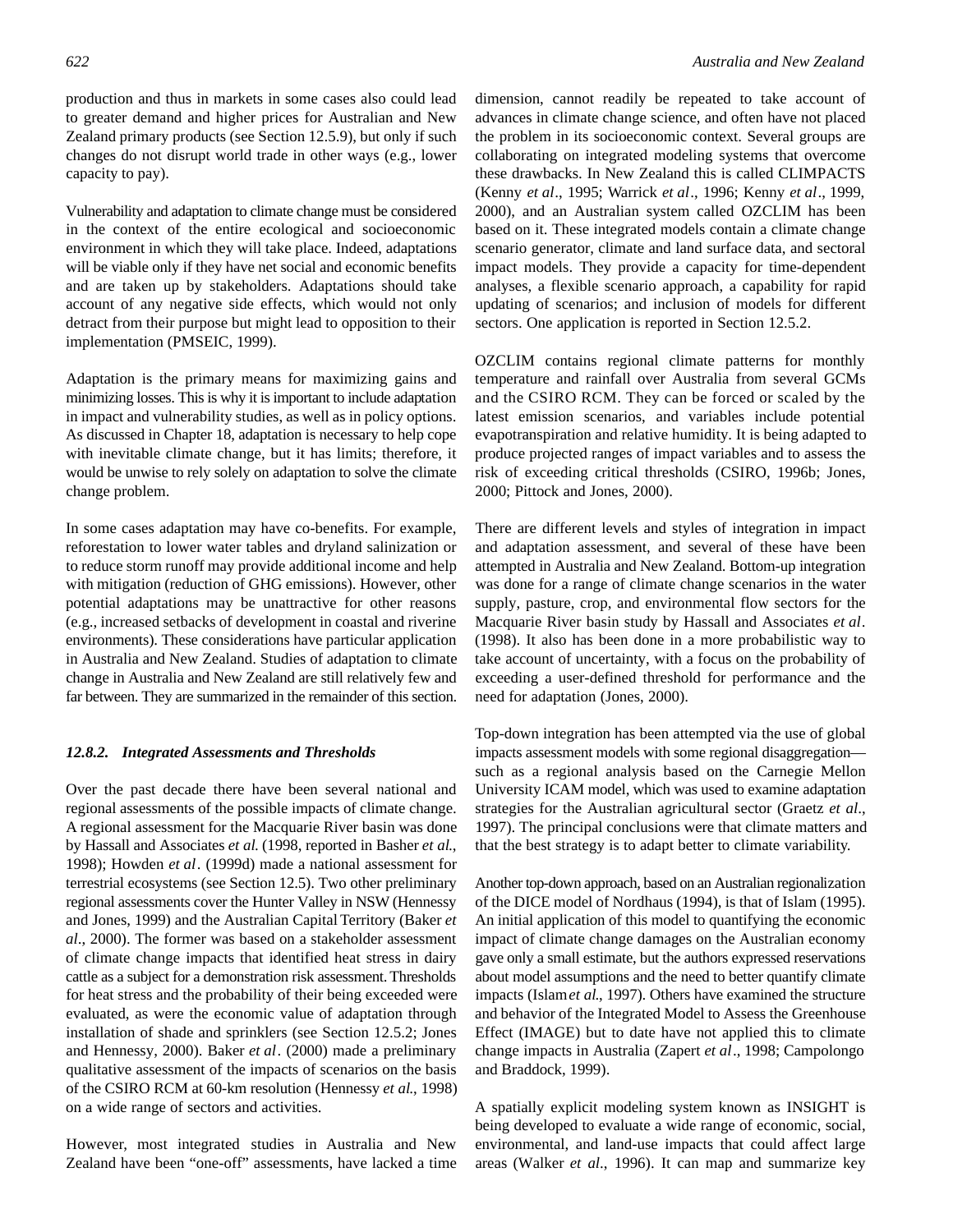social, economic, and environmental outcomes in annual steps to the year 2020. The need for such a system was identified through workshops involving potential stakeholders, and the system could factor in scenarios resulting from climate change.

As pointed out in PMSEIC (1999), much of Australia is subject to multiple environmental problems, of which climate change is only one. This leads to a logical emphasis on regional integrated assessments, which look for adaptations and policies that help to ameliorate more than one problem and have economic benefits.

#### *12.8.3. Natural Systems*

A large fraction of the region is composed of unmodified or nonintensively managed ecosystems where adaptation will depend mostly on natural processes. Vulnerability will occur when the magnitude or rate of climate variations lies outside the range of past variations. In some cases, adaptation processes may be very accommodating, whereas in others adaptation may be very limited. Ecosystems in the region handle a wide variety of climatic variability, in some cases with very large swings, but generally this variation occurs on short time scales up to a few years. This does not necessarily confer adaptability to long-term changes of similar magnitude.

An important vulnerability identified by Basher *et al*. (1998) is the problem of temperatures in low to mid-latitudes that reach levels never before experienced and exceed the available tolerances of plants and animals, with no options for migration. The southwest of western Australia is a case in point (see Section 12.4.2). Another potential vulnerability arises from changes in the frequency of events. Examples include a climatic swing of duration exceeding a reproductive requirement (e.g., water birds in ephemeral lakes—Hassall and Associates *et al*., 1998) and damaging events occurring too frequently to allow young organisms to mature and ecosystems to become reestablished.

Vulnerability also is expected to exist where species or ecosystems already are stressed or marginal, such as with threatened species; remnant vegetation; significantly modified systems; ecosystems already invaded by exotic organisms; and areas where physical characteristics set constraints, such as atolls, low-lying islands, and mountain tops. Coral reefs, for instance, may be able to survive short periods of rising sea level in clear water but are less likely to do so in turbid or polluted water or if their growth rates are reduced by acidification of the ocean (Pittock, 1999). Vulnerability of coastal freshwater wetlands in northern Australia to salinization resulting from increasing sea level and the inability of some of these wetlands to migrate upstream because of physical barriers in the landscape is described in Sections 12.4.5 and 12.4.7.

Unfortunately, there is relatively little specific information about the long-term capacity for and rates of adaptation of ecosystems in Australia and New Zealand that can be used to predict likely outcomes for the region. Therefore, a large degree of uncertainty inevitably exists about the future of the region's natural ecosystems under climate change.

#### *12.8.4. Managed Systems*

In the region's agriculture, many farming systems respond rapidly to external changes in markets and technology, through changes in cultivars, crops, or farm systems. Mid-latitude regions with adequate water supplies have many options available for adaptation to climate change, in terms of crop types and animal production systems drawn from other climatic zones. However, at low latitudes, where temperatures increasingly will lie outside past bounds, there will be no pool of new plant or animal options to draw from, and the productivity of available systems is likely to decline.

Adaptation options will be more limited where a climatic element is marginal, such as low rainfall, or where physical circumstances dictate, such as restricted soil types. Even where adaptations are possible, they may be feasible only in response to short-term or small variations. At some point, a need may arise for major and costly reconfiguration, such as a shift from or to irrigation or in farming activity. Indeed, one adaptation process already being implemented in Australia to cope with existing competition for water is water pricing and trading, which is likely to lead to considerable restructuring of rural industries (see Section 12.4.6).

Management of climate variability in Australia currently involves government subsidies in the form of drought or flood relief when a specific level of extreme that is classified as exceptional occurs (Stafford Smith and McKeon, 1998; see also Section 12.5.6). An adaptive measure being applied in Australia and New Zealand is to improve seasonal forecasting and to help farmers optimize their management strategies (Stone and McKeon, 1992; Stone *et al*., 1996a; White, 2000), including reducing farm inputs in potentially poor years.

However, if a trend toward more frequent extremes were to occur, such measures might not allow farmers to make viable long-term incomes because there may be fewer good years. The question arises whether this is merely a string of coincidental extremes, for which assistance is appropriate, or whether it is part of an ongoing trend resulting from climate change. The alternative policy response to the latter possibility may well be to contribute to restructuring of the industry.

The PMSEIC (1999) report notes that there are opportunities for new sustainable production systems that simultaneously contribute to mitigation objectives through retention of vegetation and introduction of deeper rooted perennial pasture. Tree farming in the context of a carbon-trading scheme would provide additional opportunities, and this strategy could be linked to sustainability and alleviation of dryland salinity.

Nevertheless, the report recognizes that totally new production systems may be required for sustainability. These systems will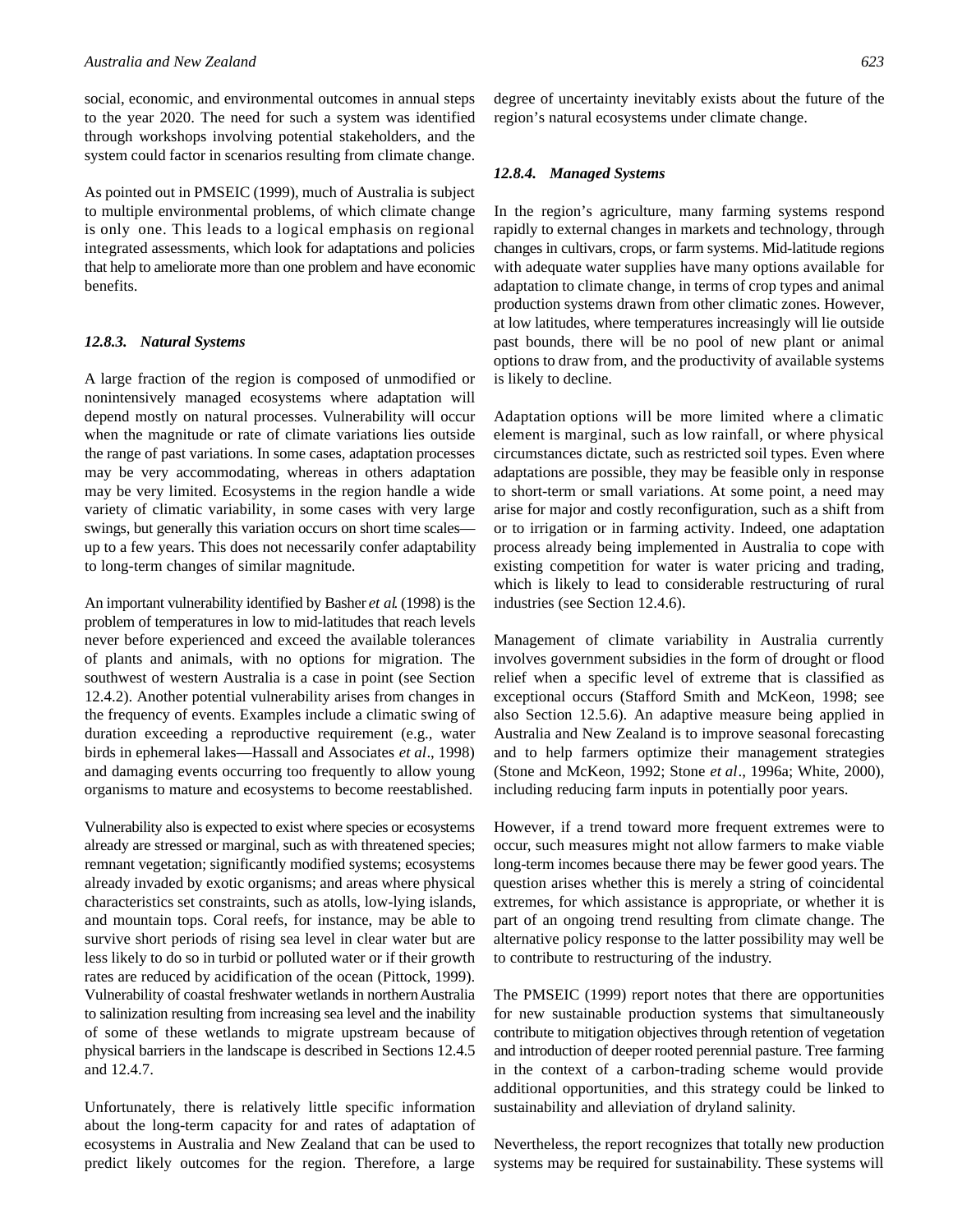need to capture water and nutrients that otherwise would pass the root zone and cause degradation problems. The design of such systems will entail research into rotating and mixing

configurations of plants; manipulating phenology; modifying current crops and pastures through plant breeding, including molecular genetics; and possibly commercializing wildlife species and endemic biological resources. The report concedes, however, that there probably still will be agricultural areas where attempts to restore environmental and economic health will meet with little success.

Vulnerability and the potential for adaptation can be investigated quantitatively if a system and the climate change impacts on that system can be modeled. This was done by Pittock and Jones (2000) and Jones (2000) for climatically induced changes in irrigation water demand on a farm in northern Victoria. Here a window of opportunity is opened for adaptation via identification of a future time when adaptation would be necessary to reduce the risk of demand exceeding irrigation supply.

Jones (2000) used a model that was based on historical irrigation practice. Seasonal water use was used to estimate an annual farm cap of 12 Ml ha-1, based on the annual allocated water right. Water demand in excess of this farm cap in 50% of the years was taken to represent a critical threshold beyond which the farmer cannot adapt. Conditional probabilities within projected ranges of regional rainfall and temperature change were utilized, combined with a sensitivity analysis, to construct risk response surfaces (see Figure 12-5). Monte Carlo sampling was used to calculate the probability of the annual farm cap being exceeded across ranges of temperature and rainfall change projected at intervals from 2000 to 2100. Some degree of adaptation was indicated as desirable by 2030, although the theoretical critical threshold was not approached until 2050, becoming probable by 2090 (see Figure 12-6).

In a full analysis, this example would need to be combined with an analysis of the likelihood of changes in water supply (e.g., Schreider *et al*., 1997) affecting the allocated irrigation cap and an evaluation of possible adaptation measures.

#### *12.8.5. Human Environments*

The most vulnerable human environments in Australia and New Zealand are those that are subject to potential coastal or riverine flooding, landslides, or tropical cyclones and other intense storms. Adaptation to natural variability in these cases usually takes the form of planning zones, such as setbacks from coasts and flood levels of particular return periods or engineering standards for buildings and infrastructure. Many of these settlements and structures have long lifetimes—comparable to that of anthropogenic climate change. This means that many planning zones and design standards may become inappropriate in a changing climate.

Adaptation in these circumstances depends on costs and benefits, the lifetime of the structures, and the acceptability of redesigned measures or structures (e.g., seawalls). Thus, responses will depend in part on aesthetic and economic considerations; poorer communities, such as many indigenous settlements, will be particularly vulnerable. Conflicts will arise between investors with short time horizons and local government or other bodies who think on longer time scales and may bear responsibility for planning or emergency measures. Complex jurisdictional arrangements often will add to the difficulties of adopting rational adaptation measures (Waterman, 1996).

In an attempt to meet these problems for the Australian coastline, a guide has been developed for response to rising seas and climate change (May *et al.*, 1998), as well as good practice and coastal engineering guidelines (Institution of Engineers, 1998; RAPI, 1998).

Local governments in some parts of Australia and New Zealand are identifying measures they could implement to adapt to climate change. For example, the Wellington Regional Council is required by its Regional Policy Statement to periodically



**Figure 12-5**: Risk response surface incorporating cumulative probability plots (in shaded box) for climate change magnitudes as indicated on x- and y-axes. Indicated percentage probabilities are probabilities of climate change in northern Victoria in 2070 lying within each shaded area (thus, there is a 100% probability of climate within the shaded square, and a 50% probability of climate within the innermost region). Probability (in percent) of irrigation water demand exceeding farm supply cap in any one year, for indicated climate change, is indicated by oblique lines. Critical threshold (heavy line) is set at a 50% chance of exceeding the cap (Jones, 2000).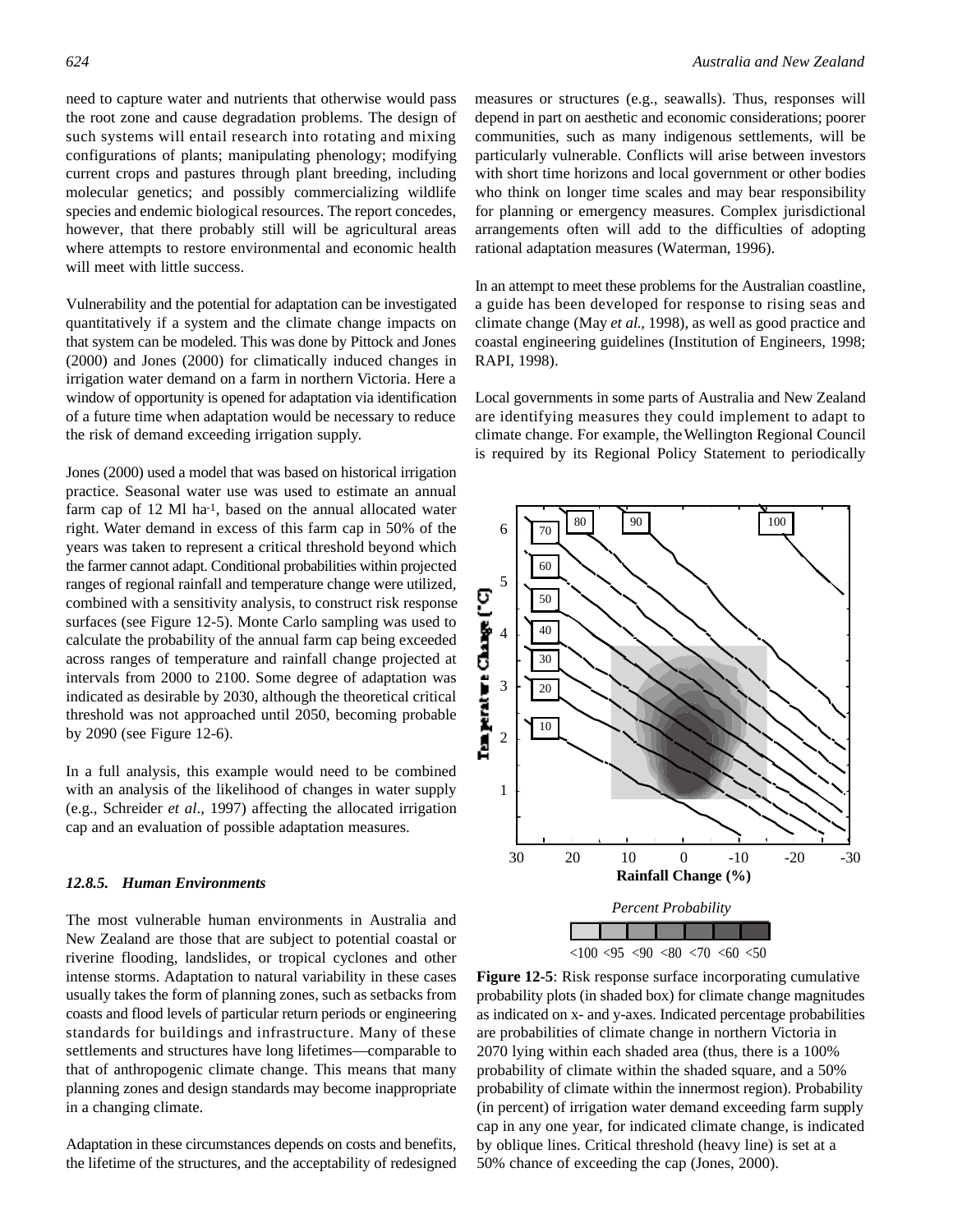

**Figure 12-6**: Change in probability of exceeding critical threshold (exceeding farm cap in 50% of all years) over time. Note that if farm cap were reduced through reductions in irrigation supply under climate change, the probability of the cap being exceeded would be increased (Jones, 2000).

review current knowledge on climate change and possible e ffects on natural hazards; the Council already allows for climate-induced variability in its flood protection activities (Green, 1999).

The region's health infrastructure is quite strong, and numerous existing adaptations, such as quarantine and eradication of disease vectors, are available to deal with the main changes expected. However, there is concern that already disadvantaged communities, especially indigenous people, may not have equitable access to adaptation measures. Another issue is the question of adaptations to deal with a climatic impact that may cause secondary effects. Examples include adaptations that require more energy production or higher water use, and vector controls that result in reduced population immunity to the disease carried.

#### *12.8.6. Indigenous People*

Traditional indigenous societies in the region have lived in a close and conscious relationship with their environment (Tunks, 1997; Skertchly and Skertchly, 2000). Australian Aborigines have modified and managed the landscape through the controlled use of low-intensity fire (Kohen, 1995). They have lived in Australia for at least 40,000 years. Thus, they have a long history of adaptation to sea-level rise, which rose by 130 m from the last glacial maximum 18,000 years ago until the present level was reached 6,000 years ago. Memories of these traumatic events are found in oral traditions recorded by early European settlers (Mulvaney and Kamminga, 1999).

With the recognition of indigenous land rights, indigenous people in both countries are now major land managers (Coombs *et al.*, 1990; Langton, 1997) and hence are impacted by and responsible for managing climatic impacts. The importance of their participation in the development of policy and response strategies to climate change is discussed in New Zealand

Climate Change Programme (1990) and Tunks (1997), but to date their involvement has been minimal. This is a result partly of greater emphasis in Australia and elsewhere on mitigation of climate change rather than adaptation (Cohen, 1997), lack of indigenous community involvement in climate change research, and the array of other more pressing social issues for such communities (Braaf, 1999).

#### *12.8.7. Extra-Regional Factors*

Basher *et al*. (1998) draw attention to the vulnerability of the region to external influences arising from climate change—in particular, from likely changes in terms of trade (see also Stafford Smith *et al*., 1999). Increased risk of invasion by exotic pests, weeds, and diseases and possible immigration from neighboring territories rendered uninhabitable by rising sea level are other factors. These issues exist independent of climate change but are likely to be exacerbated by climate change. A variety of adaptations to deal with each problem exist and can be strengthened, but the costs involved and remaining impacts could be considerable.

#### **12.9. Synthesis**

#### *12.9.1 Introduction*

Many activities and ecosystems in Australia and New Zealand are sensitive to climate change, with positive and negative e ffects. Much climate sensitivity information is still qualitative, and there are substantial uncertainties in predictions of regionalto local-scale climate changes—especially rainfall changes and changes in extreme events. Thus, comprehensive, quantitatively based cross-sectoral estimates of net Australasian costs of climate change impacts are not yet available. Confidence remains very low in the impact estimate for Australia and New Zealand of –1.2 to –3.8% of GDP for an equivalent doubling of  $CO<sub>2</sub>$ concentrations (Basher *et al.*, 1998). This estimate is based on climate change scenarios that are now outdated; does not include some potentially important impacts, including changes in weeds, pests and diseases, storm surges, and urban flooding; and does not account for possible adaptations to climate change.

Despite the uncertainties, there is a large body of knowledge and more agreement on changes than often is realized (e.g., between different coupled ocean-atmosphere climate models on the sign of the change in rainfall over large areas of Australia; see Section 12.1.5.1). There also is qualitative agreement on reduced water supplies in large agricultural regions of Australia (see Sections 12.3.1 and 12.5.6).

Potential net impacts on grazing, crops, and forests critically depend on the balance between the competing effects of warmings, positive or negative rainfall changes, direct physiological effects of higher  $CO<sub>2</sub>$  concentrations, and spatial and temporal variations in soil fertility. We expect with medium to high confidence that beneficial physiological effects of higher  $CO<sub>2</sub>$  concentration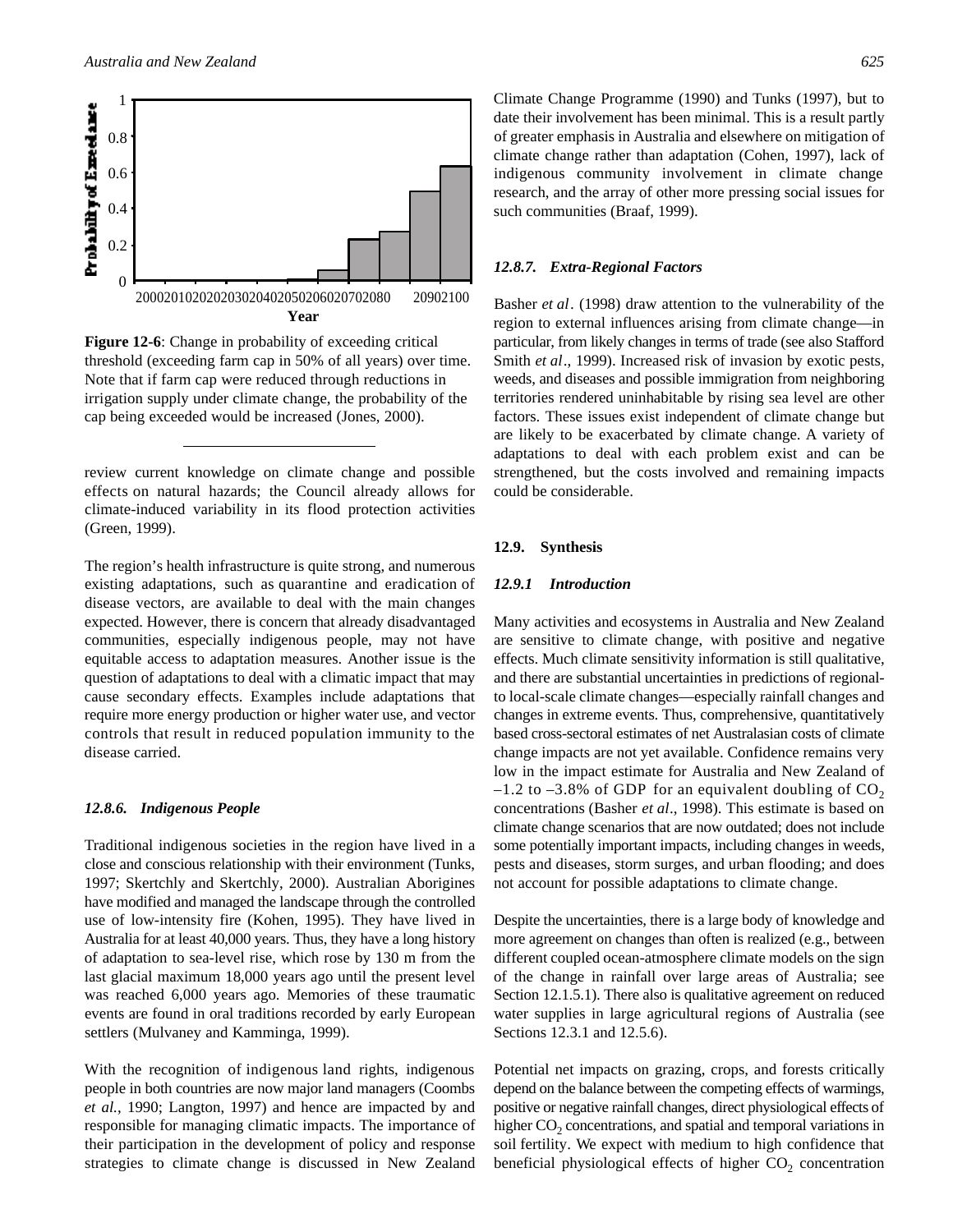will become less dominant with time and effects of warming will become more damaging, especially given the expected tendency toward greater aridity over much of Australia. Impacts (and thus climate change benefits or damages) will not scale linearly with increasing GHG concentrations.

The following subsections draw together material from this chapter that is pertinent to the "policy-relevant questions" identified by the IPCC Bureau, as well as regional policy concerns.

#### *12.9.2. Observed Consequences of Past and Current Climate Variability in the Region*

Regional consequences documented in this chapter from floods, droughts, and temperature changes associated with recent ENSO events include losses in the pastoral agriculture sector from droughts (Australia, 1–2% of GDP; New Zealand, NZ\$422 million estimated farm-gate costs from 1997 to 1999) and impacts on streamflow, water supply, stream ecology, horticulture, some commercial fisheries, and toxic algal blooms. Parts of the GBR have suffered mass coral bleaching from high SSTs (possibly related to ENSO and recent warming trends) and/or lowered salinity as a result of floods. Storms in the New Zealand region may have been more frequent in past warm epochs, leading to a greater influx of terrigenous material onto the continental shelf. Oceanic productivity east of New Zealand apparently increased immediately prior to and during warm periods 6,000–7,000 years ago and 120,000–125,000 years ago.

Extreme climatic events resulting from natural climatic variability in the past century have caused major damage and loss of life in Australia and New Zealand (see Sections 12.1.5.3 and 12.6.2). These extremes are expected to change in intensity, location-specific frequency, and sequence as a result of climate change (see Table 3-10 and Section 12.1.5.3), with major impacts on infrastructure and society unless strong adaptation measures are adopted.

#### *12.9.3. Factors Influencing Vulnerability*

#### *12.9.3.1. Abrupt or Nonlinear Changes in Impacts*

Several potential abrupt or nonlinear responses to climate change are listed in Table 12-1. In some cases, they involve a reversal of the sign of the effect with greater climate change; in others they result from the onset or acceleration of a biophysical or socioeconomic process that occurs or greatly accelerates beyond some threshold of climate change. Such thresholds can be quite location- and system-specific and need to be identified in collaboration between climatologists and stakeholders. The

|  |  |  |  | <b>Table 12-1</b> : Nonlinear or rapid climate change responses identified in this chapter |  |  |
|--|--|--|--|--------------------------------------------------------------------------------------------|--|--|
|  |  |  |  |                                                                                            |  |  |

| <b>System</b>                     | <b>Description of Change</b>                                                                                                                                 | <b>Certainty and Timing</b>                                                     | <b>Section</b> |
|-----------------------------------|--------------------------------------------------------------------------------------------------------------------------------------------------------------|---------------------------------------------------------------------------------|----------------|
| <b>Great Barrier Reef</b>         | Reef death or damage from coral bleaching                                                                                                                    | Medium to high, next 20–50 years                                                | 12.4.7         |
| Deep ocean                        | Chemical, dynamical, and biological changes<br>from reduction in bottomwater formation                                                                       | Low to medium, century time scale                                               | 12.4.7         |
| Southwest of<br>western Australia | Rapid loss of species with narrow annual mean<br>temperature ranges                                                                                          | High, next 20–50 years                                                          | 12.4.2         |
| Australian alpine<br>ecosystems   | Loss of species as a result of warming and<br>reduced snow cover                                                                                             | Medium to high, next 50 years                                                   | 12.4.4         |
| Insect-borne<br>disease spread    | Conditions more favorable to mosquitoes and<br>other disease vectors                                                                                         | High potential, growing vulnerability                                           | 12.7.1         |
| Agriculture                       | Shift from net profit to loss as a result of<br>increased frequency of bad years                                                                             | High potential in some places, next<br>$20 - 50$ years                          | 12.8.4         |
| Agriculture                       | Shift from positive to negative balance between<br>benefits of increased $CO2$ and losses from<br>increasing aridity                                         | High potential in parts of Australia,<br>$50-100$ years                         | 12.5.2, 12.5.3 |
| Built infrastructure              | Change in magnitude and frequency of<br>extremes to exceed design criteria, leading to<br>rapid increases in potential damages to existing<br>infrastructure | Medium to high in tropical coastal and<br>riverine situations, next 30–50 years | 12.6.1         |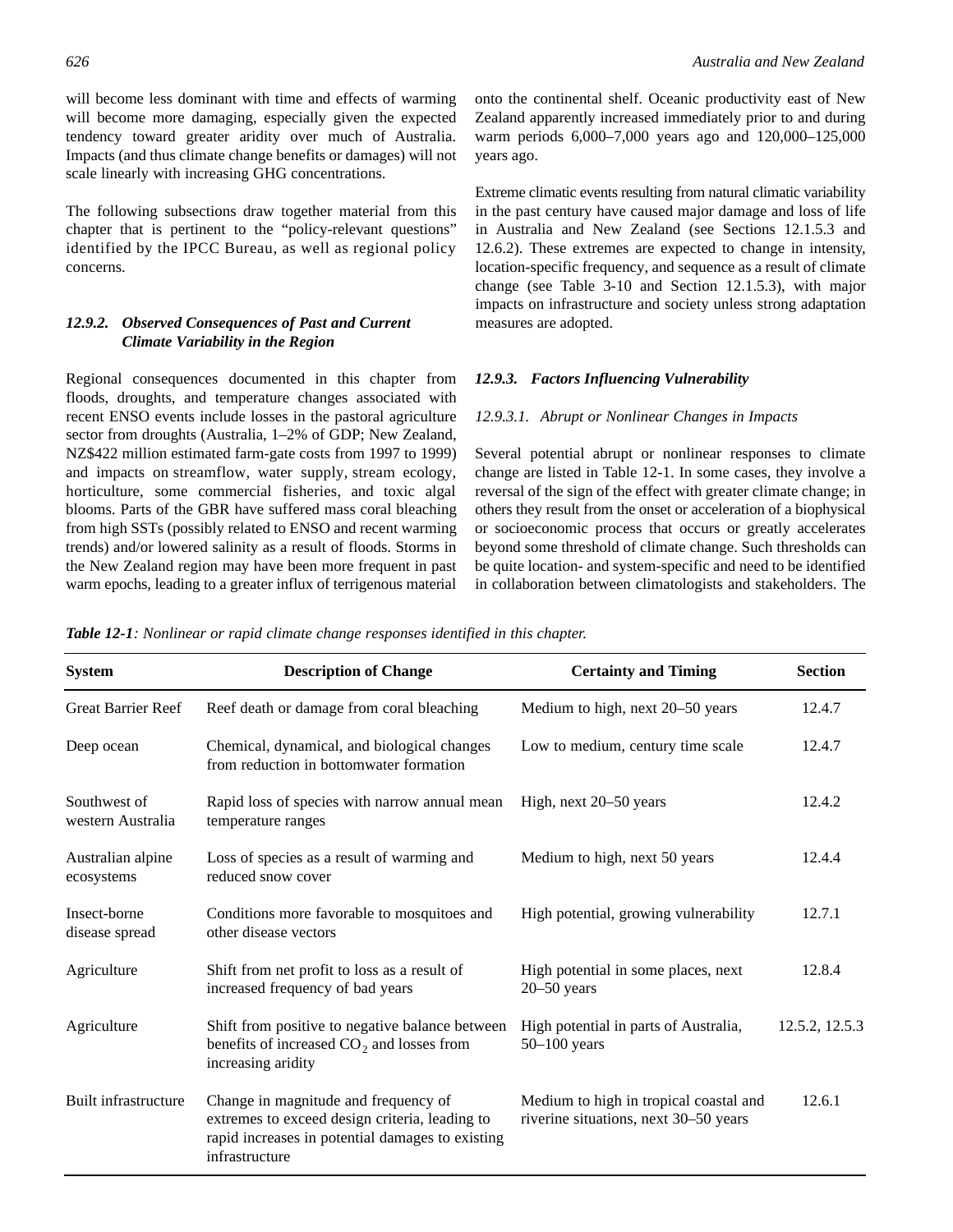frequency with which thresholds are exceeded often is used in engineering in the form of design criteria to withstand an event with a certain "return period," or average time between occurrences. It also can manifest itself as a change from an average profit to an average loss for a given enterprise such as a farm.

#### *12.9.3.2. Interactions with Other Environmental and Social Factors*

Some of the region's ecosystems are extremely vulnerable to invasion by exotic animal and plant species because of relative isolation before European settlement. Land-use changes have left some systems and areas more vulnerable to added stresses from climate changes, as a result of salinization or erosion, and because of ecosystem fragmentation, which lessens adaptation options for movement of species threatened by changing habitats (see Section 12.4.8).

Increasing human populations and development in coastal areas and on floodplains cause increasing vulnerability to tropical cyclones, storm surges, and riverine flooding episodes (see Sections 12.4.7 and 12.6.4), which may become more frequent with climatic change. Development has reduced the area and water quality of many estuaries, increasing the vulnerability of their ecosystems to sea-level rise and climate changes. Pressures on coral reefs including the GBR include increased coastal development, fisheries, tourism, and runoff of nutrients, chemicals, and sediment from land, as well as climaterelated stresses such as rising sea level, rising temperatures, changes in tropical storm frequency, and acidification of the ocean from increasing  $CO<sub>2</sub>$  concentrations (see Section 12.4.7).

Poorer communities, including many indigenous settlements, are more vulnerable to climate-related natural hazards and stresses on health (see Section 12.7.6) because they often are in exposed areas and have less adequate housing, health, and other resources for adaptation.

Capacity to adapt is a function not only of the magnitude and critical nature of the climatic change but also of the demographics, economy, institutional capacity, and technology of a society. Thus, alternative socioeconomic futures will lead to different capacities to adapt. This has hardly been explored to date in Australia and New Zealand in relation to climate change.

#### *12.9.3.3. Regional-Global Interactions*

Reliance on exports of agricultural and forest products makes the region sensitive to changes in commodity prices produced by changes in climate elsewhere (see Section 12.5.9) and to increases in global forests as a result of carbon sink policies. Other extra-regional factors include increased risks of invasion by exotic pests, weeds, and diseases; pressures from immigration from neighboring low-lying Pacific island territories impacted by sea-level rise (see Section 12.7.6); and international agreements that constrain net emissions of GHGs. In an era of increasing globalization, these issues may assume more importance, although this report hardly touches on them.

#### *12.9.4. Impacts for Differing Emissions Scenarios and Stabilization Pathways*

Quantitative cross-sectoral impact assessments for differing scenarios are not yet available for Australia and New Zealand. Regional impacts will vary nonlinearly with time before and after stabilization of GHG concentrations. Warming will continue to increase after stabilization, but the beneficial effects of  $CO<sub>2</sub>$  on plants will no longer increase. Moreover, regional patterns of rainfall change, particularly in southern Australian and New Zealand areas, will tend to reverse after stabilization of GHGs (see Section 12.1.5.1). These complexities, together with the continuing post-stabilization rise in sea level, mean that estimated impacts at the time of stabilization may not be sufficient to determine whether the level of stabilization is a safe one.

#### *12.9.5. Uncertainties and Risk Management*

Given that some of the climate sensitivities listed in Section 12.9.6, and especially in Table 12-2, already have been observed for natural climate variations (such as El Niño), confidence is high that a range of impacts will occur in Australia and New Zealand as a result of climate change over the coming decades. This level of certainty, and the possibility that the early stages of greenhouse-related changes already may be occurring, justify prudent risk management through initiation of appropriate mitigation and adaptation strategies. Probabilistic assessments of risk, which account for the uncertainties, are regarded as a way forward. These assessments attempt to quantify the various sources of uncertainty to provide a conditional probability of climate change that would cause critical system performance thresholds to be exceeded and require adaptation or result in losses. Stakeholders may define their own subjective levels of acceptable risk and plan accordingly to adapt before or when the threshold is exceeded. Some examples for Australia and New Zealand are presented in this chapter (see Sections 12.5.2, 12.6.1, 12.8.2, and 12.8.4), but more are needed.

#### *12.9.6. Vulnerability and Adaptability in Australia and New Zealand*

The key regional concerns identified in this chapter regarding vulnerability to climate change impacts are ecosystem uniqueness, isolation, and vulnerability; agricultural commodities and terms of trade; droughts, floods, and water supply; increased coastal and tropical exposure to climate hazards; impacts on indigenous peoples and their involvement in adaptation planning; coral reefs; and Australian alpine areas.

Major expected impacts, vulnerability, and adaptability are summarized in Table 12-2. Note that although Australian and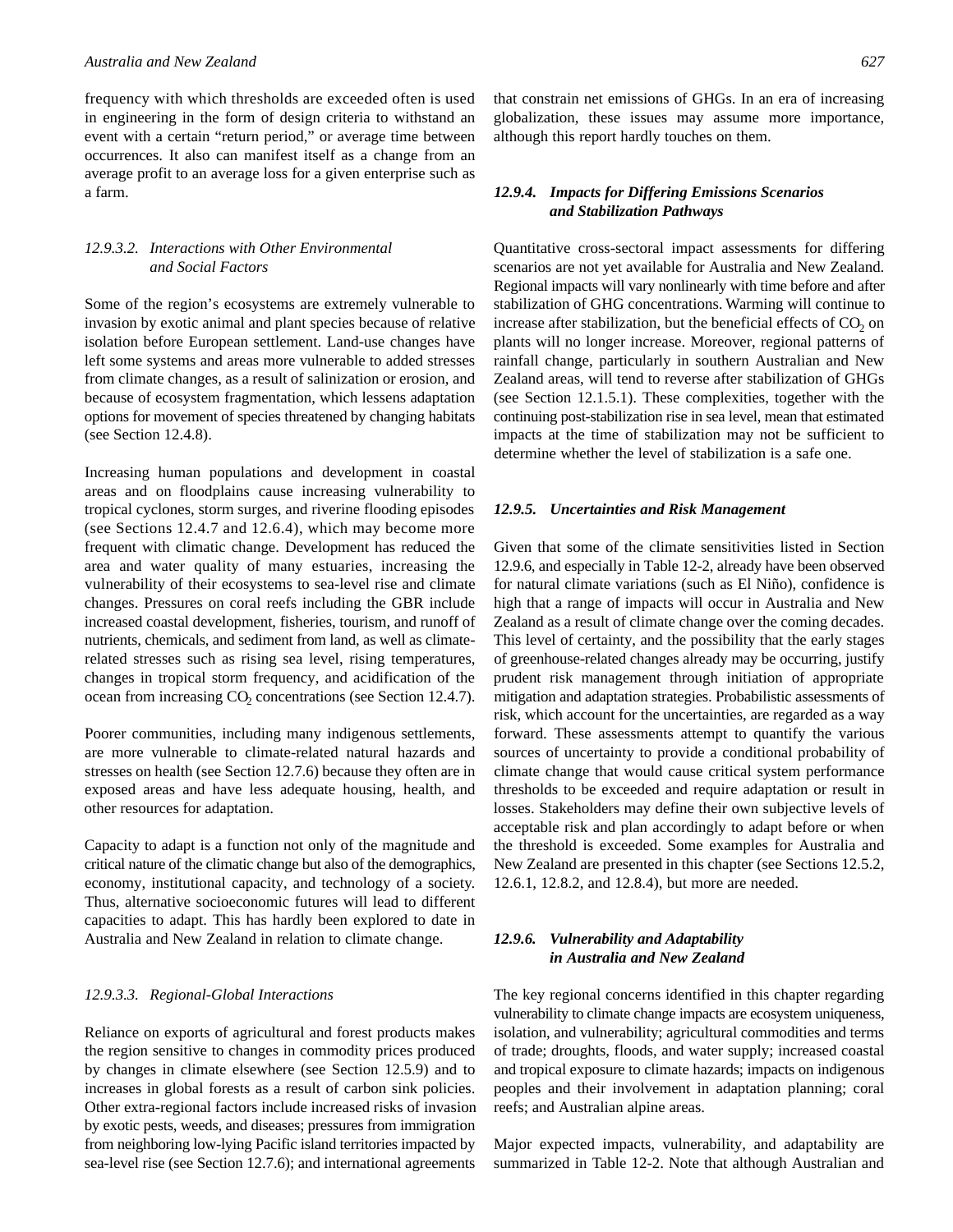*Table 12-2: Main areas of vulnerability and adaptability to climate change impacts in Australia and New Zealand. Degree of confidence that tabulated impacts will occur is indicated by a letter in the second column (VH = very high, H = high, M = medium, L = low, VL = very low). These confidence levels, and the assessments of vulnerability and adaptability, are based on information reviewed in this chapter and assume continuation of present population and investment growth patterns.*

| <b>Sector</b>                            | Impact                                                                                                                          | <b>Vulnerability</b>                            | <b>Adaptation</b>                                                                | <b>Adaptability</b> | <b>Section</b>               |
|------------------------------------------|---------------------------------------------------------------------------------------------------------------------------------|-------------------------------------------------|----------------------------------------------------------------------------------|---------------------|------------------------------|
| Hydrology and<br>water supply            | - Irrigation and metropolitan<br>supply constraints,<br>increased salinization-H                                                | High in<br>some areas                           | - Planning, water allocation,<br>and pricing                                     | Medium              | 12.3.1, 12.3.2               |
|                                          | - Saltwater intrusion into<br>some island and coastal<br>aquifers-H                                                             | High in<br>limited areas                        | - Alternative water supplies,<br>retreat                                         | Low                 | 12.3.3                       |
| <b>Terrestrial</b><br>ecosystems         | - Increased salinization of<br>dryland farms and some<br>streams (Australia)-M                                                  | High                                            | - Changes in land-use<br>practices                                               | Low                 | 12.3.3                       |
|                                          | - Biodiversity loss, notably<br>in fragmented regions,<br>Australian alpine areas,<br>and southwest of WA-H                     | Medium to<br>high in some<br>areas              | - Landscape management;<br>little possible in alpine<br>areas                    | Medium<br>to low    | 12.4.2, 12.4.4,<br>12.4.8    |
|                                          | - Increased risk of fires-M                                                                                                     | Medium                                          | - Land management, fire<br>protection                                            | Medium              | 12.1.5.3,<br>12.5.4, 12.5.10 |
|                                          | $-$ Weed invasion- $-M$                                                                                                         | Medium                                          | - Landscape management                                                           | Medium              | 12.4.3                       |
| Aquatic<br>ecosystems                    | - Salinization of some coastal<br>freshwater wetlands-M                                                                         | High                                            | - Physical intervention                                                          | Low                 | 12.4.7                       |
|                                          | - River and inland wetland<br>ecosystem changes-M                                                                               | Medium                                          | - Change water allocations                                                       | Low                 | 12.4.5, 12.4.6               |
|                                          | - Eutrophication-M                                                                                                              | Medium in<br>inland Aus.<br>waters              | - Change water allocations,<br>reduce nutrient inflows                           | Medium<br>to low    | 12.3.4                       |
| Coastal                                  | - Coral bleaching, especially<br>Great Barrier Reef-H                                                                           | High                                            | - Seed coral?                                                                    | Low                 | 12.4.7                       |
| ecosystems                               | -More toxic algal<br>blooms?-VL                                                                                                 | Unknown                                         |                                                                                  |                     | 12.4.7                       |
| Agriculture,<br>grazing, and<br>forestry | - Reduced productivity,<br>increased stress on rural<br>communities if droughts<br>increase, increased forest<br>fire risk— $M$ | Location-<br>dependent,<br>worsens with<br>time | - Management and policy<br>changes, fire prevention,<br>seasonal forecasts       | Medium              | 12.5.2, 12.5.3,<br>12.5.4    |
|                                          | - Changes in global markets<br>as a result of climate<br>changes elsewhere—H,<br>but sign uncertain                             | uncertain                                       | High, but sign – Marketing, planning, niche<br>and fuel crops, carbon<br>trading | Medium              | 12.5.9                       |
|                                          | - Increased spread of pests<br>and diseases-H                                                                                   | Medium                                          | - Exclusion, spraying                                                            | Medium              | 12.5.7                       |
|                                          | - Increased $CO2$ initially<br>increases productivity, but<br>offset by climate changes<br>$later-L$                            | time                                            | Changes with $-$ Change farm practices,<br>change industry                       |                     | 12.5.3, 12.5.4               |
| Horticulture                             | $-$ Mixed impacts ( $+$ and $-$ ),<br>depends on species and<br>location-H                                                      | Low overall                                     | - Relocate                                                                       | High                | 12.5.3                       |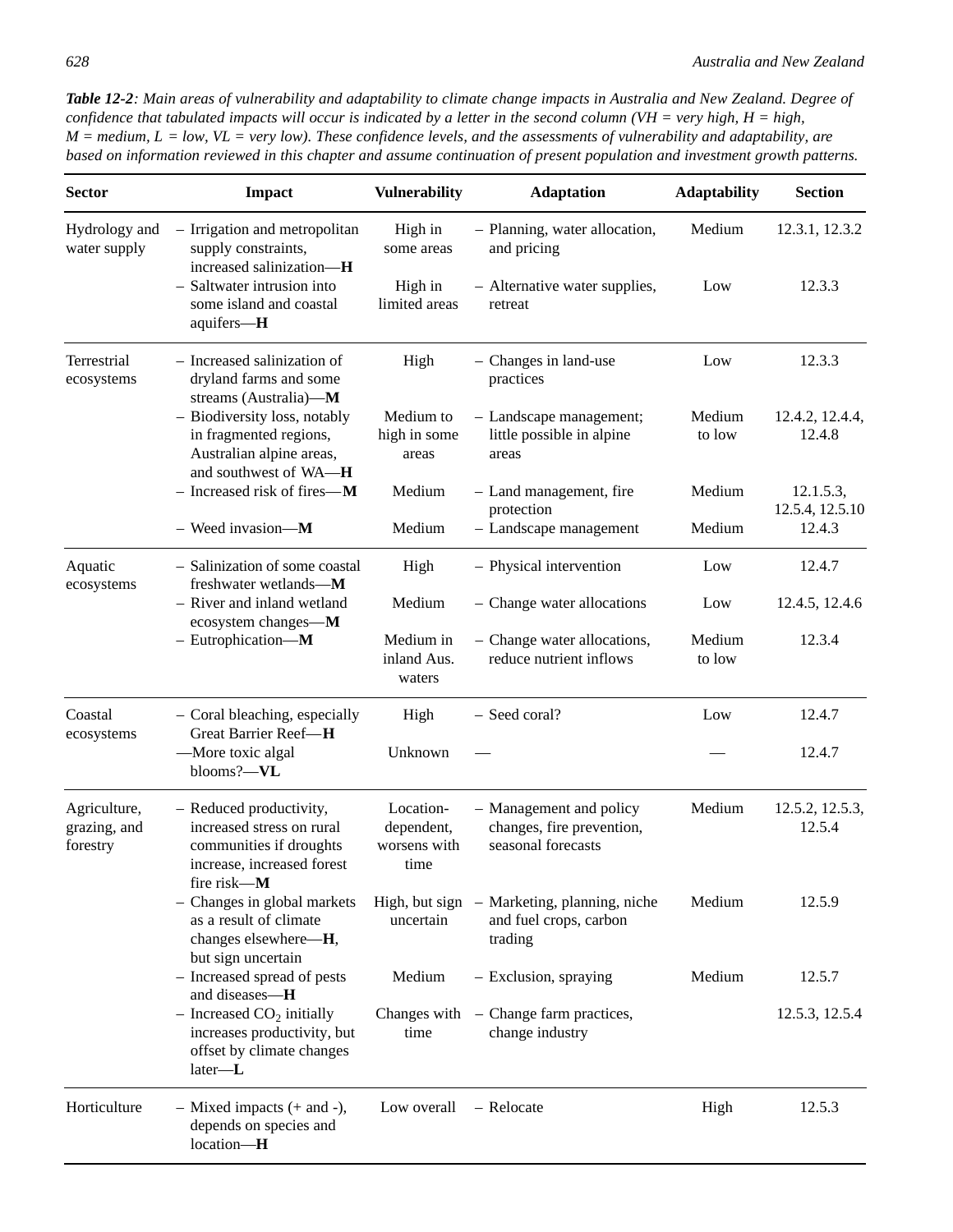| <b>Sector</b>                      | Impact                                                                                                       | <b>Vulnerability</b>              | <b>Adaptation</b>                                                 | <b>Adaptability</b>         | <b>Section</b>           |
|------------------------------------|--------------------------------------------------------------------------------------------------------------|-----------------------------------|-------------------------------------------------------------------|-----------------------------|--------------------------|
| Fish                               | - Recruitment changes<br>(some species)—L                                                                    | Unknown<br>net effect             | - Monitoring, management                                          |                             | 12.5.5                   |
| <b>Settlements</b><br>and industry | - Increased impacts of flood,<br>storm, storm surge, sea-<br>level rise $-M$                                 | High in<br>some places            | - Zoning, disaster planning                                       | Moderate                    | 12.6.1, 12.6.4           |
| Human health                       | - Expansion and spread of<br>vector-borne diseases-H<br>- Increased photochemical<br>air pollution— <b>H</b> | High<br>Moderate<br>(some cities) | - Quarantine, eradication, or<br>control<br>$-$ Emission controls | Moderate<br>to high<br>High | 12.7.1, 12.7.4<br>12.7.1 |

(to a lesser extent) New Zealand farmers have adapted, at least in part, to existing El Niño-related droughts, they depend on good years for recovery. Thus, despite their adaptability, they are quite vulnerable to any increase in the frequency of drought or to a tendency for droughts to last for a longer period. This vulnerability flows through to the rural communities that service them (see Section 12.5.6).

Several of these vulnerabilities are likely to interact synergistically with each other and with other environmental stresses. Moreover, vulnerability is a result of exposure to hazard and capacity to adapt. Thus, vulnerability will be greatly affected by future changes in demography, economic and institutional capacity, technology, and the existence of other stresses.

There have been no rigorous studies for Australia or New Zealand that have taken all of these variables into account. Thus, Table 12-2 is based largely on studies that assume that the society that is being impacted is much like that of today. It should not be assumed, however, that socioeconomic changes in the future necessarily will reduce vulnerability in Australia and New Zealand. Indeed, many existing socioeconomic trends may exacerbate the problems. For instance, the bias toward population and economic growth in coastal areas, especially in the tropics and subtropics, by itself will increase exposure to sea-level rise and more intense tropical cyclones. If such trends are not to increase vulnerability, they will need to be accompanied by a conscious process of planning to reduce vulnerability by other means (e.g., changes in zoning and engineering design criteria). Thus, vulnerability estimates are based on present knowledge and assumptions and can be changed by new developments, including planned adaptation.

#### *12.9.7. Knowledge Gaps*

Significant knowledge gaps have become apparent during this assessment. These gaps mean that the net cost or benefit of unmitigated climate change in Australia and New Zealand is highly uncertain (see Section 12.9.1) and cannot be compared objectively with the cost of mitigation. Without this knowledge

base, policymaking regarding adaptation and mitigation cannot be soundly based on economic considerations. Research priorities follow.

*Indicators of climate impacts:* Although long-term monitoring programs are in place for physical indicators (such as climate variables and sea level), work is still desirable on designing and implementing long-term monitoring programs that cover vulnerable animals, plants, and ecosystems and systematically examining them for the effects of climate changes. Flora and fauna with presently restricted or marginal climatic ranges would be most appropriate (see Section 12.4). (Candidate indicators for the UK are presented in Cannell *et al*., 1999.)

*Underpinning physical knowledge and improved scenarios:* Improved impact assessments will depend on better understanding of how climate change may influence factors such as the frequency and intensity of El Niños and related droughts, the intensity and location-specific frequency of tropical cyclones, and return periods for heavy rainfalls, floods, high winds, and hail. Oceanic issues include understanding differences between observed and modeled lag in warming of the Southern Ocean (see Section 12.1.5.2), possible impacts of cessation of bottomwater formation (see Section 12.4.7), and determining the influence of greenhouse warming on currents, upwelling, and nutrient supply. More knowledge is needed about influences of GHG-related cooling in the stratosphere on ozone depletion and regional UVradiation levels (see Section 12.7.1). All of this knowledge is needed to improve scenarios of regional climate (including ocean behavior).

*Underpinning biological knowledge:* The sensitivities of many plant and animal species and ecosystems in this region to climate changes, as well as the potential threats to biodiversity, are still unknown (see Section 12.4). Knowledge is required for assessment of potential impacts and for development of conservation strategies. This is important for marine and coastal environments, including coastal freshwater wetlands (see Section 12.4.7), as well as for terrestrial systems. Identification of relevant climatic thresholds for biological (and other) systems is needed (see Section 12.8.2). The effects of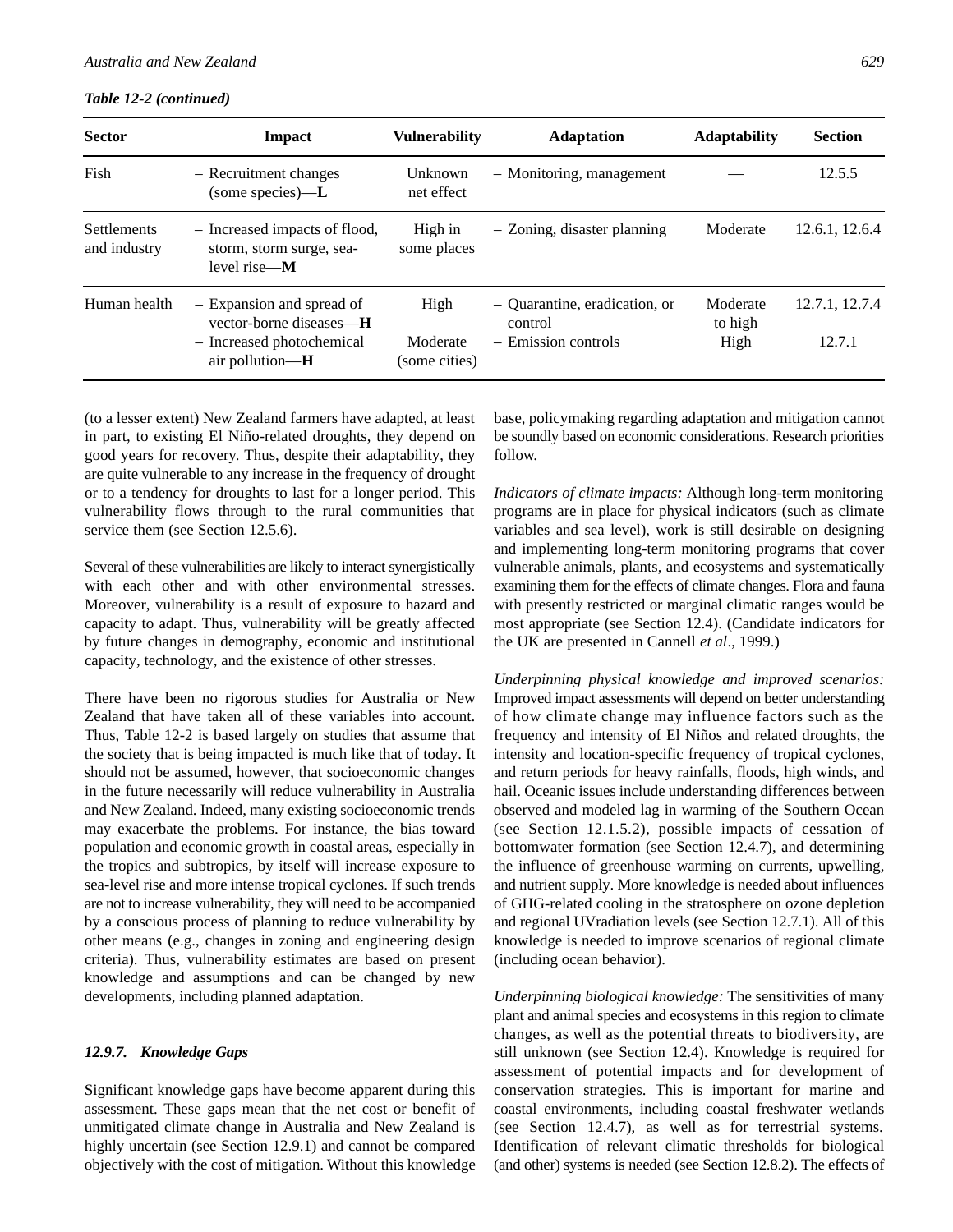*Underpinning social knowledge:* Better knowledge is required about the vulnerability of particular population groups (including indigenous people), about how people and organizations have adapted to past climate variability and changes, and about public attitudes to adaptation and mitigation options. Work is needed to understand how different socioeconomic futures (demography, economic capacity, and technological change) (see Section 12.1.5.4) would affect vulnerability (see Sections 12.8 and 12.9.2.2) and on socioeconomic thresholds for change, such as economic nonviability and unacceptable risk.

*Fisheries:* There is insufficient information to enable confident predictions of changes in fisheries productivity from climate change (see Section 12.5.5). This requires better knowledge of physical and biological processes in the ocean (as above) and improved information on the climate sensitivities of many species.

*Health:* Continuing work is needed on the potential for introduction (New Zealand) and spread (Australia) of significant disease vectors, including sensitivity to climate, population shifts, and effectiveness of health services and biosecurity procedures (see Section 12.7.4). Other health issues should be addressed, including potential effects of threats to water supply on remote communities (see Section 12.7.6).

*Regional effects and integration:* Better quantitative sectoral knowledge is required about, for example, influences of climate change on water supply and demand (see Section 12.3.1), salinization (see Section 12.3.3), and some crops and farming practices (see Sections 12.5.2 and 12.5.3). Because various sectors (e.g., agriculture, ecosystems, infrastructure, and hydrology) interact at the regional and national levels, continued work is needed on integrated assessment approaches and models that synthesize sectoral knowledge and draw on the social sciences (see Section 12.8.2), in rural and urban settings. Models of the physical economy that track fluxes and pools of materials, energy, land, and water are required for national analyses.

*Global interactions:* More understanding is needed of the interaction of global climate change impacts, and of mitigation policies, on Australian and New Zealand markets, sectoral change, and land use (see Sections 12.5.9 and 12.8.7).

*Adaptation:* Further objective studies are required, in close collaboration with stakeholders, on adaptation options and their acceptability, costs, co-benefits, side effects, and limits (see Section 12.8). Adaptation should be regarded as a means to maximize gains and minimize losses, with a greater exploration of opportunities (see Section 12.8.1).

*Costing:* More comprehensive and realistic costings are needed for impacts and adaptation options, taking account of human behavior and using up-to-date scenarios.

*Communication of policy-relevant results:* If climate change issues are to be addressed by decisionmakers, there will need to be better communication of results from research. This will come partly from consultation with decisionmakers and other stakeholders to ensure that the right policy-relevant questions are addressed (see Sections 12.8.2 and 12.9) and partly from effective communication of what is known, as well as the uncertainties. A risk-assessment approach geared to particular stakeholders seems likely to be most effective (see Section 12.9.5).

#### **References**

- **A B A R E ,** 2000: *Australian Fisheries Statistics*. Australian Bureau of Agriculture and Resource Economics, Canberra, Australia, 13 pp. Available online at http://www.abareconomics.com/pdf/fishfacts.pdf.
- **ABARE,** 1999: Irrigation water reforms: impact on horticulture farms in the southern Murray Darling basin. In: *Current Issues, No. 99.2*. Australian Bureau of Agriculture and Resource Economics, Canberra, Australia, 12 pp.
- **ABARE,** 1997: Changing structure of farming in Australia. In: *Current Issues, No. 97.4*. Australian Bureau of Agriculture and Resource Economics, Canberra, Australia, 8 pp.
- **Abbs,** D.J., 1998: A numerical modelling study to investigate the assumptions used in the calculation of probable maximum precipitation. *Water Resources Research*, **35,** 785–796.
- Abbs, D.J. and B.F. Ryan, 1997: *Numerical Modelling of Extreme Precipitation E*vents. Research Report No. 131, Urban Water Research Association of Australia, Melbourne, Australia, 71 pp.
- Abbs, D.J. and G.S. Trinidad, 1996: Extreme weather and the built environment. In: Proceedings of Workshop on Atmospheric Hazards: Process, *Awareness and Response, The University of Queensland, Brisbane, 20–22 September, 1995*. The Workshop, Brisbane, Australia, 13 pp.
- **Abel,** N., A. Langston, W. Tatnell, J. Ive, and M. Howden, 1997: Sustainable use of rangelands in the 21st century: a research and development project in western New South Wales. Unpublished paper to the *Australia New Z e a l a n d Ecological Economics Conference, Melbourne, 17–20 November, 1997*.
- **Abel,** N., J. Ive, A. Langston, B. Tatnell, D. Tongway, B. Walker, and P. Walker, 2000: Resilience of NSWrangelands: a framework for analysing a complex adaptive system. In: *Management for Sustainable Ecosystems* [Hale, P., A. Petrie, D. Moloney, and P. Sattler (eds.)]. Centre for Conservation Biology, University of Queensland, Brisbane, Australia, pp. 58–70.
- **AGSO,** 1999: *The Cities Project*. Australian Geological Survey Organisation, Australia. Available online at http://www.agso.gov.au/geohazards/grm/ cities2.html.
- **Allan,** R.J. and M.R. Haylock, 1993: Circulation features associated with the winter rainfall decrease in southwestern Australia. *Journal of Climate*, **7,** 1356–1367.
- **Alongi,** D.M., T.Ayukai, G.J. Brunskill, B.F. Clough, and E. Wolanski, 1998: Sources, sinks, and export of organic carbon through a tropical, semienclosed delta (Hinchinbrook Channel, Australia). *Mangroves and Salt Marshes*, **2,** 237–242.
- **ANCOLD,** 1986: *Guidelines on Design Floods for Dams*. Australian National Committee on Large Dams, Leederville, Australia, 42 pp.
- **Andersen,** A., 1999: Cross-cultural conflicts in fire management in northern Australia: not so black and white. *Conservation Ecology*, **3(1),** 6. Available online at http://www.consecol.org./vol3/iss1/art6.
- **Anderson,** P., K. Bhatia, and J. Cunningham, 1996: *Mortality of Indigenous Australians*. Occasional paper, Aboriginal and Torres Strait Islander Health and Welfare Information (a Joint Program of the Australian Bureau of Statistics and the Australian Institute of Health and Welfare), Australian Government Publishing Service, Canberra, Australia.
- **Armstrong,** B.K., 1994: Stratospheric ozone and health. *International Journal of Epidemiology*, **23,** 873–85.
- **Arnell,** N.W., 1999: Climate change and global water resources. *Global Environmental Change*, **9,** S31–S46.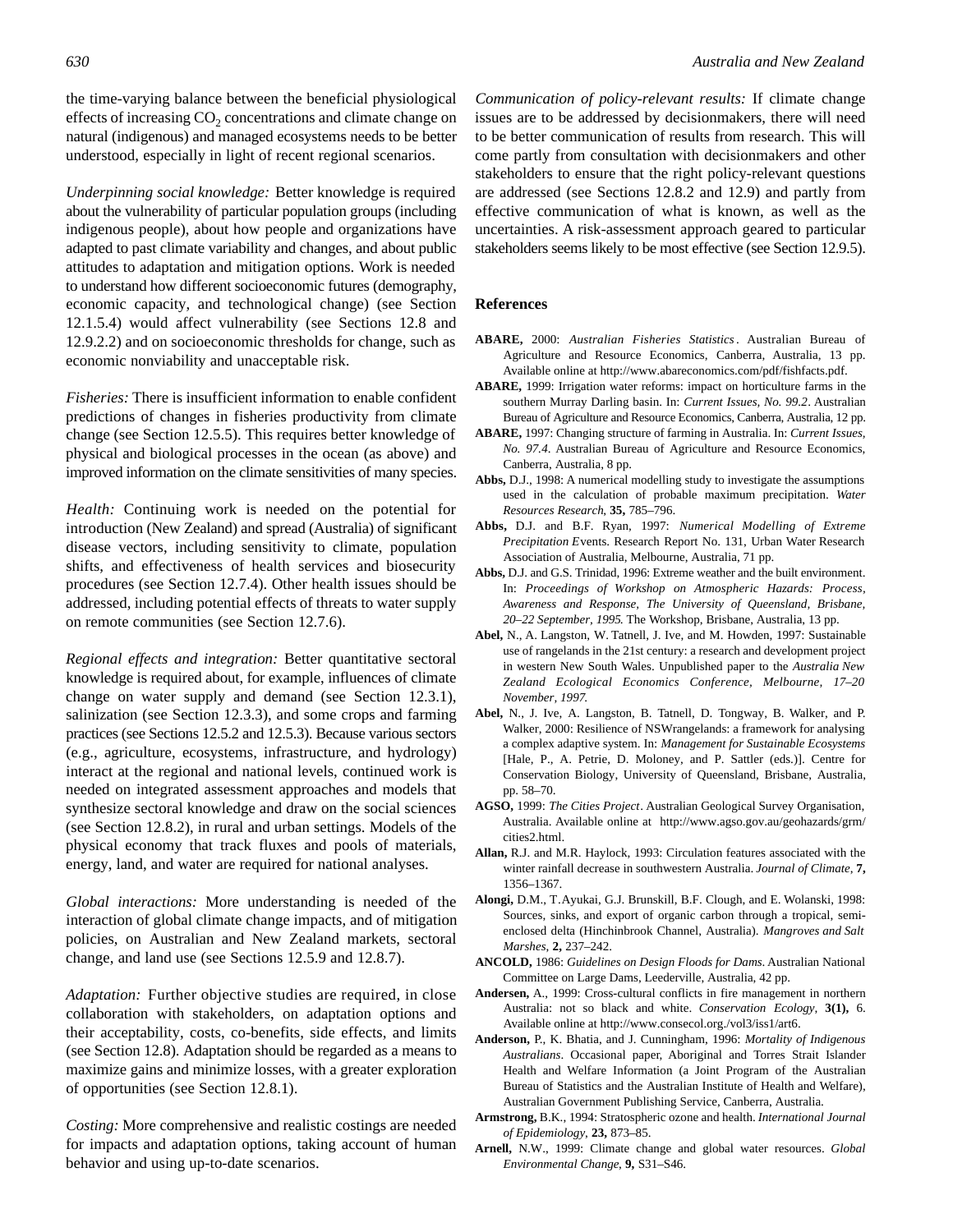- **Arthington,** A.H., 1998: *Comparative Evaluation of Environmental Flow Assessment Techniques: Review of Holistic Methodologies*. Occasional Paper 25/98, Land and Water Resources Research and Development Corporation, Canberra, Australia, 46 pp.
- Arthington, A.H., S.O. Brizga, and M.J. Kennard, 1998: *Comparative Evaluation of Environmental Flow Assessment Techniques: Best Practice Framework*. Occasional Paper 26/98, Land and Water Resources Research and Development Corporation, Canberra, Australia, 26 pp.
- **Austin,** M.P., J.G. Pausas, and I.R. Noble, 1997: Modelling environmental and temporal niches of eucalypts. In: *Eucalypt Ecology: Individuals to E c o s y s t e m s* [ Williams, J.E. and J.C. Woinarski (eds.)]. Cambridge University Press, Cambridge, United Kingdom and New York, NY, USA, pp. 129–150.
- **Baker,** B., M. Austin, G. Barnett, A. Kearns, and H. Shugart, 2000: *Global Warming, Local Consequences: Can We Predict the Likely Impacts of Climate Change for the ACT Region?* A discussion paper prepared by CSIRO Wildlife and Ecology, Canberra, Australia, 36 pp.
- **Basher,** R.E. and X. Zheng, 1995: Tropical cyclones in the southwest Pacific: spatial patterns and relationships to the Southern Oscillation and sea surface temperature. *Journal of Climate*, 8, 1249-1260.
- **Basher,** R.E., A.B. Pittock, B. Bates, T. Done, R.M. Gifford, S.M. Howden, R. Sutherst, R. Warrick, P. Whetton, D. Whitehead, J.E. Williams, and A. Woodward, 1998: Australasia. In: *The Regional Impacts of Climate Change. An Assessment of Vulnerability. A Special Report of IPCC Working Group II for the Intergovernmental Panel of Climate Change* [Watson, R.T, M.C. Zinyowera, R.H. Moss, and D.J. Dokken (eds.)]. Cambridge University Press, Cambridge, United Kingdom and New York, NY, USA, 878 pp.
- **Bayliss,** B.L., K.G. Brennan, I. Eliot, C.M. Finlayson, R.N. Hall, T. House, R.W.J. Pidgeon, D. Walden, and P. Waterman, 1997: *Vulnerability Assessment of Predicted Climate Change and Sea Level Rise in the Alligator Rivers Region, Northern Territory, Australia*. Supervising Scientist Report 123, Supervising Scientist, Canberra, Australia, 134 pp.
- **Beer,** T. and A. Williams, 1995: Estimating Australian forest fire danger under conditions of doubled carbon dioxide concentrations. *Climatic Change*, **29,** 169–188.
- **Beer,** T. and F. Ziolkowski, 1995: *Risk Assessment: An Australian Perspective*. Report 102, Supervising Scientist, Barton, ACT, Australia. Available online at http://www.environment.gov.au/ssg/pubs/risk/risk\_toc.html.
- Behl, R.K., H.S. Nianawatee, and K.P. Singh, 1993: High temperature tolerance in wheat. In: *International Crop Science*, *Vol I*. Crop Science Society of America, Madison, WI, USA, pp. 349–355.
- Bell, R.G., D.G. Goring, and W.P. de Lange, 1999: Rising and extreme sea levels around New Zealand. In: Proceedings of the IPENZ Technical *Conference, Auckland, 11-12 July 1999*. Institution of Professional Engineers, Wellington , New Zealand, pp.121-131.
- **Bennett,** S., R. Brereton, I. Mansergh, S. Berwick, K. Sandiford, and C. Wellington, 1991: *The Potential Effect of Enhanced Greenhouse Climate Change on Selected Victorian Fauna*. Tech. Report Series No. 123, Arthur Rylah Institute, Heidelberg Victoria, Australia, 224 pp.
- **Berkelmans,** R. and J.K. Oliver, 1999: Large scale bleaching of corals on the Great Barrier Reef. *Coral Reefs*, **18,** 55–60.
- **Berkelmans,** R. and B.L. Willis, 1999: Seasonal and local spatial patterns in the upper thermal limits of corals on the inshore Central Great Barrier Reef. *Coral Reefs*, **18,** 219–228.
- **Biggs,** B.J.F., 1996: Patterns in benthic algae of streams. In: *Algal Ecology: Freshwater Benthic Ecosystems* [Stevenson, R.J., M.L. Bothwell, and R.L. Lowe (eds.)]. Academic Press, San Diego, CA, USA, pp. 31–56.
- **Black,** R.H., 1972: *Malaria in Australia.* Service Publication No. 9, School of Public Health and Tropical Medicine, University of Sydney, Australian Government Publishing Service, Canberra, Australia, 222 pp.
- **Boer,** P., 2000: Huge water supply scheme for Perth. *Civil Engineers Australia*, **72(10),** 58–98.
- Boyd, A.M. and P. Weinstein, 1996: Anopheles annulipes: an under-rated temperate climate malaria vector. NZ Entomologist, 19, 35-41.
- **Boyd,** P., J. LaRoche, M. Gall, R. Frew, and R.M.L. McKay, 1999: The role of iron, light and silicate in controlling algal biomass in sub-Antarctic water SE of New Zealand. *Journal of Geophysical Research*, 104, 13395–13408.
- **Braaf, R.R., 1999: Improving impact assessment methods: climate change and the** health of indigenous Australians. *Global Environmental Change*, 9, 95-104.
- Bradford-Grieve, J.M. and J.B. Jillett, 1998: Ecological constraints on horizontal patterns, with special reference to the copepod Neocalanus tonsus. In: *Pelagic Biogeography ICoPB II. Proceedings of the Second International Conference* [Pierrot-Bults, A.C. and S. van der Spoel (eds.)]. Workshop Report No. 142, Intergovernmental Oceanographic Commission (IOC), UNESCO, pp. 65–77.
- **Bradford-Grieve,** J.M., P.W. Boyd, F.H. Chang, S. Chiswell, M. Hadfield, J.A. Hall, M.R. James, S.D. Nodder, and E.A. Shushkina, 1999: Pelagic ecosystem structure and functioning in the Subtropical Front region east of New Zealand in austral winter and spring 1993. *Journal of Plankton Research*, **21,** 405–428.
- **Brown,** B.E., 1997: Coral bleaching: causes and consequences. *Coral Reefs*, **16,** S129–S138.
- **Bryan,** J.H., D.H. Foley, and R.W. Sutherst, 1996: Malaria transmission and climate change in Australia. *Medical Journal of Australia*, **164,** 345–347.
- Burke, J.J., J.R. Mahan, and J.L. Hatfield, 1988: Crop-specific thermal kinetic windows in relation to wheat and cotton biomass production. *Agronomy Journal*, **80,** 553–556.
- **Burns,** N.M., T.M. Hume, D.S. Roper, and R.K. Smith, 1990: Estuaries. In: *Climatic Change: Impacts on New Zealand* . Ministry for the Environment, Wellington, New Zealand, pp. 81–84.
- **Busby,** J.R., 1991: BIOCLIM: a bioclimate analysis and prediction system. In: *Nature Conservation: Cost Effective Biological Surveys and Data Analysis* [Margules, C.R. and M.P. Austin (eds.)]. CSIRO, Melbourne, Australia, pp. 64–68.
- Cai, W. and P.H. Whetton, 2000: Evidence for a time-varying pattern of greenhouse warming in the Pacific Ocean. *Geophysical Research Letters*, **27,** 2577–2580.
- **Cai,** W., P.G. Baines, and H.B. Gordon, 1999: Southern mid-to-high latitude variability, a zonal wavenumber 3 pattern, and the Antarctic Circumpolar Wave in the CSIRO coupled model*. Journal of Climate*, **12,** 3087–3104.
- **Campbell,** B.D. and N.D. Mitchell, 1996: *Report on the Development of Climate Profiles of Subtropical Grasses for CLIMPACTS*. Internal report, AgResearch, Palmerston North, New Zealand, 5 pp.
- **Campbell,** B.D., G.M. McKeon, R.M. Gifford, H. Clark, M.S. Stafford Smith, P.C.D. Newton, and J.L. Lutze, 1996: Impacts of atmospheric composition and climate change on temperate and tropical pastoral agriculture. In: *Greenhouse: Coping With Climate Change* [Bouma, W.J., G.I. Pearman, and M.R. Manning (eds.)]. CSIRO Publishing, Collingwood, Victoria, Australia, pp. 171–189.
- **Campolongo,** F. and R. Braddock, 1999: Sensitivity analysis of the IMAGE Greenhouse model. *Environmental Modelling and Software*, 14, 275-282.
- **Cannell,** M.G.R., J.P. Palutikof, and T.H. Sparks, 1999: *Indicators of Climate Change in the United Kingdom*. Department of Environment Transport Regions, Wetherby, United Kingdom, 87 pp.
- **Caputi,** N., W.J. Fletcher, A. Pearce, and C.F. Chubb, 1996: Effect of the Leeuwin Current on the recruitment of fish and invertebrates along the west Australian coast. *Marine and Freshwater Research*, **47,** 147–55.
- **Carter,** T.R., M. Hulme, J.F. Crossley, S. Malyshev, M.G. New, M.E. Schlesinger, and H. Tuomenvirta, 2000: *Climate Change in the 21st Century - Interim Characterizations based on the New IPCC Emissions Scenarios*. The Finnish Environment 433, Finnish Environment Institute, Helsinki, 148 pp.
- **Chang,** F.H., J. Sharples, J.M. Grieve, M. Miles, and D.G. Till, 1998: Distribution of Gymnodinium cf. breve and shellfish toxicity from 1993 to 1995 in Hauralki Gulf, New Zealand. In: *Harmful Algae* [Reguera, B., J. Blanco, M.L. Fernandez, and T. Wyatt (eds.)]. Xunta de Galicia and Intergovernmental Oceanographic Commission of UNESCO, Paris, France, pp. 139–142.
- **Charles,** S.P., B.C. Bates, P.H. Whetton, and J.P. Hughes, 1999: Validation of downscaling models for changed climate conditions: case study of southwestern Australia. *Climate Research*, 12, 1-14.
- **Chiera,** B.A., J.A. Filar, and T.S. Murty, 1997: The greenhouse effect and sea level changes around the Australian coastline. In: *Proceedings of the IASTED International Conference, Modelling and Simulation, 15-17 May 1997, Pittsburgh, PA, USA* [Hamza, M.H. (ed)]. ACTA Press, Anaheim, CA, USA, pp. 142-147.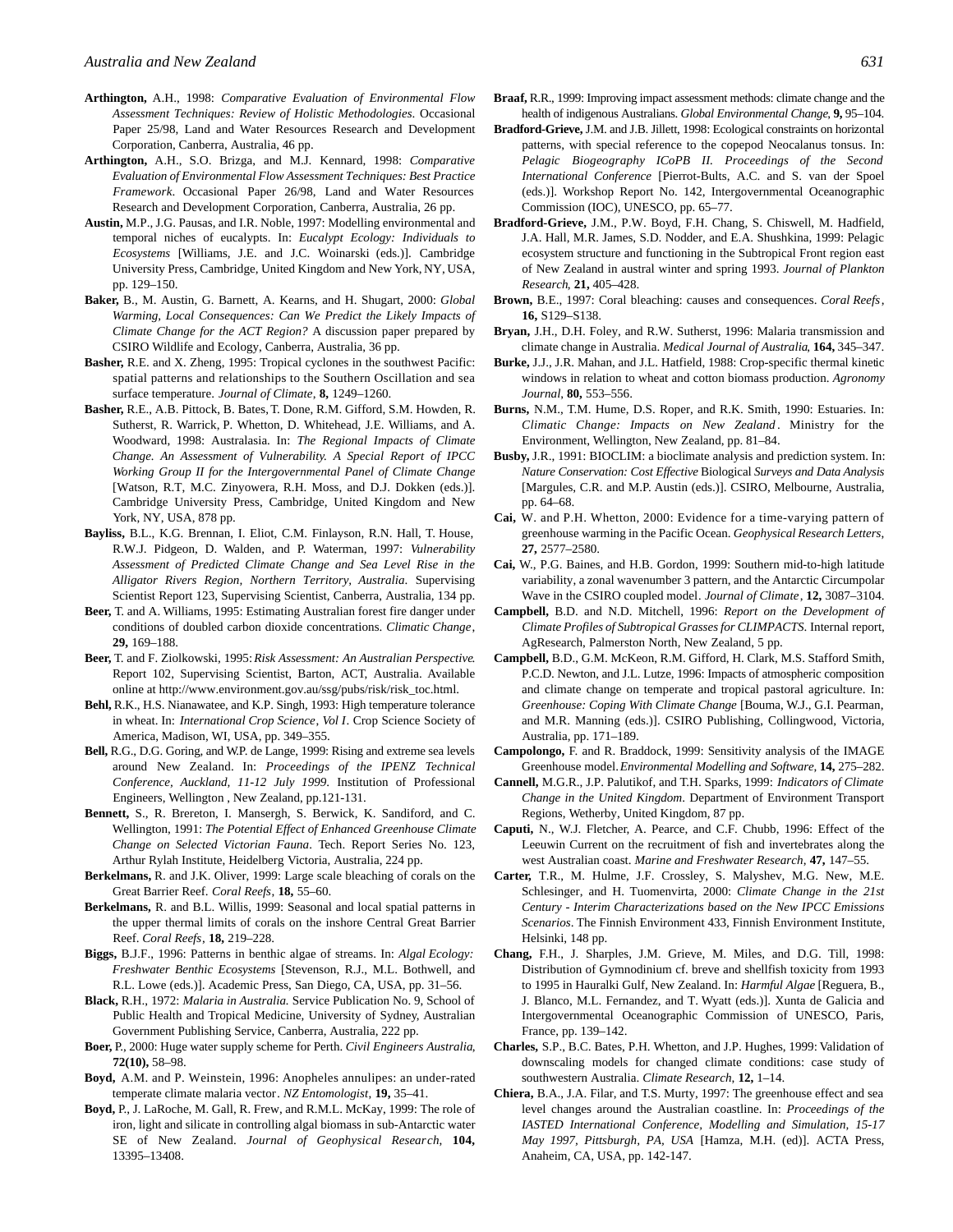- **Chiew,** F.H.S., T.C. Piechota, J.A. Dracup, and T.A. McMahon, 1998: El Niño-Southern Oscillation and Australian rainfall, streamflow and drought links and potential for forecasting. *Journal of Hydrology*, **204,** 138–149.
- **Cohen,** S.J., 1997: Scientist-stakeholder collaboration in integrated assessment of climate change: lessons from a case study of northwest Canada. *Environmental Modeling and Assessment*, **2,** 281–293.
- **Cole,** I.S., G.A. King,, G.S. Trinidad, W.YChan, and D.A. Paterson, 1999a: An Australia-Wide Map of Corrosivity: A GIS Approach. *Durability of Building Materials and Components 8* [Lacasse, M.A and D.J. Vasnier (eds.)]. NRC Research Press, Ottawa, ON, Canada. Vol. 2, pp. 901–911.
- Cole, I.S., A. Neufeld, P. Kao, W.D. Ganther, L. Chotimongkol, C. Bhamornsut, N.V. Hue, and S. Bernado, 1999: Corrosion mechanisms and laboratory performance-based tests for tropical climates. In: *Proceedings of the 14th International Corrosion Congress, Cape Town, South Africa, 27 September - 1 October 1999.* Paper 265.2 (CD-ROM).
- **Cole,** I.S., D.A. Paterson, S. Furman, A. Neufeld, and W. Ganther, 1999b: A holistic approach to modelling atmospheric corrosion. In: *Proceedings of the 14th International Corrosion Congress, Cape Town, South Africa, 27 September - 1 October 1999.* Paper 265.4 (CD-ROM).
- **Cole,** I.S., G.S. Trinidad, and W.Y. Chan, 1999c: Prediction of the impact of the environment on timber components: a GIS-based approach. In: *Durability of Building Materials and Components 8* [Lacasse, M.Aand D.J. Vasnier (eds.)]. NRC Research Press, Ottawa, ON, Canada. Vol. 1, pp. 693–703.
- **Collins,** D.A. and P.M. Della-Marta, 1999d: Annual climate summary 1998: Australia's warmest year on record. Australian Meteorological *Magazine*, **48,** 273–383.
- **Collins,** D.A., P.M. Della-Marta, N. Plummer, and B.C. Trewin, 2000: Trends in annual frequencies of extreme temperature events in Australia. *Australian Meteorological Magazine*, **49,** 277–292.
- **Commonwealth of Australia,** 1996: *Australia: State of the Environment Executive Summary*. CSIRO Publishing, Collingwood, Victoria, Australia, 47 pp.
- **Coombs,** H.C., J. Dargavel, J. Kesteven, H. Ross, D.I. Smith, and E. Young, 1990: The Promise of the Land: Sustainable Use by Aboriginal Communities. Working Paper 1990/1, Centre for Resource and Environmental Economics, Australian National University, Canberra, Australia, 19 pp.
- **Crampton,** P. and P. Davis, 1998: Measuring deprivation and socioeconomic status: why and how? *New Zealand Public Health Report*, **5,** 81–83.
- **C S I R O ,** 1996a: *Climate Change Scenarios for the Australian Region*. Commonwealth Scientific and Industrial Research Organization, Atmospheric Research, Aspendale, Victoria, Australia, 8 pp.
- **CSIRO**, 1996b: *OzClim: A climate Scenario Generator and Impacts Package for Australia.* CSIRO Atmospheric Research, Aspendale, Victoria, Australia, 5 pp. Available online at http://www.dar.csiro.au/publications/ ozclim.htm, updated to 28 August 2000.
- **Curtis,** P.S., 1996: A meta-analysis of leaf gas exchange and nitrogen in trees grown under elevated carbon dioxide. *Plant Cell and Environment*, **19,** 127–137.
- **Curtis,** P.S. and X. Wang, 1998: A meta-analysis of elevated  $CO_2$  effects on woody plant mass, form, and physiology. *Oecologia*, **113,** 299–313.
- **Daly,** J.J., 1994: *Wet as a Shag, Dry as a Bone*. QI93028, ISSN 0727-6273, Queensland Department of Primary Industries, Brisbane, Australia, 150 pp.
- **Davison,** T., M. McGowan, D. Mayer, B. Young, N. Jonsson, A. Hall, A. Matschoss, P. Goodwin, J. Goughan, and M. Lake, 1996: *Managing Hot* Cows in Australia. Queensland Department of Primary Industries, Brisbane, Australia, 58 pp.
- **Donnelly,** J.R., M. Freer, and A.D. Moore, 1998: Using the GrassGro decision support tool to evaluate some objective criteria for the definition of exceptional drought. *Agricultural Systems*, **57(3),** 301–313.
- **Duce,** R.A. and N.W. Tindale, 1991: Atmospheric transport of iron and its deposition in the ocean. *Limnology and Oceanography*, **36,** 1715–1726.
- **Durie,** M., 1994: *Waiora: Maori Health Development*. Oxford University Press, Auckland, New Zealand, 238 pp.
- **Eden,** D.N. and M.P. Page, 1998: Palaeoclimatic implications of a storm erosion record from late Holocene lake sediments, North Island, New Zealand. *Palaeogeography, Palaeoclimatology, Palaeoecology*, **139,** 37–58.
- **EECA,** 1996: *New and Emerging Renewable Energy Opportunities in New Zealand*. Centre for Advanced Engineering and Energy Efficiency and Conservation Authority, Wellington, New Zealand, 266 pp.
- **Eliot,** I., P. Waterman, and C.M. Finlayson, 1999: Predicted climate change, sea level rise and wetland management in the Australian wet-dry tropics*. Wetlands Ecology and Management*, **7,** 63–81.
- **Elizarov,** A.A., A.S. Grechina, B.N. Kotenev, and A.N. Kuzetsov, 1993: Peruvian jack mackerel, Trachuru symmetricus murphyi, in the open waters of the South Pacific. *Journal of Ichthyology*, **33,** 86–104.
- **Ellison,** J., 1996: The biodiversity of coastal zone wetlands in Oceania. In: *Oceania Day—Paradise Under Pressure: Conservation and Wise Use of Coastal Wetlands, Vol 11/12, Proceedings of the 6th Meeting of the Conference of Contracting Parties, Brisbane, Australia, 19*–*27 March, 1996*. Ramsar Convention Bureau, Gland, Switzerland, pp. 9–12.
- Evans, J.L. and R.J. Allan, 1992: El Niño-Southern Oscillation modification to the structure of the monsoon and tropical cyclone activity in the Australasian region. *International Journal of Climatology*, 12,  $611 - 623$ .
- **Finch,** V.A., I.L. Bennett, and C.R. Holmes, 1984: Coat colour in cattle: effect on thermal balance, behaviour and growth, and relationship with coat types. *Journal of Agricultural Science*, **102,** 141–147.
- **Finch,** V.A., I.L. Bennett, and C.R. Holmes, 1982: Sweating response in cattle and its relation to rectal temperature, tolerance of sun and metabolic rate. *Journal of Agricultural Science*, **99,** 479–487.
- **Fitzharris,** B.B. and C. Garr, 1996: Climate, water resources and electricity. In: *G reenhouse: Coping with Climate Change* [Bouma, W.J., G.I. Pearman, and M.R. Manning (eds.)]. CSIRO Publishing, Collingwood, Victoria, Australia, pp. 263–280.
- **Flood,** N.R and A. Peacock, 1999: *Twelve Month Australian Rainfall (year* from April to March) Relative to Historical Records. Queensland Department of Natural Resources (QDNR), Queensland, Australia, wallposter.
- **Ford,** E., 1950: The malaria problem in Australia and the Australian Pacific Territories. *Medical Journal of Australia*, **1,** 749–760.
- **Foster,** G. and L. Carter, 1997: Mud sedimentation on the continental shelf at an accretionary margin—Poverty Bay, New Zealand. *New Zealand Journal of Geology and Geophysics*, **40,** 157–173.
- **Fowler,** A., 1999: Potential climate impacts on water resources in the Auckland Region (New Zealand). *Climate Research*, **11,** 221–245.
- **Fowler,** A.M. and K.J. Hennessy, 1995: Potential impacts of global warming on the frequency and magnitude of heavy precipitation. *Natural Hazards*, **11,** 283–303.
- Francis, M.P., 1994a: Duration of larval and spawning periods in Pagrus auratus (Sparidae) determined from otolith daily increments. *Environmental Biology of Fishes*, **39(2),** 137–152.
- **Francis,** M.P., 1994b: Growth of juvenile snapper, Pagrus auratus. *New Zealand Journal of Marine and Freshwater Research*, **28,** 201–218.
- **Francis,** M.P., 1993: Does water temperature determine year class strength in New Zealand snapper (Pagrus auratus, Sparidae)? *Fisheries Oceanography*, **22,** 65–72.
- **Francis,** M.P. and J. Evans, 1993: Immigration of subtropical and tropical animals into north-eastern New Zealand. In: Proceedings of the Second *International Temperate Reef Symposium*, *7–10 January, 1992, Auckland, New Zealand* [Battershill, C.N. (ed.)]. NIWA, Wellington, New Zealand, pp. 131–136.
- **Francis,** M.P., A.D. Langley, and D.J. Gilbert, 1997: Prediction of snapper (Pagrus auratus) recruitment from sea surface temperature. In: *Developing and Sustaining World Fisheries Resources: The State of Science and Management* [Hancock, D.A., D.C. Smith, A. Grant, and J.P. Beumer (eds.)]. Second World Fisheries Congress, CSIRO Publishing, Melbourne, Australia, pp. 67–71.
- **Galloway,** R.W., 1982: Distribution and physiographic patterns of Australian mangroves. In: *Mangrove Ecosystems in Australia* [Clough, B. (ed.)]. Australian Institute for Marine Science and Australian National University Press, Canberra, Australia, 302 pp.
- **Gattuso,** J.-P., D. Allemand, and M. Frankignoulle, 1999: Photosynthesis and calcification at cellular, organismal and community levels in coral reefs: a review of interactions and control by the carbonate chemistry. *American Zoologist*, **39,** 160–183.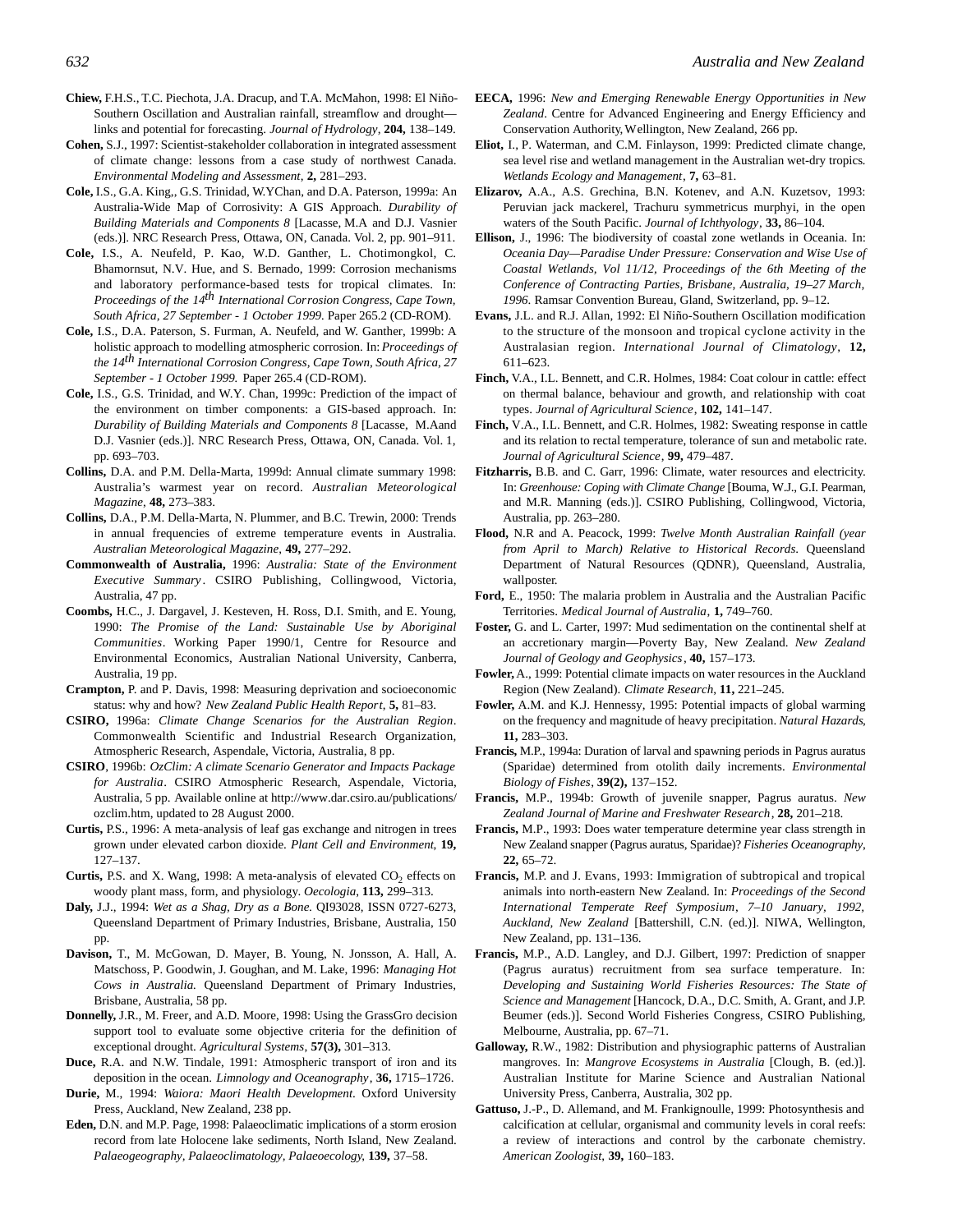- Gattuso, J.-P., M. Frankignoulle, I. Bourge, S. Romaine, and R.W. Buddemeier, 1998: Effect of calcium carbonate saturation of seawater on coral calcification. *Global and Planetary Change*, **18,** 37–46.
- **Ghassemi,** F., K.W.F. Howard, and A.J. Jakeman, 1996: Seawater intrusion in coastal aquifers and its numerical modelling. In: *Environmental Modelling* [Zannetti, P. (ed.)]. Computational Mechanics Publications, Southampton, United Kingdom, Vol. 3, pp. 299–328.
- **Ghassemi,** F., A. Jakeman, and H. Nix, 1995: *Salinisation of Land and Water Resources: Humans Causes, Extent, Management and Case Studies*. University of New South Wales Press Ltd., Sydney, Australia, 562 pp.
- **Gibbs,** W.J. and J.V. Maher, 1967: Rainfall deciles and drought indicators. *Bureau of Meteorology Bulletin*, **48,** 117.
- **Glynn,** P.W., 1993: Coral bleaching ecological perspectives. *Coral Reefs*, **12,** 1–17.
- **Graetz,** D., H. Dowlatabadi, J. Risbey, and M. Kandlikar, 1997: *Applying Frameworks for Assessing Agricultural Adaptation to Climate Change in Australia*. Report to Environment Australia, CSIRO Earth Observation Centre, Canberra, Australia, 136 pp.
- **Graetz,** R.D., M.A. Wilson, and S.K. Campbell, 1995: *Landcover Disturbance over the Australian Continent: A Contemporary Assessment*. Department of Environment, Sport and Territories, Government of Australia, Canberra, Australia, 89 pp.
- Green, M., 1999: *Climate Change—A Brief Review*. Publication No. WRC/RP-G-99/8, Wellington Regional Council, Wellington, New Zealand, 63 pp.
- **Guest,** C.S., K. Willson, A. Woodward, K. Hennessy, L.S. Kalkstein, C. Skinner, and A.J. McMichael, 1999: Climate and mortality in Australia: retrospective study, 1979–1990, and predicted impacts in five major cities in 2030. *Climate Research*, **13,** 1–15.
- Hadfield, M.G. and J. Sharples, 1996: Modelling mixed layer depth and plankton biomass off the west coast of South Island, New Zealand. *Journal of Marine Systems*, **8,** 1–29.
- **Hales,** S., P. Weinstein, and A. Woodward, 1999: Ciguatera (fish poisoning), El Niño and Pacific sea surface temperatures. *Ecosystem Health*, **5,** 20–25.
- **Hales,** S., S. Lewis, T. Slater, J. Crane, and N. Pearce, 1998: Prevalence of adult asthma symptoms in relation to climate in New Zealand. *Environmental Health Perspectives*, **106,** 607–610.
- **Hales,** S., T. Kjellstrom, C. Salmond, G.I. Town, A. Woodward, 2000: Daily mortality in Christchurch, New Zealand in relation to weather and air pollution. *Australia and New Zealand Journal of Public Health*, **24,** 89–91.
- Hall, A.J. and H.G. McPherson, 1997a: Modelling the influence of temperature on the timing of bud break in kiwifruit. *Acta Horticulturae*, **444,** 401–406.
- **Hall,** A.J. and H.G. McPherson, 1997b: Predicting fruit maturation in kiwifruit (Actinidia deliciosa). *Journal of Horticultural Science*, **72,** 949–960.
- **Hall,** W.B., G.M. McKeon, J.O. Carter, K.A. Day, S.M. Howden, J.C. Scanlan, P.W. Johnston, and W.H. Burrows, 1998: Climate change and Queensland's grazing lands, II: an assessment of impact on animal production from native pastures. *Rangeland Journal*, 20, 177-205.
- **Hallegraeff,** G.M. and S.W. Jeffrey, 1993: Annually recurrent diatom blooms in spring along along the New South Wales coast of Australia. *Australian Journal of Marine and Freshwater Research*, **44,** 325–334.
- **Hammer,** G.L., N. Nicholls, and C. Mitchell (eds.), 2000: *Applications of Seasonal Climate Forecasting in Agricultural and Natural Ecosystems: The Australian Experience.* Atmospheric and Oceanographic Sciences Library, J. Kluwer Academic Publishers, Dordrecht, The Netherlands, Vol. 21, 469 pp.
- **Hammer,** G.L., G.M. McKeon, J.F. Clewett, and D.R. Woodruff, 1991: Usefulness of seasonal climate forecasting in crop and pasture management. *Bulletin of the Australian Meteorological and Oceanographic Society*, **4,** 104–109.
- **Handmer,** J. (ed.), 1997: *Flood Warning: The Issues and Practice in Total System Design*. Proceedings of Workshop held at Middlesex University, Sept. 1995. ISBN 1 85924 128 X. Flood Hazard Research Centre, Middlesex University, Enfield, United Kingdom.
- Harris, G., P. Davies, M. Nunez, and G. Meyers, 1988: Interannual variability in climate and fisheries in Tasmania. *Nature*, **333,** 754–757.
- Harris, G., C. Nilsson, L. Clementson, and D. Thomas, 1987: The water masses of the east coast of Tasmania: seasonal and interannual variability and the influence on phytoplankton biomass and productivity. *Australian Journal of Marine and Freshwater Research*, **38,** 569–590.
- **Hassall and Associates,** 1998: *Climatic Change Scenarios and Managing the Scarce Water Resources of the Macquarie River. Australian Greenhouse Office*. Hassall and Associates, New South Wales Department of Land and Water Conservation, New South Wales National Parks and Wildlife Service, and CSIRO Atmospheric Research, Canberra, Australia, 113 pp.
- **Hearnden,** M., C. Skelly, H. Dowler, and P. Weinstein, 1999: Improving the surveillance of mosquitoes with disease-vector potential in New Zealand. *New Zealand Public Health Report*, **6,** 25–27.
- **Heath,** R.A., 1979: Significance of storm surges on the New Zealand coast. *New Zealand Journal of Geology and Geophysics*, **22,** 259–266.
- **Henderson-Sellers,** A., 1993: An Antipodean climate of uncertainty. *Climatic Change*, **25,** 203–224.
- Hennessy, K.J. and K. Clayton-Greene, 1995: Greenhouse warming and vernalisation of high-chill fruit in southern Australia. *Climatic Change*, **30,** 327–348.
- **Hennessy,** K.J. and Jones, R.N., 1999: *Climate Change Impacts in the Hunter Valley—Stakeholder Workshop Report*. CSIRO Atmospheric Research, Aspendale, Victoria, Australia, 26 pp.
- Hennessy, K.J., J.M. Gregory, and J.F.B. Mitchell, 1997: Changes in daily precipitation under enhanced greenhouse conditions. *Climate Dynamics*, **13,** 667–680.
- **Hennessy,** K.J., R. Suppiah, and C.M. Page, 1999: Australian rainfall changes, 1910–1995. *Australian Meteorological Magazine*, **48,** 1–13.
- **Hennessy,** K.J., P.H. Whetton, J.J. Katzfey, J.L. McGregor, R.N. Jones, C.M. Page, and K.C. Nguyen, 1998: *Fine Resolution Climate Change Scenarios for New South Wales: Annual Report 1997–98*. CSIRO Atmospheric Research, Aspendale, Victoria, Australia, 48 pp.
- **Hewitt,** S.D., 1994: The impact of enhanced greenhouse conditions on the Australian snowpack. In: *Proceedings of Symposium on Snow and Climate, Geneva, 22–23 September, 1994*. Department of Geography, University of Geneva, Geneva, Switzerland.
- **Hildrew,** A.G. and C.R. Townsend, 1987: Organization in freshwater benthic communities. In: *Organisation of Communities Past and Present* [Gee, J.H.R. and P.S. Giller (eds.)]. Blackwell Scientific Publications, Oxford, United Kingdom, pp. 347–371.
- **Hill,** D., V. White, R. Marks, and R. Borland, 1993: Changes in sun-related attitudes and behaviours, and reduced sunburn prevalence in a population at high risk of melanoma. *European Journal Cancer Prevention*, **2,** 447–456.
- **Hirst,** A., 1999: The Southern Ocean response to global warming in the CSIRO coupled ocean-atmosphere model. *Environmental Modelling and Software*, **14,** 227–241.
- **Hoegh-Guldberg,** O., 1999: Climate change, coral bleaching and the future of the world's coral reefs. *Journal of Marine and Freshwater Research*, **50,** 839–866.
- **Hoegh-Guldberg,** O., R. Berkelmans, and J. Oliver, 1997: Coral bleaching: implications for the Great Barrier Reef Marine Park. In: *Proceedings of The Great Barrier Reef Science, Use and Management Conference, 25–29 November, 1996, Townsville, Australia* [Turia, N. and C. Dalliston (eds.)]. Great Barrier Reef Marine Park Authority,Townsville, Australia, pp. 210–224.
- **Holbrook,** N.J. and N.L. Bindoff, 2000: A digital upper ocean temperature atlas for the southwest Pacific: 1955–1988. *Australian Meteorological Magazine*, **49,** 37–49.
- **Holbrook,** N.J. and N.L. Bindoff, 1997: Interannual and decadal variability in the southwest Pacific Ocean between 1955 and 1988. *Journal of Climate*, **10,** 1035–1048.
- Hopkins, L.C. and G.J. Holland, 1997: Australian heavy-rain days and associated east coast cyclones: 1958-1992. *Journal of Climate*, 10, 621–635.
- **Howden,** S.M. and J.T. Gorman (eds.), 1999: *Impacts of Global Change on Australian Temperate Forests.* Working Paper Series 99/08, CSIRO Wildlife and Ecology, Canberra, Australia, 146 pp. Available online at http://www.dwe.csiro.au/research/futures/publications/WkgDocs99.htm.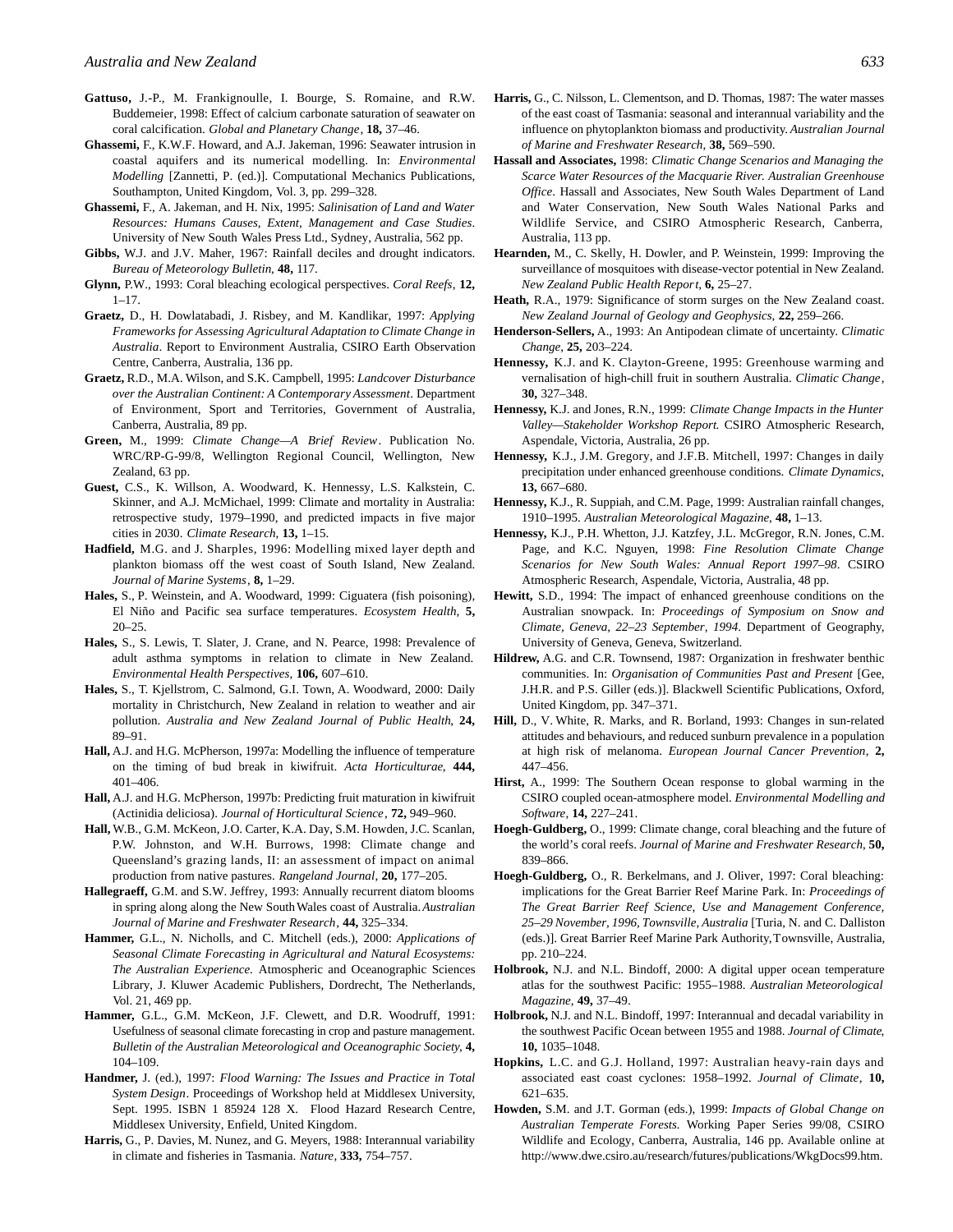- **Howden,** S.M. and J. Turnpenny, 1997: Modelling heat stress and water loss of beef cattle in subtropical Queensland under current climates and climate change. In: *Modsim '97 International Congress on Modelling and* Simulation, Proceedings, 8-11 December, University of Tasmania, *Hobart* [McDonal D.A. and M. McAleer (eds.)]. Modelling and Simulation Society of Australia, Canberra, Australia, pp. 1103–1108.
- **Howden,** S.M., G.M. McKeon, J.O. Carter, and A. Beswick, 1999a: Potential global change impacts on  $C_3$ - $C_4$  grass distributions in eastern Australian rangelands. In: *People and Rangelands: Building the Future . Proceedings of VI International Rangelands Congress, Townsville, July 1999* [Eldridge, D. and D. Freudenberger (eds.)]. 6th International Rangelands Congress Inc., Aitkenvale, Queensland, Australia, pp.  $41 - 43$ .
- **Howden,** S.M., G.M. McKeon, L. Walker, J.O. Carter, J.P. Conroy, K.A. Day, W.B. Hall, A.J. Ash, and O. Ghannoum, 1999b: Global change impacts on native pastures in south-east Queensland, Australia. *Environmental Modelling and Software*, **14,** 307–316.
- **Howden,** S.M., P.J. Reyenga, and H. Meinke, 1999c: *Global Change Impacts on Australian Wheat Cropping.* Working Paper Series 99/04, CSIRO Wildlife and Ecology, Canberra, Australia, 121 pp. Available online at http://www.dwe.csiro.au/research/futures/publications/WkgDocs99.htm.
- Howden, S.M., P.J. Reyenga, H. Meinke, and G.M. McKeon, 1999d: *Integrated Global Change Impact Assessment on Australian Terrestrial Ecosystems: Overview Report.* Working Paper Series 99/14, CSIRO Wildlife and Ecology, Canberra, Australia, 51 pp. Available online at http://www.dwe.csiro.au/research/futures/publications/WkgDocs99.htm.
- **Howden,** S.M., W.B. Hall, and D. Bruget, 1999e: Heat stress and beef cattle in Australian rangelands: recent trends and climate change. In: *People and Rangelands: Building the Future. Proceedings of VI International Rangelands Congress, Townsville, July 1999* [Eldridge, D. and D. Freudenberger (eds.)]. 6<sup>th</sup> International Rangelands Congress Inc., Aitkenvale, Queensland, Australia, pp. 43–45.
- **Howden,** S.M., P.J. Reyenga, and J.T. Gorman, 1999f: *Current Evidence of Global Change and its Impacts: Australian Forests and Other Ecosystems*. Working Paper Series 99/01, CSIRO Wildlife and Ecology, Canberra, Australia, 9 pp. Available online at http://www.dwe.csiro.au/ research/futures/publications/WkgDocs99.htm.
- **Howitt,** R., 1993: Social impact assessment as "applied peoples" geography*. Australian Geographical Studies*, **31,** 127–140.
- **Hubbert,** G.D. and K.L. McInnes, 1999a: A storm surge inundation model for coastal planning and impact studies. *Journal of Coastal Research*, **15,** 168–185.
- **Hubbert,** G.D. and K.L. McInnes, 1999b: Modelling storm surges and coastal ocean flooding. In: *Modelling Coastal Sea Processes* [Noye, J. (ed.)]. World Scientific Publishing, Singapore, pp. 159–188.
- **Hughes,** L., E.M. Cawsey, and M. Westoby, 1996: Climatic range sizes of Eucalyptus species in relation to future climate change. *Global Ecology and Biogeography Letters*, **5,** 23–29.
- **Hulme,** M. and N. Sheard, 1999: *Climate Change Scenarios for Australia*. Climatic Research Unit, University of East Anglia, Norwich, United Kingdom, 6 pp. Available online at http://www.cru.uea.ac.uk.
- **Institution of Engineers,** 1998: *Coastal Engineering Guidelines for Working with the Australian Coast in an Ecologically Sustainable Way*. National Committee on Coastal and Ocean Engineering, Institution of Engineers, Barton, ACT, Australia, 82 pp.
- **International Federation of Red Cross and Red Crescent Societies,** 1999: *World Disasters Report*. RCRCS, Geneva, Switzerland, 198 pp.
- **IPCC,** 1998: *The Regional Impacts of Climate Change. An Assessment of Vulnerability. A Special Report of IPCC Working Group II for the Intergovernmental Panel of Climate Change* [Watson, R.T, M.C. Zinyowera, R.H. Moss, and D.J. Dokken (eds.)]. Cambridge University Press, Cambridge, United Kingdom and New York, NY, USA, 878 pp.
- **IPCC,** 1996: *Climate Change 1995: The Science of Climate Change. Contribution of Working Group I to the Second Assessment Report of the Intergovernmental Panel on Climate Change* [Houghton, J.T., L.G. Meira Filho, B.A. Callander, N. Harris, A. Kattenberg, and K. Maskell (eds.)]. Cambridge University Press, Cambridge, United Kingdom and New York, NY, USA, 572 pp.
- **Isdale,** P.J., B.J. Stewart, K.S. Tickle, and J.M. Lough, 1998: Palaeohydrological variation in a tropical river catchment: a reconstruction using fluorescent bands in corals of the Great Barrier Reef, Australia. *The Holocene*, 8, 1–8.
- **Islam,** S.M.N., P.J. Sheehan, and J. Sanderson, 1997: Costs of economic growth: estimates of climate change damages in Australia. In: *Proceedings of the 20th International Conference of the International Association for Energy Economics, New Delhi, India, 22–24 January 1997.* ICIAEE, New Delhi, India, Vol. 1, pp. 196–206.
- **Islam,** S.N., 1995: *Australian Dynamic Integrated Climate Economy Model (ADICE): Model Specification, Numerical Implementation and Policy Implications*. Seminar Paper, Centre for Strategic Economic Studies, Victoria University, Melbourne, Australia, 43 pp.
- **Jackson,** J., 1997: *State of Habitat Availability and Quality in Inland Waters*. Commonwealth of Australia, Canberra, Australia, 85 pp.
- **Jamieson,** P.D. and C.A. Munro, 1999: A simple method for the phenological evaluation of new cereal cultivars. *Proceedings of the New Zealand Agronomy Society*, **29,** 63–68.
- **Johnson,** A.K.L., S.P. Ebert, and A.E. Murray, 1999: Distribution of coastal freshwater wetlands and riparian forests in the Herbert River catchment and implications for management of catchments adjacent the Great Barrier Reef Marine Park. *Environmental Conservation*, **26,** 299–235.
- **Johnston,** P.W., G.M. McKeon, R. Buxton, D.H. Cobon, K.A. Day,W.B. Hall, and J.C. Scanlan, 1999: Managing climatic variability in Queensland's grazing lands—new approaches. In: *Applications of Seasonal Climate Forecasting in Agricultural and Natural Ecosystems—The Australian Experience* [Hammer, G., N. Nicholls, and C. Mitchell (eds.)]. J. Kluwer Academic Publishers, The Netherlands, pp. 197–226.
- **Jones,** R.J., R. Berkelmans, and J.K. Oliver, 1997: Recurrent bleaching of corals at Magnetic Island (Australia) relative to air and seawater temperature. *Marine Ecology Progress Series*, **158,** 289–292.
- **Jones,** R.N., 2000: Analysing the risk of climate change using an irrigation demand model. *Climate Research*, **14,** 89–100.
- **Jones,** R.N. and K.J. Hennessy, 2000: *Climate Change Impacts in the Hunter Valley: A Risk Assessment of Heat Stress Affecting Dairy Cattle.* CSIRO Atmospheric Research, Aspendale, Victoria, Australia, 22 pp.
- **Kailola,** P.J., M.J. Williams, P.C. Stewart, R.E. Reichelt, A. McNee, and C. Grieve, 1993: *Australian Fisheries Resources*. Bureau of Resource Sciences and the Fisheries Research and Development Corporation, Canberra, ACT, Australia, 422 pp.
- **Kaly,** U., L. Briguglio, H. McLeod, S. Schmall, C. Pratt, and R. Pal, 1999: *Environmental Vulnerability Index (EVI) to Summarise National Environmental Vulnerability Profiles*. SOPAC Technical Report 275, South Pacific Applied Geoscience Commission (SOPAC), Suva, Fiji.
- **Kemp,** E.M., 1981: Tertiary palaeogeography and the evolution of Australian climate. In: *Ecological Biogeography of Australia* [Keast, A. (ed.)]. Monographiae Biologicae, Dr. W. Junk, The Hague, The Netherlands, Vol. 41, pp. 31–49.
- **Kenny,** G.J., W.Ye, R.A. Warrick, and T. Flux, 1999: Climate variations and New Zealand agriculture: the CLIMPACTS system and issues of spatial and temporal scale. In: *Proceedings of MODSIM '99, International Congress on Modelling and Simulation*, *6–9 December 1999, University of Waikato, New Zealand* [Oxley, L., F. Scrimgeour, and A. Jakeman (eds.)]. Modelling and Simulation Society of Australia and New Zealand Inc., Waikato, New Zealand, pp. 747–752.
- **Kenny,** G.J., R.A. Warrick, N. Mitchell, A.B. Mullan, and M.J. Salinger, 1995: CLIMPACTS: an integrated model for assessment of the effects of climate change on the New Zealand environment. *Journal of Biogeography*, **22(4/5),** 883–895.
- **Kenny,** G.J., R.A. Warrick, B.D. Campbell, G.C. Sims, M. Camilleri, P.D. Jamieson, N.D. Mitchell, H.G. McPherson, and M.J. Salinger, 2000: Investigating climate change impacts and thresholds: an application of the CLIMPACTS integrated assessment model for New Zealand agriculture*. Climatic Change*, **46,** 91–113.
- Kingsford, R.T. and W. Johnson, 1998: Impact of water diversions on coloniallynesting waterbirds in the Macquarie Marshes of arid Australia. *Colonial Waterbirds*, **21,** 159–170.
- **Kingsford,** R.T. and R.F. Thomas, 1995: The Macquarie Marshes in arid Australia and their waterbirds: a 50-year history of decline. *Environmental Management*, **19,** 867–878.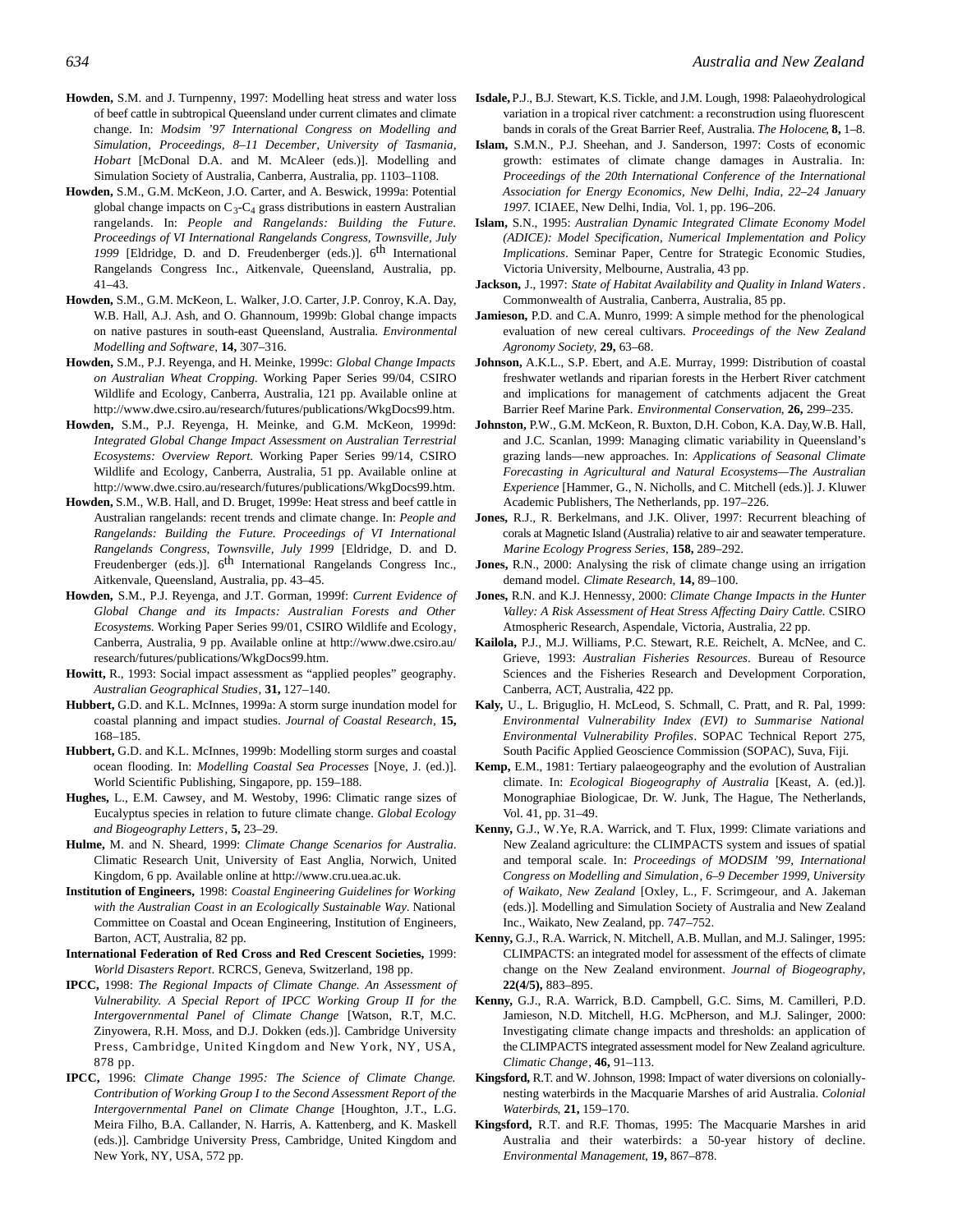- **Kingsford,** R.T., A.L. Curtin, and J. Porter, 1999: Water flows on Cooper Creek in arid Australia determine "boom" or "bust" periods for waterbirds. *Biological Conservation*, **88,** 231–248.
- **Kinhill,** Pty. Ltd., 1988: *Techniques for Determining Environmental Water Requirements: A Review*. Report No. 40, Department of Water Resources, Victoria, Australia.
- **Kirschbaum,** M.U.F., 1999a: Modelling forest growth and carbon storage with increasing CO<sub>2</sub> and temperature. *Tellus*, **51B**, 871–888.
- **Kirschbaum,** M.U.F., 1999b: Forest growth and species distributions in a changing climate. *Tree Physiology*, **20,** 309–322.
- **Kleypas,** J.A., R.W. Buddemeier, D. Archer, J.-P. Gattuso, C. Langdon, and B.N. Opdyke, 1999: Geochemical consequences of increased atmospheric carbon dioxide on coral reefs. *Science*, **284,** 118–120.
- **Kohen,** J., 1995: *Aboriginal Environmental Impacts*. University of New South Wales Press, Sydney, Australia, 160 pp.
- **Konig,** U., 1998: Climate change and the Australian ski industry. In: *Snow: A Natural History; An Uncertain Future* [Green, K. (ed.)]. Australian Alps Liaison Committee, Canberra, Australia, pp. 207–223.
- **Kothavala,** Z., 1999: The duration and severity of drought over eastern Australia simulated by a coupled ocean-atmosphere GCM with a transient increase in CO<sub>2</sub>. *Environmental Modelling and Software*, **14,** 243–252.
- Kouzmin, A. and N. Korac-Kakabadse, 1999: From efficiency to risk sensitivity: reconstructing management capabilities after economic rationalism. *Australian Journal of Emergency Management*, **14(1),** 8–19.
- **Krysanova,** V., F.Wechsung, A. Becker,W. Poschenrieder, and J. Gräfe, 1999: Mesoscale ecohydrological modelling to analyse regional effects of climate change. *Environmental Modelling and Assessment*, **4,** 259–271.
- **Lake,** P.S., 2000: Disturbance, patchiness and diversity in streams. *Journal of the North American Benthological Society*, **19(4),** 573–592.
- Landsberg, J.J. and R.H. Waring, 1997: A generalised model of forest productivity using simplified concepts of radiation-use efficiency, carbon balance and partitioning. *Forest Ecology and Management*, **95,** 209–228.
- **Langton,** M., 1997: The future—strategies and action plans for economic development. In: *Proceedings of the Pathways to the Future Conference, Darwin, 12 September, 1997*. Northern Territory University, Centre for Indigenous Natural and Cultural Resource Management, Darwin, Australia. Available online at http://www.ntu.edu.au/cincrm/lecture2.html.
- Langton, M., 2000: "The fire at the centre of each family": Aboriginal traditional fire regimes and the challenges for reproducing ancient fire management in the protected areas of northern Australia. In: *FIRE! The Australian Experience, Proceedings of the 1999 Seminar, National Academies Forum, Canberra, 30 September - 1 October, 1999*. National Academies Forum, Canberra, Australia, pp. 3–32.
- **Larcombe,** P., K. Woolfe, and R. Purdon (eds.), 1996: *Great Barrier Reef: Terrigenous Sediment Flux and Human Impacts*. 2nd. ed., CRC Reef Research Centre, Townsville, Australia, 174 pp.
- Lavery, B.M., G. Joung, and N. Nicholls, 1997: An extended high-quality historical rainfall dataset for Australia. *Australian Meteorological Magazine*, **46,** 27–38.
- Lean, C.M.B. and I.N. McCave, 1998: Glacial to interglacial mineral magnetic and palaeoceanographic changes at Chatham Rise, southwest Pacific Ocean. *Earth and Planetary Science Letters*, **163,** 247–260.
- **Leathwick,** J.R., D. Whitehead, and M. McLeod, 1996: Predicting changes in the composition of New Zealand's indigenous forests in response to global warming—a modelling approach. *Environmental Software*, **11,** 81–90.
- **Leigh,** R., R. Taplin, and G. Walker, 1998a: Insurance and climate change: the implications for Australia with respect to natural hazards. *Australian Journal of Environmental Management*, **5,** 81–96.
- **Leigh,** R., E. Cripps, R. Taplin, and G. Walker, 1998b: *Adaptation of the Insurance Industry to Climate Change and Consequent Implications.* Final Report for the Department of Environment, Sport and Territories, Government of Australia, Canberra, by Climatic Impacts Centre, Macquarie University, Sydney, Australia.
- **Leighton,** R.M., K. Keay, and I. Simmonds, 1997: Variation in annual cyclonicity across the Australian region for the 29-year period 1965–1993 and the effect on annual all-Australia rainfall. In: *Proceedings Workshop on Climate Prediction for Agriculture and Resource Management*. Bureau of Resource Sciences, Canberra, Australia.
- **Longstreth,** J., F.R. de Gruijl, M.L. Kripke, S. Abseck, F. Arnold, H.I. Slaper, G. Velders, Y. Takizawa, and J.C. van der Leun, 1998: Health risks. *Journal of Photochemistry and Photobiology B: Biology*, **46,** 20–39.
- **Lough,** J.M., 1999: *Sea Surface Temperatures Along the Great Barrier Reef; a Contribution to the Study of Coral Bleaching*. Research Publication No. 57, Great Barrier Reef Marine Park Authority, Townsville, Australia, 31 pp.
- **Lough,** J.M. and D.J. Barnes, 1997: Several centuries of variation in skeletal extension, density, and calcification in massive *Porites* colonies from the Great Barrier Reef: a proxy for seawater temperature and a background of variability against which to identify unnatural change. *Journal of Experimental Marine Biology and Ecology*, **211,** 29–67.
- Lough, J.M. and D.J. Barnes, 2000: Environmental controls on growth of massive coral Porites. Journal of Experimental Marine Biology and *Ecology*, **245,** 225–243.
- **Lowe,** I., 1988: The energy policy implications of climate change. In: *Greenhouse: Planning for Climate Change* [Pearman, G.I. (ed.)]. CSIRO Publications, East Melbourne and E.J. Brill, Leiden, Australia, pp. 602–612.
- **Lyne,** V.D., R.A. Scott, R.C. Gray, and R.W. Bradford, 1999: *Quantitative Interpretation of Find-Scale Catch-per-Unit-Effort for Southern Bluefin Tuna Off South Eastern Australia*. Project FRDC 93/077, ISBN 0-643- 06160-6, Final report to the Fisheries Research and Development Corporation, Canberra, Australia, 88 pp.
- **Mackenzie,** J., M. Lindsay, and R. Coelen, 1994: Arboviruses causing human disease in the Australasian zoogeographic region. *Archives of Virology*, **136,** 447–467.
- **Maelzer,** D., S. Hales, P. Weinstein, M. Zalucki, and A. Woodward, 1999: El Niño and arboviral disease prediction. *Environmental Health Perspectives*, **107,** 817–818.
- **MAF,** 2000: *Situation for New Zealand Agriculture and Forestry*. Ministry of Agriculture and Forestry, Wellington, New Zealand, 51 pp.
- **MAF,** 1999: *A National Exotic Forest Description as of April 1998*. Ministry of Agriculture and Forestry, Wellington, New Zealand, 63 pp.
- **Manabe,** S. and R.J. Stouffer, 1994: Multiple-century response of a coupled ocean-atmosphere model to an increase of atmospheric carbon dioxide. *Journal of Climate*, **4,** 5–23.
- **Mantua,** N.J., S.R. Hare, Y. Zhang, J.M. Wallace, and R.C. Francis, 1997: A Pacific interdecadal climate oscillation with impacts on salmon production. *Bulletin of the American Meteorological Society*, **78,** 1069–1079.
- **Marks,** R., D. Jolley, A.P. Dorevitch, and T.S. Selwood, 1989: The incidence of non-melanocytic skin cancers in an Australian population: results of a five-year prospective study. *Medical Journal Australia*, **150,** 475–478.
- **May,** P., P. Waterman, and I. Eliot, 1998*: Responding to Rising Seas and Climate Change: A Guide for Coastal Areas*. Environment Australia, Canberra, Australia, 42 pp.
- **McGlone,** M.S., 1989: The Polynesian settlement of New Zealand in relation to environmental and biotic changes. *New Zealand Journal of Ecology*, **12,** 115–129.
- **McInnes,** K.L., K.J.E. Walsh, and A.B. Pittock, 2000: *Impact of Sea Level Rise and Storm Surges on Coastal Resorts*. CSIRO Tourism Research, Final Report. CSIRO Atmospheric Research, Aspendale, Victoria, Australia, 24 pp.
- **McInnes,** K.L., K.J.E. Walsh, and A.B. Pittock, 1999: *Impact of Sea Level Rise and Storm Surges on Coastal Resorts*. CSIRO Tourism Research, Second Annual Report, CSIRO Atmospheric Research, Aspendale, Victoria, Australia, 29 pp.
- **McKenzie,** R.L., B. Connor, and G. Bodeker, 1999: Increased summertime UV radiation in New Zealand in response to ozone loss. *Science*, **285,** 1709–1711.
- **McKeon,** G.M., W.B. Hall, S.J. Crimp, S.M. Howden, R.C. Stone, and D.A. Jones, 1998: Climate change in Queensland's grazing lands, I: approaches and climatic trends. *Rangeland Journal*, **20,** 147–173.
- **McKerchar,** A.I., B.B. Fitzharris, and C.P. Pearson, 1998: Dependency of summer lake inflows and precipitation on spring SOI. *Journal of Hydrology*, **205,** 66–80.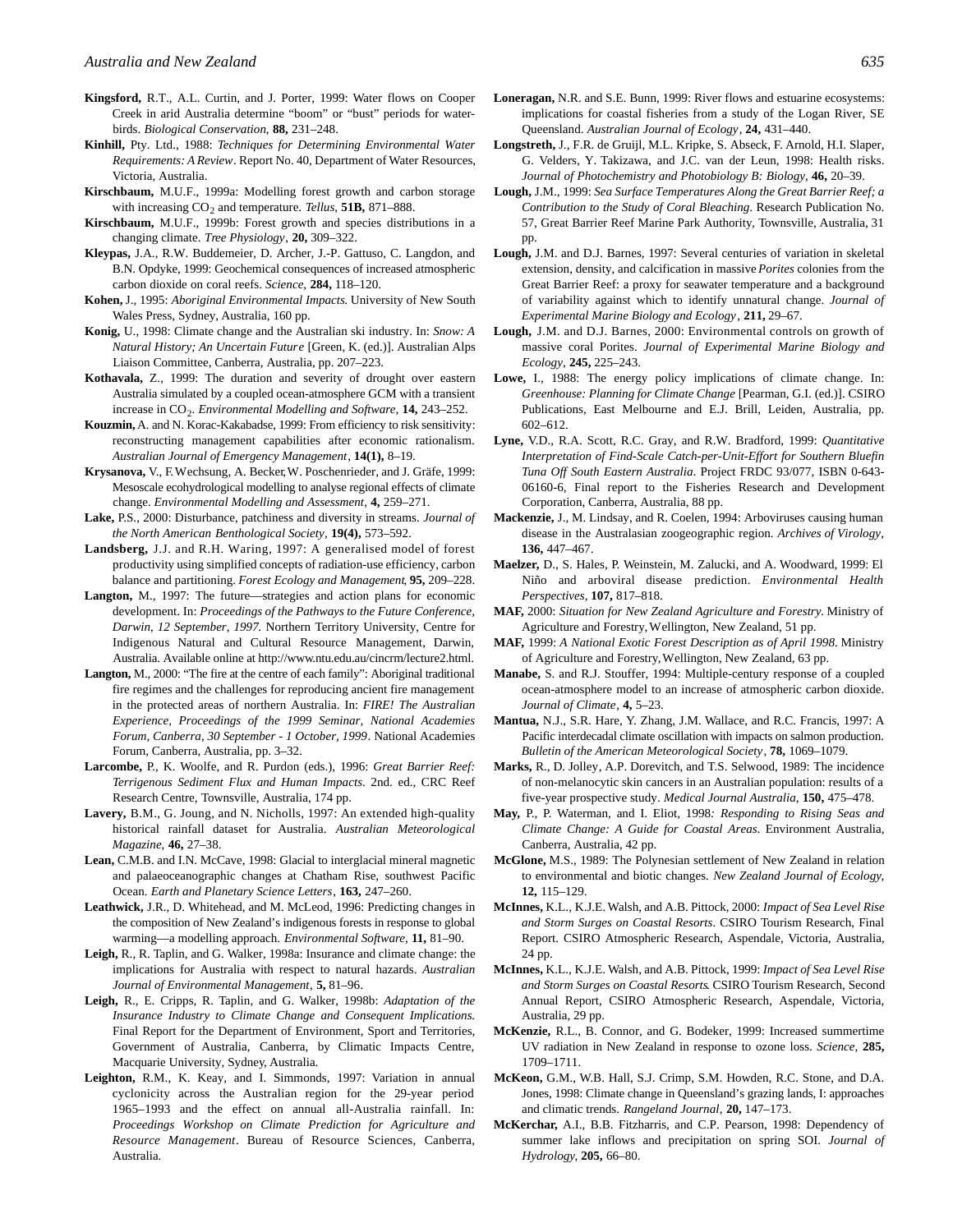- **McLachlan,** I., H. Clough, P. Gunner, M. Johnson, J. King, and D. Samson, 1999: *Diversity and Innovation for Australian Wool*. Report of the Wool Industry Future Directions Taskforce, Canberra, Australia.
- McMaster, H.J., 1999: The potential impact of global warming on hail losses to winter cereal crops in New South Wales. *Climatic Change*, **43**, 455–476.
- **MDBC,** 1999: *The Salinity Audit of the Murray-Darling Basin: A 100-Year Perspective.* Murray-Darling Basin Commission, Canberra, Australia, 48 pp.
- **Meehl,** G.A. and W.M. Washington, 1996: El Niño-like climate change in a model with increased atmospheric CO<sub>2</sub> concentrations. Nature, 382, 56–60.
- **Mercer,** D., 1991: *A Question of Balance Natural Resources Conflict Issues in Australia*. The Federation Press, Leichhardt, Australia, 346 pp.
- **Meyers,** G., 1996: Variation of Indonesian throughflow and the El Niño-Southern Oscillation. *Journal of Geophysical Research*, **101**, 12255-12263.
- **Ministry for the Environment,** 1999: *Making Every Drop Count*. Ministry for the Environment, Wellington, New Zealand, 18 pp.
- **Ministry for the Environment,** 1997: *Climate Change—The New Zealand Response II: New Zealand's Second National Communication Under the Framework Convention on Climate Change* . Ministry for the Environment, Wellington, New Zealand, 191 pp.
- **Mitchell,** N.D. and J.E. Williams, 1996: The consequences for native biota of anthropogenic-induced climate change. In: *Greenhouse: Coping with Climate Change* [Bouma, W.J., G.I. Pearman, and M.R. Manning (eds.)]. CSIRO Publishing, Collingwood, Victoria, Australia, pp. 308–324.
- **Moffatt,** I., 1992: The evolution of the sustainable development concept: a perspective from Australia. *Australian Geographical Studies*, **30,** 27–42.
- Mpelasoka, F.S., A.B. Mullan, and R.G. Heerdegen, 2001: New Zealand climate change information derived by multivariate statistical and artificial neural networks approaches. *International Journal of Climatology*, (in press).
- **Mullan,** A.B. and J.A. Renwick, 1990: *Climate Change in the New Zealand Region Inferred from General Circulation Models*. Report prepared for the New Zealand Ministry for the Environment, Wellington, 142 pp.
- **Mullan**, A.B., D.S. Wratt, and J.A. Renwick, 2001: Transient model scenarios of climate changes for New Zealand. *Weather and Climate* (in press).
- **Mulrennan,** M.E. and C.D. Woodroffe, 1998: Holocene development of the lower Mary River plains, Northern Territory, Australia. *The Holocene*, **8,** 565–579.
- **Mulvaney,** J. and J. Kamminga, 1999: *Prehistory of Australia*. Allen and Unwin, Sydney, Australia, 480 pp.
- **Myers,** N., R.A. Mittermeier, C.G. Mittermeier, G.A.B. da Fonseca, and J. Kent, 2000: Biodiversity hotspots for conservation priorities. *Nature*, **403,** 853–858.
- **National Greenhouse Gas Inventory,** 2000*: Workbook for Carbon Dioxide from the Biosphere (Land Use Change and Forestry).* Workbook 4.2, Inventory Supplement, National Greenhouse Gas Inventory Committee, Canberra, Australia.
- **New Zealand Climate Change Programme,** 1990: *Climatic Change: A Review of Impacts on New Zealand.* Ministry for the Environment, Wellington, New Zealand, 32 pp.
- **NHRC,** 1999: The April 1999 Sydney hailstorm. Natural Hazards Research Centre, *Natural Hazards Quarterly*, **5(2)**, 1–4.
- **Nicholls,** N., 1993: El Niño-Southern Oscillation and vector-borne disease. *Lancet*, **342,** 1284–1285.
- **Nicholls,** N., C. Landsea, and J. Gill, 1998: Recent trends in Australian region tropical cyclone activity. *Meteorological and Atmospheric Physics*, **65,** 197–205.
- **Nicholls,** N., G.V. Gruza, J. Jouzel, T.R. Karl, L.A. Ogallo, and D.E. Parker, 1996a: Observed climate variability and change. In: *Climate Change 1995: The Science of Climate Change. Contribution of Working Group I to the Second Assessment Report of the Intergovernmental Panel on Climate Change* [Houghton, J.T., L.G. Meira Filho, B.A. Callander, N. Harris, A. Kattenberg, and K. Maskell (eds.)]. Cambridge University Press, Cambridge, United Kingdom and New York, NY, USA, pp. 137–192.
- **Nicholls,** N., B. Lavery, C. Fredericksen, W. Drosdowsky, and S. Torok, 1996b: Recent apparent changes in relationships between the El Niño-Southern Oscillation and Australian rainfall and temperature. *Geophysical Research Letters*, **23,** 3357–3360.
- Nix, H.A., 1981: The environment of Terra Australis. In: *Ecological Biogeography of Australia* [Keast, A. (ed.)]. Monographiae Biologicae, Dr. W. Junk, The Hague, The Netherlands, Vol. 41, pp. 103–133.
- **Noble,** I.R., M. Barson, R. Dumsday, M. Friedel, R. Hacker, N. McKenzie, G. Smith, M. Young, M. Maliel, and C. Zammit, 1996: Land resources. In: *Australia: State of the Environment 1996*. CSIRO Publishing, Melbourne, Australia, pp. 6.1–6.55.
- **Nordhaus,** W., 1994: *Managing the Global Commons: The Economics of Climate Change*. MITPress, Cambridge, MA, USA, 213 pp.
- **O'Meagher, B., L. du Pisani, and D.H. White, 1998: Evolution of drought policy** and related science in Australia and South Africa. *Agricultural Systems*, **57,** 231–258.
- **O'Meagher, B., M. Stafford Smith, and D.H. White, 2000: Approaches to** integrated drought risk management: Australia's national drought policy. In: *Drought: A Global Assessment.* [Wilhite, D.A. (ed.)]. Routledge, London, United Kingdom, pp. 115–128.
- **Oshima,** Y., M. Hasegawa, T. Yasumoto, G. Hallegraeff, and S. Blackburn, 1987: Dinoflagellate Gymnodinium catenatum as the source of paralytic shellfish toxins in Tasmanian shellfish. *Toxicon*, **25(10),** 1105–1111.
- **Pearce,** A.F. and B.F. Phillips, 1994: Oceanic processes, puerulus settlement and recruitment of the Western Rock Lobster Panulirus cygnus. In: *The Bio-Physics of Marine Larval Dispersal* [Sammarco, P.W. and M.L. Heron (eds.)]. Coastal and Estuarine Studies 45, American Geophysical Union, Washington, DC, USA.
- **Pearce,** H.J. and M.R. Kennedy, 1993: *Generalised Probable Maximum Precipitation Estimations Techniques for Australia*. Conf. Pub. No. 93/14, Hydrology and Water Resources Symposium, Institute of Engineers Australia, Newcastle, Australia.
- **Pestana,** B., 1993: Agriculture in the Australian economy. In: *Australian Agriculture: The Complete Reference on Rural Industry, 4th ed.* National Farmers Federation, Morescope Publishing, Camberwell, Victoria, Australia, pp. 9–31.
- **Petroeschevsky,** A., R.W. Simpson, L. Thalib, and S. Rutherford, 1999: Associations between outdoor air pollution and hospital admissions in Brisbane, Australia. *Epidemiology*, **10(4),** S96.
- Pisaniello, J.D. and J. McKay, 1998: The need for private dam safety assurance policy—a demonstrative case study. *Australian Journal of Emergency Management*, **12,** 46–48.
- **Pittock,** A.B., 1999: Coral reefs and environmental change: adaptation to what? *American Zoologist*, **39,** 10–29.
- Pittock, A.B. and R.N. Jones, 2000: Adaptation to what and why? *Environmental Monitoring and Assessment*, **61,** 9–35.
- Pittock, A.B., R.J. Allan, K.J. Hennessy, K.L. McInnes, R. Suppiah, K.J. Walsh, and P.H. Whetton, 1999: Climate change, climatic hazards and policy responses in Australia. In: *Climate, Change and Risk* [Downing, T.E., A.A. Oltshoorn, and R.S.L. Tol (eds.)]. Routledge, London, United Kingdom, pp. 19–59.
- **Plummer,** N., 1996: Temperature variability and extremes over Australia, part 1: recent observed changes. *Australian Meteorological Magazine*, **45**, 233-250.
- **Plummer,** N., B.C. Trewin, R. Hicks, N. Nicholls, S.J. Torok, B.M. Lavery, and R.M. Leighton, 1997: Australian data for documenting changes in climate extremes. In: *CLIVAR/GCOS/WMO Workshop on Indices and Indicators for Climate Extremes, National Climate Data Center, Ashville, NC, USA, 3–7 June 1997*.
- **Plummer,** N., M.J. Salinger, N. Nicholls, R. Suppiah, K.J. Hennessy, R.M. Leighton, B. Trewin, C.M. Page, and J.M. Lough, 1999: Changes in climate extremes over the Australian region and New Zealand during the twentieth century. *Climatic Change*, **42,** 183–202.
- **PMSEIC,** 1998: *Dryland Salinity and its Implications on Rural Industries and the Landscape*. Report prepared for the Prime Minister's Science, Engineering and Innovation Council, Canberra, Australia, 29 pp.
- **PMSEIC,** 1999: *Moving Forward in Natural Resource Management: The Contribution that Science, Engineering and Innovation Can Make*. Report prepared for the Prime Minister's Science, Engineering and Innovation Council, Canberra, Australia, 33 pp.
- **Pouliquen-Young,** O. and P. Newman, 1999: *The Implications of Climate Change for Land-Based Nature Conservation Strategies*. Final Report 96/1306, Australian Greenhouse Office, Environment Australia, Canberra, and Institute for Sustainability and Technology Policy, Murdoch University, Perth, Australia, 91 pp.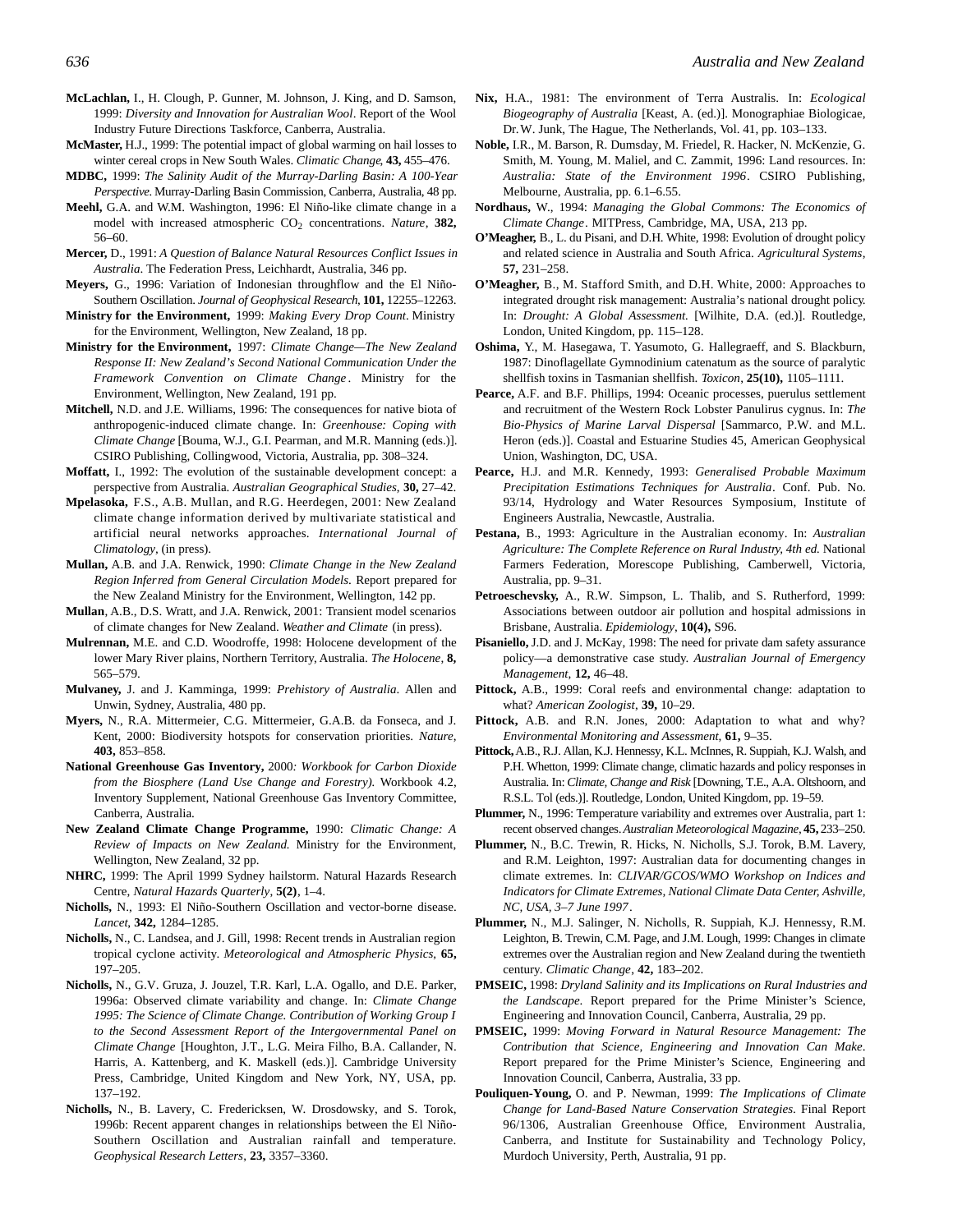- **Power,** S., T. Casey, C. Folland, A. Colman, and V. Mehta, 1999a: Decadal modulation of the impact of ENSO on Australia. *Climate Dynamics*, **15,** 319–324.
- **Power,** S., F.Tseitkin, V. Mehta, B. Lavery, S. Torok, and N. Holbrook, 1999b: Decadal climate variability in Australia during the 20th century. *International Journal of Climatology*, **19,** 169–184.
- **Power,** S., F.Tseitkin, S. Torok, B. Lavery, R. Dahni, and B. McAvaney, 1998: Australian temperature, Australian rainfall and the Southern Oscillation, 1910–1992: coherent variability and recent changes. Australian *Meteorology Magazine*, **47,** 85–101.
- **Price,** C. and D. Rind, 1994: The impact of  $2xCO_2$  climate on lightning-caused fires*. Journal of Climate*, **7,** 1484–1494.
- **Pyke,** N.B., D.R. Wilson, P.J. Stone, and P.D. Jamieson, 1998: Climate change impacts on feed grain production and quality in New Zealand. *Proceedings of the New Zealand Agronomy Society*, **28,** 55–58.
- **QDPI,** 1996: *Surviving the Drought, Returning to Profitability*. Attachment 4 to Submission No. 00585, Queensland Department of Primary Industries, Queensland, Australia, unpaginated.
- **Queensland Transport, CSIRO, and PPK,** 1999: *The Effects of Climate Change on Transport Infrastructure in Regional Queensland: Synthesis Report.* Report prepared by Queensland Transport, CSIRO Atmospheric Research, and PPK Infrastructure and Environment Pty. Ltd., Queensland Transport, Brisbane, Australia, 18 pp.
- **Quinn,** T.M., T.J. Crowley, F.W. Taylor, C. Henin, P. Joannot, and Y. Join, 1998: A multicentury stable isotope record from a New Caledonia coral: interannual and decadal sea surface temperature variability in the SW Pacific since 1657 AD. *Paleoceanography*, **13,** 412–426.
- **Race,** D. and A. Curtis, 1997: Socio-economic considerations for regional farm forestry development. *Australian Forestry*, **60,** 233–239.
- Radford, D., R. Blong, A.M. d'Aubert, I. Kuhnel, and P. Nunn, 1996: Occurence *of Tropical Cyclones in the Southwest Pacific Region 1920–1994*. Greenpeace International, Amsterdam, The Netherlands, 35 pp.
- **R A P I ,** 1998: *Good Practice Guidelines for Integrated Coastal Planning*. Royal Australian Planning Institute, Hawthorn, Victoria, Australia, 105 pp.
- **Renwick,** J.A., J.J. Katzfey, J.L. McGregor, and K.C. Nguyen, 2000: On regional model simulations of climate change over New Zealand. *Weather and Climate*, **19,** 3–13.
- **Renwick,** J.A., R.J. Hurst, and J.W. Kidson, 1998a: Climatic influences on the recruitment of southern gemfish (Rexea solandri, Gempylidae) in New Zealand waters. *International Journal of Climatology*, **18,** 1655–1667.
- **Renwick,** J.A., J.J. Katzfey, K.C. Nguyen, and J.L. McGregor, 1998b: Regional model simulations of New Zealand climate. *Journal of Geophysical Research*, **103,** 5973–5982.
- **Richter,** B.D., J.V. Baumgartner, J. Powell, and D.P. Braun, 1996: A method for assessing hydrologic alteration within ecosystems. *Conservation Biology*, **10,** 1–12.
- Rintoul, S., G. Meyers, J. Church, S. Godfrey, M. Moore, and B. Stanton, 1996: Ocean processes, climate and sea level. In: *Greenhouse: Coping with Climate Change* [Bouma, W.J., G.I. Pearman, and M.R. Manning (eds.)]. CSIRO Publishing, Collingwood, Victoria, Australia, pp. 127–144.
- **Robinson,** S., 1999: Mapping the effects of climate change. *Property Australia*, **July,** 18.
- **Rogers,** G., P. Gras, L. Payne, P. Milham, and J. Conroy, 1998: The influence of carbon dioxide concentrations ranging from 280 to 900 uLL-1 on the protein starch and mixing properties of wheat flour (Triticum aestivum L. cv. Hartog and Rosella). *Australian Journal of Plant Physiology*, **25(3),** 387–393.
- **RSNZ,** 1993: *Marine Resources, Their Management and Protection: A Review*. Miscellaneous Series 26, Royal Society of New Zealand, Wellington, New Zealand, 28 pp.
- **RSNZ,** 1988: *Climate Change in New Zealand*. Miscellaneous Series 18, Royal Society of New Zealand, Wellington, New Zealand, 28 pp.
- **Russell,** G.L. and D. Rind, 1999: Response to  $CO<sub>2</sub>$  transient increase in the GISS coupled model: regional coolings in a warming climate. *Journal of Climate*, **12,** 531–539.
- **Russell,** J.S., 1988: The effect of climatic change on the productivity of Australian agroecosystems. In: *Greenhouse: Planning for Climate Change* [Pearman, G.I. (ed.)]. Brill, Leiden and CSIRO Publications, East Melbourne, Australia, pp. 491–505.
- **Russell,** R.C., 1998: Mosquito-borne arboviruses in Australia: the current scene and implications of climate change for human health. *International Journal of Parasitology*, **28,** 955–969.
- **Russell,** N., P. Weinstein, and A. Woodward, 1998: Cryptosporidiosis: an emerging microbial threat in the Pacific. *Pacific Health Dialog*, **5**, 137–141.
- **Salinger,** M.J. and G.J. Kenny, 1995: Climate and kiwifruit, Hayward, 2: regions in New Zealand suited for production. *New Zealand Journal of Crop and Horticultural Science*, **23,** 173–184.
- **Salinger,** M.J. and A.B. Mullan, 1999: New Zealand climate: temperature and precipitation variations and their link with atmospheric circulation 1930–1994. *International Journal of Climatology*, **19,** 1049–1071.
- **Salinger,** M.J., R. Allan, N. Bindoff, J. Hannah, B.M. Lavery, Z. Lin, J. Lindesay, N. Nicholls, N. Plummer, and S.J. Torok, 1996: Observed variability and change in climate and sea-level in Australia, New Zealand and the South Pacific. In: *Greenhouse: Coping with Climate Change* [Bouma, W.J., G.I. Pearman, and M.R. Manning (eds.)]. CSIRO Publishing, Collingwood, Victoria, Australia, pp. 100–126.
- **Schofield,** N.J., J.K. Ruprecht, and I.C. Loh, 1988: *The Impact of Agricultural Development on the Salinity of Surface Water Resources of South-West Western Australia*. Water Authority of Western Australia, John Tonkin Water Centre, Leederville, WA, Australia, 69 pp.
- **Schreider,** S.Y., D.I. Smith, and A.J. Jakeman, 2000: Climate change impacts on urban flooding. *Climatic Change*, **47,** 91–115.
- Schreider, S.Y., A.J. Jakeman, P.H. Whetton, and A.B. Pittock, 1997: Estimation of climate impact on water availability and extreme flow events for snow-free and snow-affected catchments of the Murray-Darling basin. *Australian Journal of Water Resources*, **2,** 35–46.
- Schreider, S.Y., A.J. Jakeman, A.B. Pittock, and P.H. Whetton, 1996: Estimation of possible climate change impacts on water availability, extreme flow events and soil moisture in the Goulburn and Ovens basins, Victoria. *Climatic Change*, **34,** 513–546.
- **Seafood New Zealand,** 2000: *New Zealand Seafood Species and Exports*. Available online at http://www.seafood.co.nz/exports.htm.
- **Sim,** J. and N. Wilson, 1997: Surveillance of marine biotoxins, 1993–96. *New Zealand Public Health Report*, **4,** 9–11.
- **Sims,** R.E.H., 1999: Bioenergy and carbon cycling—the New Zealand way. In: *Biomass: A Growth Opportunity on Green Energy and Value Added Products, Proceedings, Fourth Biomass Conference of the Americas, Oakland, September 1999* [Overend, R.P. and R. Chornet, eds.], Pergamon Press, Oxford, United Kingdom, pp. 401–406.
- Simpson, R.W., G. Williams, A. Petroeschevsky, G. Morgan, and S. Rutherford, 1999: Associations between outdoor air pollution and daily mortality in Brisbane, Australia. *Epidemiology*, **10(4),** S96.
- **Skertchly,** A. and K. Skertchly, 2000: Traditional Aboriginal knowledge and sustained human survival in the face of severe natural hazards in the Australian monsoon region: some lessons from the past for today and tomorrow. *Australian Journal of Emergency Management*, **14(4),** 42–50.
- **Smith,** A.D.M., 1996: *Evaluation of Harvesting Strategies for Australian Fisheries at Different Levels of Risk from Economic Collapse.* Project No. T93/238, Final Report to Fisheries Research and Development Corporation, Canberra, Australia.
- **Smith,** D.I., 1998a. Urban flood damage under greenhouse conditions: what does it mean for policy? *Australian Journal of Emergency Management*, **13(2),** 56–61.
- **Smith,** D.I., 1998b: *Water in Australia: Resources and Management*. Oxford University Press, Melbourne, Australia, 384 pp.
- **Smith,** D.I. and M.A. Greenaway, 1994: *Tropical Storm Surge, Damage Assessment and Emergency Planning: A Pilot Study for Mackay, Queensland*. Resource and Environmental Studies No. 8, Centre for Resource and Environmental Studies, Australian National University, Canberra, Australia, 59 pp.
- **Smith,** D.I., M.F. Hutchinson, and R.J. McArthur, 1992: *Climatic and Agricultural Drought: Payments and Policy*. Australian National University, Report on Grant ANU-5A to Rural Industries Research and Development Corporation, Canberra, Australia, 103 pp.
- **Smith,** D.I., S.Y. Schreider, A.J. Jakeman, A. Zerger, B.C. Bates, and S.P. Charles, 1997: *Urban Flooding: Greenhouse-Induced Impacts, Methodology and Case Studies*. Resource and Environmental Studies No. 17, Australian National University, Canberra, Australia, 68 pp.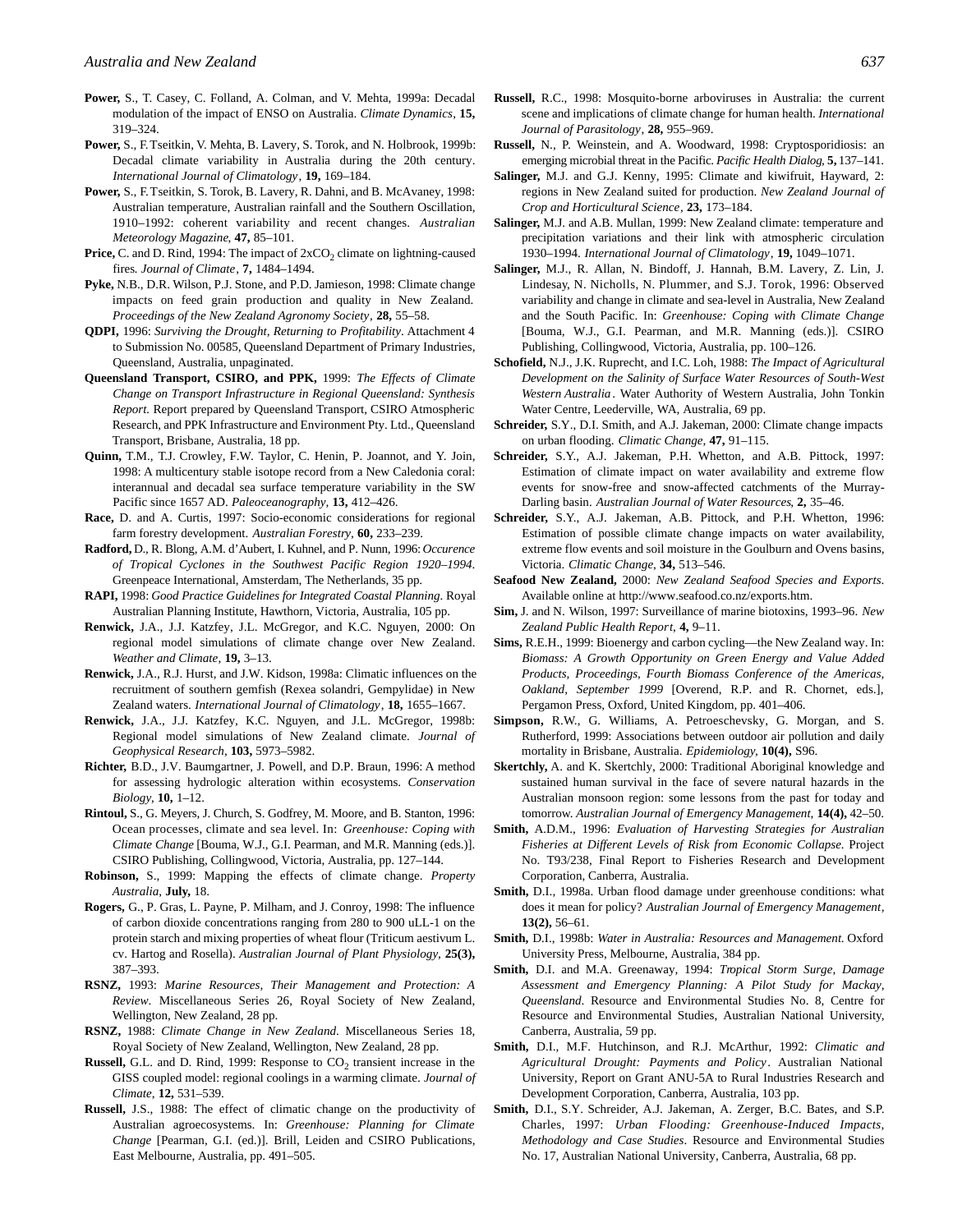**Smith, I.N., P. McIntosh, T.J. Ansell, C.J.C. Reason, and K. McInnes, 2000:** South-west Western Australia rainfall and its association with Indian Ocean climate variability. *International Journal of Climatology*, **20**, 1913-1930.

Smith, P.J., 1979: Esterase gene frequencies and temperature relationships in the New Zealand snapper Chrysophrys auratus. *Marine Biology*, **53**, 305–310.

Stafford Smith, M. and G.M. McKeon, 1998: Assessing the historical frequency of drought events on grazing properties in Australian rangelands. *Agricultural Systems*, **57**, 271–299.

**Stafford Smith,** D.M., R. Buxton, J. Breen, G.M. McKeon, A.J. Ash, S.M. Howden, and T.J. Hobbs, 1999: *Land Use Change in Northern Australia: The Impacts of Markets, Policy and Climate Change.* LUCNARegional Report No.1, Charters Towers, CSIRO, Alice Springs, Australia, 135 pp.

**Standards Australia and Standards New Zealand,** 1999: *Risk Management*. AS/NZS 4360, Standards Australia, Strathfield, New South Wales, Australia.

**State of the Environment,** 1996: *Australia, State of the Environment 1996*. An independent report presented to the Commonwealth Minister for the Environment, State of the Environment Council, CSIRO Publishing, Collingwood, Victoria.

**Statistics New Zealand,** 1998: *New Zealand Official Yearbook 1998* [Zwartz **,** D. (ed.)]. G.P. Publications, Wellington, New Zealand, 607 pp.

**Statistics New Zealand**, 1999: *New Zealand Official Yearbook on the Web* 1999. Available online at http://www.stats.govt.nz/domino/external/ PAS full / PAS full .nsf / Web / Yearbook + New + Zealand + Official + Yearbook + On+The+Web+1999?OpenDocument.

**Stehlik,** D., I. Gray, and G. Lawrence, 1999: *Drought in the 1990s: Australian* Farm Families' Experiences. Rural Industries Research and Development Corporation, Canberra, Australia, 120 pp.

**Stephenson,** G., 1983: *Wetlands, A Diminishing Resource*. Soil and Water Publication No. 58, Report to the Environmental Council, Ministry of Works and Development, Wellington, New Zealand, 62 pp.

Stone, R.C. and G.M. McKeon, 1992: Tropical pasture establishment: prospects for using weather predictions to reduce pasture establishment risk. *Tropical Grasslands*, **27,** 406–413.

**Stone,** R.C., G.L. Hammer, and T. Marcussen, 1996a: Prediction of global rainfall probabilities using phases of the Southern Oscillation Index. *Nature*, **384,** 252–255.

**Stone,** R., N. Nicholls, and G. Hammer, 1996b: Frost in NE Australia: trends and influence of phases of the Southern Oscillation. *Journal of Climate*, **9,** 1896–1909.

**Sutherst,** R.W., B.S. Collyer, and T. Yonow, 2000: The vulnerability of Australian horticulture to the Queensland fruit fly, Bactrocera (Dacus) tryoni, under climate change. Australian Journal of Agricultural *Research*, **51,** 467–480.

**Sutherst,** R.W., T.Yonow, S. Chakraborty, C. O'Donnell, and N. White, 1996: A generic approach to defining impacts of climate change on pests, weeds and diseases in Australasia. In: *Greenhouse: Coping with Climate Change* [Bouma, W.J., G.I. Pearman, and M.R. Manning (eds.)]. CSIRO Publishing, Victoria, Australia, pp. 190–204.

**Taylor,** R.T. and I. Smith, 1997: *The State of New Zealand's Environment 1997*. Ministry of the Environment, Wellington, New Zealand, 648 pp.

**Thresher,** R.E., 1994: Climatic cycles may help explain fish recruitment in south east Australia. *Australian Fisheries*, **53,** 20–22.

**Torok,** S. and N. Nicholls, 1996: A historical annual temperature data set for Australia. *Australian Meteorological Magazine*, **45,** 251–260.

Trenberth, K.E. and T.J. Hoar, 1997: El Niño and climate change. *Geophysical Research Letters*, **24,** 3057–3060.

**Tunks,** A., 1997: Tangata Whenua ethics and climate change. *New Zealand Journal of Environmental Law*, **1,** 67–123.

**Turner,** S., 1995: Restoring seagrass systems in New Zealand. *Water and Atmosphere*, **3,** 9–11.

**Vance,** D.J., M. Haywood, D. Heales, R. Kenyon, and N. Loneragan, 1998: Seasonal and annual variation in abundance of post-larval and juvenile banana prawns *Penaeus merguiensis* and environmental variation in two estuaries in tropical northeastern Queensland: a six year study. *Marine Ecology Progress Series*, 21–36.

**Vance,** D.J., D.J. Staples, and J. Kerr, 1985: Factors affecting year-to-year variation in the catch of banana prawns (Penaeus merguiensis) in the Gulf of Carpentaria*. Journal du Conseil International pour l'Exploration de la Mer*, **42,** 83–97.

**Walker,** P.A, M.D. Young, R.E. Smyth, and H. Lynch, 1996: *INSIGHT: A* Future-Orientated and Spatially-Explicit Modelling System for *Evaluation of Land Use Alternatives*. Report from the CSIRO Division of Wildlife & Ecology to the Rural Industries Research and Development Corporation, Canberra, Australia.

**Walsh,** K., R. Allan, R. Jones, B. Pittock, R. Suppiah, and P. Whetton, 1999: *Climate Change in Queensland Under Enhanced Greenhouse Conditions*. First Annual Report, 1997-1998, CSIRO Atmospheric Research, Aspendale, Victoria, Australia, 84 pp.

**Walsh,** K., K. Hennessy, R. Jones, B. Pittock, L. Rotstayn, R. Suppiah, and P. Whetton, 2000: *Climate Change in Queensland Under Enhanced Greenhouse Conditions*. Second Annual Report, 1998–1999, CSIRO Atmospheric Research, Aspendale, Victoria, Australia, 130 pp.

**Walsh,** K.J.E. and J.J. Katzfey, 2000: The impact of climate change on the poleward movement of tropical cyclone-like vortices in a regional climate model. *Journal of Climate*, **13,** 1116–1132.

**Walsh,** K.J.E. and B.F. Ryan, 2000: Tropical cyclone intensity increase near Australia as a result of climate change. *Journal of Climate*, **13**, 3029-3036.

**Wardle,** P. and M.C. Coleman, 1992: Evidence for rising upper limits of four native New Zealand forest trees. *New Zealand Journal of Botany*, **30***,* 303–314.

**Warrick,** R.A., G.J. Kenny, G.C. Sims, N.J. Ericksen, Q.K. Ahmad, and M.Q. Mirza, 1996: Integrated model systems for national assessments of the effects of climate change: applications in New Zealand and Bangladesh. *Journal of Water, Air, and Soil Pollution*, **92,** 215–227.

Waterman, P., 1996: Australian Coastal Vulnerability Project Report. Department of the Environment, Sport and Territories, Canberra, Australia, 75 pp.

**Watson,** B., H. Morrisey, and N. Hall, 1997: Economic analysis of dryland salinity issues. In: Proceedings of ABARE's National Agricultural *Outlook Conference, Outlook 97, Canberra, 4–6 February*. Commodity Markets and Resource Management, Canberra, Australia, Vol. 1, pp. 157–166.

**Weaver,** P.P.E., L. Carter, and H.L. Neil, 1998: Response to surface water masses and circulation to late Quaternary climate change east of New Zealand. *Paleoceanography*, **13,** 70–83.

**Webster,** K.C. and R.J. Wark, 1987: Australian dam safety legislation. *ANCOLD Bulletin*, **78,** 63–78.

**Weinstein,** P., 1997: An ecological approach to public health intervention: Ross River virus in Australia*. Environmental Health Perspectives*, **105,** 364–366.

**West,** B. and P. Smith, 1996: Drought, discourse, and Durkheim: a research note. *The Australian and New Zealand Journal of Sociology*, **32,** 93–102.

**Whetton,** P.H., 1999: *Comment on the 1999 Climate Change Scenarios for Australia*. United Kingdom Climatic Research Unit and World Wildlife Fund, Climate Impact Team, CSIRO Atmospheric Research, Collingwood, Victoria, Australia, 3 pp. http://www.dar.csiro.au/publications/ Hennessy\_2000a.html.

**Whetton,** P.H., 1998: Climate change impacts on the spatial extent of snowcover in the Australian Alps. In: *Snow: A Natural History; An Uncertain Future* [Green, K. (ed.)]. Australian Alps Liaison Committee, Canberra, Australia, pp. 195–206.

**Whetton,** P.H., Z. Long, and I.N. Smith, 1998: *Comparison of Simulated Climate Change Under Transient and Stabilised Increased CO<sup>2</sup> Conditions*. Research Report No. 69, Bureau of Meteorology Research Centre, Melbourne, Australia, pp. 93–96.

**Whetton,** P.H., M.H. England, S.P. O'Farrell, I.G. Watterson, and A.B. Pittock, 1996a: Global comparison of the regional rainfall results of enhanced greenhouse coupled and mixed layer ocean experiments: implications for climate change scenario development. *Climatic Change*, **33,** 497–519.

**Whetton,** P.H., M.R. Haylock, and R. Galloway, 1996b: Climate change and snow-cover duration in the Australian Alps. *Climatic Change*, 32, 447–479.

Whetton, P.H., A.M. Fowler, M.R. Haylock, and A.B. Pittock, 1993: Implications for floods and droughts in Australia of climate change due to the enhanced greenhouse effect. *Climatic Change*, **25,** 289–317.

**Whetton,** P.H., J.J. Katzfey, K.J. Hennessy, X. Wu, J.L. McGregor, and K. Nguyen, 2001: Developing scenarios of climate change for southeastern Australia: an example using regional climate model output. *Climate Research*, **16,** 181–201.